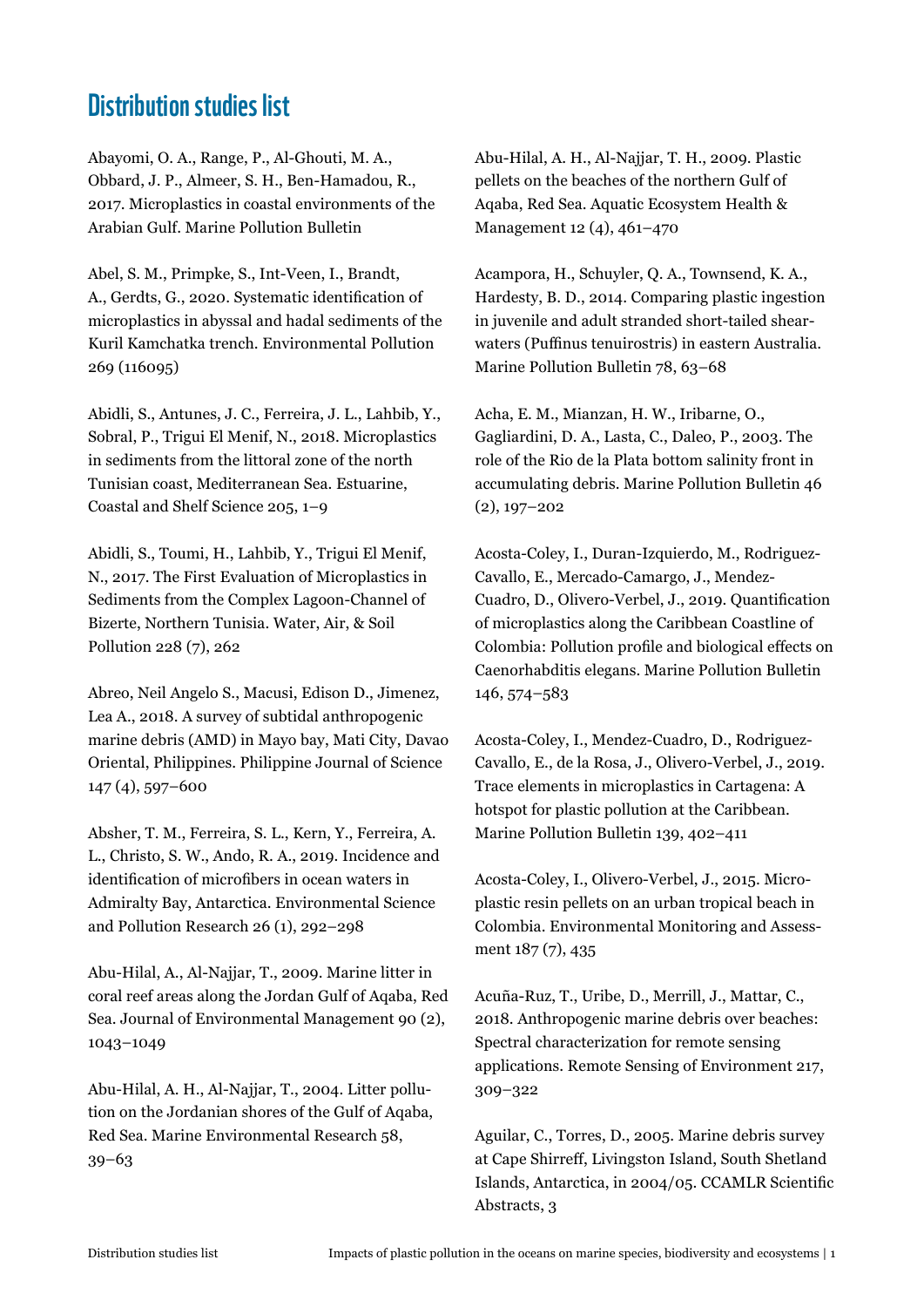Aguilera, M. A., Broitman, B. R., Thiel, M., 2016. Artificial breakwaters as garbage bins: Structural complexity enhances anthropogenic litter accumulation in marine intertidal habitats. Environmental Pollution 214, 737–747

Aguilera, M., Medina-Suárez, M., Pinós, J., Liria-Loza, A., Benejam, L., 2018. Marine debris as a barrier: Assessing the impacts on sea turtle hatchlings on their way to the ocean. Marine Pollution Bulletin 137, 481–487

Agustin, A. E., Merrifield, M. A., Potemra, J. T., Morishige, C., 2015. Temporal variability of marine debris deposition at Tern Island in the Northwestern Hawaiian Islands. Marine Pollution Bulletin 101  $(1), 200 - 207$ 

Akhbarizadeh, R., Moore, F,. Keshavarzi, B., Moeinpour, A., 2017. Microplastics and potentially toxic elements in coastal sediments of Iran's main oil terminal, Khark Island. Environmental Pollution 220, Part A, 720–731

Aliabad, M. K., Nassiri, M., Kor, K., 2019. Microplastics in the surface seawaters of Chabahar Bay, Gulf of Oman, Makran Coasts. Marine Pollution Bulletin 143, 125–133

Aliani, S., Griffa, A., Molcard, A., 2003. Floating debris in the Ligurian Sea, north-western Mediterranean. Marine Pollution Bulletin 46 (9), 1142–1149

Aliani, S., Molcard, A., 2003. Hitch-hiking on floating marine debris: macrobenthic species in the Western Mediterranean Sea. Migrations and Dispersal of Marine Organisms: Proceedings of the 37th European Marine Biology Symposium held in Reykjavík, Iceland, 5–9 August 2002, 59–67

Al-Jufaili, S., Al-Jabri, M., Al-Baluchi, A., Baldwin, R. M., Wilson, S. C., West, F., Matthews, A. D., 1999. Human Impacts on Coral Reefs in the Sultanate of Oman. Estuarine, Coastal and Shelf Science 49, Supplement 1, 65–74

Alkalay, R., Pasternak, G., Zask, A., 2007. Cleancoast index—A new approach for beach cleanliness assessment. Ocean & Coastal Management 50 (5–6), 352–362

Al-Lihaibi, S., Al-Mehmadi, A., Alarif, W. M., Bawakid, N. O., Kallenborn, R., Ali, A. M., 2019. Microplastics in sediments and fish from the Red Sea coast at Jeddah, Saudi Arabia. Environmental Chemistry 16 (8), 641–650

Al-Najjar, T., Al-Shiyab, A. A.-W., 2011. Marine litter at (Al-Ghandoor area) the most northern part of the Jordanian coast of the Gulf of Aqaba, Red Sea. Natural Science 3 (11), 921–926

Alomar, C., Compa, M., Deudero, S., Guijarro, B., 2020. Spatial and temporal distribution of marine litter on the seafloor of the Balearic Islands, western Mediterranean Sea. Deep Sea Research Part I: Oceanographic Research Papers 155, 103178

Alomar, C., Deudero, S., Compa, M., Guijarro, B., 2020. Exploring the relation between plastic ingestion in species and its presence in seafloor bottoms. Marine Pollution Bulletin 160, 111641

Alomar, C., Estarellas, F., Deudero, S., 2016. Microplastics in the Mediterranean Sea: Deposition in coastal shallow sediments, spatial variation and preferential grain size. Marine Environmental Research 115, 1–10

Alshawafi, A., Analla, M., Alwashali, E., Aksissou, M., 2017. Assessment of marine debris on the coastal wetland of Martil in the North-East of Morocco. Marine Pollution Bulletin 117 (1–2), 302–310

Álvarez-Hernández, C., Cairós, C., López-Darias, J., Mazzetti, E., Hernández-Sánchez, C., González-Sálamo, J., Hernández-Borges, J., 2019. Microplastic debris in beaches of Tenerife, Canary Islands, Spain. Marine Pollution Bulletin 146, 26–32

Alves, V. E. N., Figueiredo, G. M., 2019. Microplastic in the sediments of a highly eutrophic tropical estuary. Marine Pollution Bulletin 146, 326–335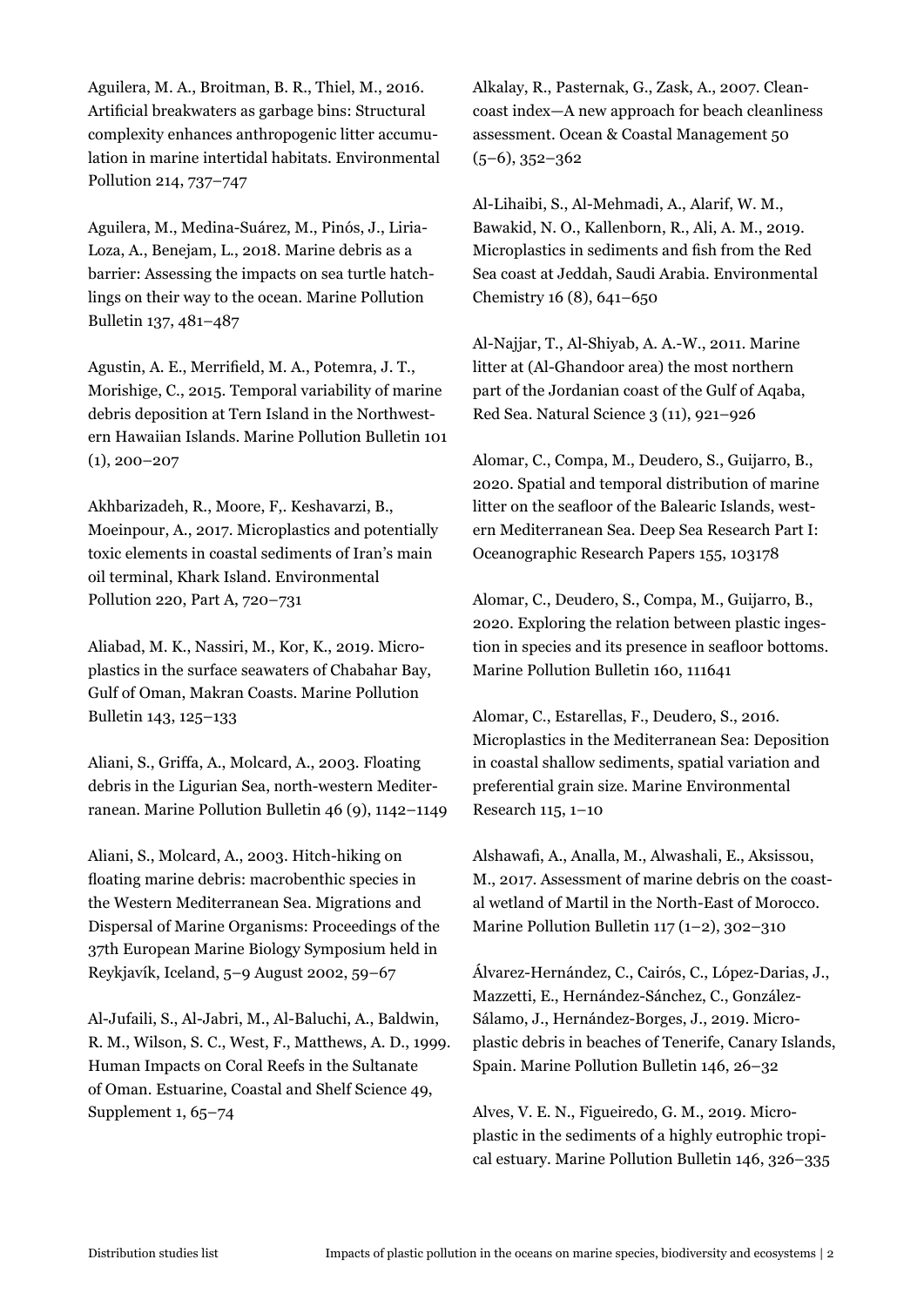Alvito A., Bellodi, A., Cau, A., Moccia, D., Mulas, A., Palmas, F., Pesci, P., Follesa, M. C., 2018. Amount and distribution of benthic marine litter along Sardinian fishing grounds, CW Mediterranean Sea. Waste Management

Ambrose, K. K., Box, C., Boxall, J., Brooks, A., Eriksen, M., Fabres, J., Fylakis, G., Walker, T. R., 2019. Spatial trends and drivers of marine debris accumulation on shorelines in South Eleuthera, The Bahamas using citizen science. Marine Pollution Bulletin 142, 145–154

Amélineau, F., Bonnet, D., Heitz, O., Mortreux, V., Harding, A. M. A., Karnovsky, N., Walkusz, W., Fort, J., Grémillet, D., 2016. Microplastic pollution in the Greenland Sea: Background levels and selective contamination of planktivorous diving seabirds. Environmental Pollution 219, 1131–1139

Andrades, R., Martins, A. S., Fardim, L. M., Ferreira, J. S., Santos, R. G., 2016. Origin of marine debris is related to disposable packs of ultra-processed food. Marine Pollution Bulletin 109, 192–195

Andrades, R., Pegado, T., Godoy, Bruno S. Reis-Filho, J. A., Nunes, J. L. S., Grillo, A. C., Machado, R. C., Santos, R. G., Dalcin, R. H., Freitas, M. O., Kuhnen, V. V., Barbosa, N. D., Adelir-Alves, J., Albuquerque, T., Bentes, B., Giarrizzo, T., 2020. Anthropogenic litter on Brazilian beaches: Baseline, trends and recommendations for future approaches. Marine Pollution Bulletin 151, 110842

Andrades, R., Santos, R. G., Joyeux, J. C., Chelazzi, D., Cincinelli, A., Giarrizzo, T., 2018. Marine debris in Trindade Island, a remote island of the South Atlantic. Marine Pollution Bulletin 137, 180–184

Andréfouët, S., Thomas, Y., Lo, C., 2014. Amount and type of derelict gear from the declining black pearl oyster aquaculture in Ahe atoll lagoon, French Polynesia. Marine Pollution Bulletin 83 (1), 224– 230

Anfuso, G., Bolivar-Anillo, H. J., Asensio-Montesinos, F., Manzolli, R. P., Portz, L., Daza, D. A. V., 2020. Beach litter distribution in Admiralty Bay, King George Island, Antarctica. Marine Pollution Bulletin 160

Angiolillo, M., di Lorenzo, B., Farcomeni, A., Bo, M., Bavestrello, G., Santangelo, G., Cau, A., Mastascusa, V., Cau, A., Sacco, F., Canese, S., 2015. Distribution and assessment of marine debris in the deep Tyrrhenian Sea, NW Mediterranean Sea, Italy. Marine Pollution Bulletin 92 (1–2), 149–159

Antonella, A., Lea, D., Alex, A., Fabrizio, A., Asuncion, B., Ilaria, C., Lara, C., Roberto, C., Gaelle, D., Delphine, G., Nathalie, D., Stefania, D., Francesca, F., Odei, G. G., Arianna, O., Ohiana, R., Marine, R., Claude, M., Morgana, V., 2020. Floating marine macro litter: Density reference values and monitoring protocol settings from coast to offshore. Results from the MEDSEALITTER project. Marine Pollution Bulletin 160, 111647

Antunes, J. C., Frias, J. G. L., Micaelo, A. C., Sobral, P., 2013. Resin pellets from beaches of the Portuguese coast and adsorbed persistent organic pollutants. Estuarine, Coastal and Shelf Science 130, 62–69

Antunes, J., Frias, J., Sobral, P., 2018. Microplastics on the Portuguese coast. Marine Pollution Bulletin 131 (Part A), 294–302

Araújo, M. C. B., Costa, M. F., 2004. Qualiquantitative analysis of the solid wastes at Tamandare Bay, Pernambuco, Brazil. Tropical Oceanography 32 (2), 159–170

Araújo, M. C. B., Costa, M. F., 2006. The significance of solid wastes with land-based sources for a tourist beach: Pernambuco, Brazil. Pan-American Journal of Aquatic Sciences 1 (1), 28–34

Araújo, M. C. B.; Costa, M. F., 2006. Municipal Services on Tourist Beaches: Costs and Benefits of Solid Waste Collection. Journal of Coastal Research 22 (5), 1070–1075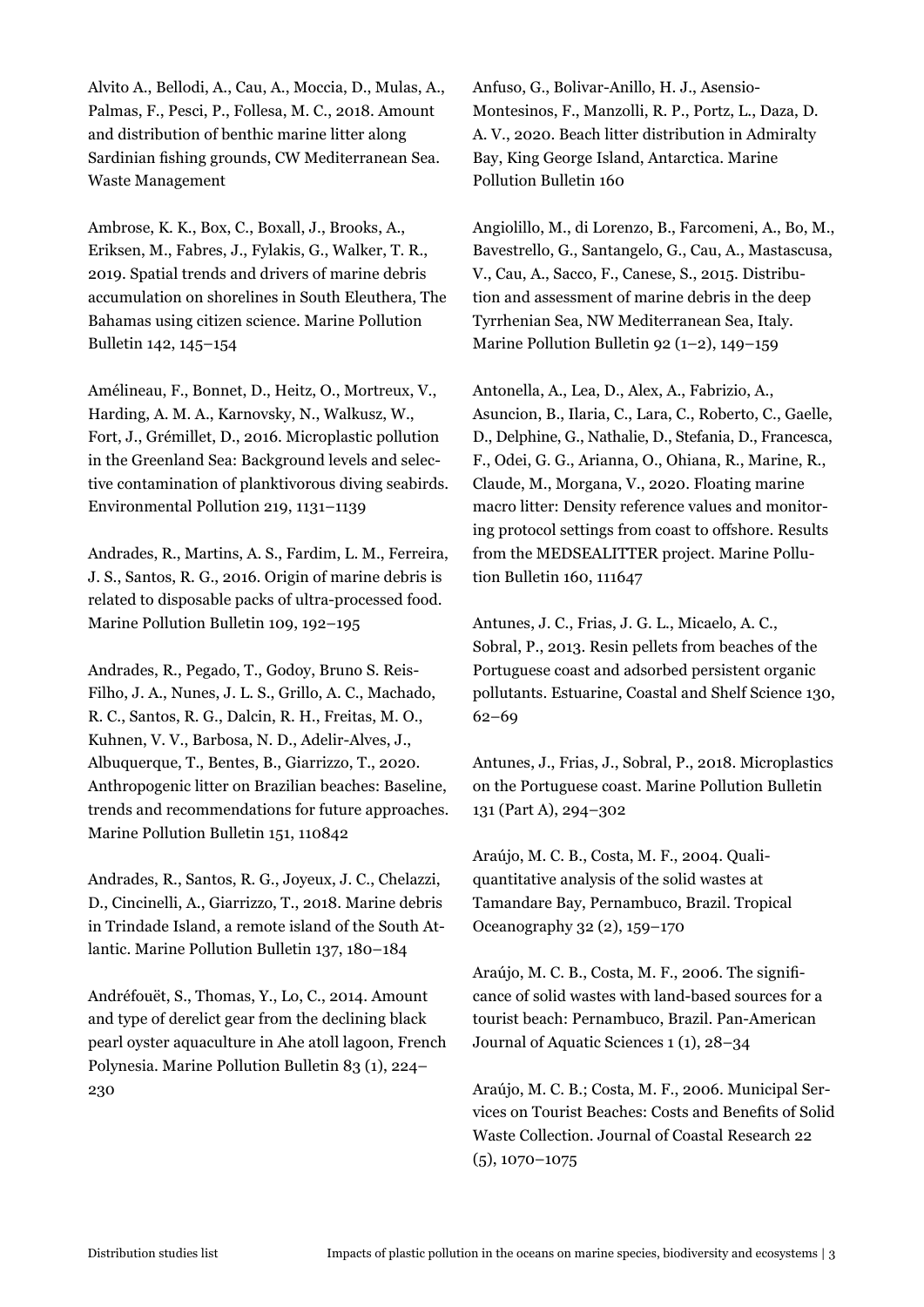Araújo, M. C. B., Santos, P. J. P. Costa, M. F., 2006. Ideal width of transects for monitoring source-related categories of plastics on beaches. Marine Pollution Bulletin 52 (8), 957–961

Araújo, M. C. B., Silva-Cavalcanti, J. S., Costa, M. F., 2018. Anthropogenic Litter on Beaches With Different Levels of Development and Use: A Snapshot of a Coast in Pernambuco, Brazil. Frontiers in Marine Science 5 (233)

Araújo, M. C., Costa, M., 2007. An analysis of the riverine contribution to the solid wastes contamination of an isolated beach at the Brazilian Northeast. Management of Environmental Quality: An International Journal 18 (1), 6–12

Arcangeli, A., Azzolin, M., Campana, I., Castelli, A., Giacoma, C., Luperini, C., Marini, L., Paraboschi, M., Pellegrino, G., Ruvolo, A., Tringali, M., Vetrugno, A., Crosti, R., 2015. Cetaceans at risk by Plastic Debris: First Results from the fixed line Transect Mediterranean Monitoring Network. Biologia Marina Meditarranea 22 (1), 248–249

Arcangeli, A., Campana, I., Angeletti, D., Atzori, F., Azzolin, M., Carosso, L., Di Miccoli, V., Giacoletti, A., Gregorietti, M., Luperini, C., Paraboschi, M., Pellegrino, G., Ramazio, M., Sarà, G., Crosti, R., 2017. Amount, composition, and spatial distribution of floating macro litter along fixed trans-border transects in the Mediterranean basin. Marine Pollution Bulletin

Ariza, E., Jiménez, J. A., Sardá, R., 2008. Seasonal evolution of beach waste and litter during the bathing season on the Catalan coast. Waste Management 28 (12), 2604–2613

Asensio-Montesinos, F., Anfuso, G., Williams, A. T., 2019. Beach litter distribution along the western Mediterranean coast of Spain. Marine Pollution Bulletin 141, 119–126

Ashton, K., Holmes, L., Turner, A., 2010. Association of metals with plastic production pellets in the marine environment. Marine Pollution Bulletin 60  $(11), 2050 - 2055$ 

Aslam, H., Ali, T., Mortula, M. M., Attaelmanan, A. G., 2020. Evaluation of microplastics in beach sediments along the coast of Dubai, UAE. Marine Pollution Bulletin 150, 110739

Asoh, K., Yoshikawa, T., Kosaki, R., Marschall, E. A., 2004. Damage to Cauliflower Coral by Monofilament Fishing Lines in Hawaii. Conservation Biology 18, 1645–1650

Aspey; N. J., 2000. Beach debris survey-Main Bay, Bird Island, South Georgia 1989/90. CCAMLR Scientific Abstracts CCAMLR-XVIII/BG/6, 1

Astudillo, J. C., Bravo, M., Dumont, C. P., Thiel, M., 2009. Detached aquaculture buoys in the SE Pacific: potential dispersal vehicles for associated organisms. Aquatic Biology 5 (3), 219–231

Athapaththu, A., Thushari, G. G. N., Dias, P. C. B., Abeygunawardena, A. P., Egodauyana, K., Liyanage, N. P. P., Pitawala, H., Senevirathna, J. D. M., 2020. Plastics in surface water of southern coastal belt of Sri Lanka, Northern Indian Ocean: Distribution and characterization by FTIR. Marine Pollution Bulletin 161

Athey, S. N., Adams, J. K., Erdle, L. M., Jantunen, L. M., Helm, P. A., Finkelstein, S. A., Diamond, M. L., 2020. The Widespread Environmental Footprint of Indigo Denim Microfibers from Blue Jeans. Environmental Science & Technology Letters 7 (11), 840–847

Atkins, W. R. G., Jenkins, P. G., Warren, F. J., 1954. The suspended matter in sea water and its seasonal changes as affecting the visual range of the secchi disc. Journal of the Marine biological Association of the United Kingdom 33, 497–509

Atwood, E. C., Falcieri, F. M., Piehl, S., Bochow, M., Matthies, M., Franke, J., Carniel, S., Sclavo, M., Laforsch, C., Siegert, F., 2019. Coastal accumulation of microplastic particles emitted from the Po River, Northern Italy: Comparing remote sensing and hydrodynamic modelling with in situ sample collections. Marine Pollution Bulletin 138, 561–574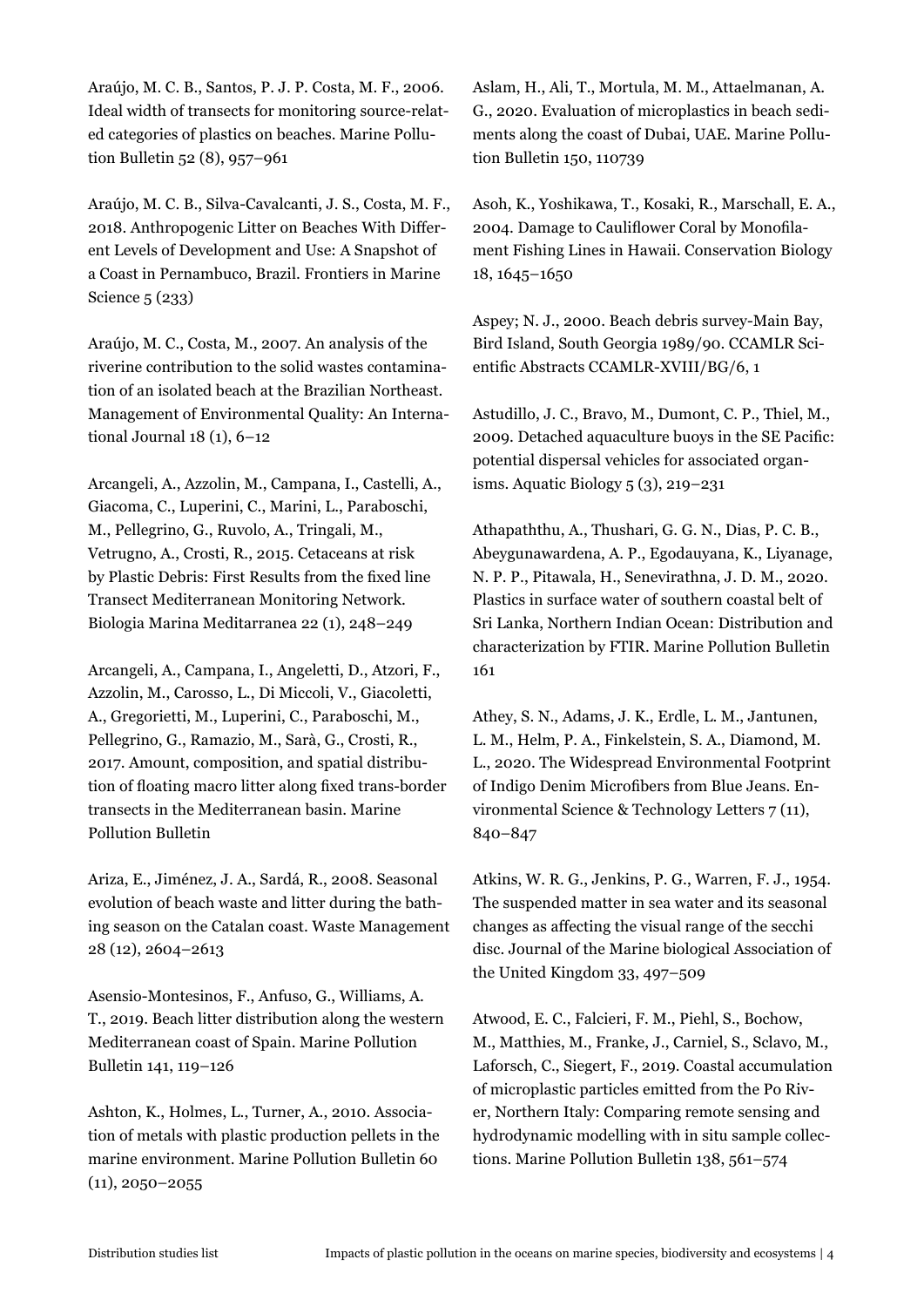Austin, H. M., Stoops-Glas, P. M., 1977. The distribution of polystyrene spheres and nibs in Block Island Sound during 1972–1973. Chesapeake Science 18 (1), 89–92

Aytan, U., Valente, A., Senturk, Y., Usta, R., Esensoy Sahin, F. B., Mazlum, R. E., Agirbas, E., 2016. First evaluation of neustonic microplastics in Black Sea waters. Marine Environmental Research 119, 22–30

Baba, N., Kiyota, M., Yoshida, K., 1990. Distribution of marine debris and northern fur seals in the eastern Bering Sea. Proceedings of the second international conference on marine debris, 653–664

Backhurst, M. K., Cole, R. G., 2000. Subtidal benthic marine litter at Kawau Island, north-eastern New Zealand. Journal of Environmental Management 60 (3), 227–237

Bagaev, A., Khatmullina, L., Chubarenko, I., 2017. Anthropogenic microlitter in the Baltic Sea water column. Marine Pollution Bulletin

Bagaev, A., Mizyuk, A., Khatmullina, L., Isachenko, I., Chubarenko, I., 2017. Anthropogenic fibres in the Baltic Sea water column: Field data, laboratory and numerical testing of their motion. Science of The Total Environment 599–600, 560–571

Baini, M., Fossi, M. C., Galli, M., Caliani, I., Campani, T., Finoia, M. G., Panti, C., 2018. Abundance and characterization of microplastics in the coastal waters of Tuscany, Italy: The application of the MSFD monitoring protocol in the Mediterranean Sea. Marine Pollution Bulletin 133, 543–552

Bakir, A., Desender, M., Wilkinson, T., Van Hoytema, N., Amos, R., Airahui, S., Graham, J., Maes, T., 2020. Occurrence and abundance of meso and microplastics in sediment, surface waters, and marine biota from the South Pacific region. Marine Pollution Bulletin 160, 111572

Bancin, L. J., Walther, B. A., Lee, Y.-C., Kunz, A., 2019. Two-dimensional distribution and abundance of micro- and mesoplastic pollution in the surface sediment of Xialiao Beach, New Taipei City, Taiwan. Marine Pollution Bulletin 140, 75–85

Bangun, A. P., Wahyuningsih, H., Muhtadi, A., 2018. Impacts of macro-and microplastic on macrozoobenthos abundance in intertidal zone. IOP Conference Series: Earth and Environmental Science 122 (1), 012102

Bao, Z., Sha, J., Li, X., Hanchiso, T., Shifaw, E., 2018. Monitoring of beach litter by automatic interpretation of unmanned aerial vehicle images using the segmentation threshold method. Marine Pollution Bulletin 137, 388–398

Baptista Neto, J. A., de Carvalho, D. G., Medeiros, K., Drabinski, T. L., de Melo, G. V., Silva, R. C. O., Silva, D. C. P., de Sousa Batista, L., Dias, G. T. M., da Fonseca, E. M. dos Santos Filho, J. R., 2019. The impact of sediment dumping sites on the concentrations of microplastic in the inner continental shelf of Rio de Janeiro/Brazil. Marine Pollution Bulletin 149, 110558

Baptista Neto, J. A., Gaylarde, C., Beech, I., Bastos, A. C., da Silva Quaresma, V., de Carvalho, D. G., 2019. Microplastics and attached microorganisms in sediments of the Vitória bay estuarine system in SE Brazil. Ocean & Coastal Management 169, 247–253

Barnes, D. K. A., 2002. Invasions by marine life on plastic debris. Nature 416, 808

Barnes, D. K. A., 2004. Natural and plastic flotsam stranding in the Indian Ocean. The Effects of Human Transport on Ecosystems: Cars and Planes, Boats and Trains, 193–205

Barnes, D. K. A., Milner, P., 2005. Drifting plastic and its consequences for sessile organism dispersal in the Atlantic Ocean. Marine Biology 146 (4), 815–825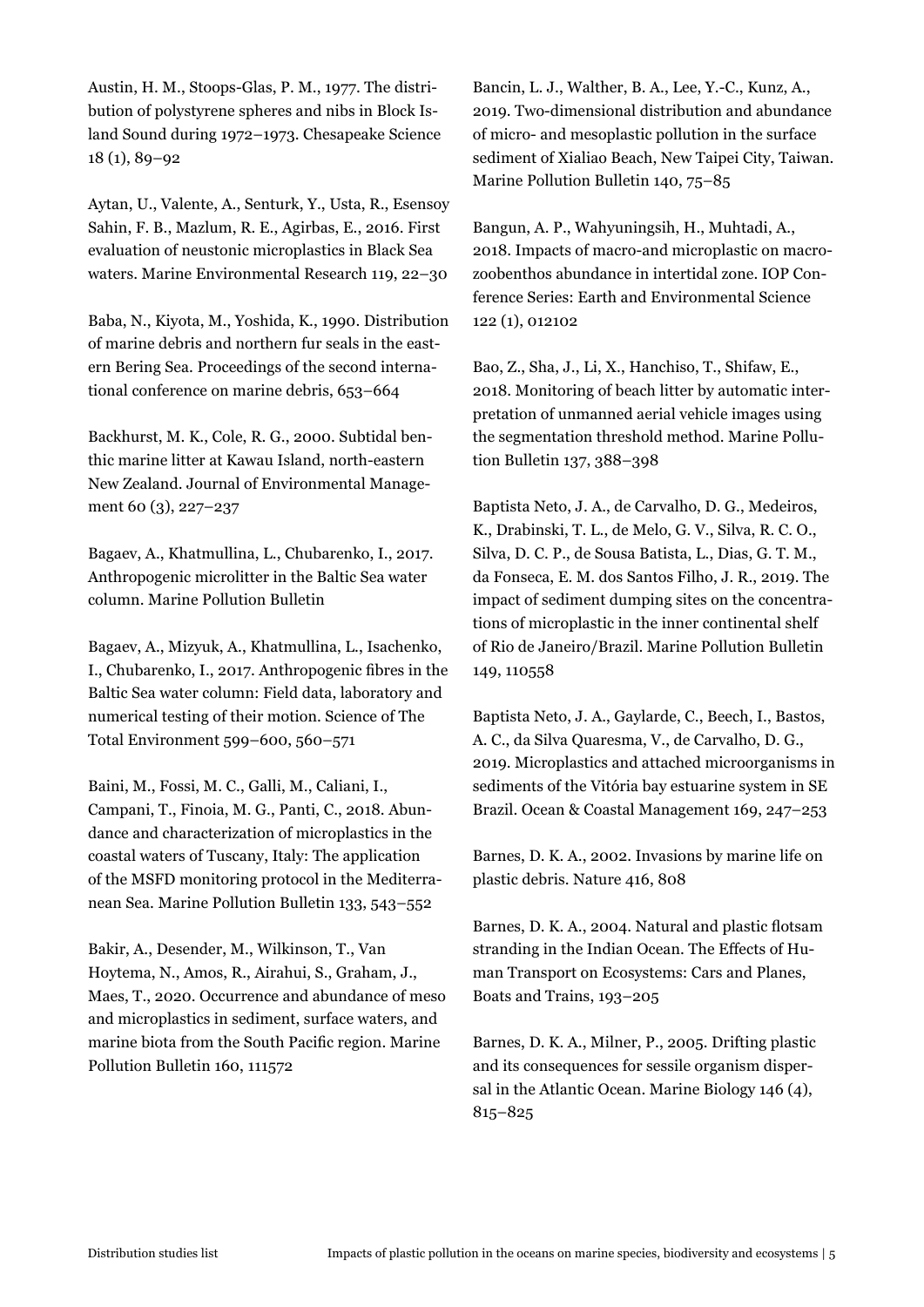Barnes, D. K. A., Morley, S. A., Bell, J., Brewin, P., Brigden, K., Collins, M., Glass, T., Goodall-Copestake, W. P., Henry, L., Laptikhovsky, V., Piechaud, N., Richardson, A., Rose, P., Sands, C. J., Schofield, A., Shreeve, R., Small, A., Stamford, T., Taylor, B., 2018. Marine plastics threaten giant Atlantic Marine Protected Areas. Current Biology 28 (19), R1137-R1138

Barnes, D. K. A., Sanderson, W. G, 2000. Latitudinal patterns of colonization of marine debris. Proceedings of the 11th international Bryozoology Association conference. Smithsonian Tropical Research Institute, Chicago, 154–160

Barnes, D. K. A., Walters, A., Goncalves, L., 2010. Macroplastics at sea around Antarctica. Marine Environmental Research 70 (2), 250–252

Barrett, J., Chase, Z., Zhang, J., Holl, M. M. B., Willis, K., Williams, A., Hardesty, B. D., Wilcox, C., 2020. Microplastic Pollution in Deep-Sea Sediments From the Great Australian Bight. Frontiers in Marine Science 7 (808), 576170

Barros, F., Santos, D., Reis, A., Martins, A., Dodonov, P., Nunes, J., 2020. Choosing trash instead of nature: Sea urchin covering behavior. Marine Pollution Bulletin 155, 111188

Barrows, A. P. W. Cathey, S. E. Petersen, C. W., 2018. Marine environment microfiber contamination: Global patterns and the diversity of microparticle origins. Environmental Pollution 237, 275–284

Barrows, A. P. W., Neumann, C. A., Berger, M. L., Shaw, S. D., 2017. Grab vs. neuston tow net: a microplastic sampling performance comparison and possible advances in the field. Analytical Methods 9 (9), 1446–1453

Battaglia, P., Consoli, P., Ammendolia, G., D'Alessandro, M., Bo, M., Vicchio, T. M., Pedà, C., Cavallaro, M., Andaloro, F. Romeo, T., 2019. Colonization of floats from submerged derelict fishing gears by four protected species of deep-sea corals and barnacles in the Strait of Messina, central Mediterranean Sea. Marine Pollution Bulletin 148, 61–65

Battisti, C., Fanelli, G., Filpa, A., Cerfolli, F., 2020. Giant Reed (Arundo donax) wrack as sink for plastic beach litter: First evidence and implication. Marine Pollution Bulletin 155, 111179

Battisti, C. Kroha, S. Kozhuharova, E. De Michelis, S. Fanelli, G. Poeta, G. Pietrelli, L. Cerfolli, F., 2019. Fishing lines and fish hooks as neglected marine litter: first data on chemical composition, densities, and biological entrapment from a Mediterranean beach. Environmental Science and Pollution Research 26 (1), 1000–1007

Baudrier, J., Lefebvre, A., Galgani, F., Saraux, C., Doray, M., 2018. Optimising French fisheries surveys for marine strategy framework directive integrated ecosystem monitoring. Marine Policy 94,  $10-19$ 

Bauer-Civiello, A., Loder, J., Hamann, M., 2018. Using citizen science data to assess the difference in marine debris loads on reefs in Queensland, Australia. Marine Pollution Bulletin 135, 458–465

Bauer, L. J., Kendall, M. S., Jeffrey, C. F. G., 2008. Incidence of marine debris and its relationships with benthic features in Gray's Reef National Marine Sanctuary, Southeast USA. Marine Pollution Bulletin 56 (3), 402–413

Bayo, J., Rojo, D., Olmos, S., 2019. Abundance, morphology and chemical composition of microplastics in sand and sediments from a protected coastal area: The Mar Menor lagoon, SE Spain. Environmental Pollution 252, 1357–1366

Baztan, J., Carrasco, A., Chouinard, O., Cleaud, M., Gabaldon, J. E., Huck, T., Jaffrès, L., Jorgensen, B., Miguelez, A., Paillard, C., Vanderlinden, J.-P., 2014. Protected areas in the Atlantic facing the hazards of micro-plastic pollution: First diagnosis of three islands in the Canary Current. Marine Pollution Bulletin 80 (1–2), 302–311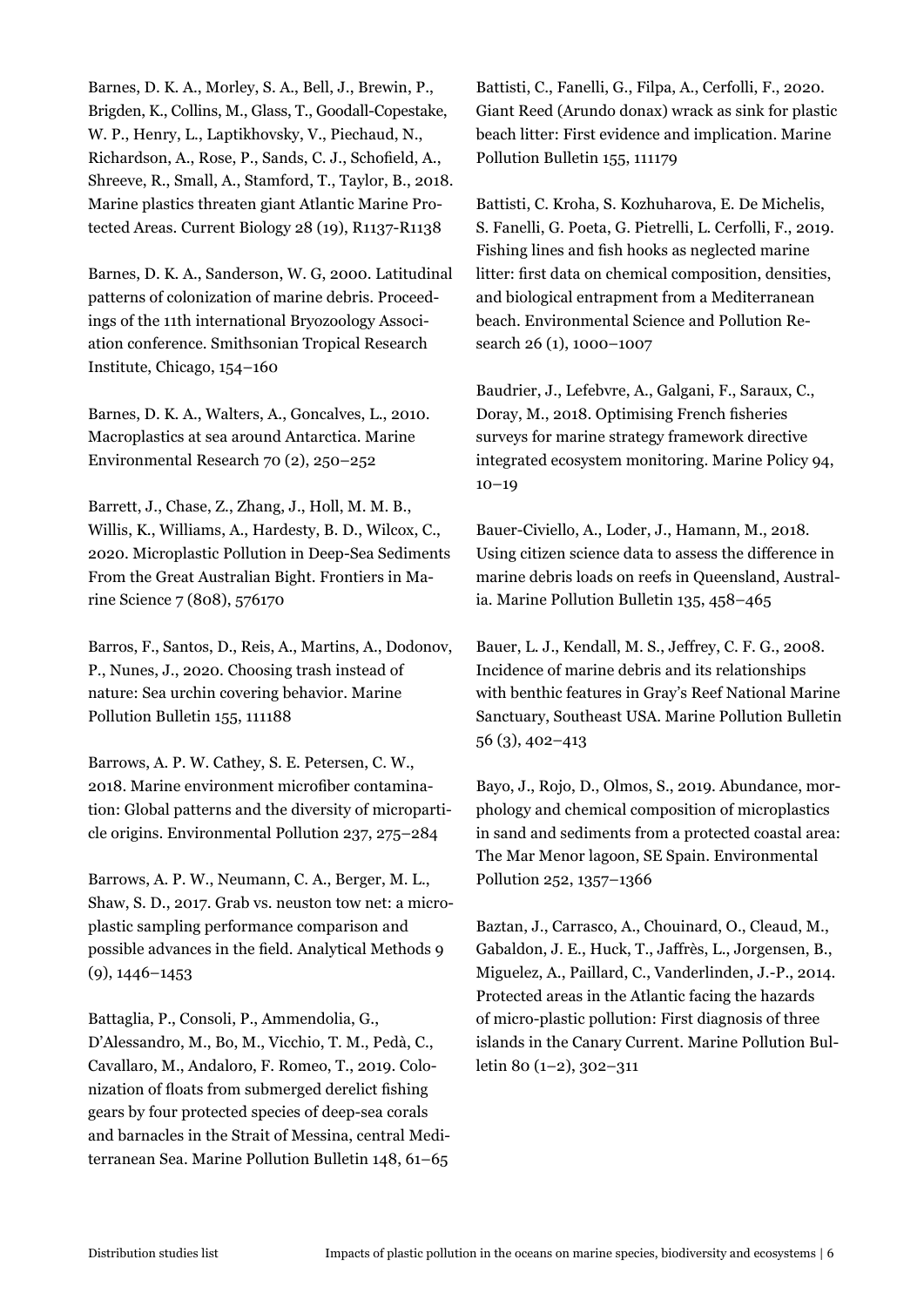Becherucci, M. E., Rosenthal, A. F., Seco Pon, J. P., 2017. Marine debris in beaches of the Southwestern Atlantic: An assessment of their abundance and mass at different spatial scales in northern coastal Argentina. Marine Pollution Bulletin

Bech, G., 1996. Retrieval of Lost Gillnets at Ilulissat Kangia. Northwest Atlantic Fisheries Organization Serial N2508, 1–4

Beckwith, V. K. Fuentes, M. M. P. B., 2018. Microplastic at nesting grounds used by the northern Gulf of Mexico loggerhead recovery unit. Marine Pollution Bulletin 131, Part A, 32–37

Beer, S., Garm, A., Huwer, B., Dierking, J., Nielsen, T. G., 2017. No increase in marine microplastic concentration over the last three decades – A case study from the Baltic Sea. Science of The Total Environment

Bennett-Martin, P., Visaggi, C. C., Hawthorne, T. L., 2016. Mapping marine debris across coastal communities in Belize: developing a baseline for understanding the distribution of litter on beaches using geographic information systems. Environmental Monitoring and Assessment 188 (10), 557

Benson, N. U., Fred-Ahmadu, O. H., 2020. Occurrence and distribution of microplastics-sorbed phthalic acid esters (PAEs) in coastal psammitic sediments of tropical Atlantic Ocean, Gulf of Guinea. Science of The Total Environment 730, 139013

Benton, T., 1991. Oceans of garbage. Nature 352, 113

Benton, T. G., 1995. From castaways to throwaways: marine litter in the Pitcairn Islands. Biological Journal of the Linnean Society 56, 415–422

Benzik, A., Orlov, A., Novikov, M., 2021. Marine seabed litter in Siberian Arctic: A first attempt to assess. Marine Pollution Bulletin 172, 112836

Bergmann, M., Klages, M., 2012. Increase of litter at the Arctic deep-sea observatory HAUSGARTEN. Marine Pollution Bulletin 64 (12), 2734–2741

Bergmann, M., Lutz, B., Tekman, M. B., Gutow, L., 2017. Citizen scientists reveal: marine litter pollutes Arctic beaches and affects Arctic wildlife. Marine Pollution Bulletin

Bergmann, M., Mützel, S., Primpke, S., Tekman, M. B., Trachsel, J., Gerdts, G., 2019. White and wonderful? Microplastics prevail in snow from the Alps to the Arctic. Science Advances 5 (8), eaax1157

Bergmann, M., Sandhop, N., Schewe, I., D'Hert, D., 2015. Observations of floating anthropogenic litter in the Barents Sea and Fram Strait, Arctic. Polar Biology 39 (3), 553–560

Bergmann, M., Wirzberger, V., Krumpen, T., Lorenz, C., Primpke, S., Tekman, M. B., Gerdts, G., 2017. High quantities of microplastic in Arctic deepsea sediments from the HAUSGARTEN observatory. Environmental Science & Technology 51 (19), 11000–11010

Bernal, A., Toresen, R., Riera, R., 2020. Mesopelagic fish composition and diets of three myctophid species with potential incidence of microplastics, across the southern tropical gyre. Deep Sea Research Part II: Topical Studies in Oceanography 179, 104706

Berov, D., Klayn, S., 2020. Microplastics and floating litter pollution in Bulgarian Black Sea coastal waters. Marine Pollution Bulletin 156, 111225

Besley, A., Vijver, M. G., Behrens, P., Bosker, T., 2016. A standardized method for sampling and extraction methods for quantifying microplastics in beach sand. Marine Pollution Bulletin In press

Bilkovic, D. M., Havens, K., Stanhope, D., Angstadt, K., 2014. Derelict fishing gear in Chesapeake Bay, Virginia: Spatial patterns and implications for marine fauna. Marine Pollution Bulletin 80 (0), 114–123

Bimali Koongolla, J., Andrady, A. L., Terney Pradeep Kumara, P. B., Gangabadage, C. S., 2018. Evidence of microplastics pollution in coastal beaches and waters in southern Sri Lanka. Marine Pollution Bulletin 137, 277–284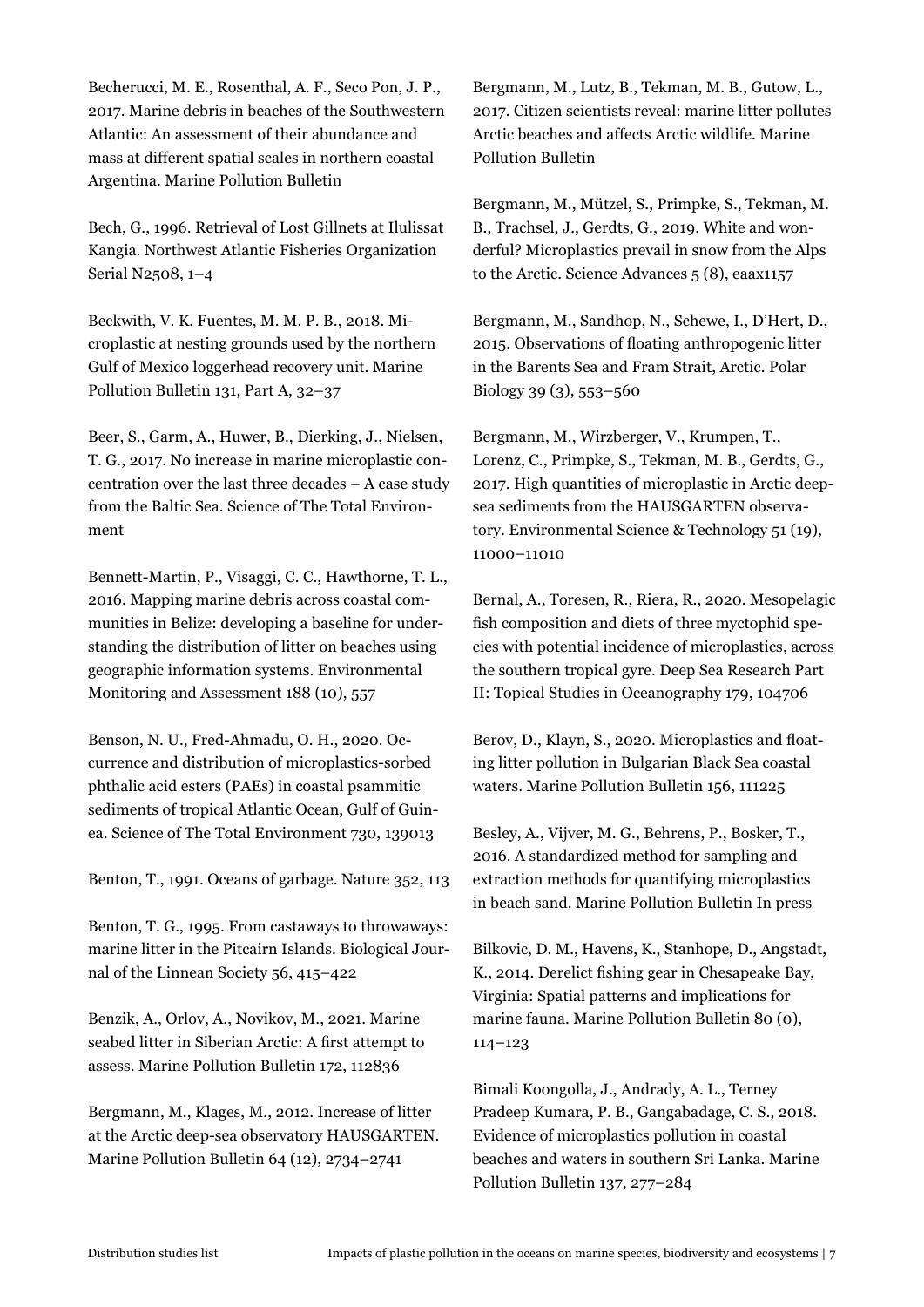Binetti, U., Silburn, B., Russell, J., van Hoytema, N., Meakins, B., Kohler, P., Desender, M., Preston-Whyte, F., Fa'abasu, E., Maniel, M., Maes, T., 2020. First marine litter survey on beaches in Solomon Islands and Vanuatu, South Pacific: Using OSPAR protocol to inform the development of national action plans to tackle land-based solid waste pollution. Marine Pollution Bulletin 161, 111827

Bingel, F., Avsar, D., Unsal, M., 1987. A note on plastic materials in trawl catches in the north-eastern Mediterranean. Meeresforschung. Reports on marine Research 31, 227–233

Blašković, A., Fastelli, P., Čižmek, H., Guerranti, C., Renzi, M., 2017. Plastic litter in sediments from the Croatian marine protected area of the natural park of Telaščica bay, Adriatic Sea. Marine Pollution Bulletin 114 (1), 583–586

Blašković, A., Guerranti, C., Fastelli, P., Anselmi, S., Renzi, M., 2018. Plastic levels in sediments closed to Cecina river estuary, Tuscany, Italy. Marine Pollution Bulletin 135, 105–109

Blickley, L. C., Currie, J. J., Kaufman, G. D., 2016. Trends and drivers of debris accumulation on Maui shorelines: Implications for local mitigation strategies. Marine Pollution Bulletin 105 (1), 292–298

Blumenröder, J., Sechet, P., Kakkonen, J. E., Hartl, M. G. J., 2017. Microplastic contamination of intertidal sediments of Scapa Flow, Orkney: A first assessment. Marine Pollution Bulletin

Boland, R. C., Donohue, M. J., 2003. Marine debris accumulation in the nearshore marine habitat of the endangered Hawaiian monk seal, Monachus schauinslandi 1999–2001. Marine Pollution Bulletin 46 (11), 1385–1394

Bo, M., Bava, S., Canese, S., Angiolillo, M., Cattaneo-Vietti, R., Bavestrello, G., 2014. Fishing impact on deep Mediterranean rocky habitats as revealed by ROV investigation. Biological Conservation 171, 167–176

Bo, M., Bavestrello, G., Canese, S., Giusti, M., Angiolillo, M., Cerrano, C., Salvati, E., Greco, S., 2011. Coral assemblage off the Calabrian Coast, South Italy with new observations on living colonies of Antipathes dichotoma. Italian Journal of Zoology 78, 231–242

Bo, M., Bertolino, M., Borghini, M., Castellano, M., Covazzi Harriague, A., Di Camillo, C. G., Gasparini, G., Misic, C., Povero, P., Pusceddu, A., Schroeder, K., Bavestrello, G., 2011. Characteristics of the Mesophotic Megabenthic Assemblages of the Vercelli Seamount, North Tyrrhenian Sea. PLoS ONE 5 (2), e16357

Bo, M., Canese, S., Bavestrello, G., 2014. Discovering Mediterranean black coral forests: Parantipathes larix (Anthozoa: Hexacorallia) in the Tuscan Archipelago, Italy. Italian Journal of Zoology 81, 112–125

Bo, M., Canese, S., Spaggiari, C., Pusceddu, A., Bertolino, M., Angiolillo, M., Giusti, M., Loreto, M. F., Salvati, E., Greco, S., Bavestrello, G., 2012. Deep Coral Oases in the South Tyrrhenian Sea. PLoS ONE 7 (11), e49870

Bo, M., Cerrano, C., Canese, S., Salvati, E., Angiolillo, M., Santangelo, G., Bavestrello, G., 2014. The coral assemblages of an off-shore deep Mediterranean rocky bank, NW Sicily, Italy. Marine Ecology 35, 332–342

Borges Ramirez, M. M., Dzul Caamal, R., Rendón von Osten, J., 2019. Occurrence and seasonal distribution of microplastics and phthalates in sediments from the urban channel of the Ria and coast of Campeche, Mexico. Science of The Total Environment 672, 97–105

Bosker, T., Guaita, L., Behrens, P., 2018. Microplastic pollution on Caribbean beaches in the Lesser Antilles. Marine Pollution Bulletin 133, 442–447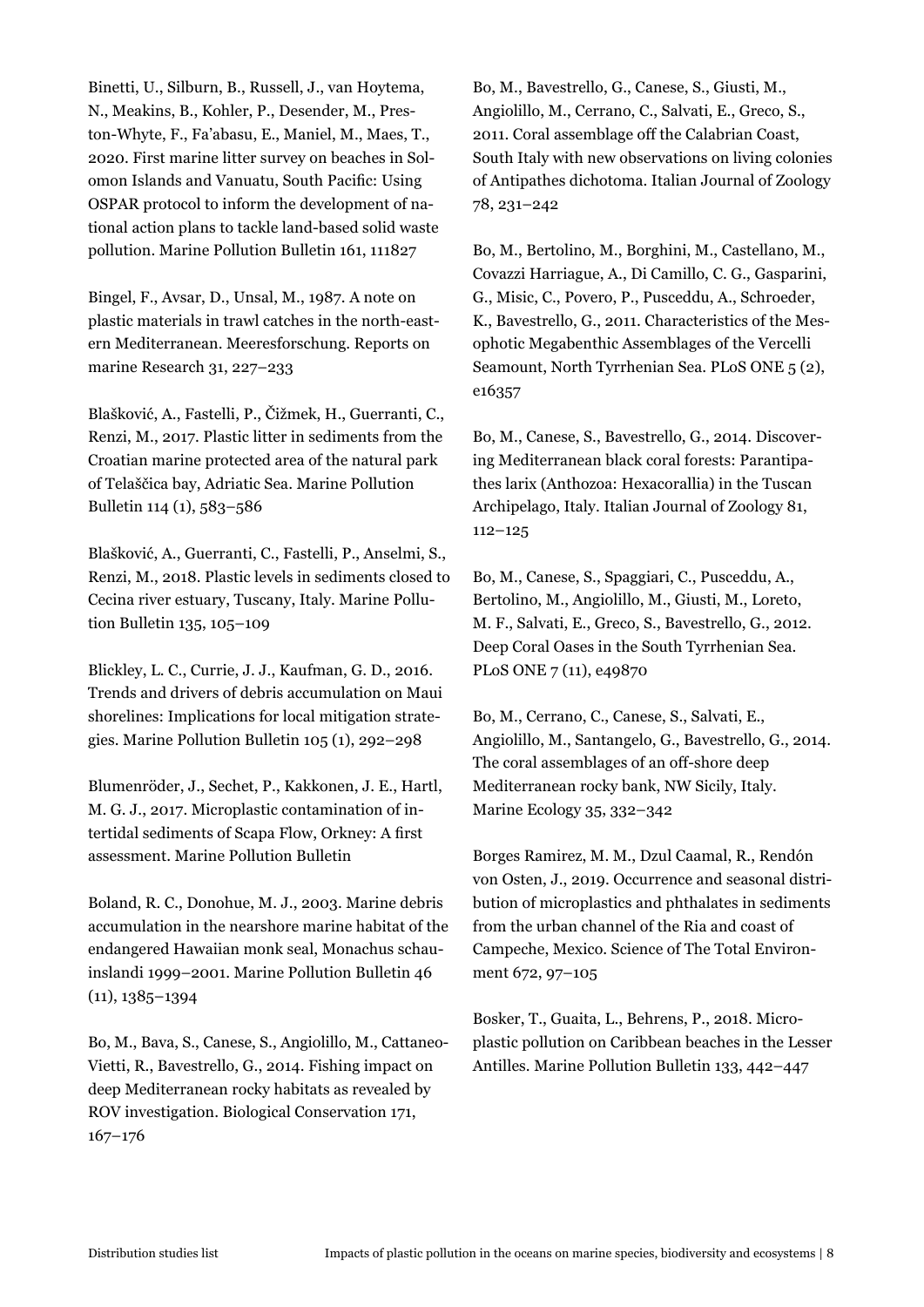Botero, C. M., Anfuso, G., Milanes, C., Cabrera, A., Casas, G., Pranzini, E., Williams, A. T., 2017. Litter assessment on 99 Cuban beaches: A baseline to identify sources of pollution and impacts for tourism and recreation. Marine Pollution Bulletin

Bouchentouf, S., Driss, A., 2013. Abundance of Plastic Debris in Intertidal Surface Sediments from Arzew Gulf, Western Algeria. American Journal of Marine Science 1, 28–32

Boucher, C., Morin, M., Bendell, L. I., 2016. The influence of cosmetic microbeads on the sorptive behavior of cadmium and lead within intertidal sediments: A laboratory study. Regional Studies in Marine Science, 1–7

Bourne, W. R. P., 1977. Nylon netting as a hazard to birds. Marine Pollution Bulletin 8, 75–76

Bourne, W. R. P., Clark, G. C., 1984. The occurrence of birds and garbage at the Humboldt front off Valparaiso, Chile. Marine Pollution Bulletin 15, 343–344

Bouwman, H., Evans, S. W., Cole, N., Choong K. Y., Nee S., Kylin, H., 2016. The flip-or-flop boutique: Marine debris on the shores of St Brandons rock, an isolated tropical atoll in the Indian Ocean. Marine Environmental Research 144, 58–64

Bowman, D., Manor-Samsonov, N., Golik, A., 1998. Dynamics of Litter Pollution on Israeli Mediterranean Beaches: A Budgetary, Litter Flux Approach. Journal of Coastal Research 14 (2), 418–432

Brach, L., Deixonne, P., Bernard, M. F., Durand, E., Desjean, M. C., Perez, E., van Sebille, E., ter Halle, A., 2018. Anticyclonic eddies increase accumulation of microplastic in the North Atlantic subtropical gyre. Marine Pollution Bulletin 126, 191–196

Brandon, J. A., Freibott, A., Sala, L. M., 2020. Patterns of suspended and salp-ingested microplastic debris in the North Pacific investigated with epifluorescence microscopy. Limnology and Oceanography Letters  $5(1), 46-53$ 

Brandon, J. A., Jones, W., Ohman, M. D., 2019. Multidecadal increase in plastic particles in coastal ocean sediments. Science Advances 5 (9), eaax0587

Brandon, J., Goldstein, M., Ohman, M. D., 2016. Long-term aging and degradation of microplastic particles: Comparing in situ oceanic and experimental weathering patterns. Marine Pollution Bulletin 110 (1), 299–308

Bravo, M., de los Ángeles Gallardo, M., Luna-Jorquera, G., Núñez, P., Vásquez, N., Thiel, M., 2009. Anthropogenic debris on beaches in the SE Pacific, Chile: Results from a national survey supported by volunteers. Marine Pollution Bulletin 58 (11), 1718–1726

Brignac, K. C., Jung, M. R., King, C., Royer, S. J., Blickley, L., Lamson, M. R., Potemra, J. T., Lynch, J. M., 2019. Marine Debris Polymers on Main Hawaiian Island Beaches, Sea Surface, and Seafloor. Environmental Science & Technology 53 (21), 12218–12226

Brooke, S. D., Watts, M. W., Heil, A. D., Rhode, M., Mienis, F., Duineveld, G. C. A., Davies, A. J., Ross, S. W., 2017. Distributions and habitat associations of deep-water corals in Norfolk and Baltimore Canyons, Mid-Atlantic Bight, USA. Deep Sea Research Part II: Topical Studies in Oceanography 137, 131–147

Browne, M. A., Crump, P., Niven, S. J., Teuten, E., Tonkin, A., Galloway, T., Thompson, R., 2011. Accumulation of Microplastic on Shorelines Woldwide: Sources and Sinks. Environmental Science & Technology 45 (21), 9175–9179

Browne, M. A., Galloway, T. S., Thompson, R. C., 2010. Spatial Patterns of Plastic Debris along Estuarine Shorelines. Environmental Science & Technology 44 (9), 3404–3409

Bryant, J. A., Clemente, T. M., Viviani, D. A., Fong, A. A., Thomas, K. A., Kemp, P., Karl, D. M., White, A. E., DeLong, E. F., 2016. Diversity and Activity of Communities Inhabiting Plastic Debris in the North Pacific Gyre. mSystems 1 (3)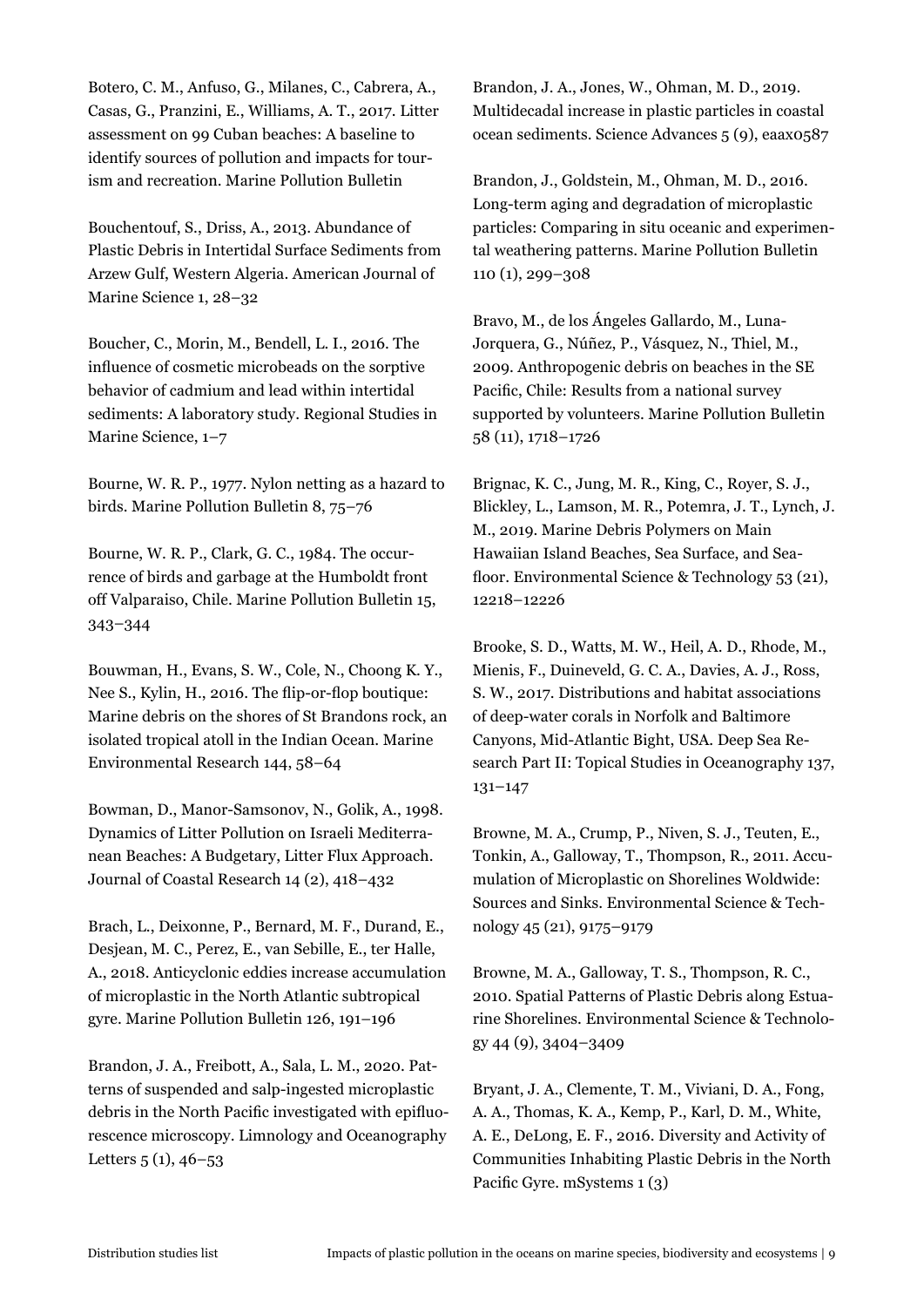Buchanan, J. B., 1971. Pollution by synthetic fibres. Marine Pollution Bulletin 2 (2), 23

Bucol, L. A., Romano, E. F., Cabcaban, S. M., Siplon, L. M. D., Madrid, G. C., Bucol, A. A., Polidoro, B., 2020. Microplastics in marine sediments and rabbitfish (Siganus fuscescens) from selected coastal areas of Negros Oriental, Philippines. Marine Pollution Bulletin 150, 110685

Buhl-Mortensen, L., Buhl-Mortensen, P., 2017. Marine litter in the Nordic Seas: Distribution composition and abundance. Marine Pollution Bulletin 125 (1–2), 260–270

Buhl-Mortensen, P., Gordon, D. C., Buhl-Mortensen, L., Kulka, D. W., 2017. First description of a Lophelia pertusa reef complex in Atlantic Canada. Deep Sea Research Part I: Oceanographic Research Papers 126, 21–30

Butler, J. N., 1975. Pelagic tar. Scientific American 232

Buxton, R. T., Currey, C. A., Lyver, P. O'B., Jones, C. J., 2013. Incidence of plastic fragments among burrow-nesting seabird colonies on offshore islands in northern New Zealand. Marine Pollution Bulletin 74 (1), 420–424

Cabernard, L., Roscher, L., Lorenz, C., Gerdts, G., Primpke, S., 2018. Comparison of Raman and Fourier Transform Infrared Spectroscopy for the Quantification of Microplastics in the Aquatic Environment. Environmental Science & Technology 52, 13279–13288

Cadée, G. C., 2002. Seabirds and floating plastic d ebris. Marine Pollution Bulletin 44, 1294–1295

Cai, M., He, H., Liu, M., Li, S., Tang, G., Wang, W., Huang, P., Wei, G., Lin, Y., Chen, B., Hu, J., Cen, Z., 2018. Lost but can't be neglected: Huge quantities of small microplastics hide in the South China Sea. Science of The Total Environment 633, 1206–1216

Caldwell, J., Petri-Fink, A., Rothen-Rutishauser, B., Lehner, R., 2019. Assessing meso- and microplastic pollution in the Ligurian and Tyrrhenian Seas. Marine Pollution Bulletin 149, 110572

Camacho, M., Herrera, A., Gómez, M., Acosta-Dacal, A., Martínez, I., Henríquez-Hernández, L. A., Luzardo, O. P., 2019. Organic pollutants in marine plastic debris from Canary Islands beaches. Science of The Total Environment 662, 22–31

Campana, I., Angeletti, D., Crosti, R., Di Miccoli, V., Arcangeli, A., 2018. Seasonal patterns of floating macro-litter across the Western Mediterranean Sea: a potential threat for cetacean species. Rendiconti Lincei. Scienze Fisiche e Naturali

Campbell, M. L., King, S., Heppenstall, L. D., van Gool, E., Martin, R., Hewitt, C. L., 2017. Aquaculture and urban marine structures facilitate native and non-indigenous species transfer through generation and accumulation of marine debris. Marine Pollution Bulletin 123 (1–2), 304–312

Cannas, S., Fastelli, P., Guerranti, C., Renzi, M., 2017. Plastic litter in sediments from the coasts of south Tuscany, Tyrrhenian Sea. Marine Pollution Bulletin

Cánovas-Molina, A., Montefalcone, M., Bavestrello, G., Cau, A., Bianchi, C. N., Morri, C., Canese, S., Bo, M., 2016. A new ecological index for the status of mesophotic megabenthic assemblages in the mediterranean based on ROV photography and video footage. Continental Shelf Research 121, 13–20

Carlson, D. F., Suaria, G., Aliani, S., Fredj, E., Fortibuoni, T., Griffa, A., Russo, A., Melli, V., 2017. Combining Litter Observations with a Regional Ocean Model to Identify Sources and Sinks of Floating Debris in a Semi-enclosed Basin: The Adriatic Sea. Frontiers in Marine Science 4 (78)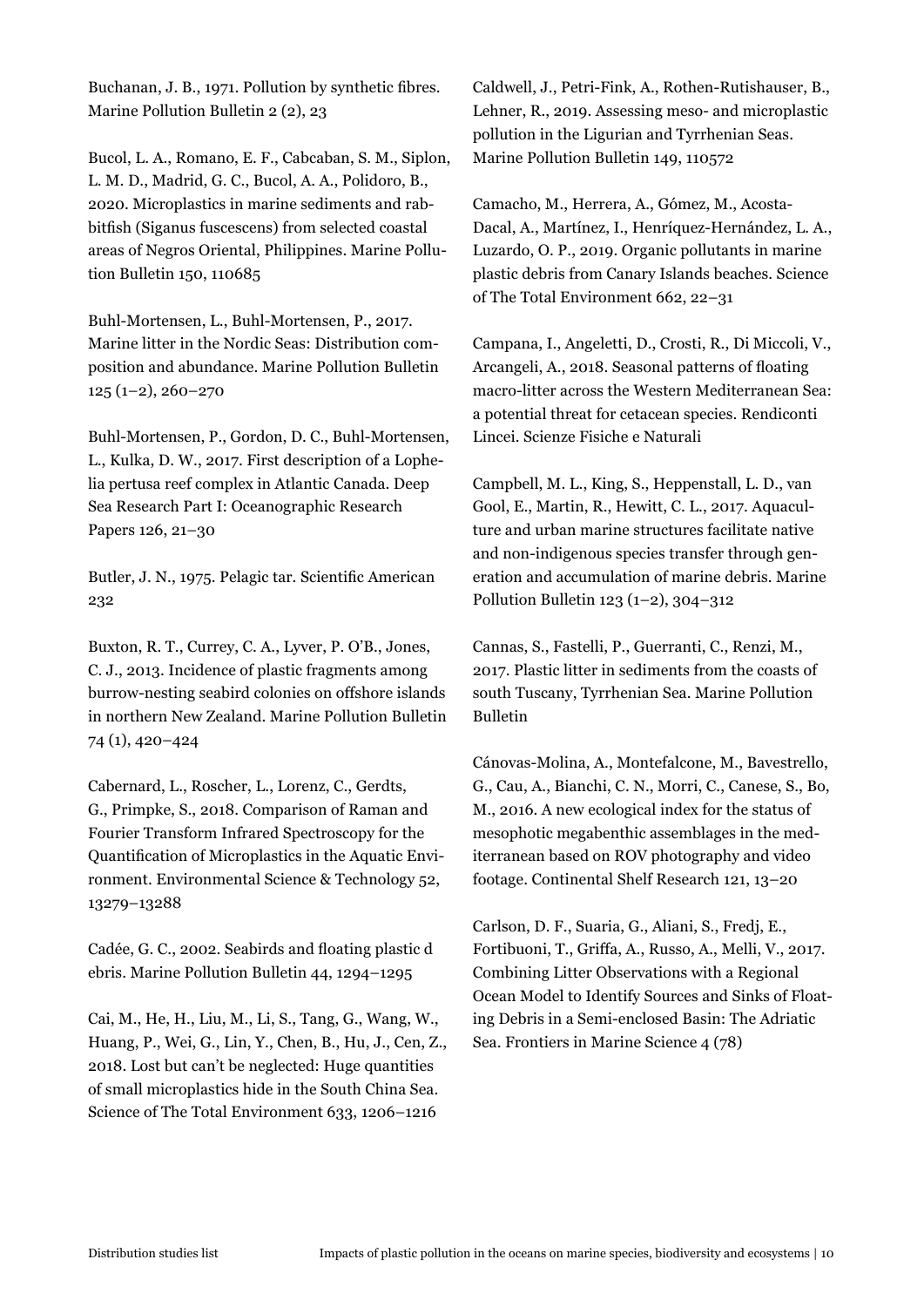Carlsson, P., Singdahl-Larsen, C., Lusher, A. L., 2021. Understanding the occurrence and fate of microplastics in coastal Arctic ecosystems: The case of surface waters, sediments and walrus (Odobenus rosmarus). Science of The Total Environment 792, 148308

Carpenter, E. J., Anderson, S. J., Harvey, G. R., Miklas, H. P., Peck, B. B., 1972. Polystyrene Spherules in Coastal Waters. Science 178 (4062), 749–750

Carpenter, E. J., Smith, K. L., 1972. Plastics on the Sargasso Sea Surface. Science 175 (4027), 1240– 1241

Carr, H. A., 1988. Long term assessment of a derelict gillnet found in the Gulf of Maine. OCEANS '88. A Partnership of Marine Interests. Proceedings, 984–986

Carr, H. A., Amaral, E. H., Hulbert, A. W., Cooper, R., 1985. Underwater survey of simulated lost demersal and lost commercial Gill Nets off New England. Proceedings of the Workshop on the fate and impact of marine debris, 438–447

Carr, H., Cooper, R., 1987. Manned Submersible and ROV Assessment of Ghost Gillnets in the Gulf of Maine. OCEANS '87, 622–624

Carson, H. S., Colbert, Steven L., Kaylor, M. J., McDermid, K. J., 2011. Small plastic debris changes water movement and heat transfer through beach sediments. Marine Pollution Bulletin 62 (8), 1708–1713

Carson, H. S., Lamson, M. R., Nakashima, D., Toloumu, D., Hafner, J., Maximenko, N., McDermid, K. J., 2013. Tracking the sources and sinks of local marine debris in Hawai'i. Marine Environmental Research 84, 76–83

Carson, H. S., Nerheim, M. S., Carroll, K. A., Eriksen, M., 2013. The plastic-associated microorganisms of the North Pacific Gyre. Marine Pollution Bulletin  $75 (1-2)$ , 126–132

Carter, R., Gregory, M. R., 2005. Bryozoan encrusted plastic from the continental slope: eastern South Island, New Zealand. New Zealand National Science 30, 49–55

Casabianca, S., Capellacci, S., Giacobbe, M. G., Dell'Aversano, C., Tartaglione, L., Varriale, F., Narizzano, R., Risso, F., Moretto, P., Dagnino, A., Bertolotto, R., Barbone, E., Ungaro, N., Penna, A., 2019. Plastic-associated harmful microalgal assemblages in marine environment. Environmental Pollution 244, 617–626

Castillo, A. B., Al-Maslamani, I., Obbard, J. P., 2016. Prevalence of microplastics in the marine waters of Qatar. Marine Pollution Bulletin 111 (1–2), 260–267

Castro-Jiménez, J., González-Fernández, D., Fornier, M., Schmidt, N., Sempéré, R., 2019. Macro-litter in surface waters from the Rhone River: Plastic pollution and loading to the NW Mediterranean Sea. Marine Pollution Bulletin 146, 60–66

Castro, R. O., Silva, M. L., Marques, M. R. C., de Araújo, F. V., 2016. Evaluation of microplastics in Jurujuba Cove, Niterói, RJ, Brazil, an area of mussels farming. Marine Pollution Bulletin 110 (1), 555–558

Cau, A., Alvito, A., Moccia, D., Canese, S., Pusceddu, A., Rita, C., Angiolillo, M., Follesa, M. C., 2017. Submarine canyons along the upper Sardinian slope, Central Western Mediterranean as repositories for derelict fishing gears. Marine Pollution Bulletin 123 (1), 357–364

Cau, A., Bellodi, A., Moccia, D., Mulas, A., Pesci, P., Cannas, R., Pusceddu, A., Follesa, M. C., 2018. Dumping to the abyss: single-use marine litter invading bathyal plains of the Sardinian margin, Tyrrhenian Sea. Marine Pollution Bulletin 135, 845–851

Cau, A., Bellodi, A., Moccia, D., Mulas, A., Porcu, C., Pusceddu, A., Follesa, M. C., 2019. Shelf-life and labels: A cheap dating tool for seafloor macro litter? Insights from MEDITS surveys in Sardinian sea. Marine Pollution Bulletin 141, 430–433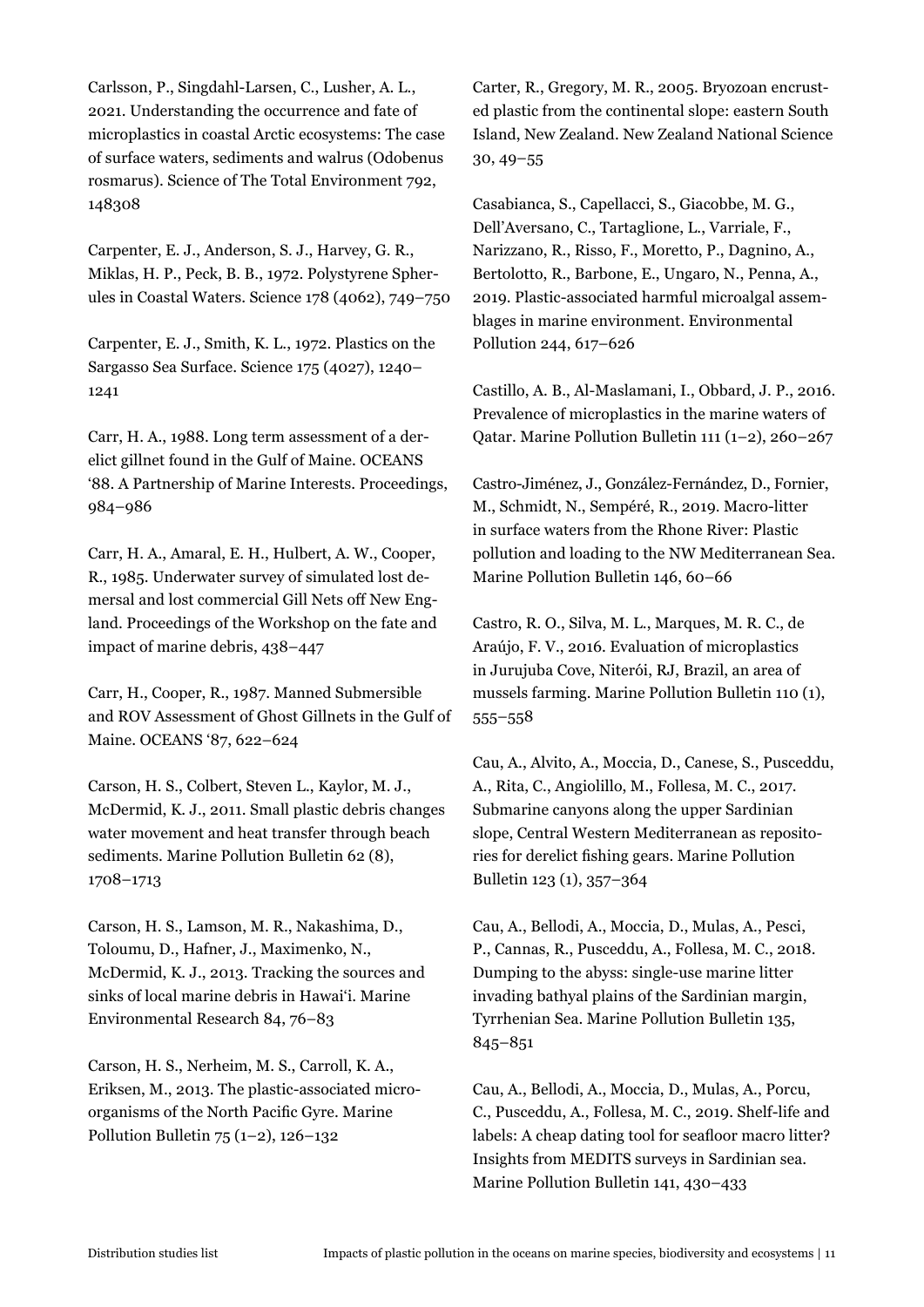Cau, A., Moccia, D., Follesa, M. C., Alvito, A., Canese, S., Angiolillo, M., Cuccu, D., Bo, M., Cannas, R., 2017. Coral forests diversity in the outer shelf of the south Sardinian continental margin. Deep Sea Research Part I

Caulton, E., Mocogni, M., 1987. Preliminary studies of man-made litter in the Firth of Forth, Scotland. Marine Pollution Bulletin 18 (8), 446–450

Ceccarini, A., Corti, A., Erba, F., Modugno, F., La Nasa, J., Bianchi, S., Castelvetro, V., 2018. The Hidden Microplastics: New Insights and Figures from the Thorough Separation and Characterization of Microplastics and of Their Degradation Byproducts in Coastal Sediments. Environmental Science & Technology 52 (10), 5634–5643

Chae, D., Kim, I., Kim, S., Song, Y., Shim, W., 2015. Abundance and Distribution Characteristics of Microplastics in Surface Seawaters of the Incheon/ Kyeonggi Coastal Region. Archives of Environmental Contamination and Toxicology 69 (3), 269–278

Chalmers, M. O., Coxall, R. I., Smith, L., Shears, J. R., 1991. Beach litter survey Signy Island, South Orkney Islands, 1992/93. CCAMLR-XII/BG/07

Chambault, P., Vandeperre, F., Machete, M., Lagoa, J. C., Pham, C. K., 2018. Distribution and composition of floating macro litter off the Azores archipelago and Madeira, NE Atlantic using opportunistic surveys. Marine Environmental Research

Chapron, L., Peru, E., Engler, A., Ghiglione, J. F., Meistertzheim, A. L., Pruski, A. M., Purser, A., Vétion, G., Galand, P. E., Lartaud, F., 2018. Macroand microplastics affect cold-water corals growth, feeding and behaviour. Scientific Reports 8 (1), 15299

Chaves, P., Robert M. d. C., 2010. Loss and Abandon of fishing gears in Southern Brazil and risks of occurence of ghost fishing. Universidade Federal do Paraná, Brazil, 4

Cheang, C. C., Ma, Y., Fok, L., 2018. Occurrence and Composition of Microplastics in the Seabed Sediments of the Coral Communities in Proximity of a Metropolitan Area. International journal of environmental research and public health 15 (10), 2270

Chen, H., Wang, S., Guo, H., Lin, H., Zhang, Y., Long, Z., Huang, H., 2019. Study of marine debris around a tourist city in East China: Implication for waste management. Science of The Total Environment 676, 278–289

Chen, H. Z., Wang, S. M., Guo, H. G., Lin, H., Zhang, Y. B., 2020. A nationwide assessment of litter on China's beaches using citizen science data. Environmental Pollution 258

Chen, M. C., Chen, T. H., 2020. Spatial and seasonal distribution of microplastics on sandy beaches along the coast of the Hengchun Peninsula, Taiwan. Marine Pollution Bulletin 151, 110861

Chen, M., Jin, M., Tao, P., Wang, Z., Xie, W., Yu, X., Wang, K., 2018. Assessment of microplastics derived from mariculture in Xiangshan Bay, China. Environmental Pollution 242, 1146–1156

Chen, Q., Reisser, J., Cunsolo, S., Kwadijk, C., Kotterman, M., Proietti, M., Slat, B., Ferrari, F. F., Schwarz, A., Levivier, A., Yin, D., Hollert, H., Koelmans, A. A., 2017. Pollutants in Plastics within the North Pacific Subtropical Gyre. Environmental Science & Technology

Cheung, P. K., Cheung, L. T., Fok, L., 2016. Seasonal variation in the abundance of marine plastic debris in the estuary of a subtropical macro-scale drainage basin in South China. Sci Total Environ 562, 658–665

Cheung, P. K., Fok, L., 2016. Evidence of microbeads from personal care product contaminating the sea. Marine Pollution Bulletin 109 (1), 582–585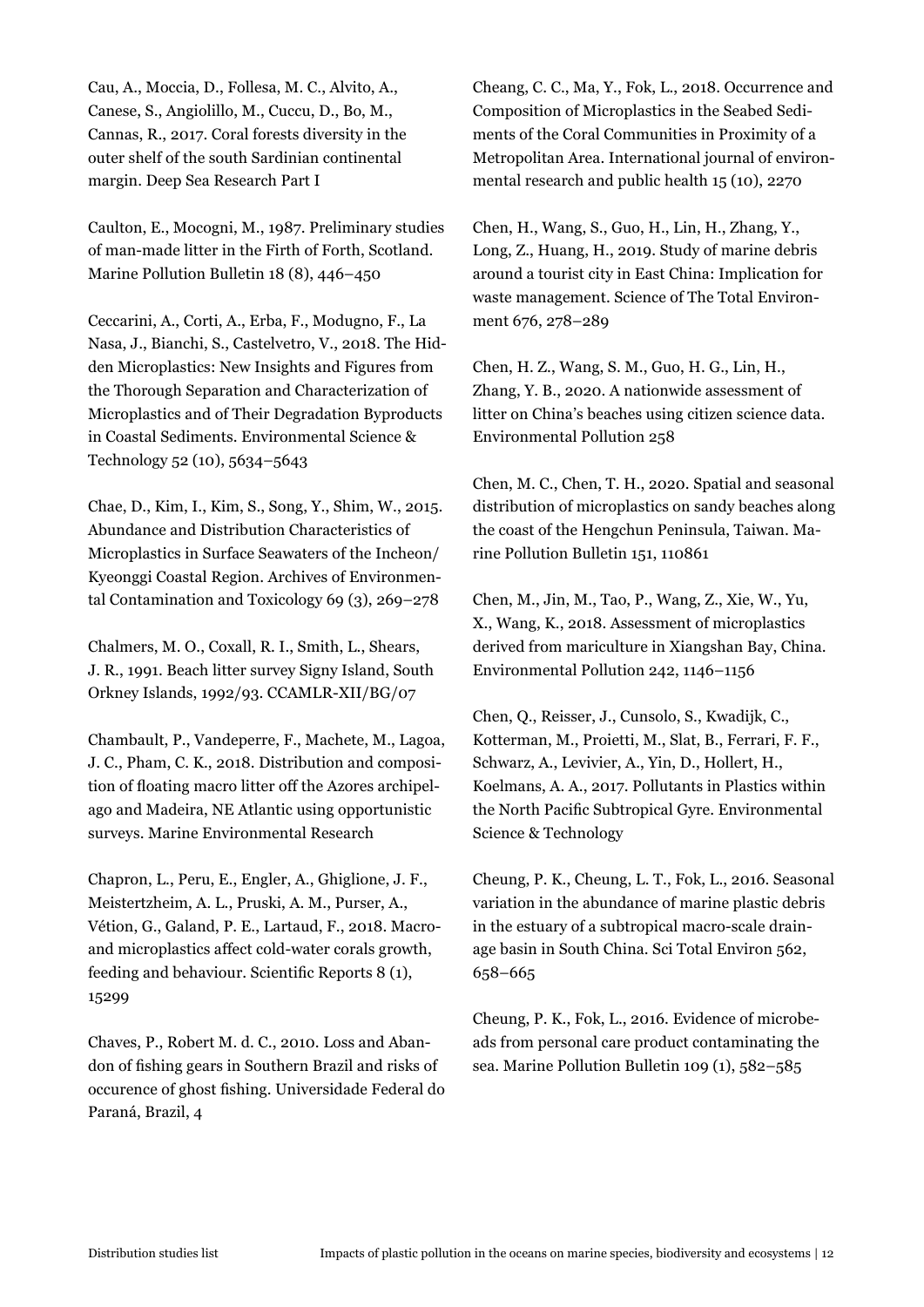Cheung, P. K., Fok, L., Hung, P. L., Cheung, L. T. O., 2018. Spatio-temporal comparison of neustonic microplastic density in Hong Kong waters under the influence of the Pearl River Estuary. Science of The Total Environment 628–629, 731–739

Chiappone, M., Dienes, H., Swanson, D. W., Miller, S. L., 2005. Impacts of lost fishing gear on coral reef sessile invertebrates in the Florida Keys National Marine Sanctuary. Biological Conservation 121 (2), 221–230

Chiappone, M., Swanson, D. W., Miller, S. L., Dienes, H., 2004. Spatial distribution of lost fishing gear on fished and protected offshore reefs in the Florida Keys National Marine Sanctuary. Caribbean Journal of Science 40 (3), 312–326

Chiappone, M., White, A., Swanson, D. W., Miller, S. L., 2002. Occurrence and biological impacts of fishing gear and other marine debris in the Florida Keys. Marine Pollution Bulletin 44, 597–604

Chiba, S., Saito, H., Fletcher, R., Yogi, T., Kayo, M., Miyagi, S., Ogido, M., Fujikura, K., 2018. Human footprint in the abyss: 30 year records of deep-sea plastic debris. Marine Policy

Chitaka, T. Y., von Blottnitz, H., 2019. Accumulation and characteristics of plastic debris along five beaches in Cape Town. Marine Pollution Bulletin 138, 451–457

Cho, D. O., 2011. Removing derelict fishing gear from the deep seabed of the East Sea. Marine Policy 35 (5), 610–614

Chouchene, K., da Costa, J. P., Wali, A., Girão, A. V., Hentati, O., Duarte, A. C., Rocha-Santos, T., Ksibi, M., 2019. Microplastic pollution in the sediments of Sidi Mansour Harbor in Southeast Tunisia. Marine Pollution Bulletin 146, 92–99

Chouchene, K., Rocha-Santos, T., Ksibi, M., 2020. Types, occurrence, and distribution of microplastics and metals contamination in sediments from south west of Kerkennah archipelago, Tunisia. Environmental Science and Pollution Research

Choy, C. A., Robison, B. H., Gagne, T. O., Erwin, B., Firl, E., Halden, R. U., Hamilton, J. A., Katija, K., Lisin, S. E., Rolsky, C., S. Van Houtan, K., 2019. The vertical distribution and biological transport of marine microplastics across the epipelagic and mesopelagic water column. Scientific Reports 9 (1), 7843

Chubarenko, I. P., Esiukova, E. E., Bagaev, A. V., Bagaeva, M. A., Grave, A. N., 2018. Three-dimensional distribution of anthropogenic microparticles in the body of sandy beaches. Science of The Total Environment 628–629, 1340–1351

Cincinelli, A., Scopetani, C., Chelazzi, D., Lombardini, E., Martellini, T., Katsoyiannis, A., Fossi, M. C., Corsolini, S., 2017. Microplastic in the surface waters of the Ross Sea, Antarctica: Occurrence, distribution and characterization by FTIR. Chemosphere 175, 391–400

Claereboudt, M. R., 2004. Shore litter along sandy beaches of the Gulf of Oman. Marine Pollution Bulletin 49 (9–10), 770–777

Claessens, M., de Meester, S., van Landuyt, L. V., de Clerck, K., Janssen, C. R., 2011. Occurrence and distribution of microplastics in marine sediments along the Belgian coast. Marine Pollution Bulletin 62 (10), 2199–2204

Cleland, J., Kazanidis, G., Roberts, J. M., Ross, S. W., 2021. Distribution of Megabenthic Communities Under Contrasting Settings in Deep-Sea Cold Seeps Near Northwest Atlantic Canyons. Frontiers in Marine Science 8 (885), 692851

Cluzard, M., Kazmiruk, T., Kazmiruk, V. D., Bendell, L. I., 2015. Intertidal Concentrations of Microplastics and Their Influence on Ammonium Cycling as Related to the Shellfish Industry. Archives of Environmental Contamination and Toxicology 69 (3),  $1 - 10$ 

Cole, M., Webb, H., Lindeque, P. K., Fileman, E. S., Halsband, C., Galloway, T. S., 2014. Isolation of microplastics in biota-rich seawater samples and marine organisms. Nature Scientific Reports 4, 4528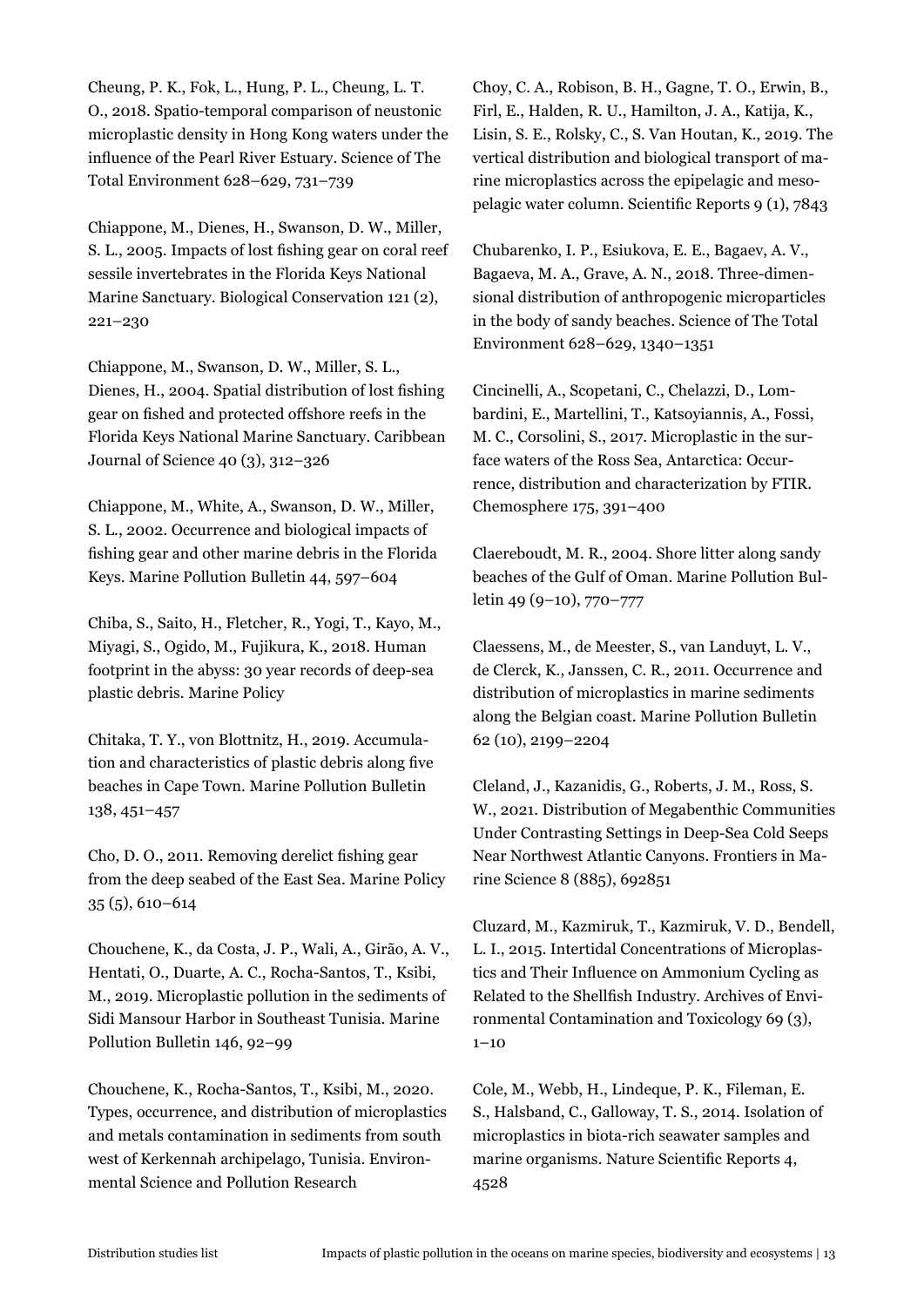Collard, F., Husum, K., Eppe, G., Malherbe, C., Hallanger, I. G., Divine, D. V., Gabrielsen, G. W., 2021. Anthropogenic particles in sediment from an Arctic fjord. Science of The Total Environment 772, 145575

Collicutt, B., Juanes, F., Dudas, S. E., 2019. Microplastics in juvenile Chinook salmon and their nearshore environments on the east coast of Vancouver Island. Environmental Pollution 244, 135–142

Collignon, A., Hecq, J., Galgani, F., Collard, F., Goffart, A., 2014. Annual variation in neustonic micro- and meso-plastic particles and zooplankton in the Bay of Calvi, Mediterranean–Corsica. Marine Pollution Bulletin 79 (1–2), 293–298

Collignon, A., Hecq, J. H., Galgani, F., Voisin, P., Collard, F., Goffart, A., 2012. Neustonic microplastics and zooplakton in the North Western Mediterranean Sea. Marine Pollution Bulletin 64 (4), 861–864

Colton, J. B., Jr. Burns, B. R. Knapp, F. D., 1974. Plastic particles in surface waters of the northwestern Atlantic. Science 185 (4150), 491–497

Compa, M., March, D., Deudero, S., 2019. Spatio-temporal monitoring of coastal floating marine debris in the Balearic Islands from sea-cleaning boats. Marine Pollution Bulletin 141, 205–214

Consoli, P., Andaloro, F., Altobelli, C., Battaglia, P., Campagnuolo, S., Canese, S., Castriota, L., Cillari, T., Falautano, M., Pedà, C., Perzia, P., Sinopoli, M., Vivona, P., Scotti, G., Esposito, V., Galgani, F., Romeo, T., 2018. Marine litter in an EBSA (Ecologically or Biologically Significant Area) of the central Mediterranean Sea: Abundance, composition, impact on benthic species and basis for monitoring entanglement. Environmental Pollution 236, 405–415

Consoli, P., Falautano, M., Sinopoli, M., Perzia, P., Canese, S., Esposito, V., Battaglia, P., Romeo, T., Andaloro, F., Galgani, F., Castriota, L., 2018. Composition and abundance of benthic marine litter in a coastal area of the central Mediterranean Sea. Marine Pollution Bulletin 136, 243–247

Consoli, P., Romeo, T., Angiolillo, M., Canese, S., Esposito, V., Salvati, E., Scotti, G., Andaloro, F., Tunesi, L., 2019. Marine litter from fishery activities in the Western Mediterranean sea: The impact of entanglement on marine animal forests. Environmental Pollution 249, 472–481

Constantino, E., Martins, I., Salazar Sierra, J. M., Bessa, F., 2019. Abundance and composition of floating marine macro litter on the eastern sector of the Mediterranean Sea. Marine Pollution Bulletin 138, 260–265

Constant, M., Kerhervé, P., Mino-Vercellio-Verollet, M., Dumontier, M., Sànchez Vidal, A., Canals, M., Heussner, S., 2019. Beached microplastics in the Northwestern Mediterranean Sea. Marine Pollution Bulletin 142, 263–273

Convey, P., Barnes, D., Morton, A., 2002. Debris accumulation on oceanic island shores of the Scotia Arc, Antarctica. Polar Biology 25, 612–617

Convey, P., Morton, A., 1997. Beach debris survey – South Sandwich Islands. CCAMLR Scientific Abstracts CCAMLR-XVI/BG/10, 1

Cooper, D. A., Corcoran, P. L., 2010. Effects of mechanical and chemical processes on the degradation of plastic beach debris on the island of Kauai, Hawaii. Marine Pollution Bulletin 60 (5), 650–654

Corbin, C. J., Singh, J. G., 1993. Marine debris contamination of beaches in St. Lucia and Dominica. Marine Pollution Bulletin 26 (6), 325–328

Corcoran, P. L., Biesinger, M. C., Grifi, M., 2009. Plastics and beaches: A degrading relationship. Marine Pollution Bulletin 58 (1), 80–84

Cordeiro, C. A., Costa, T. M., 2010. Evaluation of solid residues removed from a mangrove swamp in the São Vicente Estuary, SP, Brazil. Marine Pollution Bulletin 60 (10), 1762–1767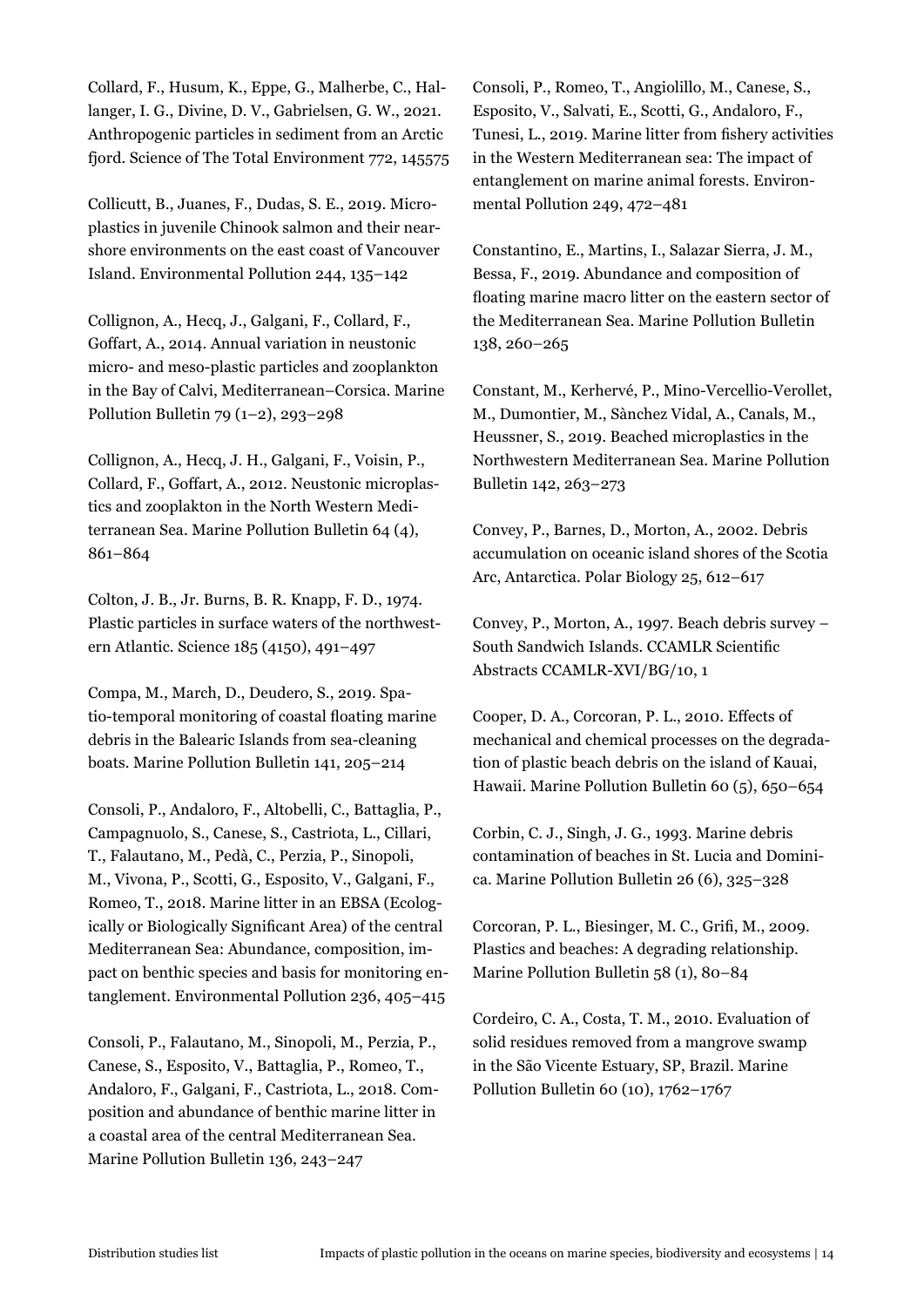Cordeiro, T. C., Barrella, W., Butturi-Gomes, D., Petrere Júnior, M., 2018. A modeling approach for reposition dynamics of litter composition in coastal areas of the city of Santos, Sao Paulo, Brazil. Marine Pollution Bulletin 128, 333–339

Cordova, M. R., Nurhati, I. S., 2019. Major sources and monthly variations in the release of landderived marine debris from the Greater Jakarta area, Indonesia. Scientific Reports 9, 18730

Cordova, M. R., Purwiyanto, A. I. S., Suteja, Y., 2019. Abundance and characteristics of microplastics in the northern coastal waters of Surabaya, Indonesia. Marine Pollution Bulletin 142, 183–188

Cordova, M. R., Riani, E., Shiomoto, A., 2020. Microplastics ingestion by blue panchax fish (Aplocheilus sp.) from Ciliwung Estuary, Jakarta, Indonesia. Marine Pollution Bulletin 161, 111763

Corraini, N. R., de Souza de Lima, A., Bonetti, J., Rangel-Buitrago, N., 2018. Troubles in the paradise: Litter and its scenic impact on the North Santa Catarina island beaches, Brazil. Marine Pollution Bulletin 131, Part A, 572–579

Correa-Herrera, T., Barletta, M., Lima, A. R. A., Jiménez-Segura, L. F., Arango-Sánchez, L. B., 2017. Spatial distribution and seasonality of ichthyoplankton and anthropogenic debris in a river delta in the Caribbean Sea. Journal of Fish Biology 90 (4), 1356–1387

Costa, L. L., Arueira, V. F., da Costa, M. F., Di Beneditto, A. P. M., Zalmon, I. R., 2019. Can the Atlantic ghost crab be a potential biomonitor of microplastic pollution of sandy beaches sediment?. Marine Pollution Bulletin 145, 5–13

Costa, M. F., Ivar do Sul, J. A., Silva-Cavalcanti, J. S., Araújo, M. C. B., Spengler, Â., Tourinho, P. S., 2010. On the importance of size of plastic fragments and pellets on the strandline: a snapshot of a Brazilian beach. Environmental Monitoring and Assessment 168 (1), 299–304

Costa, M. F.; Silva-Cavalcanti, J. S., Barletta, M., 2011. Plastics buried in the inter-tidal plain of a tropical estuarine ecosystem. Journal of Coastal Research (64), 339–343

Courtene-Jones, W., Quinn, B., Ewins, C., Gary, S. F., Narayanaswamy, B. E., 2020. Microplastic accumulation in deep-sea sediments from the Rockall Trough. Marine Pollution Bulletin 154, 111092

Courtene-Jones, W., Quinn, B., Gary, S. F., Mogg, A. O. M., Narayanaswamy, B. E., 2017. Microplastic pollution identified in deep-sea water and ingested by benthic invertebrates in the Rockall Trough, North Atlantic Ocean. Environmental Pollution 231, Part 1, 271–280

Covernton, G. A., Collicutt, B., Gurney-Smith, H. J., Pearce, C. M., Dower, J. F., Ross, P. S., Dudas, S. E., 2019. Microplastics in bivalves and their habitat in relation to shellfish aquaculture proximity in coastal British Columbia, Canada. Aquaculture Environment Interactions 11, 357–374

Cózar, A., Echevarrνa, F., González-Gordillo, J. I., Irigoien, X., Úbeda, B., Hernández-León, S., Palma, Á. T., Navarro, S., García-de-Lomas, J., Ruiz, A., Fernández-de-Puelles, M. L., Duarte, C. M., 2014. Plastic debris in the open ocean. Proceedings of the National Academy of Sciences 111 (28), 10239– 10244

Cózar A., Martí E., Duarte C. M., García-de-Lomas J., van Sebille E., Ballatore T. J., Eguíluz V. M., González-Gordillo J. I., Pedrotti M. L., Echevarría F., Romain Troublè R., Irigoien X., 2017. The Arctic Ocean as a dead end for floating plastics in the North Atlantic branch of the Thermohaline Circulation. Science Advances 3 (e1600582), 1–8

Cózar, A., Sanz-Martín, M., Martí, E., González-Gordillo, I. J., Ubeda, B., Gálvez, J. Á., Irigoien, X., Duarte, C. M., 2015. Plastic Accumulation in the Mediterranean Sea. PLoS ONE 10 (4), e0121762

Cundell, A. M., 1973. Plastic materials accumulating in Narragansett Bay. Marine Pollution Bulletin 4 (12), 187–188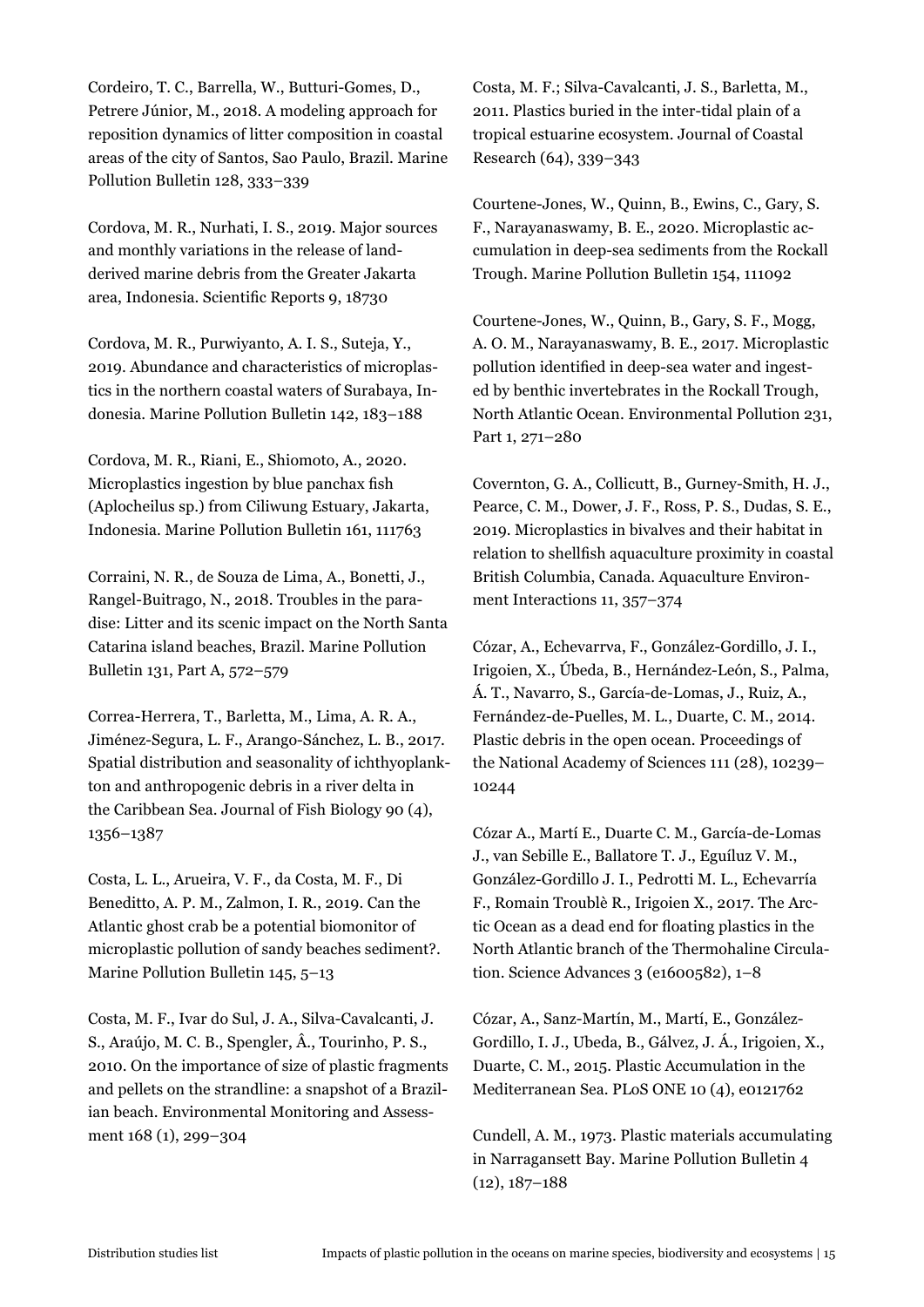Cunningham, D., Wilson, S. P., 2003. Marine debris on beaches of the Greater Sydney region. Journal of Coastal Research 19 (2), 421–430

Cunningham, E. M., Ehlers, S. M., Dick, J. T. A., Sigwart, J. D., Linse, K., Dick, J. J., Kiriakoulakis, K., 2020. High Abundances of Microplastic Pollution in Deep-Sea Sediments: Evidence from Antarctica and the Southern Ocean. Environmental Science & Technology 54, 13661–13671

Curren, E., Leong, S. C. Y., 2019. Profiles of bacterial assemblages from microplastics of tropical coastal environments. Science of The Total Environment 655, 313–320

Currie, J. J., Stack, S. H., Brignac, K. C., Lynch, J. M., 2019. Nearshore sea surface macro marine debris in Maui County, Hawaii: Distribution, drivers, and polymer composition. Marine Pollution Bulletin 138, 70–83

Currie, J. J., Stack, S. H., McCordic, J. A., Kaufman, G. D., 2017. Quantifying the risk that marine debris poses to cetaceans in coastal waters of the 4-island region of Maui. Marine Pollution Bulletin 121 (1), 69–77

Dąbrowska, A., 2021. Marine Microplastics in Polar Region—a Spitsbergen Case Study. Water, Air, & Soil Pollution 232 (10), 393

Dai, Z., Zhang, H., Zhou, Q., Tian, Y., Chen, T., Tu, C., Fu, C., Luo, Y., 2018. Occurrence of microplastics in the water column and sediment in an inland sea affected by intensive anthropogenic activities. Environmental Pollution 242, 1557–1565

D'Alessandro, M., Esposito, V., Porporato, E. M. D., Berto, D., Renzi, M., Giacobbe, S., Scotti, G., Consoli, P., Valastro, G., Andaloro, F., Romeo, T., 2018. Relationships between plastic litter and chemical pollutants on benthic biodiversity. Environmental Pollution 242, 1546–1556

Dameron, O. J., Parke, M., Albins, M. A., Brainard, R., 2007. Marine debris accumulation in the Northwestern Hawaiian Islands: An examination of rates and processes. Marine Pollution Bulletin 54 (4), 423–433

da Silva, M. L., de Araújo, F. V., Castro, R. O., Sales, A. S., 2015. Spatial–temporal analysis of marine debris on beaches of Niterói, RJ, Brazil: Itaipu and Itacoatiara. Marine Pollution Bulletin 92 (1–2), 233–236

Das, R. R., Yamashiro, H., 2018. Corals dominate monofilament lines in Sesoko Island, Japan. Current Science 11 (4), 730–731

Davenport, J., Rees, E. I. S., 1993. Observations on Neuston and Floating Weed Patches in the Irish Sea. Estuarine, Coastal and Shelf Science 36 (4), 395–411

Davies, G., 1987. Abysmal litter. Marine Pollution Bulletin 18 (2), 59–60

Davis I. W., Murphy, A. G., 2015. Plastic in surface waters of the Inside Passage and beaches of the Salish Sea in Washington State. Marine Pollution Bulletin 97 (1–2), 169–177

Day, R. H., Shaw, D. G., 1987. Patterns in the abundance of pelagic plastic and tar in the north Pacific Ocean, 1976–1985. Marine Pollution Bulletin 18 (6), 311–316

Day, R. H., Shaw, D. G., Ignell, S. E., 1990. The quantitative distribution and characteristics of marine debris in the North Pacific Ocean, 1984–88. Proceedings of the Second International Conference on Marine Debis, 1989

Day, R. H., Shaw, D. G., Ignell, S. E., 1989. The quantitative Distribution and Characteristics of Neuston Plastic in the North Pacific Ocean, 1985–1988. Proceedings of the Second International Conference on Marine Debris, 2–4 April 1989, Honolulu, Hawai, 247–266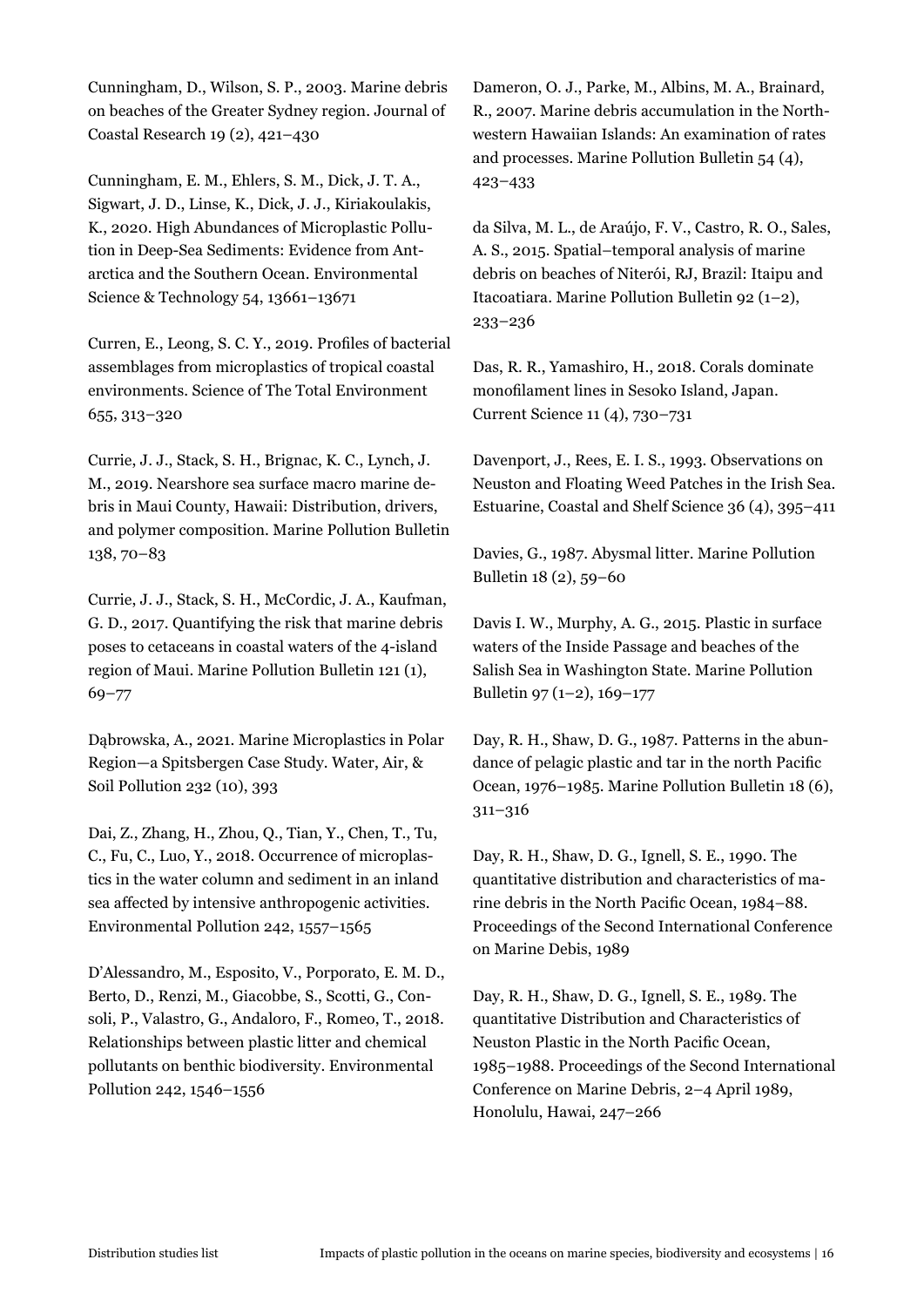Dayton, P. K., Robilliard, G. A., 1971. Implications of pollution to the McMurdo Sound benthos. Antarctic Journal, 53–56

Debroas, D., Mone, A., Ter Halle, A., 2017. Plastics in the North Atlantic garbage patch: A boat-microbe for hitchhikers and plastic degraders. Science of The Total Environment 599–600, 1222–1232

Debrot, A. O., Meesters, H. W. G., Bron, P. S., de León, R., 2013. Marine debris in mangroves and on the seabed: Largely-neglected litter problems. Marine Pollution Bulletin 72 (1), 1

Debrot, A. O., Tiel, A. B., Bradshaw, J. E., 1999. Beach Debris in Curaçao. Marine Pollution Bulletin 38 (9), 795–801

Debrot, A. O., van Rijn, J., Bron, P. S., de León, R., 2013. A baseline assessment of beach debris and tar contamination in Bonaire, Southeastern Caribbean. Marine Pollution Bulletin 71 (1–2), 325–329

Debrot, A. O., Vinke, E., van der Wende, G., Hylkema, A., Reed, J. K., 2014. Deepwater marine litter densities and composition from submersible video-transects around the ABC-islands, Dutch Caribbean. Marine Pollution Bulletin 88 (1–2), 361–365

de Carvalho, D. G., Neto, J. A., 2016. Microplastic pollution of the beaches of Guanabara Bay, Southeast Brazil. Ocean & Coastal Management 128, 1–17

de Haan, W. P., Sanchez-Vidal, A., Canals, M., 2019. Floating microplastics and aggregate formation in the Western Mediterranean Sea. Marine Pollution Bulletin 140, 523–535

Deidun, A., Andaloro, F., Bavestrello, G., Canese, S., Consoli, P., Micallef, A., Romeo, T., Bo, M., 2015. First characterisation of a Leiopathes glaberrima (Cnidaria: Anthozoa: Antipatharia) forest in Maltese exploited fishing grounds. Italian Journal of Zoology 82, 271–280

Deidun, A., Gauci, A., Lagorio, S., Galgani, F., 2018. Optimising beached litter monitoring protocols through aerial imagery. Marine Pollution Bulletin 131, Part A, 212–217

Dekiff, J. H., Remy, D., Klasmeier, J., Fries, E., 2014. Occurrence and spatial distribution of microplastics in sediments from Norderney. Environmental Pollution 186, 248–256

Dellinger, T., Davenport, J., Wirtz, P., 1997. Comparisons of Social Structure of Columbus Crabs Living on Loggerhead Sea Turtles and Inanimate Flotsam. Journal of the Marine Biological Association of the United Kingdom  $77$  (1),  $185-194$ 

de Lucia, G. A., Caliani, I., Marra, S., Camedda, A., Coppa, S., Alcaro, L., Campani, T., Gianetti., M., Coppola, D., Cicero, A. M., Panti, C., Biani, M., Guerranti, C., Marsili, L., Massaro, G., Fossi, M. C., Matiddi, M., 2014. Amount and distribution of neustonic micro-plastic off the western sardinian coast, Central-Western Mediterranean Sea. Marine Environmental Research 100, 10–16

de Scisciolo, T., Mijts, E. N., Becker, T., Eppinga, M. B., 2016. Beach debris on Aruba, Southern Caribbean: Attribution to local land-based and distal marine-based sources. Marine Pollution Bulletin 106 (1–2), 49–57

Desforges, J. W., Galbraith, M., Dangerfield, N., Ross, P. S., 2014. Widespread distribution of microplastics in subsurface seawater in the NE Pacific Ocean. Marine Pollution Bulletin 79 (1–2), 94–99

de Villiers, S., 2018. Quantification of microfibre levels in South Africa's beach sediments, and evaluation of spatial and temporal variability from 2016 to 2017. Marine Pollution Bulletin 135, 481–489

Díaz-Mendoza, C., Valdelamar, J. C., Ávila, G. R., Jiménez, J. J., 2014. Sampling and quantification methodology for floating solid wastes in beaches. Journal of Integrated Coastal Zone Management 14, 591–596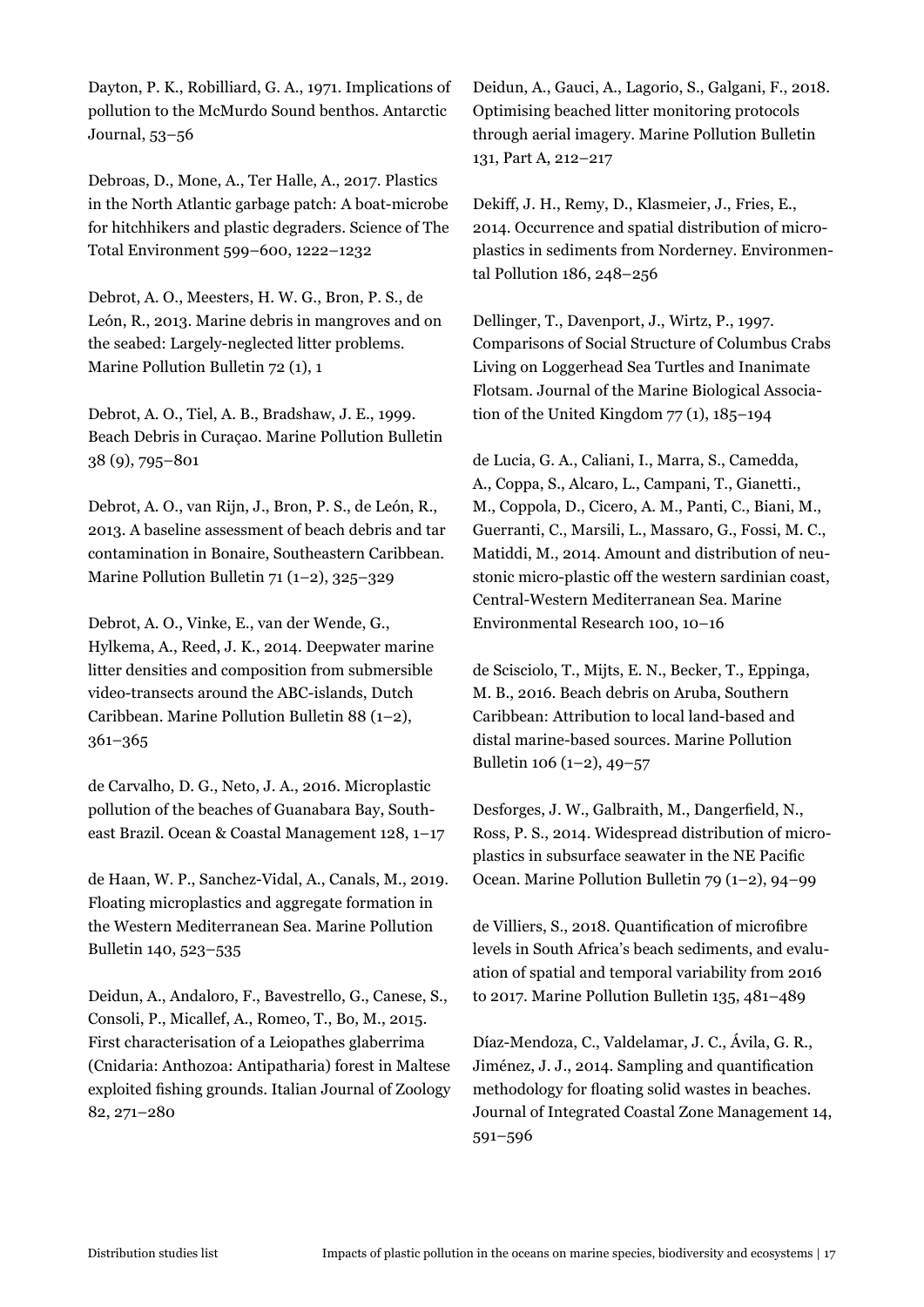Díaz-Torres, E. R., Ortega-Ortiz, C. D., Silva-Iñiguez, L., Nene-Preciado, A., Orozco, E. T., 2017. Floating Marine Debris in waters of the Mexican Central Pacific.

Di Mauro, R., Kupchik, M. J., Benfield, M. C., 2017. Abundant plankton-sized microplastic particles in shelf waters of the northern Gulf of Mexico. Environmental Pollution 230, 798–809

Di-Méglio, N., Campana, I., 2017. Floating macrolitter along the Mediterranean French coast: Composition, density, distribution and overlap with cetacean range. Marine Pollution Bulletin 118 (1–2), 155–166

Ding, J. F., Jiang, F. H., Li, J. X., Wang, Z. X., Sun, C. J., Wang, Z. Y., Fu, L., Ding, N. X., He, C. F., 2019. Microplastics in the Coral Reef Systems from Xisha Islands of South China Sea. Environmental Science & Technology 53 (14), 8036–8046

Dixon, T. J., Dixon, T. R., 1983. Marine litter distribution and composition in the North Sea. Marine Pollution Bulletin 14 (4), 145–148

Dixon, T. R., Cooke, A. J., 1977. Discarded containers on a Kent beach. Marine Pollution Bulletin 8 (5), 105–109

Dixon, T. R., Dixon, T. J., 1981. Marine litter surveillance. Marine Pollution Bulletin 12 (9), 289–295

Dominguez-Carrió, C., Sanchez-Vidal, A., Estournel, C., Corbera, G., Riera, J. L., Orejas, C., Canals, M., Gili, J.-M., 2020. Seafloor litter sorting in different domains of Cap de Creus continental shelf and submarine canyon, NW Mediterranean Sea. Marine Pollution Bulletin 161, 111744

D'Onghia, G., Calculli, C., Capezzuto, F., Carlucci, R., Carluccio, A., Grehan, A., Indennidate, A., Maiorano, P., Mastrototaro, F., Pollice, A., Russo, T., Savini, A., Sion, L., Tursi, A., 2017. Anthropogenic impact in the Santa Maria di Leuca cold-water coral province, Mediterranean Sea: Observations and conservation straits. Deep Sea Research Part II: Topical Studies in Oceanography 145 (Supplement C), 87–101

Donohue, M. J., Boland R. C., Sramek, C. M., Antonelis, G. A, 2001. Derelict Fishing Gear in the Northwestern Hwaiian Islands: Diving Surveys and Debris Removal in 1999 Confirm Threat to Coral Reef Ecosystems. Marine Pollution Bulletin 42 (12), 1301–1312

Dowarah, K., Devipriya, S. P., 2019. Microplastic prevalence in the beaches of Puducherry, India and its correlation with fishing and tourism/recreational activities. Marine Pollution Bulletin 148, 123–133

Doyen, P., Hermabessiere, L., Dehaut, A., Himber, C., Decodts, M., Degraeve, T., Delord, L., Gaboriaud, M., Moné, P., Sacco, J., Tavernier, E., Grard, T., Duflos, G., 2019. Occurrence and identification of microplastics in beach sediments from the Hauts-de-France region. Environmental Science and Pollution Research 26 (27), 28010–28021

Doyle, M. J., Watson, W., Bowlin, N. M., Sheavly, S. B., 2011. Plastic particles in coastal pelagic ecosystems of the Northeast Pacific ocean. Marine Environmental Research 71 (1), 41–52

Dubaish, F., Liebezeit, G., 2013. Suspended Microplastics and Black Carbon Particles in the Jade System, Southern North Sea. Water, Air, & Soil Pollution 224 (2), 1–8

Duckett, P. E., Repaci, V., 2015. Marine plastic pollution: using community science to address a global problem. Marine and Freshwater Research 66 (8), 665–673

Dufault, S., Whitehead, H., 1994. Floating marine pollution in 'the Gully' on the continental slope, Nova Scotia, Canada. Marine Pollution Bulletin 28 (8), 489–493

Duhec, A. V., Jeanne, R. F., Maximenko, N., Hafner, J., 2015. Composition and potential origin of marine debris stranded in the Western Indian Ocean on remote Alphonse Island, Seychelles. Marine Pollution Bulletin 96 (1–2), 76–86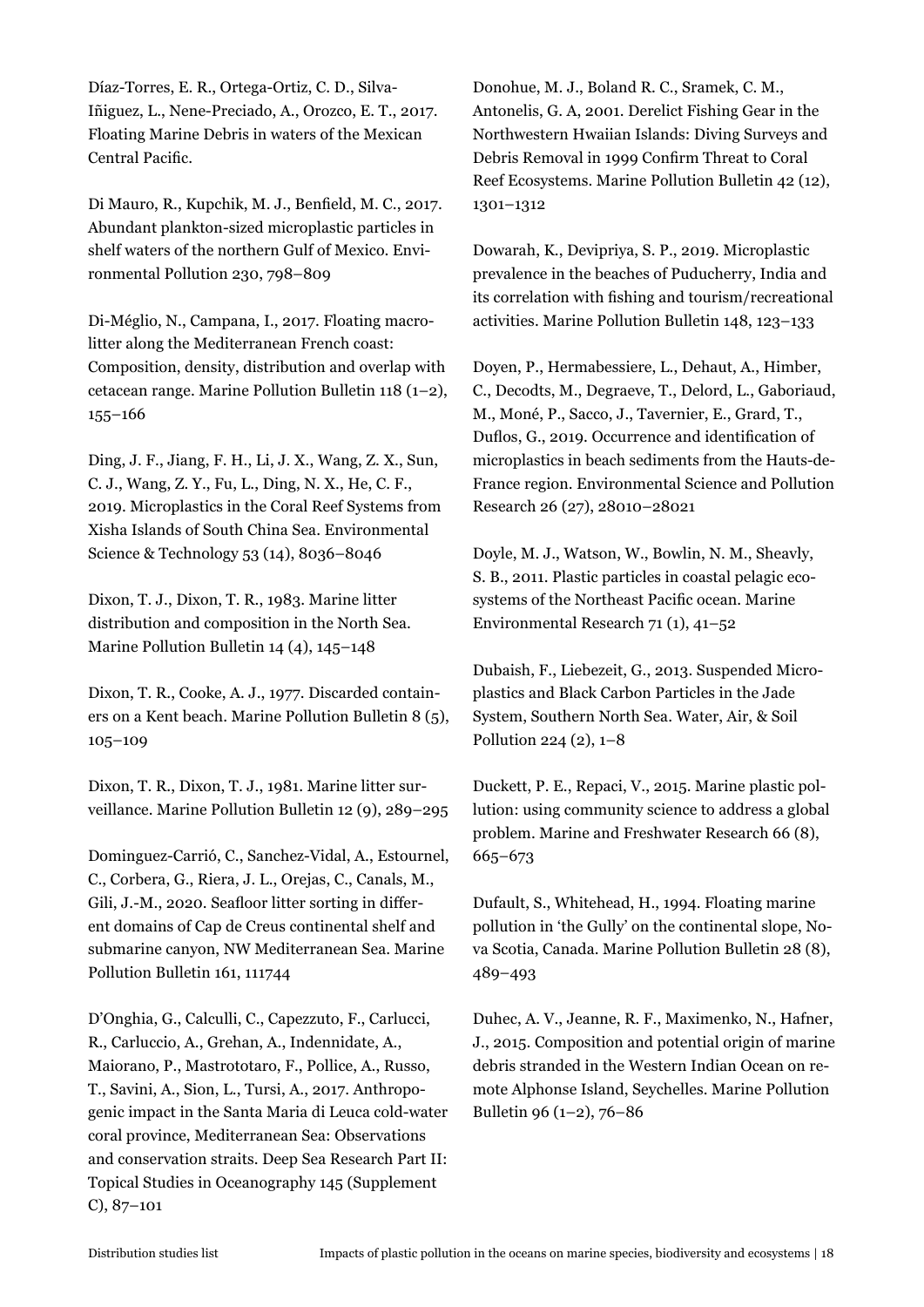Duncan, E. M., Arrowsmith, J. A., Bain, C. E., Bowdery, H., Broderick, A. C., Chalmers, T., Fuller, W. J., Galloway, T. S., Lee, J. H., Lindeque, P. K., Omeyer, L. C. M., Snape, R. T. E., Godley, B. J., 2019. Diet-related selectivity of macroplastic ingestion in green turtles (Chelonia mydas) in the eastern Mediterranean. Scientific Reports 9, 11581

Duncan, E. M., Arrowsmith, J., Bain, C., Broderick, A. C., Lee, J., Metcalfe, K., Pikesley, S. K., Snape, R. T. E., van Sebille, E., Godley, Br. J., 2018. The true depth of the Mediterranean plastic problem: Extreme microplastic pollution on marine turtle nesting beaches in Cyprus. Marine Pollution Bulletin 136, 334–340

Dunn, M., Waluda, C. M., 2008. Beach debris survey and incidence of entanglement of Antarctic fur seals ( Arctocephalus gazella) at Signy Island, South Orkney Islands, 2007/08. CCAMLR Scientific Abstracts WG-FSA-08/26, 58

Duris Z., Weslawski, J. M., 1996. A Preliminary examination of Ice Floes at Isfjorden, Spitsbergern, on a Presence of sympagic Fauna., 227–231

Dussud, C., Meistertzheim, A. L., Conan, P., Pujo-Pay, M., George, M., Fabre, P., Coudane, J., Higgs, P., Elineau, A., Pedrotti, M. L., Gorsky, G., Ghiglione, J. F., 2018. Evidence of niche partitioning among bacteria living on plastics, organic particles and surrounding seawaters. Environmental Pollution 236

Eastman, L., Hidalgo-Ruz, V., Macaya, V., Nuñez, P., Thiel, M., 2014. The potential for young citizen scientist projects: a case study of Chilean schoolchildren collecting data on marine litter. Journal of Integrated Coastal Zone Management 14 (4), 569–579

Edo, C., Tamayo-Belda, M., Martínez-Campos, S., Martín-Betancor, K., González-Pleiter, M., Pulido-Reyes, G., García-Ruiz, C., Zapata, F., Leganés, F., Fernández-Piñas, F., Rosal, R., 2019. Occurrence and identification of microplastics along a beach in the Biosphere Reserve of Lanzarote. Marine Pollution Bulletin 143, 220–227

Edyvane, K. S., Dalgetty, A., Hone, P. W., Higham, J. S., Wace, N. M., 2004. Long-term marine litter monitoring in the remote Great Australian Bight, South Australia. Marine Pollution Bulletin 48  $(11-12)$ , 1060-1075

Edyvane, K. S., Penny, S. S., 2017. Trends in derelict fishing nets and fishing activity in northern Australia: Implications for trans-boundary fisheries management in the shared Arafura and Timor Seas. Fisheries Research 188, 23–37

Ehl, K. M., Raciti, S. M., Williams, J. D., 2017. Recovery of salt marsh vegetation after removal of storm-deposited anthropogenic debris: Lessons from volunteer clean-up efforts in Long Beach, NY. Marine Pollution Bulletin 117 (1–2), 436–447

Enders, K., Lenz, R., Stedmon, C. A., Nielsen, T. G., 2015. Abundance, size and polymer composition of marine microplastics  $\geq 10$  µm in the Atlantic Ocean and their modelled vertical distribution. Marine Pollution Bulletin 100 (1), 70–81

Endo, S., Takizawa, R., Okuda, K., Takada, H., Chiba, K., Kanehiro, H., Ogi, H., Yamashita, R., Date, T., 2005. Concentration of polychlorinated biphenyls (PCBs) in beached resin pellets: Variability among individual particles and regional differences. Marine Pollution Bulletin 50 (10), 1103–1114

Endo, S., Yuyama, M., Takada, H., 2013. Desorption kinetics of hydrophobic organic contaminants from marine plastic pellets. Marine Pollution Bulletin 74 (1), 125–131

Eo, S., Hong, S. H., Song, Y. K., Lee, J., Lee, J., Shim, W. J., 2018. Abundance, composition, and distribution of microplastics larger than 20 μm in sand beaches of South Korea. Environmental Pollution 238, 894–902

Eriksen, E., 2014. Survey report from the joint Norwegian/Russian ecosystem survey in the Barents Sea and adjacent waters, August-October 2014. 1/2015, 20–21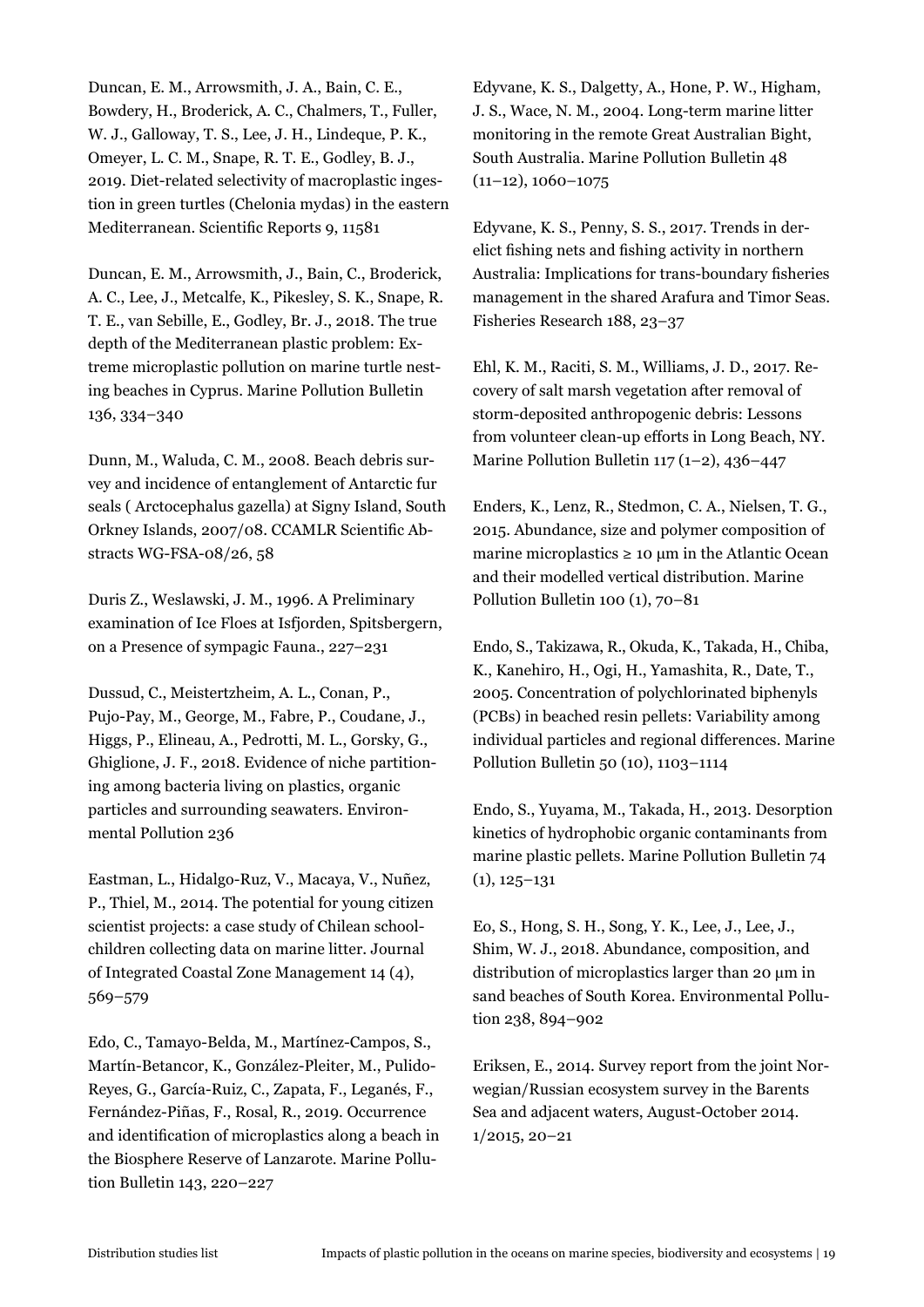Eriksen, M., Lebreton, L. C. M., Carson, H. S., Thiel, M., Moore, C. J., Borerro, J. C., Galgani, F., Ryan, P. G., Reisser, J., 2014. Plastic Pollution in the World's Oceans: More than 5 Trillion Plastic Pieces Weighing over 250,000 Tons Afloat at Sea. PLoS ONE 9 (12), e111913

Eriksen, M., Liboiron, M., Kiessling, T., Charron, L., Alling, A., Lebreton, L., Richards, H., Roth, B., Ory, N. C., Hidalgo-Ruz, V., Meerhoff, E., Box, C., Cummins, A., Thiel, M., 2017. Microplastic sampling with the AVANI trawl compared to two neuston trawls in the Bay of Bengal and South Pacific. Environmental Pollution 232, 430–439

Eriksen, M., Maximenko, N., Thiel, M., Cummins, A., Lattin, G., Wilson, S., Hafner, J., Zellers, A., Rifman, S., 2013. Plastic pollution in the South Pacific subtropical gyre. Marine Pollution Bulletin 68 (1–2), 71–76

Eriksson, C., Burton, H., Fitch, S., Schulz, M., van den Hoff, J., 2013. Daily accumulation rates of marine debris on sub-Antarctic island beaches. Marine Pollution Bulletin 66 (1–2), 199–208

Erni-Cassola, G., Gibson, I., Thompson, R. C., Christie-oleza, J. A., 2017. Lost, but found with Nile red; a novel method to detect and quantify small microplastics (20  $\mu$ m–1 mm) in environmental samples. Environmental Science & Technology

Eryaşar, A., Özbilgin, H., Gücü, A. C., Sakınan, S., 2014. Marine debris in bottom trawl catches and their effects on the selectivity grids in the north eastern Mediterranean. Marine Pollution Bulletin 81  $(1), 80-84$ 

Esiukova, E., 2017. Plastic pollution on the Baltic beaches of Kaliningrad region, Russia. Marine Pollution Bulletin 114 (2), 1072–1080

Evans, S. M., Dawson, M., Day, J., Frid, C. L. J., Gill, M. E., Pattisina, L. A., Porter, J., 1995. Domestic waste and TBT pollution in coastal areas of Ambon Island, Eastern Indonesia. Marine Pollution Bulletin 30 (2), 109–115

Fabri, M. C., Pedel, L., Beuck, L., Galgani, F., Hebbeln, D., Freiwald, A., 2014. Megafauna of vulnerable marine ecosystems in French mediterranean submarine canyons: Spatial distribution and anthropogenic impacts. Deep Sea Research Part II: Topical Studies in Oceanography 104 (0), 184–207

Falk-Andersson, J., Berkhout, B. W., Abate, T. G., 2019. Citizen science for better management: Lessons learned from three Norwegian beach litter data sets. Marine Pollution Bulletin 138, 364–375

Fallati, L., Polidori, A., Salvatore, C., Saponari, L., Savini, A., Galli, P, 2019. Anthropogenic marine debris assessment with Unmanned Aerial Vehicle imagery and deep learning: A case study along the beaches of the Republic of Maldives. Science of The Total Environment 693, 133581

Fanini, L., Bozzeda, F., 2018. Dynamics of plastic resin pellets deposition on a microtidal sandy beach: Informative variables and potential integration into sandy beach studies. Ecological Indicators 89, 309–316

Fastelli, P., Blašković, A., Bernardi, G., Romeo, T., Čižmek, H., Andaloro, F., Russo, G. F., Guerranti, C., Renzi, M., 2016. Plastic litter in sediments from a marine area likely to become protected, Aeolian Archipelago's islands, Tyrrhenian sea. Marine Pollution Bulletin 113 (1–2), 526–529

Faure, F., Corbaz, M., Baecher, H., de Alencastro, L., 2012. Pollution due to plastics and microplastics in Lake Geneva and in the Mediterranean Sea. Archives des Sciences 65, 157–164

Faure, F., Saini, C., Potter, G., Galgani, F., de Alencastro, L. F., Hagmann, P., 2015. An evaluation of surface micro- and mesoplastic pollution in pelagic ecosystems of the Western Mediterranean Sea. Environmental Science and Pollution Research 22 (16), 12190–12197

Fauziah, S. H., Liyana, I. A., Agamuthu, P., 2015. Plastic debris in the coastal environment: The invincible threat? Abundance of buried plastic debris on Malaysian beaches. Waste Management & Research 33 (9), 812–821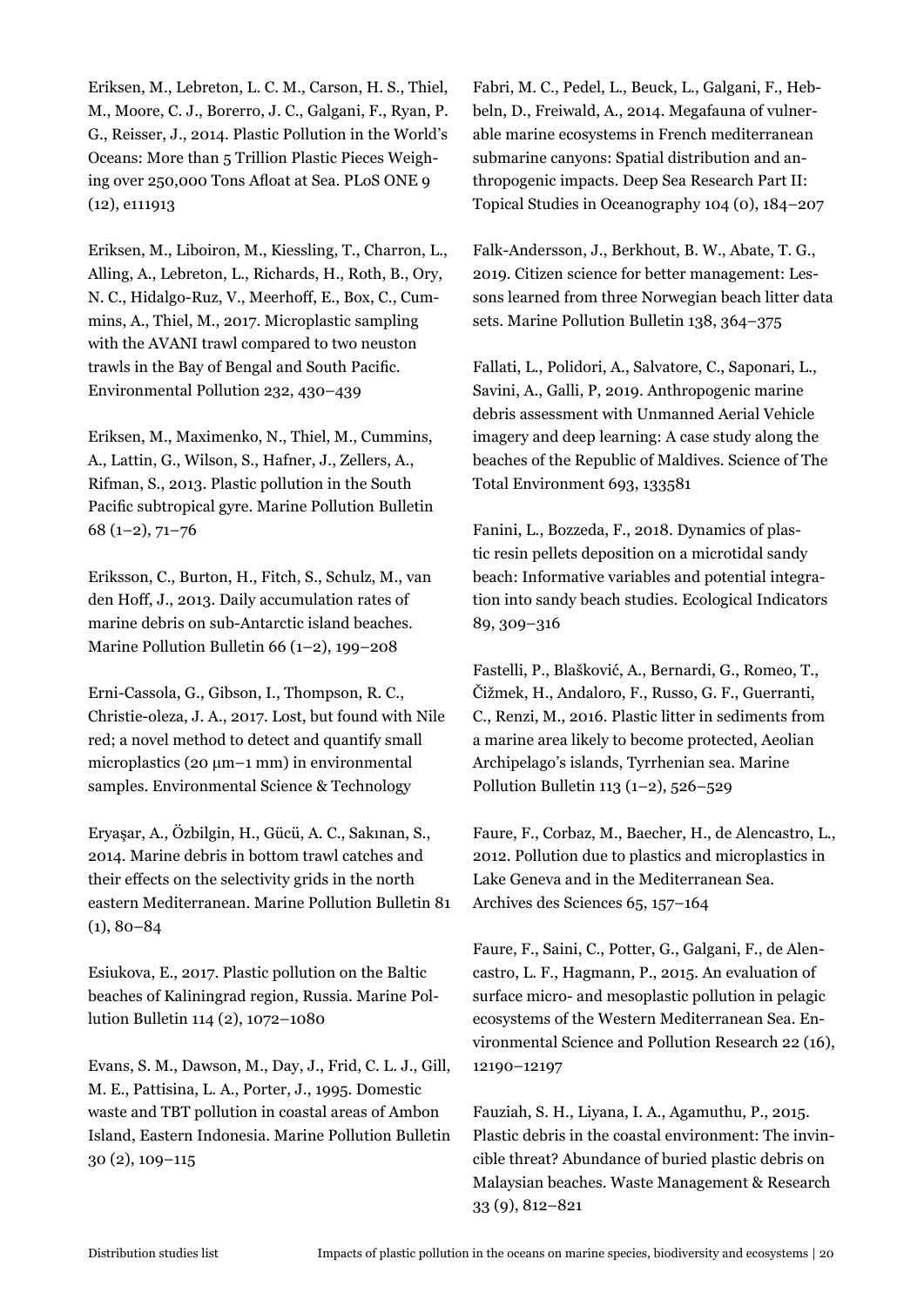Fazey, F. M. C., Ryan, P. G., 2016. Debris size and buoyancy influence the dispersal distance of stranded litter. Marine Pollution Bulletin 110 (1), 371–377

Feder, H. M., Jewett, S. C., Hilsinger, J. R., 1978. Man-made debris on the Bering Sea floor. Marine Pollution Bulletin 9 (2), 52–53

Fernandino, G., Elliff, C. I., Frutuoso, G. A., Silva, E. V. N. M., Gama, G. S., Sousa, J. H. O., Silva, I. R., 2016. Considerations on the effects of tidal regimes in the movement of floating litter in an estuarine environment: Case study of the estuarine system of Santos-São Vicente, Brazil. Marine Pollution Bulletin 110 (1), 591–595

Fernandino G., Elliff C. I., Silvaa I. R., Britob T. S., Bittencourt A. C. S. P., 2016. Plastic fragments as a major component of marine litter: a case study in Salvador, Bahia, Brazil. Journal of Integrated Coastal Zone Management 16 (3), 281–287

Fernandino, G., Elliff, C. I., Silva, I. R., 2015. Degree of pollution by benthic litter in beaches in Salvador, Bahia, Brazil. Scientia Plena 11 (3)

Fernandino, G., Elliff, C. I., Silva, I. R., Bittencourt, A. C. S. P., 2015. How many pellets are too many? The pellet pollution index as a tool to assess beach pollution by plastic resin pellets in Salvador, Bahia, Brazil. Journal of Integrated Coastal Zone Management 15 (3), 325–332

Ferreira, M., Thompson, J., Paris, A., Rohindra, D., Rico, C., 2020. Presence of microplastics in water, sediments and fish species in an urban coastal environment of Fiji, a Pacific small island developing state. Marine Pollution Bulletin 153, 110991

Ferrigno, F., Russo, G. F., Sandulli, R., 2017. Coralligenous Bioconstructions Quality Index (CBQI): a synthetic indicator to assess the status of different types of coralligenous habitats. Ecological Indicators 82, 271–279

Figueiredo, G. M., Vianna, T. M. P., 2018. Suspended microplastics in a highly polluted bay: Abundance, size, and availability for mesozooplankton. Marine Pollution Bulletin 135, 256–265

Figueroa-Pico, J., Valle, D. M., Castillo-Ruperti, R., Macías-Mayorga, D., 2016. Marine debris: Implications for conservation of rocky reefs in Manabi, Ecuador, SE Pacific Coast. Marine Pollution Bulletin 109 (1), 7–13

Filgueiras, A. V., Gago, J., Campillo, J. A., León, V. M., 2019. Microplastic distribution in surface sediments along the Spanish Mediterranean continental shelf. Environmental Science and Pollution Research 26 (21), 21264–21273

Firdaus, M., Trihadiningrum, Y., Lestari, P., 2020. Microplastic pollution in the sediment of Jagir Estuary, Surabaya City, Indonesia. Marine Pollution Bulletin 150

Fischer, V., Elsner, N. O., Brenke, N., Schwabe, E., Brandt, A., 2015. Plastic pollution of the Kuril-Kamchatka-trench area, NW Pacific. Deep Sea Research Part II: Topical Studies in Oceanography 111 (0), 399–405

Fisner, M., Majer, A. P., Balthazar-Silva, D., Gorman, D., Turra, A., 2017. Quantifying microplastic pollution on sandy beaches: the conundrum of large sample variability and spatial heterogeneity. Environmental Science and Pollution Research 24 (15), 13732–13740

Fisner, M., Majer, A., Taniguchi, S., Bícego, M., Turra, A., Gorman, D., 2017. Colour spectrum and resin-type determine the concentration and composition of Polycyclic Aromatic Hydrocarbons (PAHs) in plastic pellets. Marine Pollution Bulletin

Fisner, M., Taniguchi, S., Majer, A. P., Bícego, M. C., Turra, A., 2013. Concentration and composition of polycyclic aromatic hydrocarbons (PAHs) in plastic pellets: implications for small-scale diagnostic and environmental monitoring. Marine Pollution Bulletin 76 (1–2), 349–354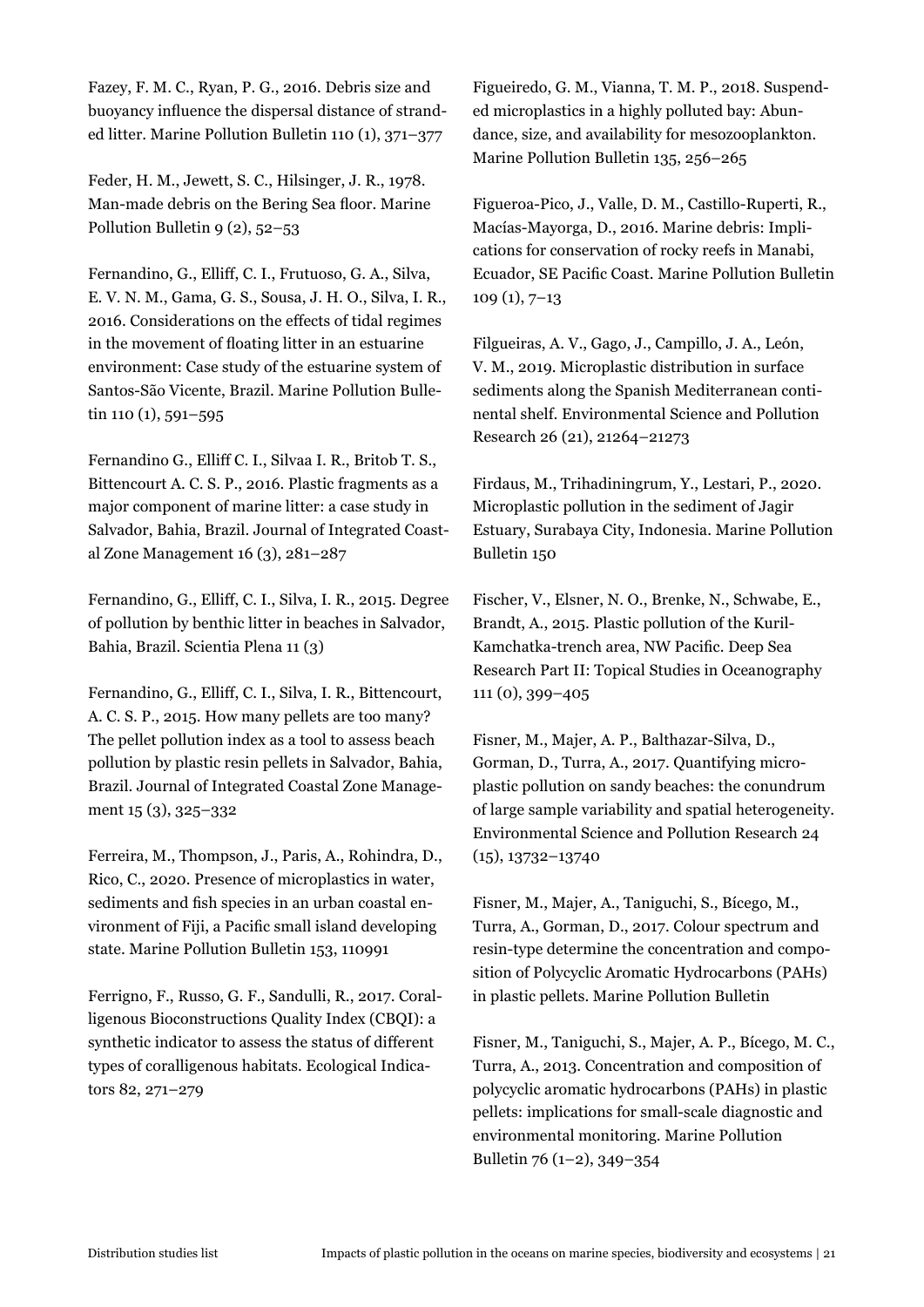Fisner, M., Taniguchi, S., Moreira, F., Bícego, M. C., Turra, A., 2013. Polycyclic aromatic hydrocarbons (PAHs) in plastic pellets: Variability in the concentration and composition at different sediment depths in a sandy beach. Marine Pollution Bulletin 70 (1–2), 219–226

Fok, L., Cheung, P. K., 2015. Hong Kong at the Pearl River Estuary: A hotspot of microplastic pollution. Marine Pollution Bulletin 99 (1–2), 112–118

Fok, L., Cheung, P. K., Tang, G., Li, W. C., 2017. Size distribution of stranded small plastic debris on the coast of Guangdong, South China. Environmental Pollution 220, 407–412

Fortibuoni, T., Ronchi, F., Mačić, V., Mandić, M., Mazziotti, C., Peterlin, M., Prevenios, M., Prvan, M., Somarakis, S., Tutman, P., Varezić, D. B., Virsek, M. K., Vlachogianni, T., Zeri, C., 2019. A harmonized and coordinated assessment of the abundance and composition of seafloor litter in the Adriatic-Ionian macroregion, Mediterranean Sea. Marine Pollution Bulletin 139, 412–426

Foshtomi, M. Y., Oryan, S., Taheri, M., Bastami, K. D., Zahed, M. A., 2019. Composition and abundance of microplastics in surface sediments and their interaction with sedimentary heavy metals, PAHs and TPH (total petroleum hydrocarbons). Marine Pollution Bulletin 149, 110655

Fosså, J. H., Mortensen, P. B., Furevik, D. M., 2002. The deep-water coral Lophelia pertusa in Norwegian waters: distribution and fishery impacts. Hydrobiologia 471, 1–12

Fossi, M. C., Marsili, L., Baini, M., Giannetti, M., Coppola, D., Guerranti, C., Caliani, I., Minutoli, R., Lauriano, G., Finoia, M. G., Rubegni, F., Panigada, S., Bιrubι, M., Urbán R. J., Panti, C., 2016. Fin whales and microplastics: The Mediterranean Sea and the Sea of Cortez scenarios. Environmental Pollution 209, 68–78

Fossi, M. C., Panti, C., Guerranti, C., Coppola, D., Giannetti, M., Marsili, L., Minutoli, R., 2012. Are baleen whales exposed to the threat of microplastics? A case study of the Mediterranean fin whale (Balaenoptera physalus). Marine Pollution Bulletin 64 (11), 2374–2379

Fossi, M. C., Romeo,T., Baini,M., Panti,C., Marsili, L., Campani,T., Canese,S., Galgani,F., Druon, J. N., Airoldi, S., Taddei, S., Fattorini, M., Brandini, C., Lapucci, C., 2017. Plastic Debris Occurrence, Convergence Areas and Fin Whales Feeding Ground in the Mediterranean Marine Protected Area Pelagos Sanctuary: A Modeling Approach. Frontiers in Marine Science 4 (167)

Foster, B. A., Battaerd, W. R., 1985. Distribution of zooplankton in a coastal upwelling in New Zealand. New Zealand Journal of Marine and Freshwater Research 19 (2), 213–226

Fred-Ahmadu, O. H., Ayejuyo, O. O., Benson, N. U., 2020. Dataset on microplastics and associated trace metals and phthalate esters in sandy beaches of tropical Atlantic ecosystems, Nigeria. Data in Brief 31, 105755

Fred-Ahmadu, O. H., Ayejuyo, O. O., Benson, N. U., 2020. Microplastics distribution and characterization in epipsammic sediments of tropical Atlantic Ocean, Nigeria. Regional Studies in Marine Science 38, 101365

Freiwald, A., Beuck, L., Rüggeberg, A., Taviani, M., Hebbeln, D., 2009. The white coral community in the central mediterranean sea revealed by ROV surveys. Oceanography 22, 58–74

Frère, L., Maignien, L., Chalopin, M., Huvet, A., Rinnert, E., Morrison, H., Kerninon, S., Cassone, A. L., Lambert, C., Reveillaud, J., Paul-Pont, I., 2018. Microplastic bacterial communities in the Bay of Brest: Influence of polymer type and size. Environmental Pollution 242, 614–625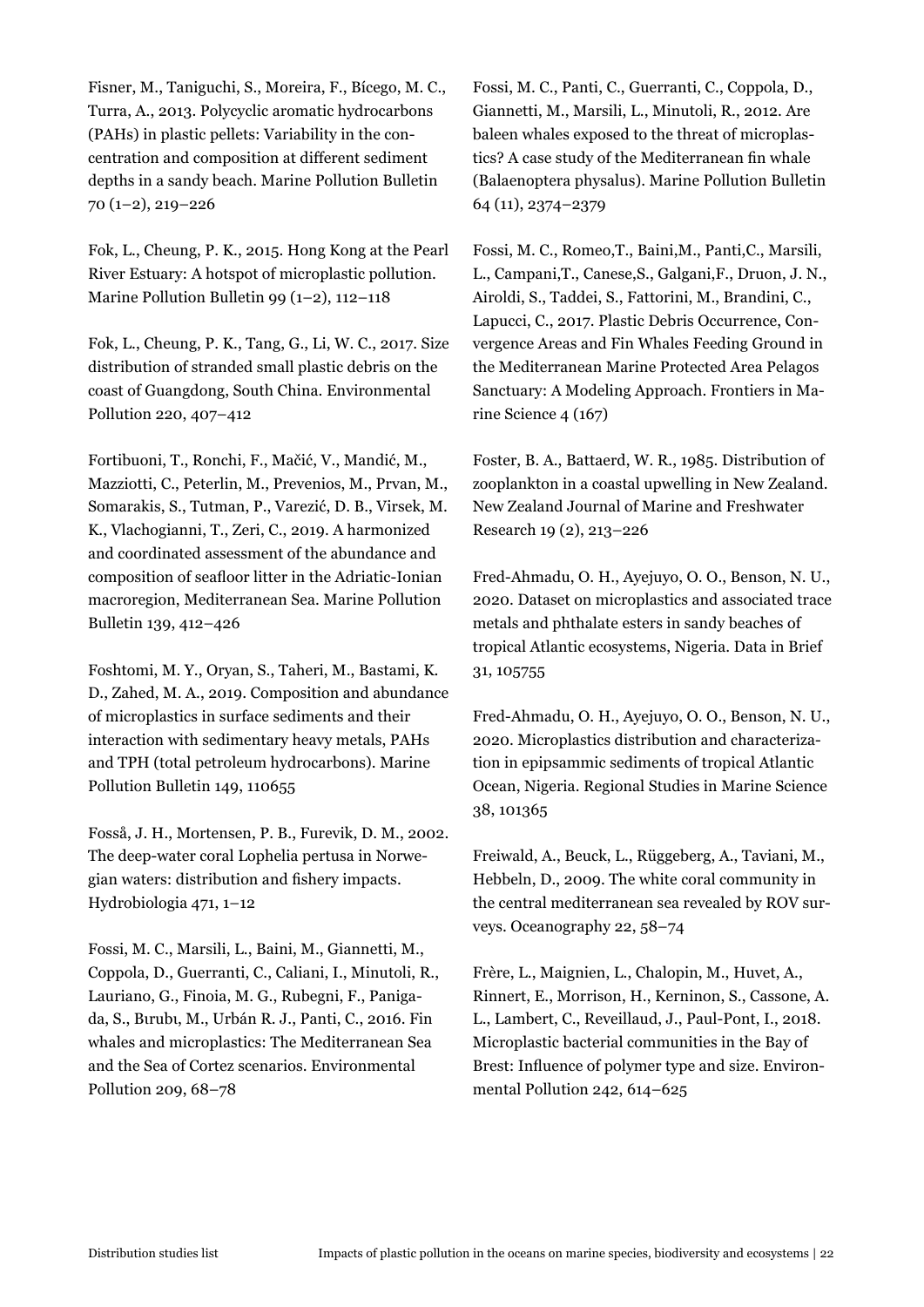Frère, L., Paul-Pont, I., Rinnert, E., Petton, S., Jaffré, J., Bihannic, I., Soudant, P., Lambert, C., Huvet, A., 2017. Influence of environmental and anthropogenic factors on the composition, concentration and spatial distribution of microplastics: A case study of the Bay of Brest, Brittany, France. Environmental Pollution 225, 211–222

Frias, J. P. G. L., Antunes, J. C., Sobral, P., 2013. Local marine litter survey – A case study in Alcobaça municipality, Portugal. Journal of Integrated Coastal Zone Management 13 (2), 169–179

Frias, J. P. G. L., Gago, J., Otero, V., Sobral, P., 2016. Microplastics in coastal sediments from Southern Portuguese shelf waters. Marine Environmental Research 114, 24–30

Frias, J. P. G. L., Otero, V., Sobral, P., 2014. Evidence of microplastics in samples of zooplankton from Portuguese coastal waters. Marine Environmental Research 95, 89–95

Frias, J. P. G. L., Sobral, P., Ferreira, A. M., 2010. Organic pollutants in microplastics from two beaches of the Portuguese coast. Marine Pollution Bulletin 60 (11), 1988-1992

Fries, E., Dekiff, J. H., Willmeyer, J., Nuelle, M. T., Ebert, M., Remy, D., 2013. Identification of polymer types and additives in marine microplastic particles using pyrolysis-GC/MS and scanning electron microscopy. Environmental Science: Processes & Impacts 15 (10), 1949–1956

Frost, A., Cullen, M., 1997. Marine debris on northern New South Wales beaches, Australia: Sources and the role of beach usage. Marine Pollution Bulletin 34 (5), 348–352

Fujieda, S., Sasaki, K., 2005. Stranded debris of foamed plastic on the coast of Eta Island and Kurahashi Island in Hiroshima Bay. NIPPON SUISAN GAKKAISHI 71 (5), 755–761

Gabrielides, G. P., Golik, A., Loizides, L., Marino, M. G., Bingel, F., Torregrossa, M. V., 1991. Man-made garbage pollution on the Mediterranean coastline. Marine Pollution Bulletin 23, 437–441

Gago, J., Henry, M., Galgani, F., 2015. First observation on neustonic plastics in waters off NW Spain (spring 2013 and 2014). Marine Environmental Research 111, 27–33

Gajšt, T., Bizjak, T., Palatinus, A., Liubartseva, S., Kržan, A., 2016. Sea surface microplastics in Slovenian part of the Northern Adriatic. Marine Pollution Bulletin 113 (1–2), 392–399

Galgani, F., Burgeot, T., Bocquéné, G., Vincent, F., Leauté, J. P., Labastie, J., Forest, A., Guichet, R., 1995. Distribution and abundance of debris on the continental shelf of the Bay of Biscay and in Seine Bay. Marine Pollution Bulletin 30 (1), 58–62

Galgani, F., Jaunet, S., Campillo, A., Guenegen, X., His, E., 1995. Distribution and abundance of debris on the continental shelf of the north-western Mediterranean Sea. Marine Pollution Bulletin 30 (11), 713–717

Galgani, F., Leaute, J. P., Moguedet, P., Souplet, A., Verin, Y., Carpentier, A., Goraguer, H., Latrouite, D., Andral, B., Cadiou, Y., Mahe, J. C., Poulard, J. C., Nerisson, P., 2000. Litter on the Sea Floor Along European Coasts. Marine Pollution Bulletin 40 (6), 516–527

Galgani, F., Souplet, A., Cadiou, Y., 1996. Accumulation of debris on the deep sea floor off the French Mediterranean coast. Marine Ecology Progress Series 142 (1–3), 225–234

Galil, B. S., Golik, A., Tuerkay, M., 1995. Litter at the bottom of the sea: A sea bed survey in the eastern Mediterranean. Marine Pollution Bulletin 30 (1), 22–24

Galimany, E., Marco-Herrero, E., Soto, S., Recasens, L., Lombarte, A., Lleonart, J., Abelló, P., Ramón, M., 2019. Benthic marine litter in shallow fishing grounds in the NW Mediterranean Sea. Waste Management 95, 620–627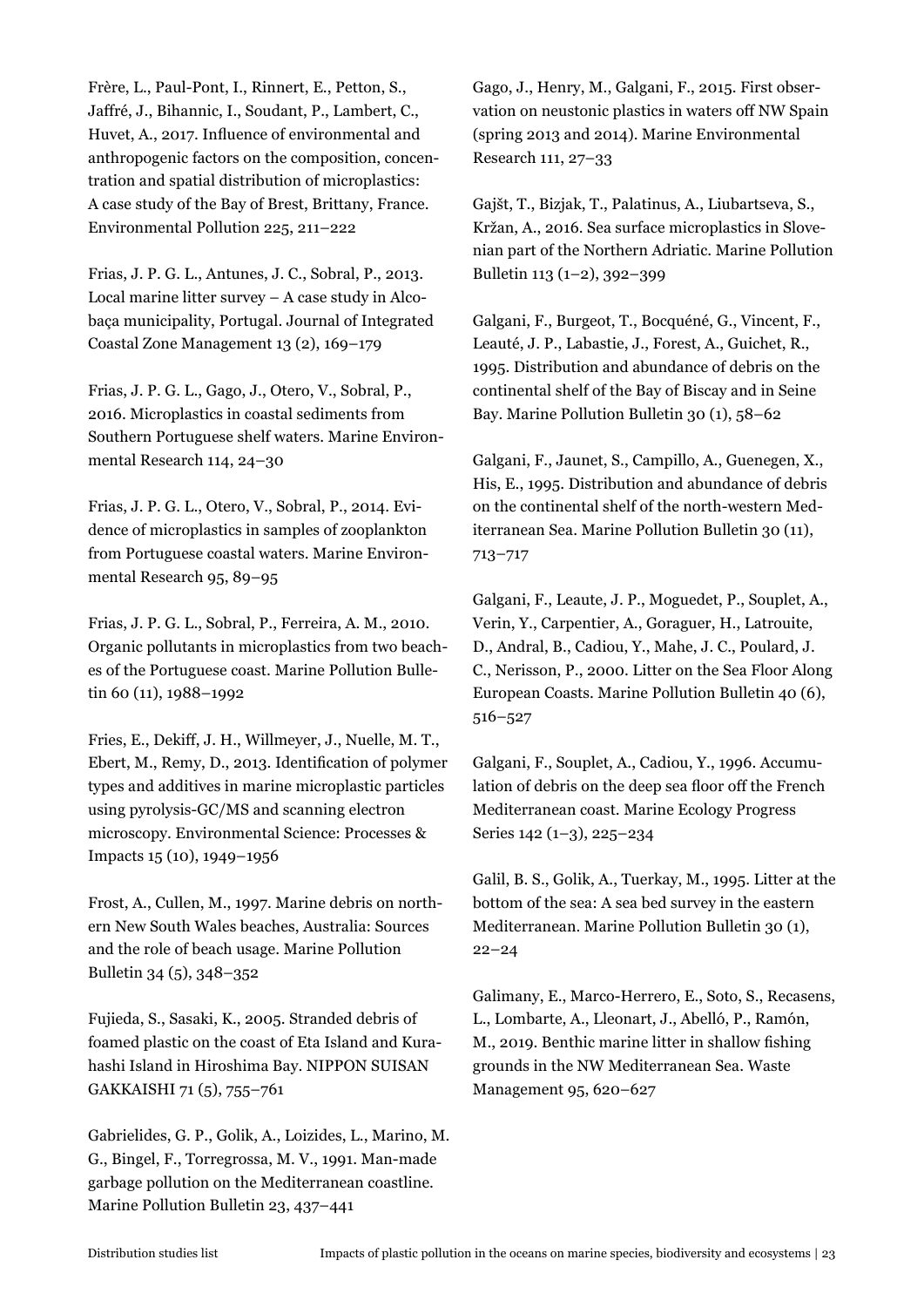Galimany, E., Ramón, M., Delgado, M., 2009. First evidence of fiberglass ingestion by a marine invertebrate (Mytilus galloprovincialis L.) in a N. W. Mediterranean estuary. Marine Pollution Bulletin 58 (9), 1334–1338

Gallagher, A., Rees, A., Rowe, R., Stevens, J., Wright, P., 2016. Microplastics in the Solent estuarine complex, UK: An initial assessment. Marine Pollution Bulletin 102 (2), 243–249

Gandara e Silva, P. P., Nobre, C. R., Resaffe, P., Pereira, C. D. S., Gusmão, F., 2016. Leachate from microplastics impairs larval development in brown mussels. Water Research 106, 364–370

Ganesapandian, S., Manikandan, S., Kumaraguru, A. K., 2011. Marine litter in the northern part of Gulf of Mannar, southeast coast of India. Research Journal of Environmental Sciences 5 (5), 471

Garcés-Ordóñez, O., Castillo-Olaya, V. A., Granados-Briceño, A. F., Blandón García, L. M., Espinosa Díaz, L. F., 2019. Marine litter and microplastic pollution on mangrove soils of the Ciénaga Grande de Santa Marta, Colombian Caribbean. Marine Pollution Bulletin 145, 455–462

Garcés-Ordóñez, O., Espinosa, L. F., Cardoso, Renan P., Issa Cardozo, B. B., Meigikos dos Anjos, R., 2020. Plastic litter pollution along sandy beaches in the Caribbean and Pacific coast of Colombia. Environmental Pollution 267, 115495

García-Rivera, S., Lizaso, J. L. S., Millán, J. M. B., 2017. Composition, spatial distribution and sources of macro-marine litter on the Gulf of Alicante seafloor, Spanish Mediterranean. Marine Pollution Bulletin

García-Rivera, S., Lizaso, J. L. S., Millán, J. M. B., 2018. Spatial and temporal trends of marine litter in the Spanish Mediterranean seafloor. Marine Pollution Bulletin 137, 252–261

Garcia-Vazquez, E., Cani, A., Diem, A., Ferreira, C., Geldhof, R., Marquez, L., Molloy, E., Perché, S., 2018. Leave no traces – Beached marine litter shelters both invasive and native species. Marine Pollution Bulletin 131 (Part A), 314–322

Garofalo, G., Quattrocchi, F., Bono, G., Di Lorenzo, M., Di Maio, F., Falsone, F., Gancitano, V., Geraci, M. L., Lauria, V., Massi, D., Scannella, D., Titone, A., Fiorentino, F., 2020. What is in our seas? Assessing anthropogenic litter on the seafloor of the central Mediterranean Sea. Environmental Pollution 266, 115213

 Garrison, S. R., Fuentes, M. M. P. B., 2019. Marine debris at nesting grounds used by the Northern Gulf of Mexico loggerhead recovery unit. Marine Pollution Bulletin 139

Garrity, S. D., Levings, S. C., 1993. Marine debris along the Caribbean coast of Panama. Marine Pollution Bulletin 26 (6), 317–324

Gauquie, J., Devriese, L., Robbens, J., de Witte, B., 2015. A qualitative screening and quantitative measurement of organic contaminants on different types of marine plastic debris. Chemosphere 138, 348–356

Gbogbo, F., Takyi, J. B., Billah, M. K., Ewool, J., 2020. Analysis of microplastics in wetland samples from coastal Ghana using the Rose Bengal stain. Environmental Monitoring and Assessment 192 (4), 208

Geilfus, N. X., Munson, K. M., Sousa, J., Germanov, Y., Bhugaloo, S., Babb, D., Wang, F., 2019. Distribution and impacts of microplastic incorporation within sea ice. Marine Pollution Bulletin 145, 463–473

Gerigny, O., Brun, M., Fabri, M. C., Tomasino, C., Le Moigne, M., Jadaud, A., Galgani, F., 2019. Seafloor litter from the continental shelf and canyons in French Mediterranean Water: Distribution, typologies and trends. Marine Pollution Bulletin 146, 653–666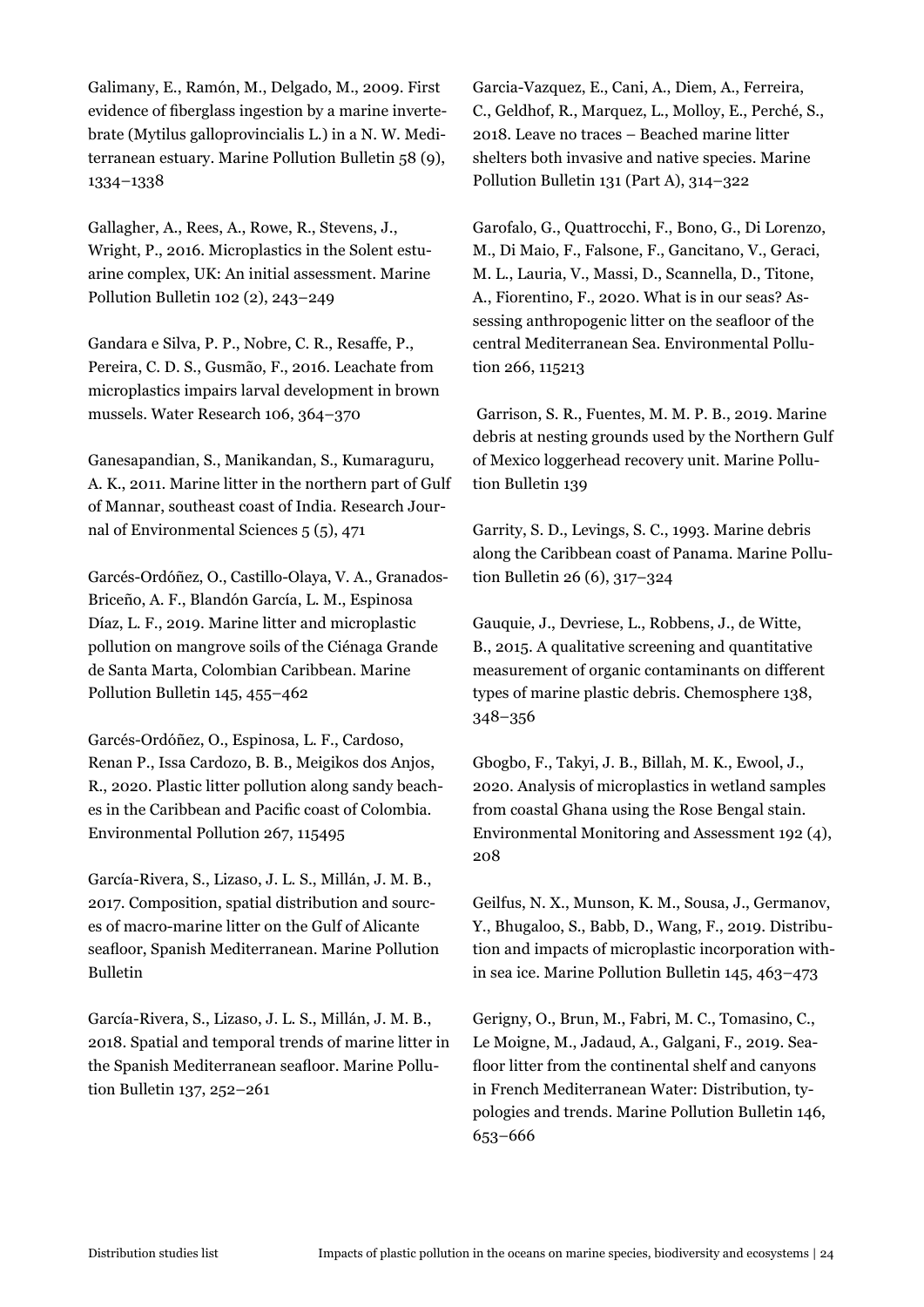Germanov, E. S., Marshall, A. D., Hendrawan, I. G., Admiraal, R., Rohner, C. A., Argeswara, J., Wulandari, R., Himawan, M. R., Loneragan, N. R., 2019. Microplastics on the Menu: Plastics Pollute Indonesian Manta Ray and Whale Shark Feeding Grounds. Frontiers in Marine Science 6 (679)

Gestoso, I., Cacabelos, E., Ramalhosa, P., Canning-Clode, J., 2019. Plasticrusts: A new potential threat in the Anthropocene's rocky shores. Science of The Total Environment 687, 413–415

Gewert, B., Ogonowski, M., Barth, A., MacLeod, M., 2017. Abundance and composition of near surface microplastics and plastic debris in the Stockholm Archipelago, Baltic Sea. Marine Pollution Bulletin

Ghaffari, S., Bakhtiari, A. R., Ghasempouri, S. M., Nasrolahi, A., 2019. The influence of human activity and morphological characteristics of beaches on plastic debris distribution along the Caspian Sea as a closed water body. Environmental Science and Pollution Research 26 (25), 25712–25724

Ghayebzadeh, M., Aslani, H., Taghipour, H., Mousavi, S., 2020. Contamination of the Caspian Sea Southern coast sediments with microplastics: A marine environmental problem. Marine Pollution Bulletin 160, 111620

Ghosal, S., Chen, M., Wagner, J., Wang, Z. M., Wall, S., 2017. Molecular identification of polymers and anthropogenic particles extracted from oceanic water and fish stomach – A Raman micro-spectroscopy study. Environmental Pollution 233, 1113–1124

Gilfillan, L. R., Ohman, M. D., Doyle, M. J., Watson, W., 2009. Occurrence of plastic micro-debris in the southern California Current system. CalCOFI Report 50, 123–133

Gilligan, M. R., Pitts, R. S., Richardson, J. P., Kozel, T. R., 1992. Rates of accumulation of marine debris in Chatham County, Georgia. Marine Pollution Bulletin 24 (9), 436–441

Giovacchini, A., Merlino, S., Locritani, M., Stroobant, M., 2018. Spatial distribution of marine litter along italian coastal areas in the Pelagos sanctuary, Ligurian Sea – NW Mediterranean Sea: A focus on natural and urban beaches. Marine Pollution Bulletin 130, 140–152

Goldstein, M. C., Rosenberg, M., Cheng, L., 2012. Increased oceanic microplastic debris enhances oviposition in an endemic pelagic insect. Biology Letters 8 (5), 817–820

Goldstein, M. C., Titmus, A. J., Ford, M., 2013. Scales of Spatial Heterogeneity of Plastic Marine Debris in the Northeast Pacific Ocean. PLoS ONE 8 (11), e80020

Golik, A., Gertner, Y., 1992. Litter on the israeli coastline. Marine Environmental Research 33 (1),  $1 - 15$ 

Gomiero, A., Oysaed, K. B., Agustsson, T., van Hoytema, N., van Thiel, T., Grati, F., 2019. First record of characterization, concentration and distribution of microplastics in coastal sediments of an urban fjord in south west Norway using a thermal degradation method. Chemosphere 227, 705–714

Gönülal, O., Öz, İ., Güreşen, S. O., Öztürk, B., 2016. Abundance and composition of marine litter around Gökçeada Island, Northern Aegean Sea. Aquatic Ecosystem Health & Management 19, 461–467

Goodman, A. J., Walker, T. R., Brown, C. J., Wilson, B. R., Gazzola, V., Sameoto, J. A., 2020. Benthic marine debris in the Bay of Fundy, eastern Canada: Spatial distribution and categorization using seafloor video footage. Marine Pollution Bulletin 150, 110722

Good, T. P., June, J. A., Etnier, M. A., Broadhurst, G., 2010. Derelict fishing nets in Puget Sound and the Northwest Straits: Patterns and threats to marine fauna. Marine Pollution Bulletin 60 (1), 39–50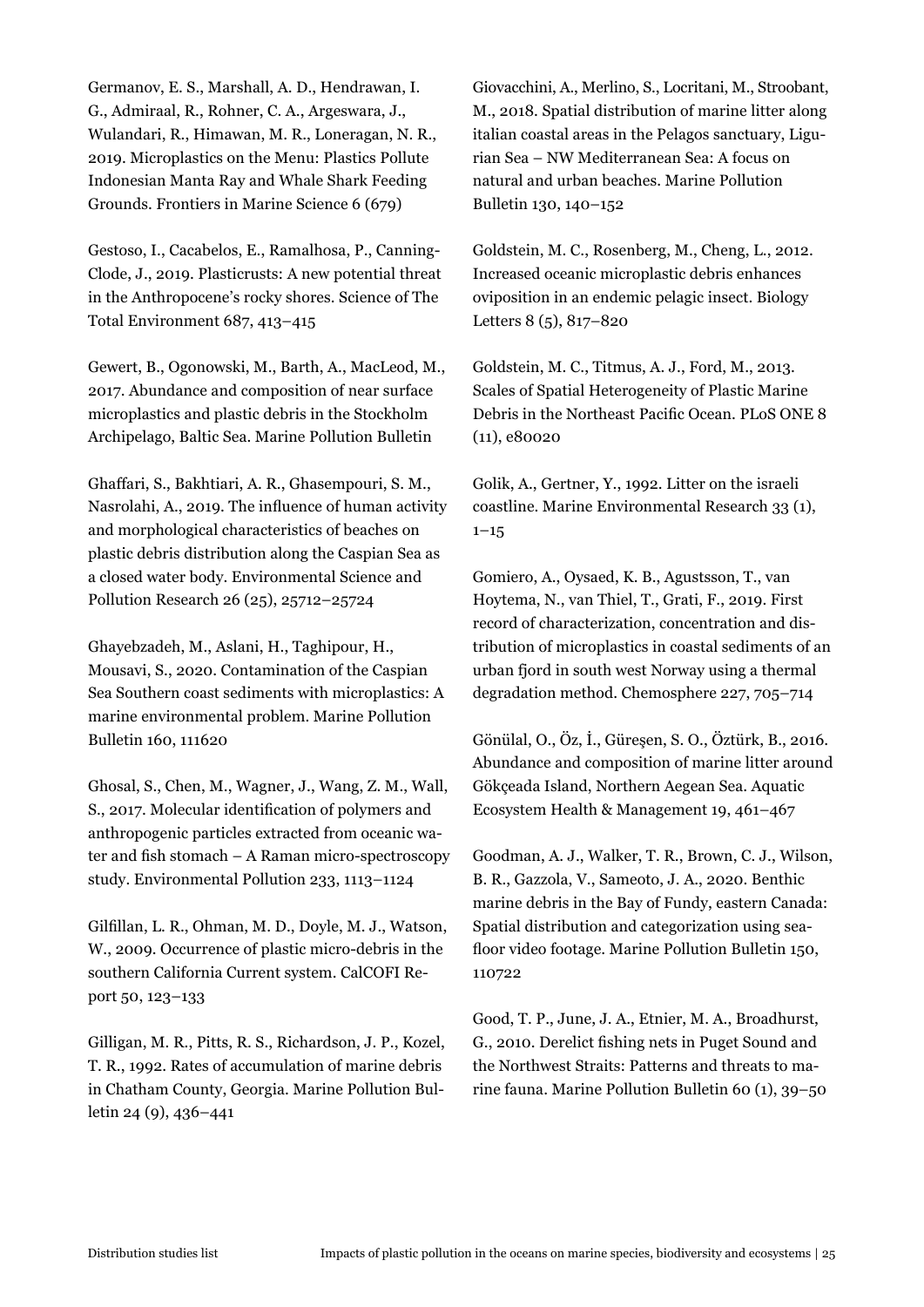Good, T. P., June, J. A., Etnier, M. A., Broadhurst, G., 2009. Ghosts of the Salish Sea: threats to marine birds in Puget Sound and the Northwest Straits from derelict fishing gear. Marine Ornithology 37  $(1), 67-76$ 

Gorman, D., Moreira, F. T., Turra, A., Fontenelle, F. R., Combi, T., Bícego, M. C., de Castro Martins, C., 2019. Organic contamination of beached plastic pellets in the South Atlantic: Risk assessments can benefit by considering spatial gradients. Chemosphere 223, 608–615

Gorokhova, E., 2015. Screening for microplastic particles in plankton samples: How to integrate marine litter assessment into existing monitoring programs?. Marine Pollution Bulletin 99, 271–275

Goto, T., Shibata, H., 2015. Changes in abundance and composition of anthropogenic marine debris on the continental slope off the Pacific coast of northern Japan, after the March 2011 Tohoku earthquake. Marine Pollution Bulletin 95 (1), 234–241

Graca, B., Szewc, K., Zakrzewska, D., Dołęga, A., Szczerbowska-Boruchowska, M., 2017. Sources and fate of microplastics in marine and beach sediments of the Southern Baltic Sea—a preliminary study. Environmental Science and Pollution Research, 1–12

Gracia, A. C., Rangel-Buitrago N., Flórez, P., 2018. Beach litter and woody-debris colonizers on the Atlantico department Caribbean coastline, Colombia. Marine Pollution Bulletin

Graham, E. R., Thompson, J. T., 2009. Deposit- and suspension-feeding sea cucumbers (Echinodermata) ingest plastic fragments. Journal of Experimental Marine Biology and Ecology 368 (1), 22–29

Grant, M. L., Lavers, J. L., Stuckenbrock, S., Sharp, P. B., Bond, A. L., 2018. The use of anthropogenic marine debris as a nesting material by brown boobies (Sula leucogaster). Marine Pollution Bulletin 137, 96–103

Gray, A. D., Wertz, H., Leads, R. R., Weinstein, J. E., 2018. Microplastic in two South Carolina Estuaries: Occurrence, distribution, and composition. Marine Pollution Bulletin 128, 223–233

Green, D. S., Kregting, L., Boots, B., Blockley, D. J., Brickle, P., da Costa, M., Crowley, Q., 2018. A comparison of sampling methods for seawater microplastics and a first report of the microplastic litter in coastal waters of Ascension and Falkland Islands. Marine Pollution Bulletin 137, 695–701

Gregory, M. R., 1978. Accumulation and distribution of virgin plastic granules on New Zealand beaches. New Zealand Journal of Marine and Freshwater Research 12 (4), 399–414

Gregory, M. R., 1983. Virgin plastic granules on some beaches of Eastern Canada and Bermuda. Marine Environmental Research 10 (2), 73–92

Gregory, M. R., 1977. Plastic pellets on New Zealand beaches. Marine Pollution Bulletin 8 (4), 82–84

Gregory, M. R., 1999. Marine debris: notes from Chatham Island, and Mason and Doughboy Bays, Stewart Island. Tane 37, 201–210

Gregory, M. R., Kirk, R. M., Mabin, M. C. G., 1984. Pelagic tar, oil, plastics and other litter in surface waters of the New Zealand sector of the Southern Ocean, and on Ross Dependency shores. Antarctic Record New Zealand 6 (1), 12–28

Grehan, A. J., Unnithan, V., Olu, K., Opderbecke, J., 2005. Fishing impacts on Irish deep-water coral reefs: making the case for coral conservation. Benthic Habitats and the Effects of Fishing, Thomas, J., Barnes, P. (Eds.), American Fisheries Society, Bethesda, USA, 819–832

Grinyó, J., Isla, E., Peral, L., Gili, J. M., 2017. Composition and temporal variability of particle fluxes in an insular canyon of the northwestern Mediterranean Sea. Progress in Oceanography 159 (Supplement C), 323–339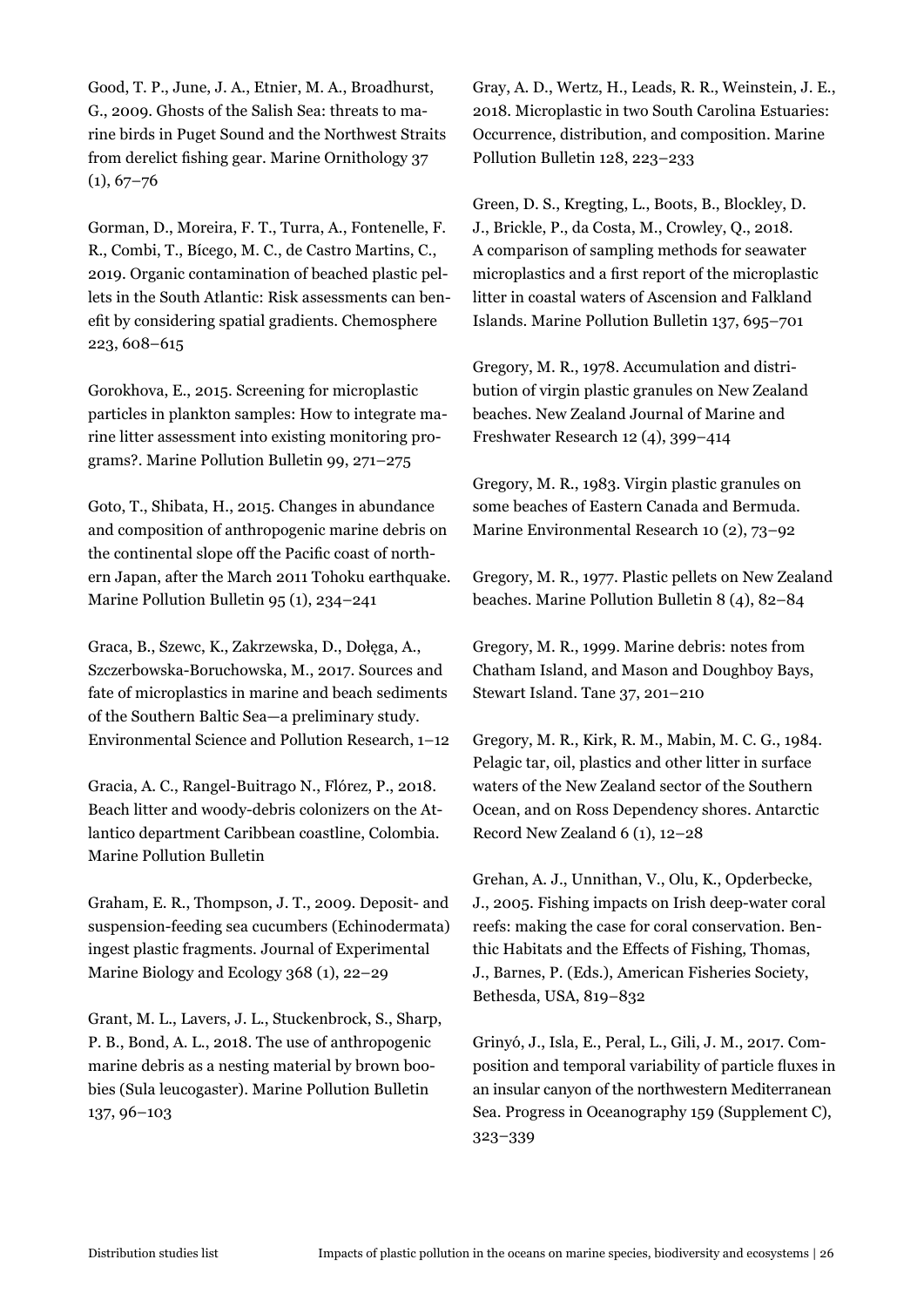Grinyó, J., Lo Iacono, C., Pierdomenico, M., Conlon, S., Corbera, G., Gràcia, E., 2020. Evidences of human impact on megabenthic assemblages of bathyal sediments in the Alboran Sea, western Mediterranean. Deep Sea Research Part I: Oceanographic Research Papers 165, 103369

Grøsvik, B. E., Prokhorova, T., Eriksen, E., Krivosheya, P., Horneland, P. A., Prozorkevich, D., 2018. Assessment of Marine Litter in the Barents Sea, a Part of the Joint Norwegian–Russian Ecosystem Survey. Frontiers in Marine Science 5 (72)

Guerranti, C., Cannas, S., Scopetani, C., Fastelli, P., Cincinelli, A., Renzi, M., 2017. Plastic litter in aquatic environments of Maremma Regional Park, Tyrrhenian Sea, Italy: Contribution by the Ombrone river and levels in marine sediments. Marine Pollution Bulletin

Gündoğdu, S., 2017. High level of micro-plastic pollution in the Iskenderun Bay NE Levantine coast of Turkey. Ege Journal of Fisheries and Aquatic Sciences 434 (4), 401–408

Gündoğdu, S., Çevik, C., 2017. Micro- and mesoplastics in Northeast Levantine coast of Turkey: The preliminary results from surface samples. Marine Pollution Bulletin

Gündoğdu, S., Çevik, C., 2019. Mediterranean dirty edge: High level of meso and macroplastics pollution on the Turkish coast. Environmental Pollution 255, 113351

Gündoğdu, S., Çevik, C., Ayat, B., Aydoğan, B., Karaca, S., 2018. How microplastics quantities increase with flood events? An example from Mersin Bay NE Levantine coast of Turkey. Environmental Pollution 239, 342–350

Gündoğdu, S., Çevik, C., Karaca, S., 2017. Fouling assemblage of benthic plastic debris collected from Mersin Bay, NE Levantine coast of Turkey. Marine Pollution Bulletin 124 (1), 147–154

Gündoğdu, S., Yeşilyurt, İ. N., Erbaş, C., 2019. Potential interaction between plastic litter and green turtle Chelonia mydas during nesting in an extremely polluted beach. Marine Pollution Bulletin 140, 138–145

Gutow, L., Ricker, M., Holstein, J. M., Dannheim, J., Stanev, E. V., Wolff, J. O., 2018. Distribution and trajectories of floating and benthic marine macrolitter in the south-eastern North Sea. Marine Pollution Bulletin 131, Part A, 763–772

Güven, O., Gökdağ, K., Jovanović, B., Kıdeyş, A. E., 2017. Microplastic litter composition of the Turkish territorial waters of the Mediterranean Sea, and its occurrence in the gastrointestinal tract of fish. Environmental Pollution 223, 286–294

Güven, O., Gülyavuz, H., Deval, M. C., 2013. Benthic debris accumulation in bathyal grounds in the Antalya Bay, Eastern Mediterranean. Turkish Journal of Fisheries and Aquatic Sciences 13, 1–15

Haarr, M. L., Westerveld, L., Fabres, J., Iversen, K. R., Busch, K. E. T., 2019. A novel GIS-based tool for predicting coastal litter accumulation and optimising coastal cleanup actions. Marine Pollution Bulletin 139, 117–126

Haave, M., Lorenz, C., Primpke, S., Gerdts, G., 2019. Different stories told by small and large microplastics in sediment – first report of microplastic concentrations in an urban recipient in Norway. Marine Pollution Bulletin 141, 501–513

Habib, D., Locke, D. C., Cannone, L. J., 1998. Synthetic Fibers as Indicators of Municipal Sewage Sludge, Sludge Products, and Sewage Treatment Plant Effluents. Water, Air, and Soil Pollution 103  $(1), 1-8$ 

Hajbane, S., Calmanovici, B., Reisser, J., Jolly, A., Summers, V., Ferrari, F., Ghadouani, A., Pattiaratchi, C., 2021. Coastal Garbage Patches: Fronts Accumulate Plastic Films at Ashmore Reef Marine Park (Pulau Pasir), Australia. Frontiers in Marine Science 8 (379)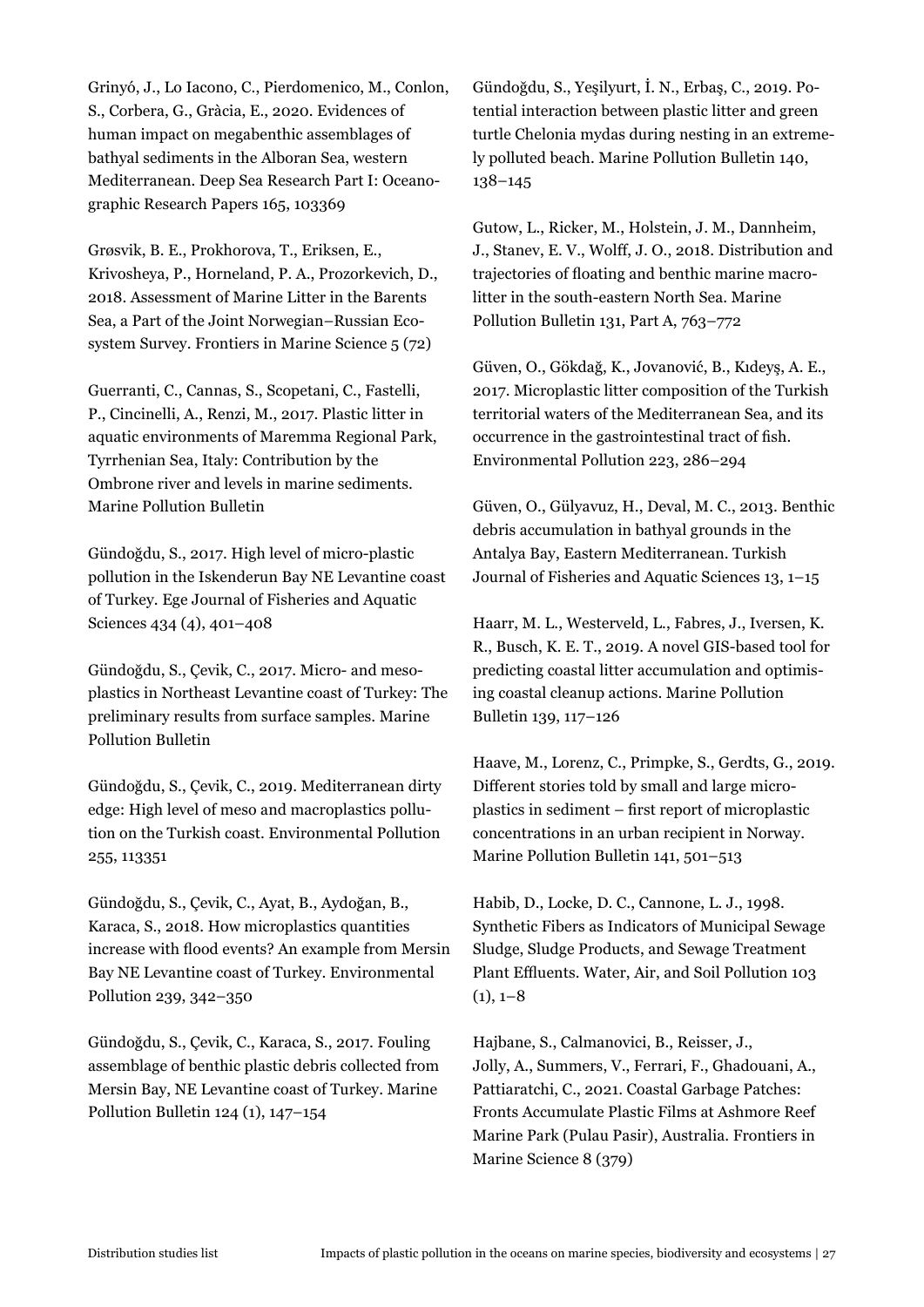Hajbane, S., Pattiaratchi, C. B., 2017. Plastic Pollution Patterns in Offshore, Nearshore and Estuarine Waters: A Case Study from Perth, Western Australia. Frontiers in Marine Science 4 (63)

Hall, N. M., Berry, K. L. E., Rintoul, L., Hoogenboom, M. O., 2015. Microplastic ingestion by scleractinian corals. Marine Biology 162 (3), 725–732

Hamilton, B. M., Bourdages, M. P. T., Geoffroy, C., Vermaire, J. C., Mallory, M. L., Rochman, C. M., Provencher, J. F., 2021. Microplastics around an Arctic seabird colony: Particle community composition varies across environmental matrices. Science of The Total Environment

Hänninen, J., Weckström, M., Pawłowska, J., Szymańska, N., Uurasjärvi, E., Zajaczkowski, M., Hartikainen, S., Vuorinen, I., 2021. Plastic debris composition and concentration in the Arctic Ocean, the North Sea and the Baltic Sea. Marine Pollution Bulletin 165, 112150

Hardesty, B. D., Lawson, T. J., van der Velde, T., Lansdell, M., Wilcox, C., 2016. Estimating quantities and sources of marine debris at a continental scale . Frontiers in Ecology and the Environment 15  $(1), 18-25$ 

Harms, J., 1990. Marine plastic litter as an artificial hard bottom fouling ground. Helgolander Meeresuntersuchungen. Hamburg 44 (3), 503–506

Harter, S. L., Ribera, M. M., Shepard, A. N., Reed, J. K., 2009. Assessment of fish populations and habitat on Oculina Bank, a deep-sea coral marine protected area off eastern Florida. Fishery Bulletin 107 (2), 195–206

Hasan, C., Halit, F., Anil, G., Mustafa, E., 2014. Marine Litter: Composition in Eastern Aegean Coasts . Open Access Library Journal 1 (3), 1–7

Haseler, M., Schernewski, G., Balciunas, A., Sabaliauskaite, V., 2017. Monitoring methods for large micro- and meso-litter and applications at Baltic beaches. Journal of Coastal Conservation, 1–24

Haseler, M., Weder, C., Buschbeck, L., Wesnigk, S., Schernewski, G., 2019. Cost-effective monitoring of large micro- and meso-litter in tidal and flood accumulation zones at south-western Baltic Sea beaches. Marine Pollution Bulletin 149, 110544

Havens, K., Bilkovic, D. M., Stanhope, D., Angstadt, K., 2011. Fishery failure, unemployed commercial fishers, and lost blue crab pots: An unexpected success story. Environmental Science & Policy 14  $(4)$ , 445–450

Haynes, D., 1997. Marine debris on continental islands and sand cays in the Far Northern Section of the Great Barrier Reef Marine Park, Australia. Marine Pollution Bulletin 34 (4), 276–279

Hays, H., Cormons, G., 1974. Plastic particles found in tern pellets, on coastal beaches and at factory sites. Marine Pollution Bulletin 5 (3), 44–46

Hayward, B. W., 1984. Rubbish trends–beach litter surveys at Kanerua, 1974–1982. Tane 30, 209–217

Henderson, J. R., 2001. A Pre- and Post-MARPOL Annex V Summary of Hawaiian Monk Seal Entanglements and Marine Debris Accumulation in the Northwestern Hawaiian Islands, 1982–1998. Marine Pollution Bulletin 42 (7), 584–589

Hengstmann, E., Gräwe, D., Tamminga, M., Fischer, E. K., 2017. Marine litter abundance and distribution on beaches on the Isle of Rügen considering the influence of exposition, morphology and recreational activities. Marine Pollution Bulletin

Hengstmann, E., Tamminga, M., vom Bruch, C., Fischer, E. K., 2018. Microplastic in beach sediments of the Isle of Rügen, Baltic Sea – Implementing a novel glass elutriation column. Marine Pollution Bulletin 126, 263–274

Heo, N. W., Hong, S. H., Han, G . M., Hong, S., Lee, J., Song, Y. K., Jang, M., Shim, W. J., 2013. Distribution of small plastic debris in cross-section and high strandline on Heungnam beach, South Korea. Ocean Science Journal 48 (2), 225–233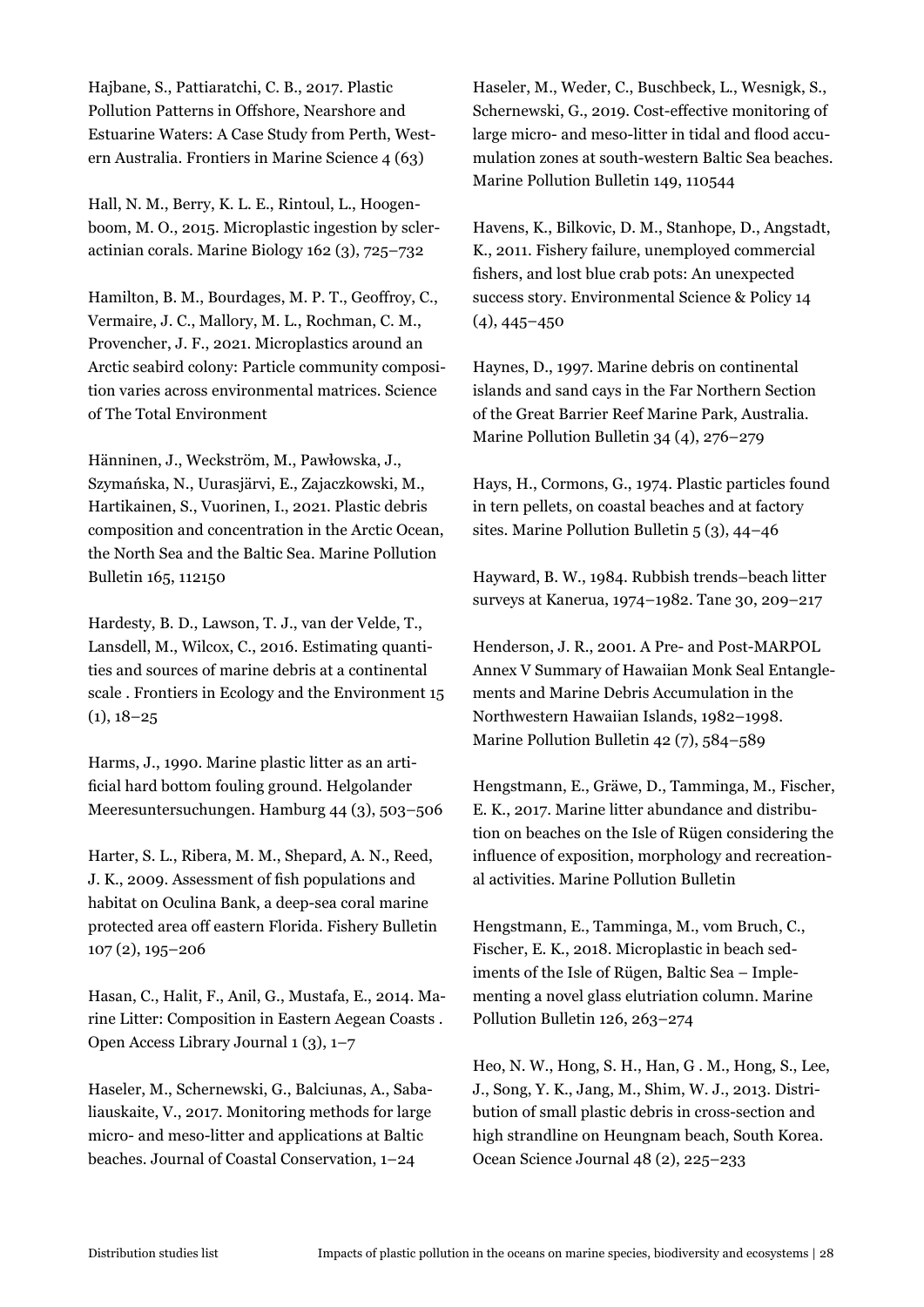Herrera, A., Asensio, M., Martínez, I., Santana, A., Packard, T., Gómez, M., 2017. Microplastic and tar pollution on three Canary Islands beaches: An annual study. Marine Pollution Bulletin

Herrera, A., Garrido-Amador, P., Martínez, I., Samper, M. D., López-Martínez, J., Gómez, M., Packard, T. T., 2018. Novel methodology to isolate microplastics from vegetal-rich samples. Marine Pollution Bulletin 129 (1), 61–69

Herrera, A., Raymond, E., Martínez, I., Álvarez, S., Canning-Clode, J., Gestoso, I., Pham, C. K., Ríos, N., Rodríguez, Y., Gómez, M., 2020. First evaluation of neustonic microplastics in the Macaronesian region, NE Atlantic. Marine Pollution Bulletin 153, 110999

Heskett, M., Takada, H., Yamashita, R., Yuyama, M., Ito, M., Geok, Y. B., Ogata, Y., Kwan, C., Heckhausen, A., Taylor, H., Powell, T., Morishige, C., Young, D., Patterson, H., Robertson, B., Bailey, E., Mermoz, J., 2012. Measurement of persistent organic pollutants (POPs) in plastic resin pellets from remote islands: Toward establishment of background concentrations for International Pellet Watch. Marine Pollution Bulletin 64 (2), 445–448

Hess, N. A., Ribic, C. A., Vining, I., 1999. Benthic Marine Debris, with an Emphasis on Fishery-Related Items, Surrounding Kodiak Island, Alaska, 1994– 1996. Marine Pollution Bulletin 38 (10), 885–890

Heyerdahl, T., 1971. Atlantic ocean pollution and biota observed by the 'Ra' expeditions. Biological Conservation 3 (3), 164–167

Hidalgo-Ruz, V., Honorato-Zimmer, D., Gatta-Rosemary, M., Nuñez, P., Hinojosa, I. A., Thiel, M., 2018. Spatio-temporal variation of anthropogenic marine debris on Chilean beaches. Marine Pollution Bulletin 126, 516–524

Hidalgo-Ruz, V., Thiel, M., 2013. Distribution and abundance of small plastic debris on beaches in the SE Pacific, Chile: a study supported by a citizen science project. Marine Environmental Research 87–88, 12–18

Hildebrandt, L., Zimmermann, T., Primpke, S., Fischer, D., Gerdts, G., Pröfrock, D., 2021. Comparison and uncertainty evaluation of two centrifugal separators for microplastic sampling. Journal of Hazardous Materials 414, 125482

Hinojosa, I. A., Rivadeneira, M. M., Thiel, M., 2011. Temporal and spatial distribution of floating objects in coastal waters of central–southern Chile and Patagonian fjords. Continental Shelf Research 31  $(3-4)$ , 172–186

Hinojosa, I. A., Thiel, M., 2009. Floating marine debris in fjords, gulfs and channels of southern Chile. Marine Pollution Bulletin 58 (3), 341–350

Hipfner, J. M., Lok, E. K., Jardine, C., Studholme, K. R., Lebeau, A. C., Wright, K. G., Trefry, S. A., Drever, M. C., Jones, G., 2018. Beach-cast debris surveys on Triangle Island, British Columbia, Canada indicate the timing of arrival of 2011 Tōhoku tsunami debris in North America. Marine Pollution Bulletin 136, 407–413

Hirai, H., Takda, H., Ogata, Y., Mizukawa, K., Saha, M,. Kwan, C., Moore, C., Gray, H., Laursen, D., Zettler, E. R., Farrington, J. W., Reddy, C. M., Peacock, E. E. Ward, M. W., 2011. Organic micropollutants in marine plastics debris from the open ocean and remote and urban beaches. Marine Pollution Bulletin 62 (8), 1683–1692

Hitchcock, J. N., Mitrovic, S. M., 2019. Microplastic pollution in estuaries across a gradient of human impact. Environmental Pollution 247, 457–466

Holmes, L. A., Turner, A., Thompson, R. C., 2012. Adsorption of trace metals to plastic resin pellets in the marine environment. Environmental Pollution 160, 42–48

Holmes, L. A., Turner, A., Thompson, R. C., 2014. Interactions between trace metals and plastic production pellets under estuarine conditions. Marine Chemistry 167, 25–32

Holmström, A., 1975. Plastic films on the bottom of the Skagerack. Nature 255 (5510), 622–623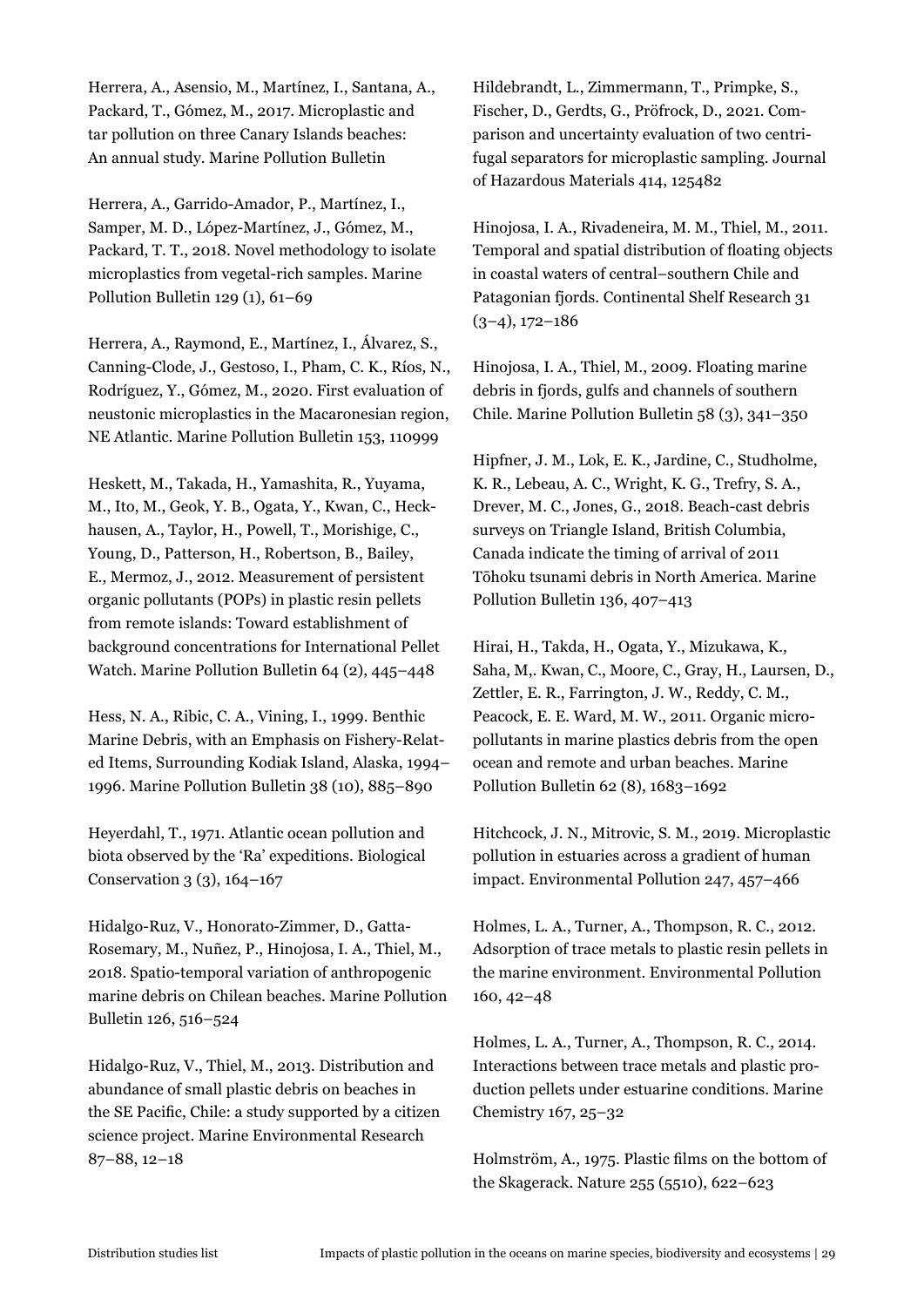Hong, S., Lee, J., Kang, D., Choi, H., Ko, S., 2014. Quantities, composition, and sources of beach debris in Korea from the results of nationwide monitoring. Marine Pollution Bulletin 84 (1–2), 27–34

Hong, S., Lee, J., Lim, S., 2017. Navigational threats by derelict fishing gear to navy ships in the Korean seas. Marine Pollution Bulletin

Ho, N. H. E., Not, C., 2019. Selective accumulation of plastic debris at the breaking wave area of coastal waters. Environmental Pollution 245, 702–710

Honorato-Zimmer, D., Kruse, K., Knickmeier, K., Weinmann, A., Hinojosa, I. A., Thiel, M., 2019. Inter-hemispherical shoreline surveys of anthropogenic marine debris – A binational citizen science project with schoolchildren. Marine Pollution Bulletin 138, 464–473

Horn, D. A., Granek, E. F., Steele, C. L., 2020. Effects of environmentally relevant concentrations of microplastic fibers on Pacific mole crab (Emerita analoga) mortality and reproduction. Limnology and Oceanography Letters 5 (1), 74–83

Horn, D., Miller, M., Anderson, S., Steele, C. W., 2019. Microplastics are ubiquitous on California beaches and enter the coastal food web through consumption by Pacific mole crabs. Marine Pollution Bulletin 139, 231–237

Hosoda, J., Ofosu-Anim, J., Sabi, E. B., Akita, L. G., Onwona-Agyeman, S., Yamashitam R., Takada, H., 2014. Monitoring of organic micropollutants in Ghana by combination of pellet watch with sediment analysis: E-waste as a source of PCBs. Marine Pollution Bulletin 86  $(1-2)$ , 575–581

Hoss, D. E., Settle, L. R., 1990. Ingestion of plastics by teleost fishes. Proceedings of the Second International Conference on Marine Debris. NOAA Technical Memorandum., 693–709

Huang, Y., Xiao, X., Xu, C., Perianen, Y. D., Hu, J., Holmer, M., 2020. Seagrass beds acting as a trap of microplastics – Emerging hotspot in the coastal region?. Environmental Pollution 257, 113450

Huang, Y., Yan, M., Xu, K., Nie, H., Gong, H., Wang, J., 2019. Distribution characteristics of microplastics in Zhubi Reef from South China Sea. Environmental Pollution 255, 113133

Huntington, A., Corcoran, P. L., Jantunen, L., Thaysen, C., Bernstein, S., Stern, G. A., Rochman, C. M., Favaro, B., 2020. A first assessment of microplastics and other anthropogenic particles in Hudson Bay and the surrounding eastern Canadian Arctic waters of Nunavut. FACETS 5 (1), 432–454

Huvenne, V. A. I. Bett, B. J. Masson, D. G. Le Bas, T. P. Wheeler, A. J., 2016. Effectiveness of a deep-sea cold-water coral Marine Protected Area, following eight years of fisheries closure. Biological Conservation 200, 60–69

Ilechukwu, I., Ndukwe, G. I., Mgbemena, N. M., Akandu, A. U., 2019. Occurence of microplastics in surface sediments of beaches in Lagos, Nigeria. European Chemical Bulletin 8 (10), 371–375

Imhof, H. K., Sigl, R., Brauer, E., Feyl, S., Giesemann, P., Klink, S., Leupolz, K., Löder, M. G. J., Löschel, L. A.,. Missun, J., Muszynski, S-. Rampsperger, A. R. M., Schrank, I., Speck, S., Steibl, S., Trotter, B., Winter, I., Laforsch, C., 2017. Spatial and temporal variation of macro-, meso- and microplastic abundance on a remote coral island of the Maldives, Indian Ocean. Chemosphere 221, 453–458

Iniguez, M. E., Conesa, J. A., Fullana, A., 2017. Pollutant content in marine debris and characterization by thermal decomposition. Marine Pollution Bulletin 117 (1–2), 359–365

Ioakeimidis, C., Papatheodorou, G., Fermeli, G., Streftaris, N., Papathanassiou, E., 2015. Use of ROV for assessing marine litter on the seafloor of Saronikos Gulf, Greece: a way to fill data gaps and deliver environmental education. SpringerPlus 4 (1), 463

Ioakeimidis, C., Zeri, C., Kaberi, H., Galatchi, M., Antoniadis, K., Streftaris, N., Galgani, F., Papathanassiou, E., Papatheodorou, G., 2014. A comparative study of marine litter on the seafloor of coastal areas in the Eastern Mediterranean and Black Seas. Marine Pollution Bulletin 89 (1–2), 296–304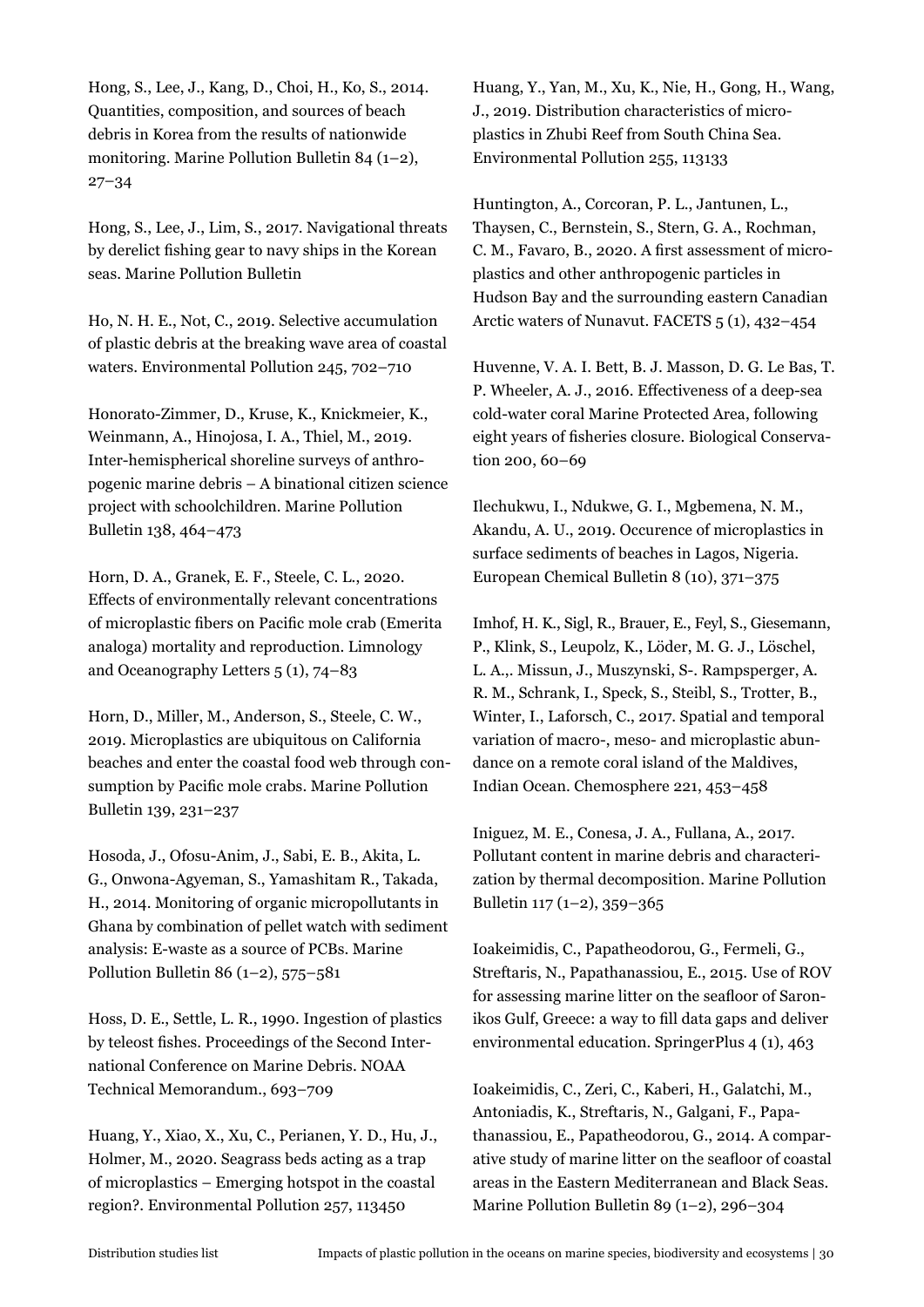Iribarne, O., Botto, F., Martinetto, P., Gutierrez, J. L., 2000. The Role of Burrows of the SW Atlantic Intertidal Crab Chasmagnathus granulata in Trapping Debris. Marine Pollution Bulletin 40 (11), 1057–1062

Ismail, A., Adilah, N. M. B., Nurulhudha, M. J., 2009. Plastic pellets along Kuala Selangor-Sepang coastline. Malays. Appl. Biol 38, 85–88

Isobe, A., 2016. Percentage of microbeads in pelagic microplastics within Japanese coastal waters. Marine Pollution Bulletin 110 (1), 432–437

Isobe, A., Kubo, K., Tamura, Y., Kako, S., Nakashima, E., Fujii, N., 2014. Selective transport of microplastics and mesoplastics by drifting in coastal waters. Marine Pollution Bulletin 89 (1–2), 324–330

Isobe, A., Uchida, K., Tokai, T., Iwasaki, S., 2015. East Asian seas: A hot spot of pelagic microplastics. Marine Pollution Bulletin 101 (2), 618–623

Isobe, A., Uchiyama-Matsumoto, K., Uchida, K., Tokai, T., 2016. Microplastics in the Southern Ocean. Marine Pollution Bulletin

Ivar do Sul, J. A., Costa, M. F., 2013. Plastic pollution risks in an estuarine conservation unit. Journal of Coastal Research 65, 48–53

Ivar do Sul, J. A., Costa, M. F., Barletta, M., Cysneiros, F. J. A., 2013. Pelagic microplastics around an archipelago of the Equatorial Atlantic. Marine Pollution Bulletin 75 (1–2), 305–309

Ivar do Sul, J. A., Costa, M. F., Fillmann, G., 2014. Microplastics in the pelagic environment around oceanic islands of the Western Tropical Atlantic Ocean. Water, Air, & Soil Pollution 225 (7), 2004

Ivar do Sul, J. A., Costa, M., Fillmann, G., 2017. Occurrence and characteristics of microplastics on insular beaches in the Western Tropical Atlantic Ocean. PeerJ Preprints 5, e2901v1

Ivar do Sul, J. A., Santos, I. R., Friedrich, A. C., Matthiensen, A., Fillmann, G., 2011. Plastic Pollution at a Sea Turtle Conservation Area in NE Brazil: Contrasting Developed and Undeveloped Beaches. Estuaries and Coasts 34 (4), 814–823

Ivar do Sul, J. A., Spengler, A., Costa, M. F., 2009. Here, there and everywhere. Small plastic fragments and pellets on beaches of Fernando de Noronha, Equatorial Western Atlantic. Marine Pollution Bulletin 58 (8), 1236–1238

Jahan, S., Strezov, V., Weldekidan, H., Kumar, R., Kan, T., Sarkodie, S. A., He, J., Dastjerdi, B., Wilson, S. P., 2019. Interrelationship of microplastic pollution in sediments and oysters in a seaport environment of the eastern coast of Australia. Science of The Total Environment 695, 133924

Jang, M., Shim, W. J., Han, G. M., Rani, M., Song, Y. K., Hong, S. H., 2017. Widespread detection of a brominated flame retardant, hexabromocyclododecane, in expanded polystyrene marine debris and microplastics from South Korea and the Asia-Pacific coastal region. Environmental Pollution 231, 785–794

Jang, Y. C., Lee, J., Hong, S., Lee, J. S., Shim, W. J., Song, Y. K., 2014. Sources of plastic marine debris on beaches of Korea: More from the ocean than the land. Ocean Science Journal 49 (2), 151–162

Jang, Y. C., Ranatunga, R. R. M. K. P., Mok, J. Y., Kim, K. S., Hong, S. Y., Choi, Y. R., Gunasekara, A. J. M., 2018. Composition and abundance of marine debris stranded on the beaches of Sri Lanka: Results from the first island-wide survey. Marine Pollution Bulletin 128, 126–131

Jaskólski, M., Strzelecki, M., 2018. Trash on Arctic beach: Coastal pollution along Calypsostranda, Bellsund, Svalbard. Polish Polar Research 39 (2), 211–224

Jayasiri, H. B., Purushothaman, C. S., Vennila, A., 2014. Quantitative analysis of plastic debris on recreational beaches in Mumbai, India. Marine Pollution Bulletin  $77$  (1–2), 107–112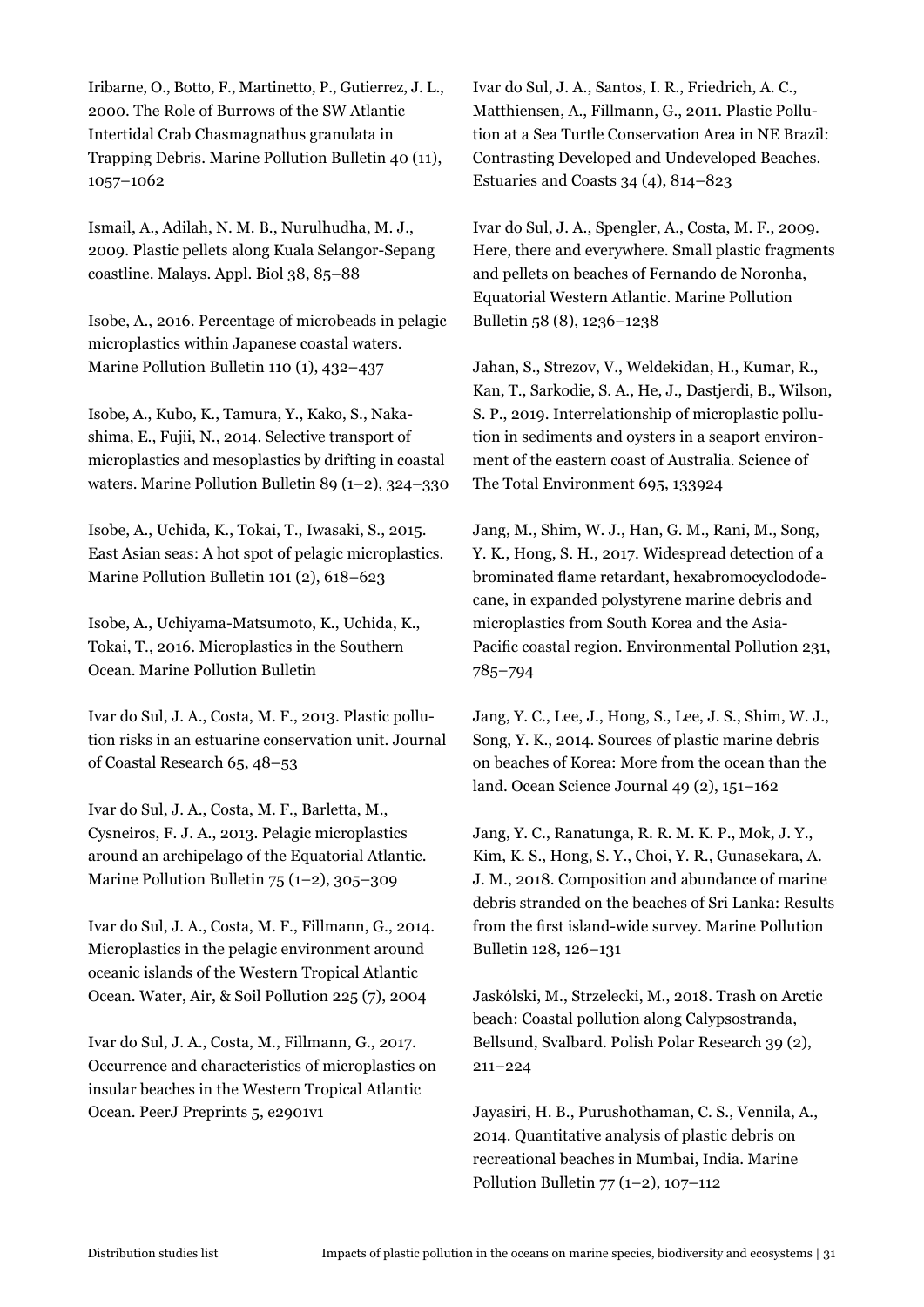Jeandet, P., Heinzmann, S. S., Roullier-Gall, C., Cilindre, C., Aron, A., Deville, M. A., Moritz, F., Karbowiak, T., Demarville, D., Brun, C, Moreau, F., Michalke, B., Liger-Belair, G., Witting, M., Lucio, M., Steyer, D., Gougeon, R. D., Schmitt-Kopplin, P., 2015. Chemical messages in 170-year-old champagne bottles from the Baltic Sea: Revealing tastes from the past. Proceedings of the National Academy of Sciences 112 (19), 5893–5898

Jensen, L. H., Motti, C. A., Garm, A. L., Tonin, H., Kroon, F. J., 2019. Sources, distribution and fate of microfibres on the Great Barrier Reef, Australia. Scientific Reports 9, 9021

Jewett, S. C., 1976. Pollutants of the northeast Gulf of Alaska. Marine Pollution Bulletin 7 (9), 169

Jeyasanta, K. I., Sathish, N., Patterson, J., Edward, J. K. P., 2020. Macro-, meso- and microplastic debris in the beaches of Tuticorin district, Southeast coast of India. Marine Pollution Bulletin 154, 111055

Jo, H. J., Kwon, O. B., Jeong, S. B., 2005. A study on the distribution and composition of marine floating debris in the middle part of East Sea, Korea. Journal of the Korean society of Fisheries Technology 41 (4), 306–315

Johnson, D. E., Ross Salazar, E., Gallagher, A., Rees, A., Sheridan Rodriguez, C., Cambronero Solano, S., Rojas Ortega, G., Barrio Froján, C., 2018. Preventing plastics pervading an oceanic oasis: Building the case for the Costa Rica Thermal Dome to become a World Heritage site in ABNJ. Marine Policy

Johnson, S. W., 1989. Deposition, fate, and characteristics of derelict trawl web on an Alaskan beach. Marine Pollution Bulletin 20 (4), 164–168

Johnson, S. W., 1994. Deposition of trawl web on an Alaska beach after implementation of MARPOL Annex V legislation. Marine Pollution Bulletin 28 (8), 477–481

Johnson, S. W., 1990. Distribution, abundance, and source of entanglement debris and other plastics on Alaskan beaches, 1982–88. Proceedings of the Second International Conference on Marine Debris, US Department of Commerce, NOAA Technical Memorandum NMFS, NOAA-TMNMFS-SWFSC–154, 331–348

Jones, K. L., Hartl, M. G. J., Bell, M. C., Capper, A., 2020. Microplastic accumulation in a Zostera marina L. bed at Deerness Sound, Orkney, Scotland. Marine Pollution Bulletin 152, 110883

Jones, L. J., Ferrero, R. C., 1985. Observations of Net Debris and Associated Entanglements in the North Pacific and Bering Sea. Proceedings of the Workshop on the fate and impact of marine debris, 183–196

Jones-Williams, K., Galloway, T., Cole, M., Stowasser, G., Waluda, C., Manno, C., 2020. Close Encounters – Microplastic availability to pelagic amphipods in sub-Antarctic and Antarctic surface waters. Environment International 140, 105792

Jóźwiak, T., 2005. Tendencies in the numbers of beverage containers on the Polish coast in the decade from 1992 to 2001. Marine Pollution Bulletin 50 (1), 87–90

June, J. A., 1990. Type, source, and abundance of trawl-caught debris off Oregon, in the Eastern Bering Sea, and in Norton Sound in 1988. Second International Conference on Marine Debris NMFS-SWF-SC–154, 279–301

Kako, S., Isobe, A., Kataoka, T., Hinata, H., 2014. A decadal prediction of the quantity of plastic marine debris littered on beaches of the East Asian marginal seas. Marine Pollution Bulletin 81 (1), 174–184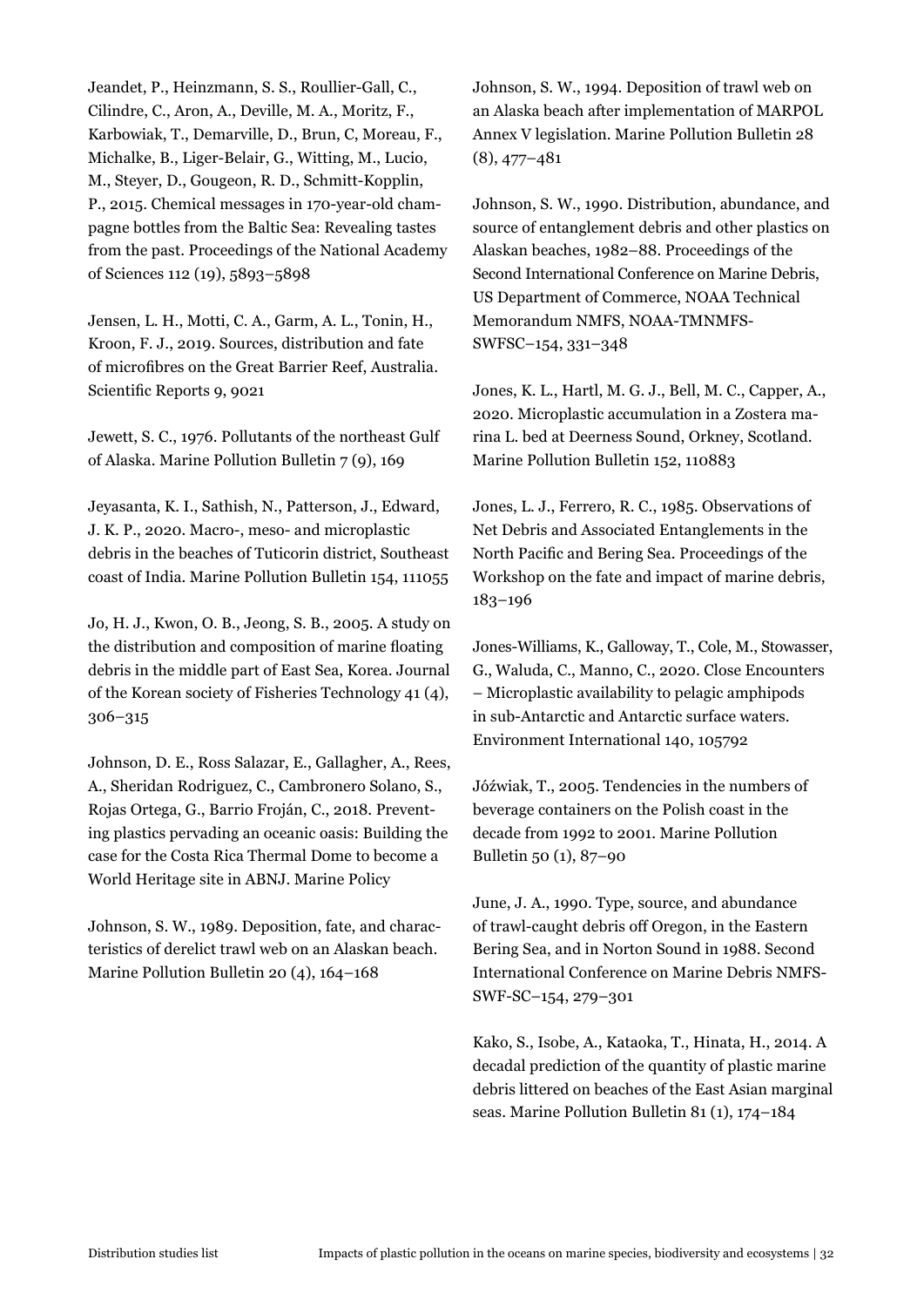Kako, S., Isobe, A., Kataoka, T., Yufu, K., Sugizono, S., Plybon, C., Murphy, T. A., 2018. Sequential webcam monitoring and modeling of marine debris abundance. Marine Pollution Bulletin 132, 33–43

Kako, S., Isobe, A., Magome, S., 2010. Sequential monitoring of beach litter using webcams. Marine Pollution Bulletin 60 (5), 775–779

Kako, S., Isobe, A., Magome, S., Hinata, H., Seino, S., Kojima, A., 2011. Establishment of numerical beach-litter hindcast/forecast models: An application to Goto Islands, Japan. Marine Pollution Bulletin 62 (2), 293–302

Kalnasa, M. L., Lantaca, S. M. O., Boter, L. C., Flores, G. J. T., Galarpe, V. R. K. R., 2019. Occurrence of surface sand microplastic and litter in Macajalar Bay, Philippines. Marine Pollution Bulletin 149, 110521

Kammann, U., Aust, M., Bahl, H., Lang, T., 2018. Marine litter at the seafloor – Abundance and composition in the North Sea and the Baltic Sea. Marine Pollution Bulletin 127, 774–780

Kanehiro, H., Tokai, T., Matuda, K., 1995. Marine litter composition and distribution on the sea-bed of Tokyo Bay. Fisheries Engineering 31, 195–199

Kang, J., Kwon, O. Y., Lee, K., Song, Y. K., Shim, W. J., 2015. Marine neustonic microplastics around the southeastern coast of Korea. Marine Pollution Bulletin 96 (1–2), 304–312

Kanhai, L. D. K., Gardfeldt, K., Krumpen, T., Thompson, R. C., O'Connor, I., 2020. Microplastics in sea ice and seawater beneath ice floes from the Arctic Ocean. Scientific Reports 10 (1), 5004

Kanhai, L. D. K., Gårdfeldt, K., Lyashevska, O., Hassellöv, M., Thompson, R. C., O'Connor, I., 2018. Microplastics in sub-surface waters of the Arctic Central Basin. Marine Pollution Bulletin 130, 8–18

Kanhai, L. D. K., Johansson, C., Frias, J. P. G. L., Gardfeldt, K., Thompson, R. C., O'Connor, I., 2019. Deep sea sediments of the Arctic Central Basin: A potential sink for microplastics. Deep Sea Research Part I: Oceanographic Research Papers 145, 137–142

Kanhai, L. D. K., Officer, R., Lyashevska, O., Thompson, R. C., O'Connor, I., 2017. Microplastic abundance, distribution and composition along a latitudinal gradient in the Atlantic Ocean. Marine Pollution Bulletin

Kanstrup, N., Balsby, T. J. S., 2018. Plastic litter from shotgun ammunition on Danish coastlines – Amounts and provenance. Environmental Pollution 237, 601–610

Käppler, A., Fischer, D., Oberbeckmann, S., Schernewski, G., Labrenz, M., Eichhorn, K. J., Voit, B., 2016. Analysis of environmental microplastics by vibrational microspectroscopy: FTIR, Raman or both?. Analytical and Bioanalytical Chemistry 408 (29), 8377–8391

Karami, A., Golieskardi, A., Keong Choo, C., Larat, V., Galloway, T. S., Salamatinia, B., 2017. The presence of microplastics in commercial salts from different countries. Scientific Reports 7, 46173

Karapanagioti, H. K., Endo, S., Ogata, Y., Takada, H., 2011. Diffuse pollution by persistent organic pollutants as measured in plastic pellets sampled from various beaches in Greece. Marine Pollution Bulletin 62 (2), 312–317

Karapanagioti, H. K., Klontza, I., 2008. Testing phenanthrene distribution properties of virgin plastic pellets and plastic eroded pellets found on Lesvos island beaches, Greece. Marine Environmental Research 65 (4), 283–290

Karkanorachaki, K., Kiparissis, S., Kalogerakis, G. C., Yiantzi, E., Psillakis, E., Kalogerakis, N., 2018. Plastic pellets, meso- and microplastics on the coastline of Northern Crete: Distribution and organic pollution. Marine Pollution Bulletin 133, 578–589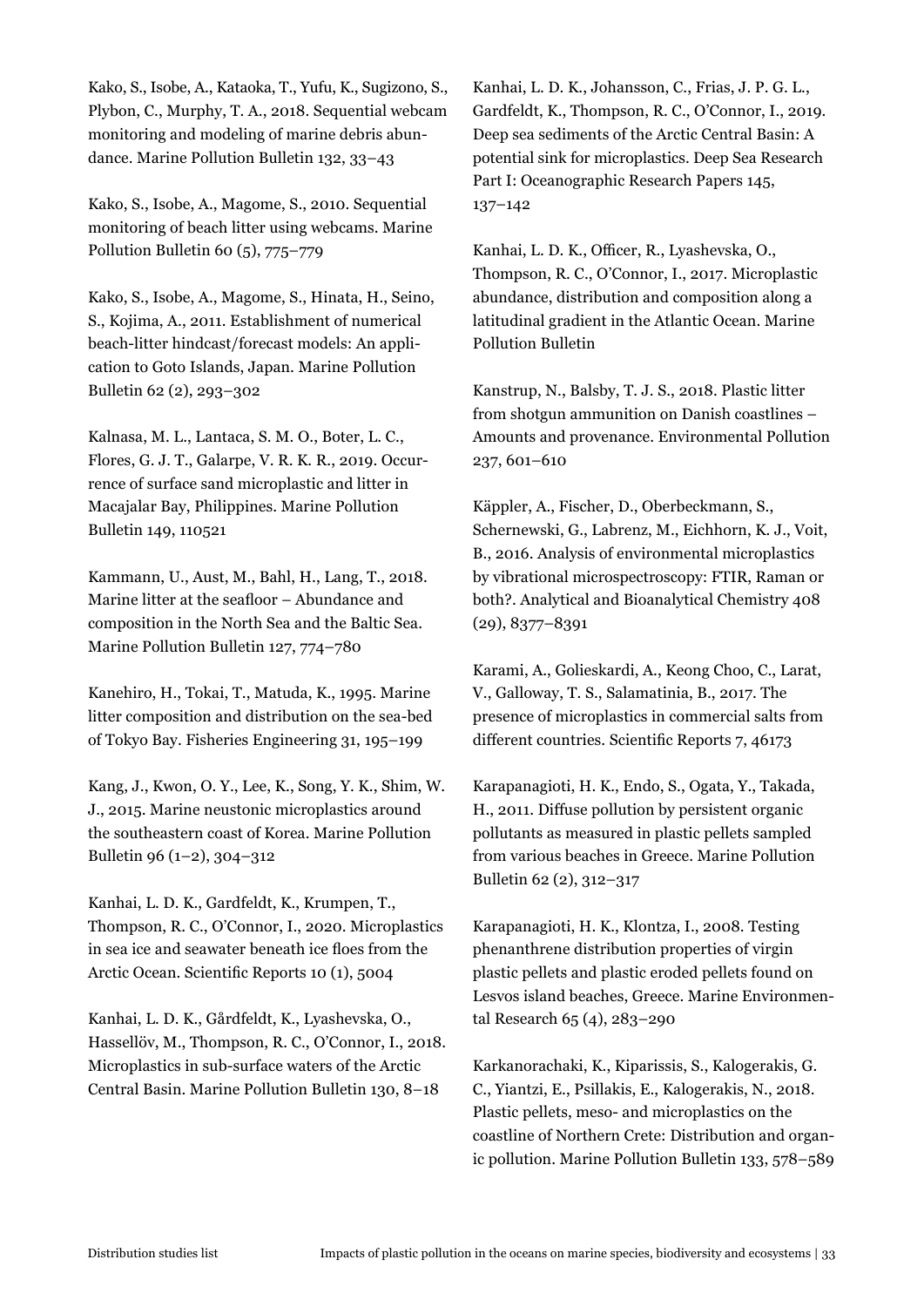Karlsson, T. M., Arneborg, L., Broström, G., Almroth, B. C., Gipperth, L., Hassellöv, M., 2018. The unaccountability case of plastic pellet pollution. Marine Pollution Bulletin 129 (1), 52–60

Karlsson, T. M., Vethaak, A. D., Almroth, B. C., Ariese, F., van Velzen, M., Hassellöv, M., Leslie, H. A., 2017. Screening for microplastics in sediment, water, marine invertebrates and fish: Method development and microplastic accumulation. Marine Pollution Bulletin 122 (1–2), 403–108

Karthik, R., Robin, R. S., Purvaja, R., Ganguly, D., Anandavelu, I., Raghuraman, R., Hariharan, G., Ramakrishna, A., Ramesh, R., 2018. Microplastics along the beaches of southeast coast of India. Science of The Total Environment 645, 1388–1399

Kataoka, T., Murray, C. C., Isobe, Atsuhiko, 2017. Quantification of marine macro-debris abundance around Vancouver Island, Canada, based on archived aerial photographs processed by projective transformation. Marine Pollution Bulletin

Katsanevakis, S., Katsarou, A., 2004. Influences on the distribution of marine debris on the seafloor of shallow coastal areas in Greece, Eastern Mediterranean. Water, Air, and Soil Pollution 159 (1), 325–337

Kaviarasan, T., Naik, S., Sivadas, S. K., Dhineka, K., Sambandam, M., Sivyer, D., Mishra, P., Murthy, M. V. R., 2020. Assessment of litter in the remote beaches of Lakshadweep Islands, Arabian Sea. Marine Pollution Bulletin 161, 111760

Kazour, M., Jemaa, S., Issa, C., Khalaf, G., Amara, R., 2019. Microplastics pollution along the Lebanese coast, Eastern Mediterranean Basin: Occurrence in surface water, sediments and biota samples. Science of The Total Environment 696, 133933

Keller, A. A., Fruh, E. L., Johnson, M. M., Simon, V., McGourty, C., 2010. Distribution and abundance of anthropogenic marine debris along the shelf and slope of the US West Coast. Marine Pollution Bulletin 60 (5), 692–700

Kelly, A., Lannuzel, D., Rodemann, T., Meiners, K. M., Auman, H. J., 2020. Microplastic contamination in east Antarctic sea ice. Marine Pollution Bulletin 154, 111130

Khairunnisa, A. K., Fauziah, S. H., Agamuthu, P., 2012. Marine debris composition and abundance: A case study of selected beaches in Port Dickson, Malaysia. Aquatic Ecosystem Health & Management 15 (3), 279–286

Khalik, W. M. A. W. M., Ibrahim, Y. S., Tuan Anuar, S., Govindasamy, S., Baharuddin, N. F., 2018. Microplastics analysis in Malaysian marine waters: A field study of Kuala Nerus and Kuantan. Marine Pollution Bulletin 135, 451–457

Khan, M. B., Prezant, R. S., 2018. Microplastic abundances in a mussel bed and ingestion by the ribbed marsh mussel Geukensia demissa. Marine Pollution Bulletin 130, 67–75

Khordagui, H. K., Abu-Hilal, A. A., 1994. Man-made litter on the shores of the United Arab Emirates on the Arabian Gulf and the Gulf of Oman. Water, Air, and Soil Pollution 76 (3), 343–352

Khordagui, H. K., Abu- Hilal, A. H., 1994. Industrial plastic on the southern beaches of the Arabian Gulf and the western beaches of the Gulf of Oman. Environmental Pollution 84 (3), 325–327

Kiessling, T., Salas, S., Mutafoglu, K., Thiel, M., 2017. Who cares about dirty beaches? Evaluating environmental awareness and action on coastal litter in Chile. Ocean & Coastal Management 137, 82–95

Kim, I., Chae, D., Kim, S., Choi, S., Woo, S., 2015. Factors Influencing the Spatial Variation of Microplastics on High-Tidal Coastal Beaches in Korea. Archives of Environmental Contamination and Toxicology 69 (3), 299–309

Kim, S.-K., Lee, H.-J., Kim, J.-S., Kang, S.-H., Yang, E.-J., Cho, K.-H., Tian, Z., Andrady, A., 2021. Importance of seasonal sea ice in the western Arctic ocean to the Arctic and global microplastic budgets. Journal of Hazardous Materials 418, 125971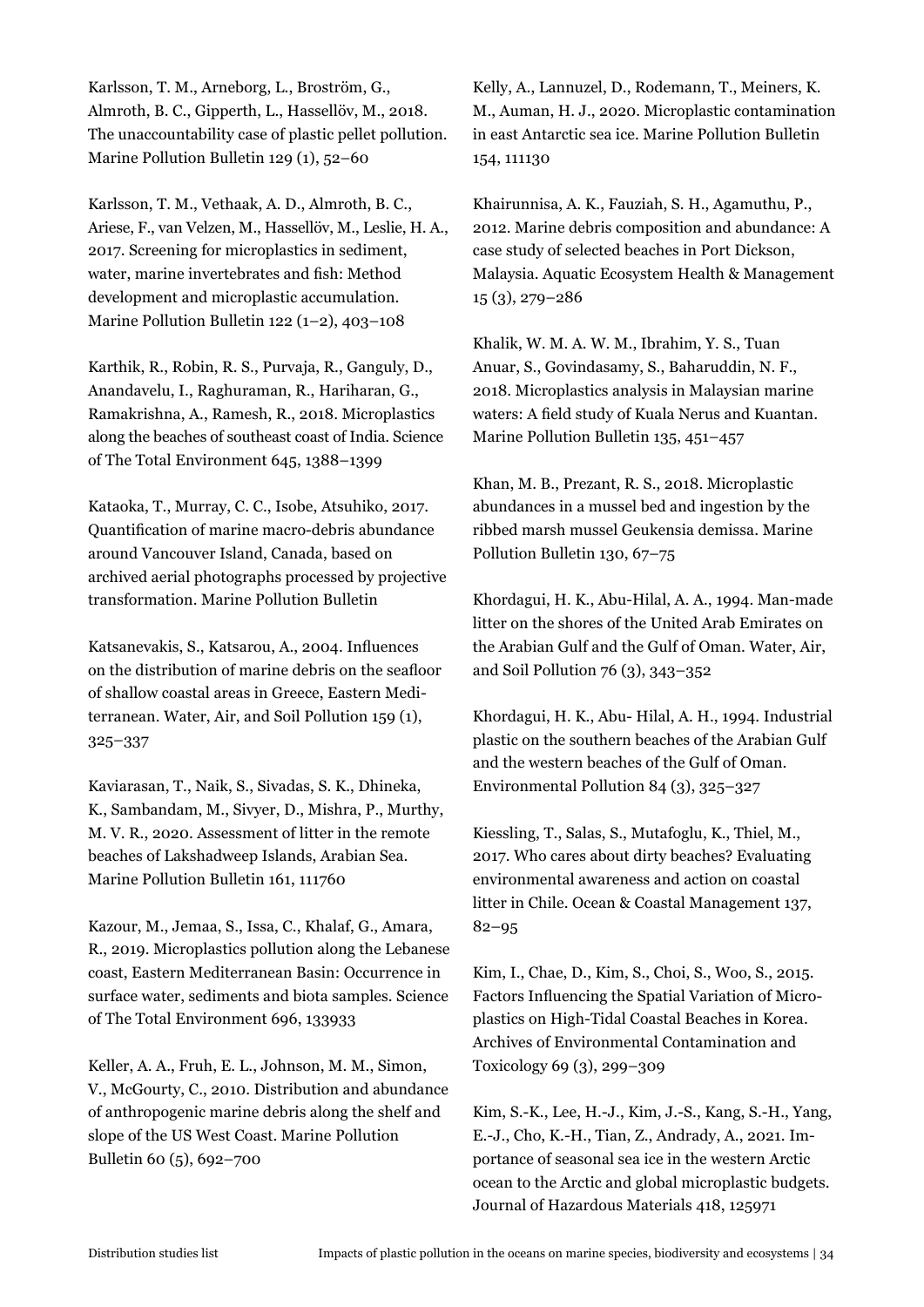Kipson, S., Linares, C., Čižmek, H., Cebrián, E., Ballesteros, E., Bakran-Petricioli, T., Garrabou, J., 2015. Population structure and conservation status of the red gorgonian Paramuricea clavata (Risso, 1826) in the Eastern Adriatic Sea. Marine Ecology 36 (4), 982–993

Knutsen, H., Cyvin, J. B., Totland, C., Lilleeng, Ø., Wade, E. J., Castro, V., Pettersen, A., Laugesen, J., Møskeland, T., Arp, H. P. H., 2020. Microplastic accumulation by tube-dwelling, suspension feeding polychaetes from the sediment surface: A case study from the Norwegian Continental Shelf. Marine Environmental Research 161, 105073

Ko, C. Y., Hsin, Y. C., Yu, T. L., Liu, K. L., Shiah, F. K., Jeng, M. S., 2018. Monitoring multi-year macro ocean litter dynamics and backward-tracking simulation of litter origins on a remote island in the South China Sea. Environmental Research Letters 13 (4), 044021

Konecny, C., Fladmark, V., De la Puente, S., 2018. Towards cleaner shores: Assessing the Great Canadian Shoreline Cleanup's most recent data on volunteer engagement and litter removal along the coast of British Columbia, Canada. Marine Pollution Bulletin 135, 411–417

Kooi, M., Reisser, J., Slat, B., Ferrari, F. F., Schmid, M. S., Cunsolo, S., Brambini, R., Noble, K., Sirks, L. A., Linders, T. E. W., Schoeneich-Argent, R. I., Koelmans, A. A., 2016. The effect of particle properties on the depth profile of buoyant plastics in the ocean. Scientific Reports 6, 33882

Kordella, S., Geraga, M., Papatheodorou, G., Fakiris, E., Mitropoulou, I. M., 2013. Litter composition and source contribution for 80 beaches in Greece, Eastern Mediterranean: A nationwide voluntary clean-up campaign. Aquatic Ecosystem Health & Management 16 (1), 111–118

Korez, Š., Gutow, L., Saborowski, R., 2019. Microplastics at the strandlines of Slovenian beaches. Marine Pollution Bulletin 145, 334–342

Kotwicki, L., Weslawski, J. M., Włodarska-Kowalczuk, M., Mazurkiewicz, M., Wenne, R., Zbawicka, M., Minchin, D., Olenin, S., 2021. The re-appearance of the Mytilus spp. complex in Svalbard, Arctic, during the Holocene: The case for an arrival by anthropogenic flotsam. Global and Planetary Change 202, 103502

Koutsodendris, A., Papatheodorou, G., Kougiourouki, O., Georgiadis, M., 2008. Benthic marine litter in four Gulfs in Greece, Eastern Mediterranean; abundance, composition and source identification. Estuarine, Coastal and Shelf Science 77 (3), 501–512

Krelling, A. P., Turra, A., 2019. Influence of oceanographic and meteorological events on the quantity and quality of marine debris along an estuarine gradient. Marine Pollution Bulletin 139, 282–298

Krishnakumar, S., Srinivasalu, S., Saravanan, P., Vidyasakar, A., Magesh, N. S., 2018. A preliminary study on coastal debris in Nallathanni Island, Gulf of Mannar Biosphere Reserve, Southeast coast of India. Marine Pollution Bulletin 131, Part A, 547–551

Kroon, F., Motti, C., Talbot, S., Sobral, P., Puotinen, M., 2018. A workflow for improving estimates of microplastic contamination in marine waters: A case study from North-Western Australia. Environmental Pollution 238, 26–38

Kruger, L., Casado-Coy, N., Valle, C., Ramos, M., Sanchez-Jerez, P., Gago, J., Carretero, O., Beltran-Sanahuja, A., Sanz-Lazaro, C., 2020. Plastic debris accumulation in the seabed derived from coastal fish farming. Environmental Pollution 257

Kuklinski, P., Wicikowski, L., Koper, M., Grala, T., Leniec-Koper, H., Barasiński, M., Talar, M., Kamiński, I., Kibart, R., Małecki, W., 2019. Offshore surface waters of Antarctica are free of microplastics, as revealed by a circum-Antarctic study. Marine Pollution Bulletin 149, 110573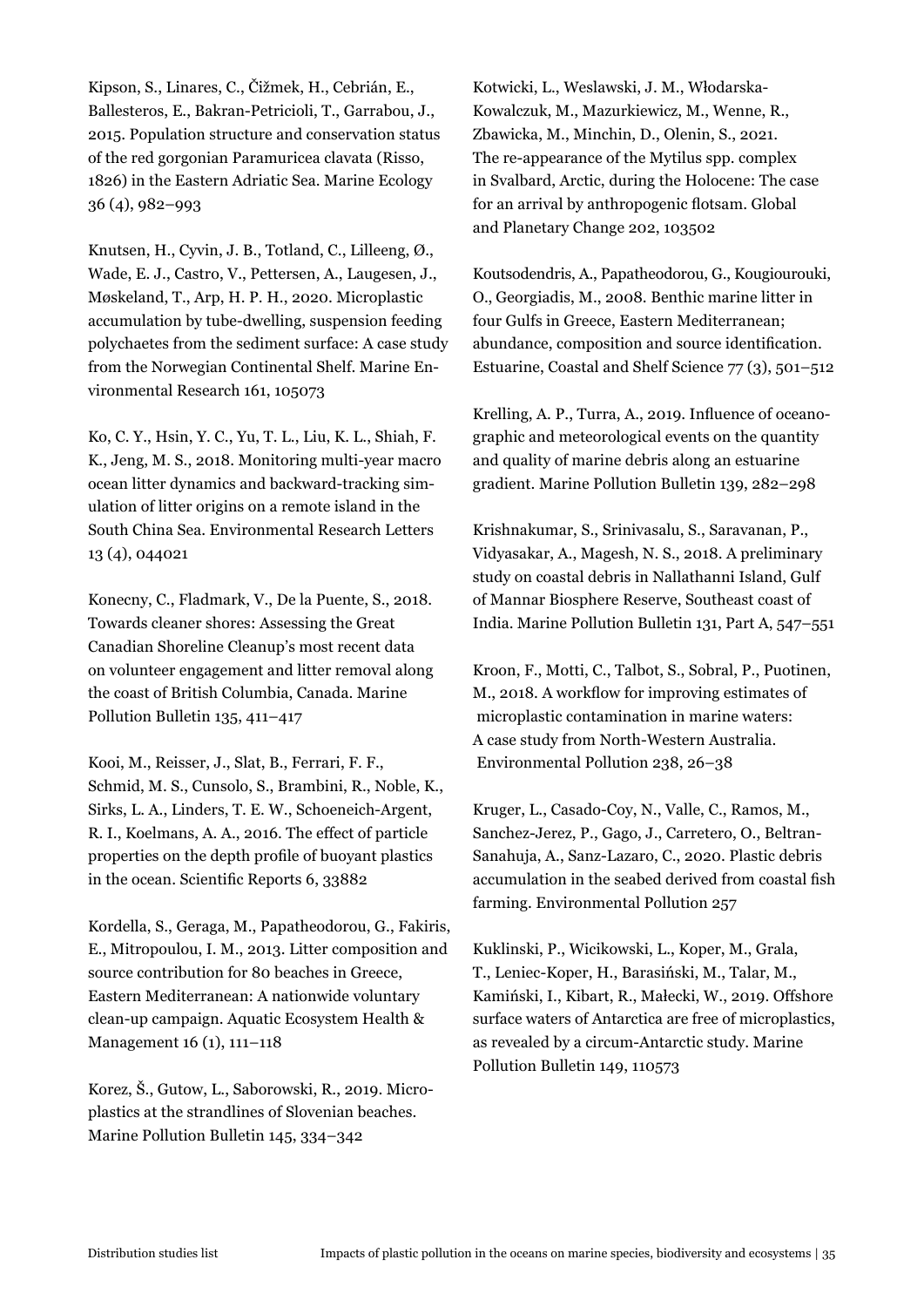Kumar, A. A., Sivakumar, R., Rutwik, R. Y. S., Raja, B. M. V., Nishanth, T., Revanth, V., 2016. Preliminary study on marine debris pollution along Marina beach, Chennai, India. Regional Studies in Marine Science 5, 35–40

Kunz, A., Walther, B. A., Löwemark, L., Lee, Y.-C., 2016. Distribution and quantity of microplastic on sandy beaches along the northern coast of Taiwan. Marine Pollution Bulletin 111 (1–2), 126–135

Kuo, F., Huang, H., 2014. Strategy for mitigation of marine debris: Analysis of sources and composition of marine debris in northern Taiwan. Marine Pollution Bulletin 83 (1), 70–78

Kuriyama, Y., Konishi, K., Kanehiro, H., Otake, C., Kaminuma, T., Mato, Y., Takada, H., Kojima, A., 2002. Plastic pellets in the marine environment of Tokyo Bay and Sagami Bay. Nippon Suisan Gakkaishi 68 (2), 164–171

Kuriyama, Y., Tokai, T., Tabata, K., Kanehiro, H., 2003. Distribution and composition of litter of Tokyo Gulf and its age analysis. Nippon Suisan Gakkaishi 69, 770–781

Kusui, T., Noda, M., 2003. International survey on the distribution of stranded and buried litter on beaches along the Sea of Japan. Marine Pollution Bulletin 47, 175–179

Kwon, B. G., Amamiya, K., Sato, H., Chung, S.-Y., Kodera, Y., Kim, S.-K., Lee, E. J., Saido, K., 2017. Monitoring of styrene oligomers as indicators of polystyrene plastic pollution in the North-West Pacific Ocean. Chemosphere 180, 500–505

Kylin, H., 2020. Marine debris on two Arctic beaches in the Russian Far East. Polar Research 39

La Beur, L., Henry, L., Kazanidis, G., Hennige, S., McDonald, A., Shaver, M. P., Roberts, J. M., 2019. Baseline Assessment of Marine Litter and Microplastic Ingestion by Cold-Water Coral Reef Benthos at the East Mingulay Marine Protected Area, Sea of the Hebrides, Western Scotland. Frontiers in Marine Science 6 (80)

Lacerda, A. K. d. F., Rodrigues, L. d. S, van Sebille, E., Rodrigues, F. L., Ribeiro, L., Secchi, E. R., Kessler, F., Proietti, M. C., 2019. Plastics in sea surface waters around the Antarctic Peninsula. Scientific Reports 9, 3977

Laglbauer, B. J. L., Franco-Santos, R. M., Andreu-Cazenave, M., Brunelli, L., Papadatou, M., Palatinus, A., Grego, M., Deprez, T., 2014. Macrodebris and microplastics from beaches in Slovenia. Marine Pollution Bulletin 89 (1–2), 356–366

Lamb, J. B., Williamson, D. H., Russ, G. R., Willis, B. L., 2015. Protected areas mitigate diseases of reef-building corals by reducing damage from fishing. Ecology 96, 2555–2567

Lamb, J. B., Willis, B. L., Fiorenza, E. A., Couch, C. S., Howard, R., Rader, D. N., True, J. D., Kelly, L. A., Ahmad, A., Jompa, J., Harvell, C. D., 2018. Plastic waste associated with disease on coral reefs. Science 359 (6374), 460–462

Large, P. A., Graham, N. G., Hareide, N.-R., Misund, R., Rihan, D. J., Mulligan, M. C., Randall, P. J., Peach, D. J., McMullen, P. H., Harlay, X., 2009. Lost and abandoned nets in deep-water gillnet fisheries in the Northeast Atlantic: retrieval exercises and outcomes. ICES Journal of Marine Science 66 (2), 323–333

Lastras, G., Canals, M., Ballesteros, E., Gili, J.-M., Sanchez-Vidal, A., 2016. Cold-Water Corals and Anthropogenic Impacts in La Fonera Submarine Canyon Head, Northwestern Mediterranean Sea. PLoS ONE 11, e0155729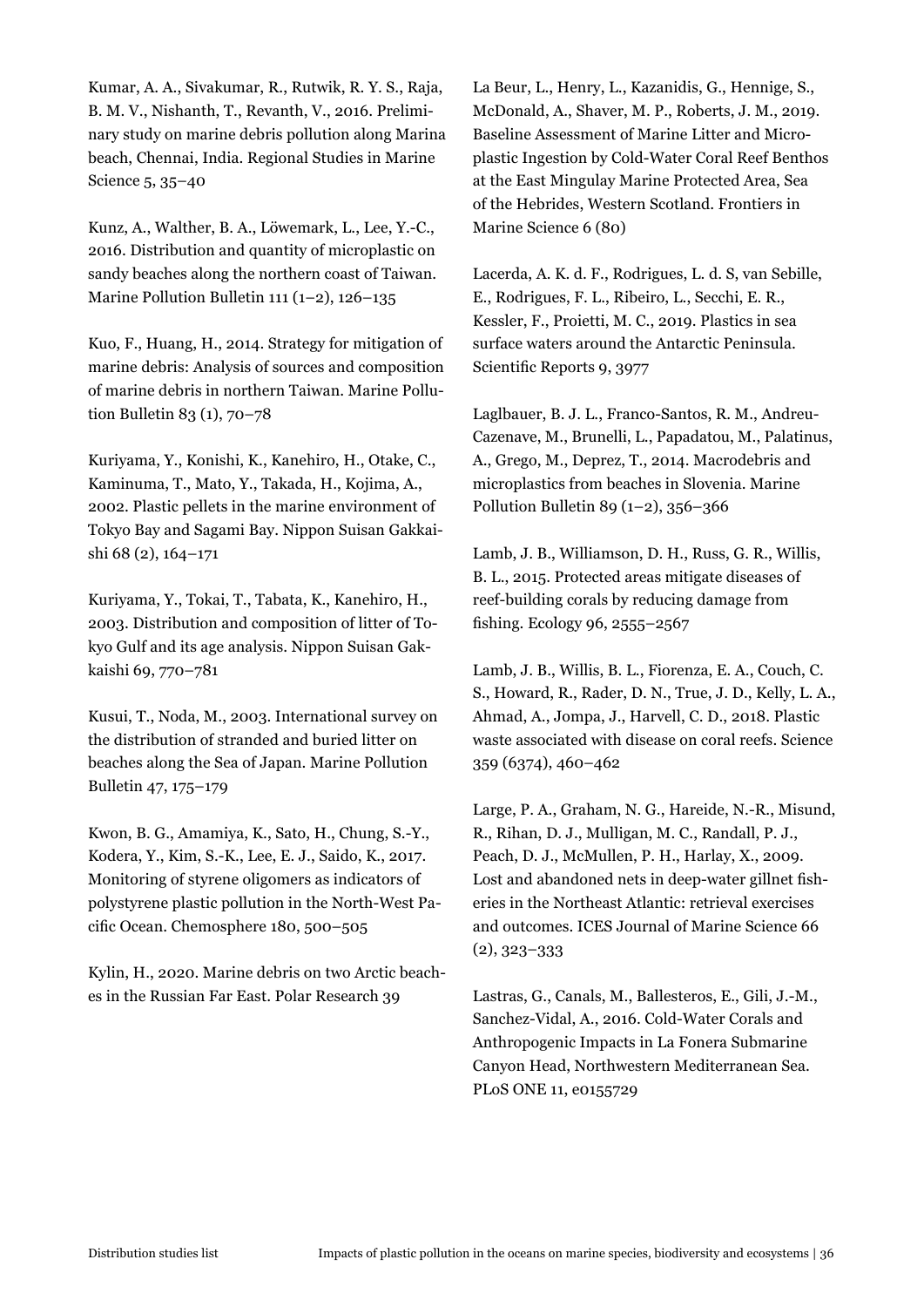Lattin, G. L., Moore, C. J., Zellers, A. F., Moore, S. L., Weisberg, S. B., 2004. A comparison of neustonic plastic and zooplankton at different depths near the southern California shore. Marine Pollution Bulletin 49 (4), 291–294

Lavers, J. L., Bond, A. L., 2017. Exceptional and rapid accumulation of anthropogenic debris on one of the world's most remote and pristine islands. Proceedings of the National Academy of Sciences 114 (23), 6052–6055

Lavers, J. L.; Dicks, L.; Dicks, M. R.; Finger, A., 2019. Significant plastic accumulation on the Cocos (Keeling) Islands, Australia. Scientific Reports 9 (1), 7102

Lavers, J. L., Hodgson, J. C., Clarke, R. H., 2013. Prevalence and composition of marine debris in Brown Booby (Sula leucogaster) nests at Ashmore Reef. Marine Pollution Bulletin 77 (0), 320–324

Lavers, J. L., Sharp, P. B., Stuckenbrock, S., Bond, A. L., 2020. Entrapment in plastic debris endangers hermit crabs. Journal of Hazardous Materials 387, 121703

Law, K. L., Morét-Ferguson, S. E., Goodwin, D. S., Zettler, E. R., DeForce, E., Kukulka, T., Proskurowski, G., 2014. Distribution of Surface Plastic Debris in the Eastern Pacific Ocean from an 11-Year Data Set. Environmental Science & Technology 48 (9), 4732–4738

Law, K. L., Morét-Ferguson, S., Maximenko, N. A., Proskurowski, G., Peacock, E. E., Hafner, J., Reddy, C., 2010. Plastic Accumulation in the North Atlantic Subtropical Gyre. Science 329 (5996), 1185–1188

Lebreton, L. Slat, B. Ferrari, F. Sainte-Rose, B. Aitken, J. Marthouse, R. Hajbane, S. Cunsolo, S. Schwarz, A. Levivier, A. Noble, K. Debeljak, P. Maral, H. Schoeneich-Argent, R. Brambini, R. Reisser, J., 2018. Evidence that the Great Pacific Garbage Patch is rapidly accumulating plastic. Scientific Reports 8 (1), 4666

Lechthaler, S., Schwarzbauer, J., Reicherter, K., Stauch, G., Schüttrumpf, H., 2020. Regional study of microplastics in surface waters and deep sea sediments south of the Algarve Coast. Regional Studies in Marine Science 40, 101488

Lecke-Mitchell, K. M., Mullin, K., 1997. Floating marine debris in the US Gulf of Mexico. Marine Pollution Bulletin 34 (9), 702–705

Lee, D., Cho, H., Jeong, S., 2006. Distribution characteristics of marine litter on the sea bed of the East China Sea and the South Sea of Korea. Estuarine, Coastal and Shelf Science 70 (1–2), 187–194

Lee, J., Hong, S., Lee, J., 2019. Rapid assessment of marine debris in coastal areas using a visual scoring indicator. Marine Pollution Bulletin 149, 110552

Lee, J., Hong, S., Song Y. K., Hong, S. H., Jang, Y. C., Jang, M., Heo, N. W., Han, G. M., Lee, M. J., Kang, D., Shim, W. J., 2013. Relationships among the abundances of plastic debris in different size classes on beaches in South Korea. Marine Pollution Bulletin 77 (1–2), 349–354

Lee, J., Lee, J., Hong, S., Hong, S. H., Shim, W. J., Eo, S., 2017. Characteristics of meso-sized plastic marine debris on 20 beaches in Korea. Marine Pollution Bulletin 123, 92–96

Lee, J., Lee, J. S., Jang, Y. C., Hong, S. Y., Shim, W. J., Song, Y. K., Hong, S. H., Jang, M., Han, G. M., Kang, D., Hong, S., 2015. Distribution and Size Relationships of Plastic Marine Debris on Beaches in South Korea. Archives of Environmental Contamination and Toxicology 69 (3), 288–298

Lee, R. F., Sanders, D. P., 2015. The amount and accumulation rate of plastic debris on marshes and beaches on the Georgia coast. Marine Pollution Bulletin 91, 113–119

Lefebvre, C., Saraux, C., Heitz, O., Nowaczyk, A., Bonnet, D., 2019. Microplastics FTIR characterisation and distribution in the water column and digestive tracts of small pelagic fish in the Gulf of Lions. Marine Pollution Bulletin 142, 510–519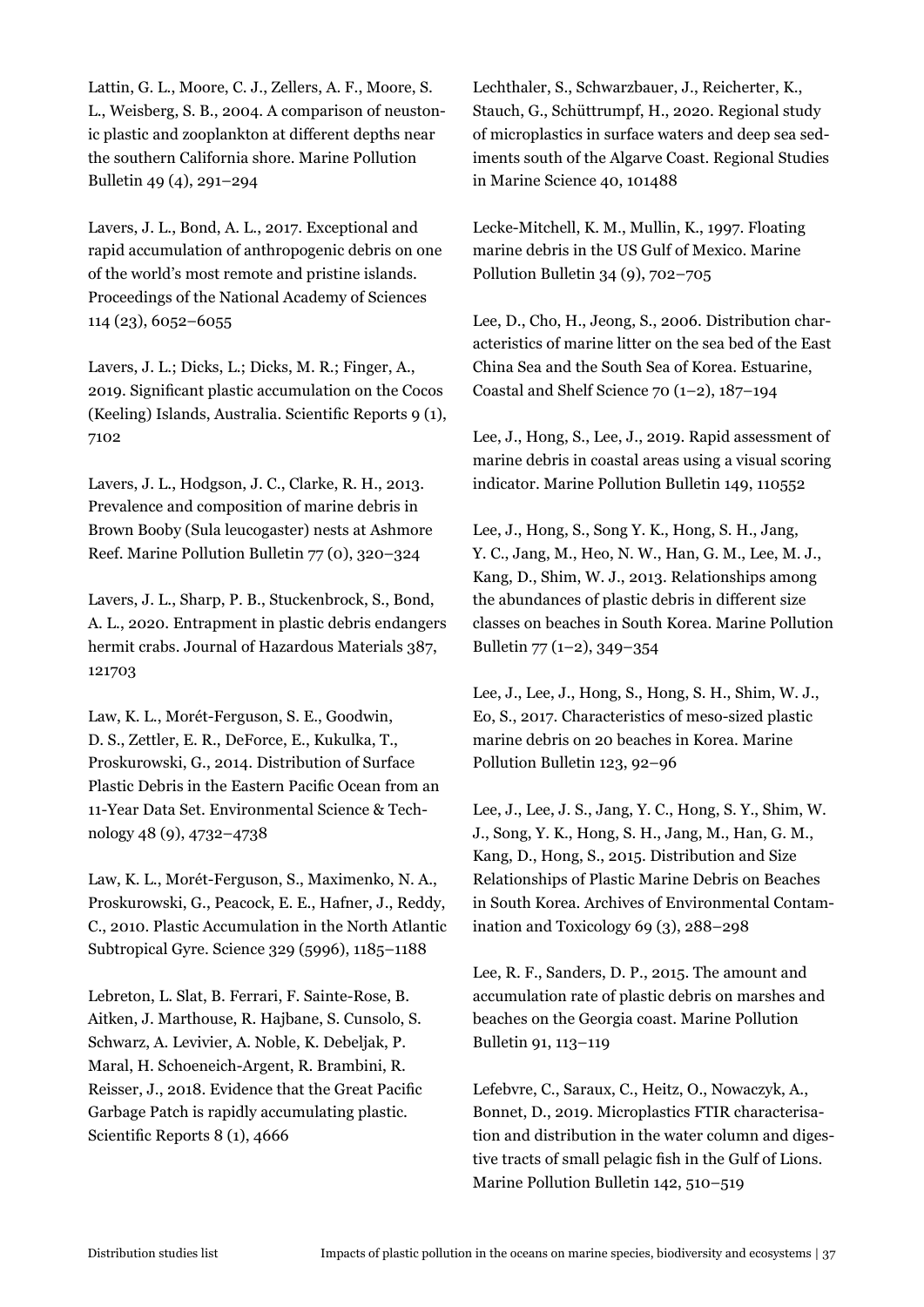Leite, A. S., Santos, L. L., Costa, Y., Hatje, V., 2014. Influence of proximity to an urban center in the pattern of contamination by marine debris. Marine Pollution Bulletin 81 (1), 242–247

Lenihan, H. S., Oliver, J. S., Oakden, J. M., Stephenson, M. D., 1990. Intense and localized benthic marine pollution around McMurdo Station, Antarctica. Marine Pollution Bulletin 21 (9), 422–430

León, V. M., García-Agüera, I., Moltó, V., Fernández-González, V., Llorca-Pérez, L., Andrade, J. M., Muniategui-Lorenzo, S., Campillo, J. A, 2019. PAHs, pesticides, personal care products and plastic additives in plastic debris from Spanish Mediterranean beaches. Science of The Total Environment 670, 672–684

León, V. M., García, I., González, E., Samper, R., Fernández-González, V., Muniategui-Lorenzo, S., 2018. Potential transfer of organic pollutants from littoral plastics debris to the marine environment. Environmental Pollution 236, 442–453

Leslie, H. A., Brandsma, S. H., van Velzen, M. J. M., Vethaak, A. D., 2017. Microplastics en route: Field measurements in the Dutch river delta and Amsterdam canals, wastewater treatment plants, North Sea sediments and biota. Environment International 101, 133–142

Liboiron, M., Zahara, A., Hawkins, K., Crespo, C., de Moura Neves, B., Wareham-Hayes, V., Edinger, E., Muise, C., Walzak, M. J., Sarazen, R., Chidley, J., Mills, C., Watwood, L., Arif, H., Earles, E., Pijogge, L., Shirley, J., Jacobs, J., McCarney, P., Charron, L., 2021. Abundance and types of plastic pollution in surface waters in the Eastern Arctic (Inuit Nunangat) and the case for reconciliation science. Science of The Total Environment 782, 146809

Liebezeit, G., 2008. Marine litter on the Kachelotplate, Lower Saxonian Wadden Sea. Senckenbergiana maritima 38 (2), 147–151

Liebezeit, G., Dubaish, F., 2012. Microplastics in Beaches of the East Frisian Islands Spiekeroog and Kachelotplate. Bulletin of Environmental Contamination and Toxicology 89 (1), 213–217

Li, J., Green, C., Reynolds, A., Shi, H., Rotchell, J. M., 2018. Microplastics in mussels sampled from coastal waters and supermarkets in the United Kingdom. Environmental Pollution 241, 35–44

Li, J., Zhang, H., Zhang, K., Yang, R., Li, R., Li, Y., 2018. Characterization, source, and retention of microplastic in sandy beaches and mangrove wetlands of the Qinzhou Bay, China. Marine Pollution Bulletin 136, 401–406

Lima, A. R. A., Barletta, M., Costa, M. F., 2015. Seasonal distribution and interactions between plankton and microplastics in a tropical estuary. Estuarine, Coastal and Shelf Science 165, 213–225

Lima, A. R. A., Barletta, M., Costa, M. F., 2016. Seasonal-Dial Shifts of Ichthyoplankton Assemblages and Plastic Debris around an Equatorial Atlantic Archipelago. Frontiers in Environmental Science 4 (56)

Lima, A. R. A., Barletta, M., Costa, M. F., Ramos, J. A. A., Dantas, D. V., Melo, P. A. M. C., Justino, A. K. S., Ferreira, G. V. B., 2015. Changes in the composition of ichthyoplankton assemblage and plastic debris in mangrove creeks relative to moon phases. Journal of Fish Biology 89 (1), 619–640

Lima, A. R. A., Costa, M. F., Barletta, M., 2014. Distribution patterns of microplastics within the plankton of a tropical estuary. Environmental Research 132, 146–155

Ling, S. D., Sinclair, M., Levi, C. J., Reeves, S. E., Edgar, G. J., 2017. Ubiquity of microplastics in coastal seafloor sediments. Marine Pollution Bulletin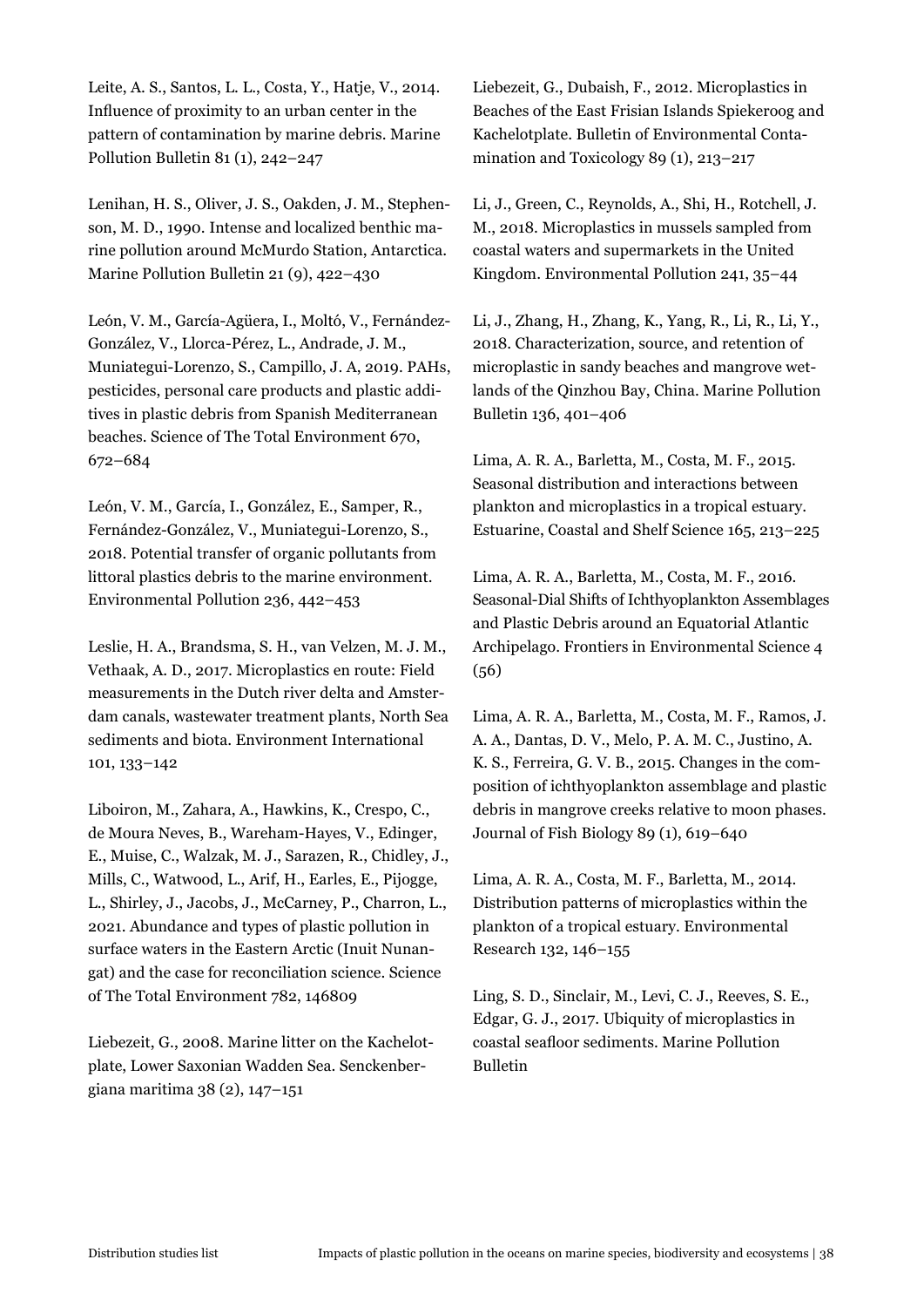Li, R., Zhang, L., Xue, B., Wang, Y., 2019. Abundance and characteristics of microplastics in the mangrove sediment of the semi-enclosed Maowei Sea of the south China sea: New implications for location, rhizosphere, and sediment compositions. Environmental Pollution 244, 685–692

Liu, K., Wu, T. N., Wang, X. H., Song, Z. Y., Zong, C. X., Wei, N. A., Li, D. J., 2019. Consistent Transport of Terrestrial Microplastics to the Ocean through Atmosphere. Environmental Science & Technology 53 (18), 10612–10619

Liu, K., Zhang, F., Song, Z., Zong, C., Wei, N., Li, D., 2019. A novel method enabling the accurate quantification of microplastics in the water column of deep ocean. Marine Pollution Bulletin 146, 462–465

Liu, T., Wang, M., Chen, P., 2013. Influence of waste management policy on the characteristics of beach litter in Kaohsiung, Taiwan. Marine Pollution Bulletin 72 (1), 99–106

Li, Y., Wolanski, E., Dai, Z., Lambrechts, J., Tang, C., Zhang, H., 2018. Trapping of plastics in semienclosed seas: Insights from the Bohai Sea, China. Marine Pollution Bulletin 137, 509–517

Llorca, M., Farré, M., Karapanagioti, H. K., Barceló, D., 2014. Levels and fate of perfluoroalkyl substances in beached plastic pellets and sediments collected from Greece. Marine Pollution Bulletin 87 (1–2), 286–291

Löder, M. G. J., Imhof, H. K., Ladehoff, M., Löschel, L. A., Lorenz, C., Mintenig, S., Piehl, S., Primpke, S., Schrank, I., Laforsch, C., Gerdts, G., 2017. Enzymatic purification of microplastics in environmental samples. Environmental Science & Technology 51, 14283–14292

Löder, M. G. J., Kuczera, M., Mintenig, S., Lorenz, C., Gerdts, G., 2015. Focal plane array detector-based micro-Fourier-transform infrared imaging for the analysis of microplastics in environmental samples. Environmental Chemistry 12 (5), 563–581

Lo, H. S., Wong, C. Y., Tam, N. F. Y., Cheung, S. G., 2019. Spatial distribution and source identification of hydrophobic organic compounds (HOCs) on sedimentary microplastic in Hong Kong. Chemosphere 219 (3), 418–426

Lo, H. S., Xu, X., Wong, C. Y., Cheung, S. G., 2018. Comparisons of microplastic pollution between mudflats and sandy beaches in Hong Kong. Environmental Pollution 236, 208–217

Loizidou, X. I., Loizides, M, I., Orthodoxou, D. L., 2018. Persistent marine litter: small plastics and cigarette butts remain on beaches after organized beach cleanups. Environmental Monitoring and Assessment 190, 414

López-Jurado, L. F., Varo Cruz, N., López, P., 2003. Incidental capture of loggerhead turtles (Caretta caretta) on Boa Vista, Cape Verde Islands. Marine Turtle Newsletter 101, 14–16

López-Jurado, L. F., Varo-Cruz, N., López, P., 2003. Incidental capture of loggerhead turtles (Caretta caretta) on Boa Vista, Cape Verde Islands. Marine Turtle Newsletter 101, 14–16

Lopez-Lopez, L., González-Irusta, J. M., Punzón, A., Serrano, A., 2017. Benthic litter distribution on circalittoral and deep sea bottoms of the southern Bay of Biscay: Analysis of potential drivers. Continental Shelf Research 144, 112–119

Lorenz, C., Roscher, L., Meyer, M. S., Hildebrandt, L., Prume, J., Löder, M. G. J., Primpke, S., Gerdts, G., 2019. Spatial distribution of microplastics in sediments and surface waters of the southern North Sea. Environmental Pollution 252, 1719–1729

Lots, F. A. E., Behrens, P., Vijver, M. G., Horton, A. A., Bosker, T., 2017. A large-scale investigation of microplastic contamination: Abundance and characteristics of microplastics in European beach sediment. Marine Pollution Bulletin 123 (1–2), 219–226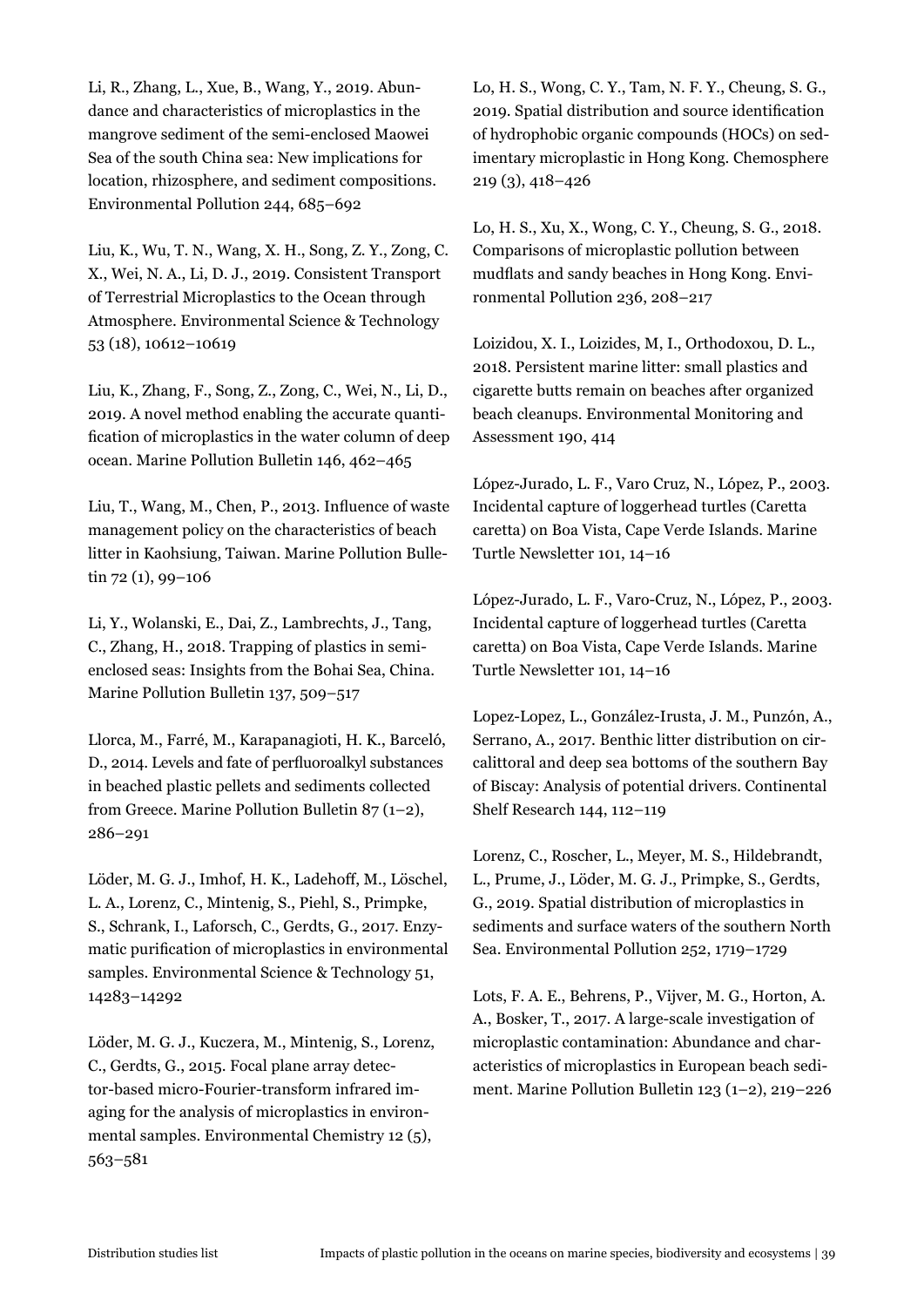Loulad, S., Houssa, R., Ouamari, N. E., Rhinane, H., 2019. Quantity and spatial distribution of seafloor marine debris in the Moroccan Mediterranean Sea. Marine Pollution Bulletin 139, 163–173

Loulad, S., Houssa, R., Rhinane, H., Boumaaz, A., Benazzouz, A., 2017. Spatial distribution of marine debris on the seafloor of Moroccan waters. Marine Pollution Bulletin

Lourenço, P. M., Serra-Gonçalves, C., Ferreira, J. L., Catry, T., Granadeiro, J. P., 2017. Plastic and other microfibers in sediments, macroinvertebrates and shorebirds from three intertidal wetlands of southern Europe and west Africa. Environmental Pollution 231, 123–133

Louro, P., Widmer W. M., 2017. Plastic Pellets on Campeche Beach, Santa Catarina Island, Brazil: A Seasonality and Composition Study. Environment and Ecology Research 5 (4), 302–311

Lozoya, J. P., Teixeira de Mello, F., Carrizo, D., Weinstein, F., Olivera, Y., Cedrés, F., Pereira, M., Fossati, M., 2016. Plastics and microplastics on recreational beaches in Punta del Este, Uruguay: Unseen critical residents?. Environmental Pollution 218, 931–941

Lucas, Z., 1992. Monitoring persistent litter in the marine environment on Sable Island, Nova Scotia. Marine Pollution Bulletin 24 (4), 192–199

Luo, W., Su, L., Craig, N. J., Du, F., Wu, C., Shi, H., 2019. Comparison of microplastic pollution in different water bodies from urban creeks to coastal waters. Environmental Pollution 246, 174–182

Lusher, A. L., Burke, A., O'Connor, I., Officer, R., 2014. Microplastic pollution in the Northeast Atlantic Ocean: Validated and opportunistic sampling. Marine Pollution Bulletin 88 (1–2), 325–333

Lusher, A. L., Tirelli, V., O'Connor, I., Officer, R., 2015. Microplastics in Arctic polar waters: the first reported values of particles in surface and subsurface samples. Scientific Reports 5, 14947

Madricardo, F., Foglini, F., Campiani, E., Grande, V., Catenacci, E., Petrizzo, A., Kruss, A., Toso, C., Trincardi, F., 2019. Assessing the human footprint on the sea-floor of coastal systems: the case of the Venice Lagoon, Italy. Scientific Reports 9 (1), 6615

Madzena, A., Lasiak, T., 1997. Spatial and temporal variations in beach litter on the Transkei coast of South Africa. Marine Pollution Bulletin 34 (11), 900–907

Maes, C., Blanke, B., 2015. Tracking the origins of plastic debris across the Coral Sea: A case study from the Ouvéa Island, New Caledonia. Marine Pollution Bulletin 97, 160–168

Maes, T., Barry, J., Leslie, H. A., Vethaak, A. D., Nicolaus, E. E. M., Law, R. J., Lyons, B. P., Martinez, R., Harley, B., Thain, J. E., 2018. Below the surface: Twenty-five years of seafloor litter monitoring in coastal seas of North West Europe (1992–2017). Science of The Total Environment 630, 790–798

Maes, T., Jessop, R., Wellner, N., Haupt, K., Mayes, A. G., 2017. A rapid-screening approach to detect and quantify microplastics based on fluorescent tagging with Nile Red. Nature Scientific Reports, 44501

Maes, T., Van Der Meulen, M. D., Devriese, L. L., Leslie, H. A., Huvet, A., Frere, L., Robbens, J., Vethaak, D. A., 2017. Microplastics baseline surveys at the water surface and in sediments of the North-East Atlantic. Frontiers in Marine Science

Mai, L. Bao, L. J. Shi, L. Liu, L. Y. Zeng, E. Y., 2018. Polycyclic aromatic hydrocarbons affiliated with microplastics in surface waters of Bohai and Huanghai Seas, China. Environmental Pollution 241, 834–840

Mai, L., You, S. N., He, H., Bao, L. J., Liu, L. Y., Zeng, E. Y., 2019. Riverine Microplastic Pollution in the Pearl River Delta, China: Are Modeled Estimates Accurate?. Environmental Science & Technology 53 (20), 11810–11817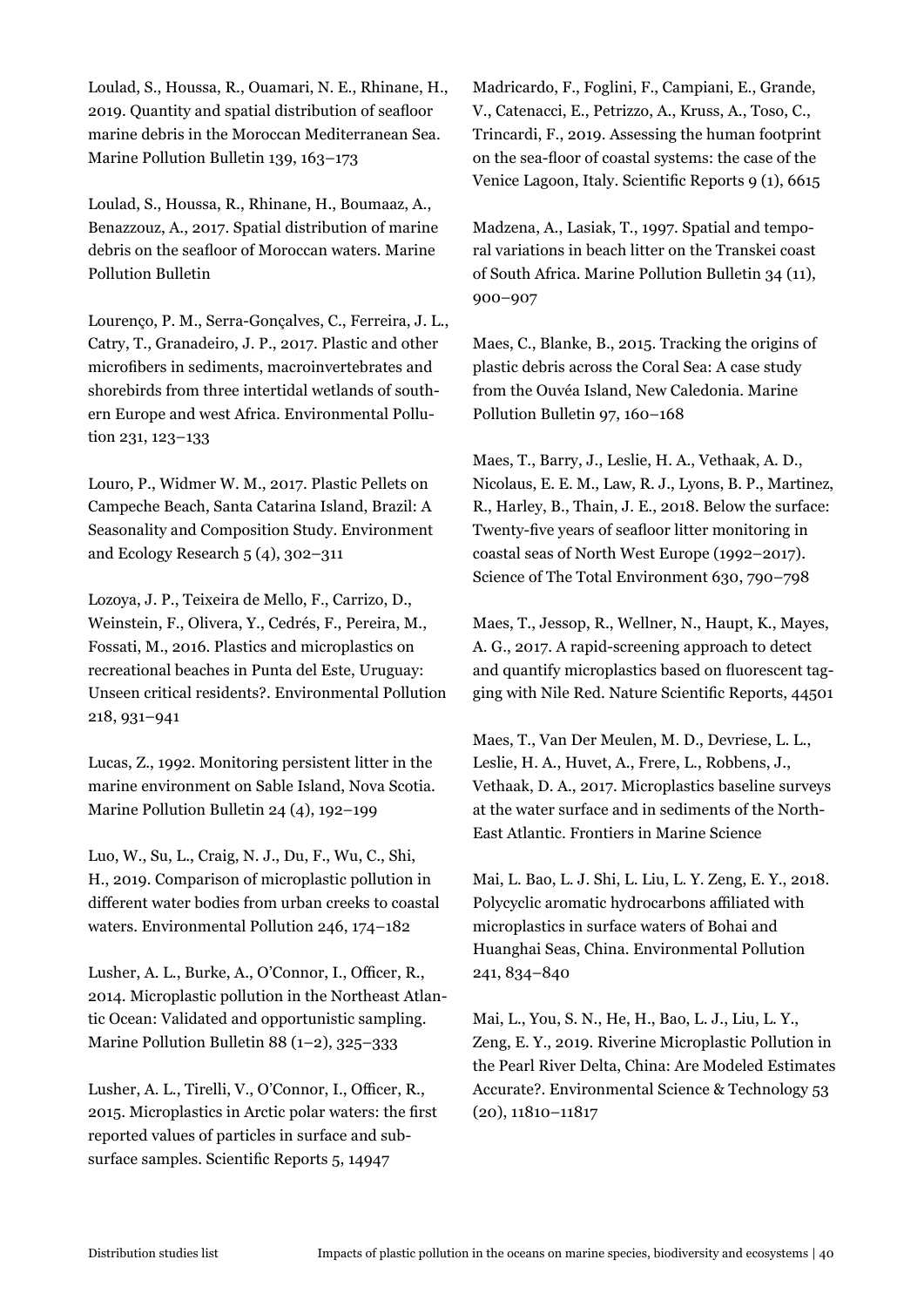Mallory, M. L., Baak, J., Gjerdrum, C., Mallory, O. E., Manley, B., Swan, C., Provencher, J. F., 2021. Anthropogenic litter in marine waters and coastlines of Arctic Canada and West Greenland. Science of The Total Environment 783, 146971

Manville, A. M., 1989. A survey of plastics on western Aleutian Island beaches and related wildlife entanglement. Proceedings of the second international conference on marine debris. Honolulu. Hawaii, Aprill, 2–7

Maršić-Lučić, J., Lušić, J., Tutman, P., Bojanić Varezić, D., Šiljić, J., Pribudić, J., 2018. Levels of trace metals on microplastic particles in beach sediments of the island of Vis, Adriatic Sea, Croatia. Marine Pollution Bulletin 137, 231–236

Martí, E., Martin, C., Cózar, A., Duarte, C. M., 2017. Low Abundance of Plastic Fragments in the Surface Waters of the Red Sea. Frontiers in Marine Science 4 (333)

Martin, C., Agustí, S., Duarte, C. M., 2019. Seasonality of marine plastic abundance in central Red Sea pelagic waters. Science of The Total Environment 688, 536–541

Martin, C., Almahasheer, H., Duarte, C. M., 2019. Mangrove forests as traps for marine litter. Environmental Pollution 247, 499–508

Martin, C., Parkes, S., Zhang, Q., Zhang, X., McCabe, M. F., Duarte, C. M., 2018. Use of unmanned aerial vehicles for efficient beach litter monitoring. Marine Pollution Bulletin 131, Part A, 662–673

Martinelli Filho, J. E., Monteiro, R. C. P., 2019. Widespread microplastics distribution at an Amazon macrotidal sandy beach. Marine Pollution Bulletin 145, 219–223

Martinez-Ribes, L., Basterretxea, G., Plamer, M., Tintore, J., 2007. Origin and abundance of beach debris in the Balearic Islands. Scientia Marina 71, 305- 314

Martin, J. M., 2013. Marine debris removal: One year of effort by the Georgia Sea Turtle-Center-Marine Debris Initiative. Marine Pollution Bulletin 74  $(1), 165 - 169$ 

Martin, J. M., Jambeck, J. R., Ondich, B. L., Norton, T. M., 2019. Comparing quantity of marine debris to loggerhead sea turtle (Caretta caretta) nesting and non-nesting emergence activity on Jekyll Island, Georgia, USA. Marine Pollution Bulletin 139, 1–5

Martins, J., Sobral, P., 2011. Plastic marine debris on the Portuguese coastline: A matter of size?. Marine Pollution Bulletin 62 (12), 2649–2653

Masiá, P., Ardura, A., Garcia-Vazquez, E., 2019. Microplastics in special protected areas for migratory birds in the Bay of Biscay. Marine Pollution Bulletin 146, 993–1001

Masompour, Y., Gorgin, S., Pighambari, S. Y., Karimzadeh, Gh, Babanejad, M., Eighani, M., 2018. The impact of ghost fishing on catch rate and composition in the southern Caspian Sea. Marine Pollution Bulletin 135, 534–539

Mason, S. A., Garneau, D., Sutton, R., Chu, Y., Ehmann, K., Barnes, J., Fink, P., Papazissimos, D., Rogers, D. L., 2016. Microplastic pollution is widely detected in US municipal wastewater treatment plant effluent. Environmental Pollution 218, 1045–1054

Massos, A., Turner, A., 2017. Cadmium, lead and bromine in beached microplastics. Environmental Pollution 227, 139–145

Mathalon, A., Hill, P., 2014. Microplastic fibers in the intertidal ecosystem surrounding Halifax Harbor, Nova Scotia. Marine Pollution Bulletin 81  $(1), 69 - 79$ 

Mato, Y., Isobe, T., Takada, H., Kanehiro, H., Ohtake, C., Kaminuma, T., 2001. Plastic Resin Pellets as a Transport Medium for Toxic Chemicals in the Marine Environment. Environmental Science & Technology 35 (2), 318–324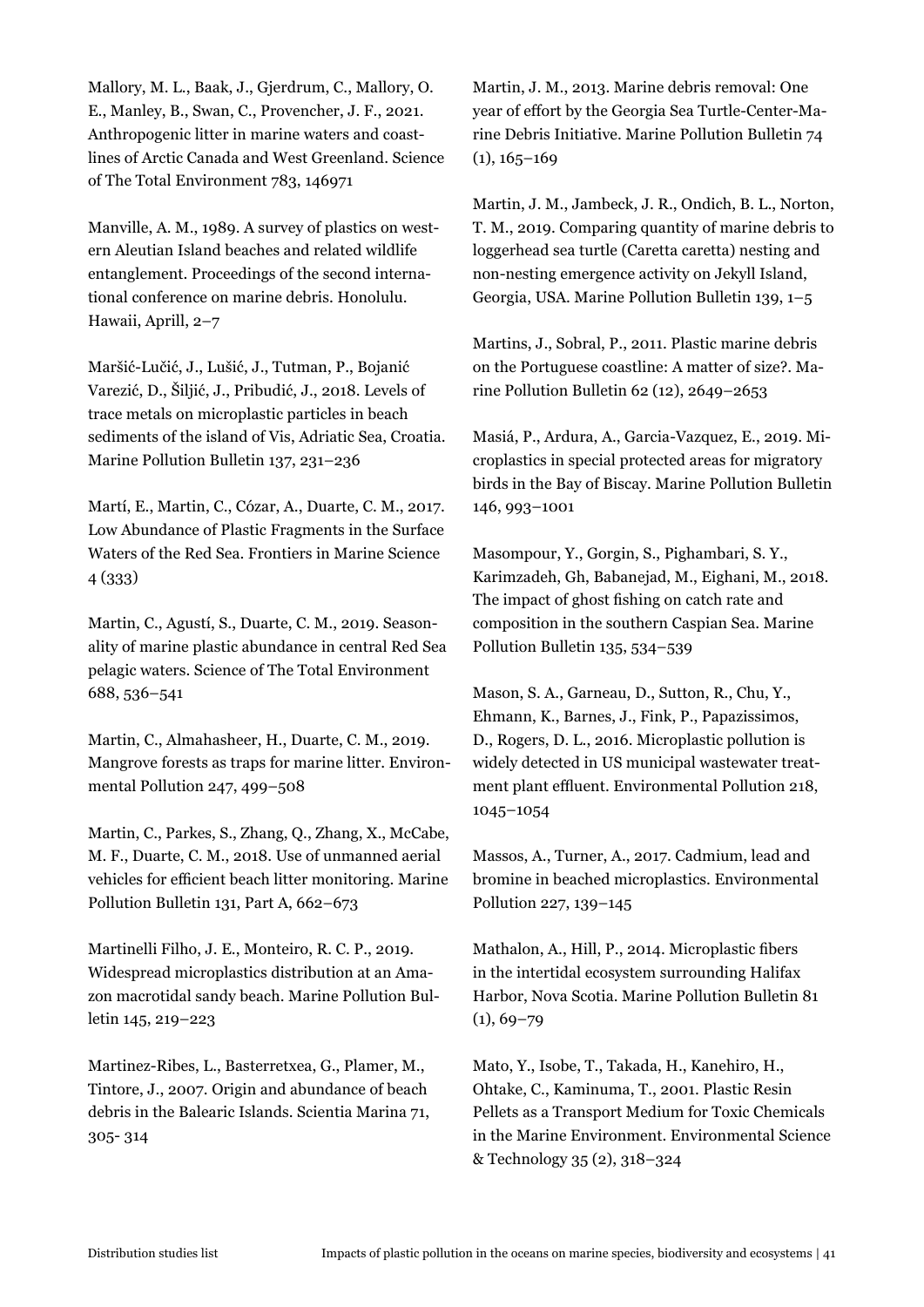Matsuguma, Y., Takada, H., Kumata, H., Kanke, H., Sakurai, S., Suzuki, T., Itoh, M., Okazaki, Y., Boonyatumanond, R., Zakaria, M. P., Weerts, S., Newman, B., 2017. Microplastics in Sediment Cores from Asia and Africa as Indicators of Temporal Trends in Plastic Pollution. Archives of Environmental Contamination and Toxicology 73 (2), 230–239

Matsuoka, T., 1999. Ghost fishing by lost fish-traps in Azuma-cho water. Mini Review and Data File of Fisheries Research 8, 64–69

Mazarrasa, I., Puente, A., Núñez, P., García, A., Abascal, A. J., Juanes, J. A., 2019. Assessing the risk of marine litter accumulation in estuarine habitats. Marine Pollution Bulletin 144, 117–128

Maziane, F., Nachite, D., Anfuso, G., 2018. Artificial polymer materials debris characteristics along the Moroccan Mediterranean coast. Marine Pollution Bulletin 128, 1–7

McCoy, F. W., 1988. Floating megalitter in the eastern Mediterranean. Marine Pollution Bulletin 19 (1), 25–28

McDermid, K. J., McMullen, T. L., 2004. Quantitative analysis of small-plastic debris on beaches in the Hawaiian archipelago. Marine Pollution Bulletin 48, 790–794

McEachern, K., Alegria, H., Kalagher, A. L., Hansen, C., Morrison, S., Hastings, D., 2019. Microplastics in Tampa Bay, Florida: Abundance and variability in estuarine waters and sediments. Marine Pollution Bulletin 148, 97–106

McWilliams, M., Liboiron, M., Wiersma, Y., 2017. Rocky shoreline protocols miss microplastics in marine debris surveys, Fogo Island, Newfoundland and Labrador. Marine Pollution Bulletin

Mecho, A., Francescangeli, M., Ercilla, G., Fanelli, E., Estrada, F., Valencia, J., Sobrino, I., Danovaro, R., Company, J. B., Aguzzi, J., 2020. Deep-sea litter in the Gulf of Cadiz, Northeastern Atlantic, Spain. Marine Pollution Bulletin 153, 110969

Mecho, A., Sellanes, J., Aguzzi, J., 2021. Seafloor litter at oceanic islands and seamounts of the southeastern Pacific. Marine Pollution Bulletin 170, 112641

Mecozzi, M., Pietroletti, M., Monakhova, Y. B., 2016. FTIR spectroscopy supported by statistical techniques for the structural characterization of plastic debris in the marine environment: Application to monitoring studies. Marine Pollution Bulletin 106 (1), 155–161

Mehdinia, A., Dehbandi, R., Hamzehpour, A., Rahnama, R., 2020. Identification of microplastics in the sediments of southern coasts of the Caspian Sea, North of Iran. Environmental Pollution 258, 113738

Melli, V., Angiolillo, M., Ronchi, F., Canese, S., Giovanardi, O., Querin, S., Fortibuoni, T., 2016. The first assessment of marine debris in a Site of Community Importance in the north-western Adriatic Sea, Mediterranean Sea. Marine Pollution Bulletin 114 (2), 821–830

Merrell Jr., Theodore R., 1984. Fish nets and other plastic litter on Alaska beaches. Proceedings on the Workshop on the Fate and Impact of Marine Debris, 26–29

Merrell, T. R., 1980. Accumulation of plastic litter on beaches of Amchitka Island, Alaska. Marine Environmental Research 3 (3), 171–184

Merrell, T. R., 1984. A decade of change in nets and plastic litter from fisheries off Alaska. Marine Pollution Bulletin 15, 378–384

Mifsud, R., Dimech, M., Schembri, P. J., 2013. Marine litter from circalittoral and deeper bottoms off the Maltese islands, Central Mediterranean. Mediterranean Marine Science 14 (2), 298–308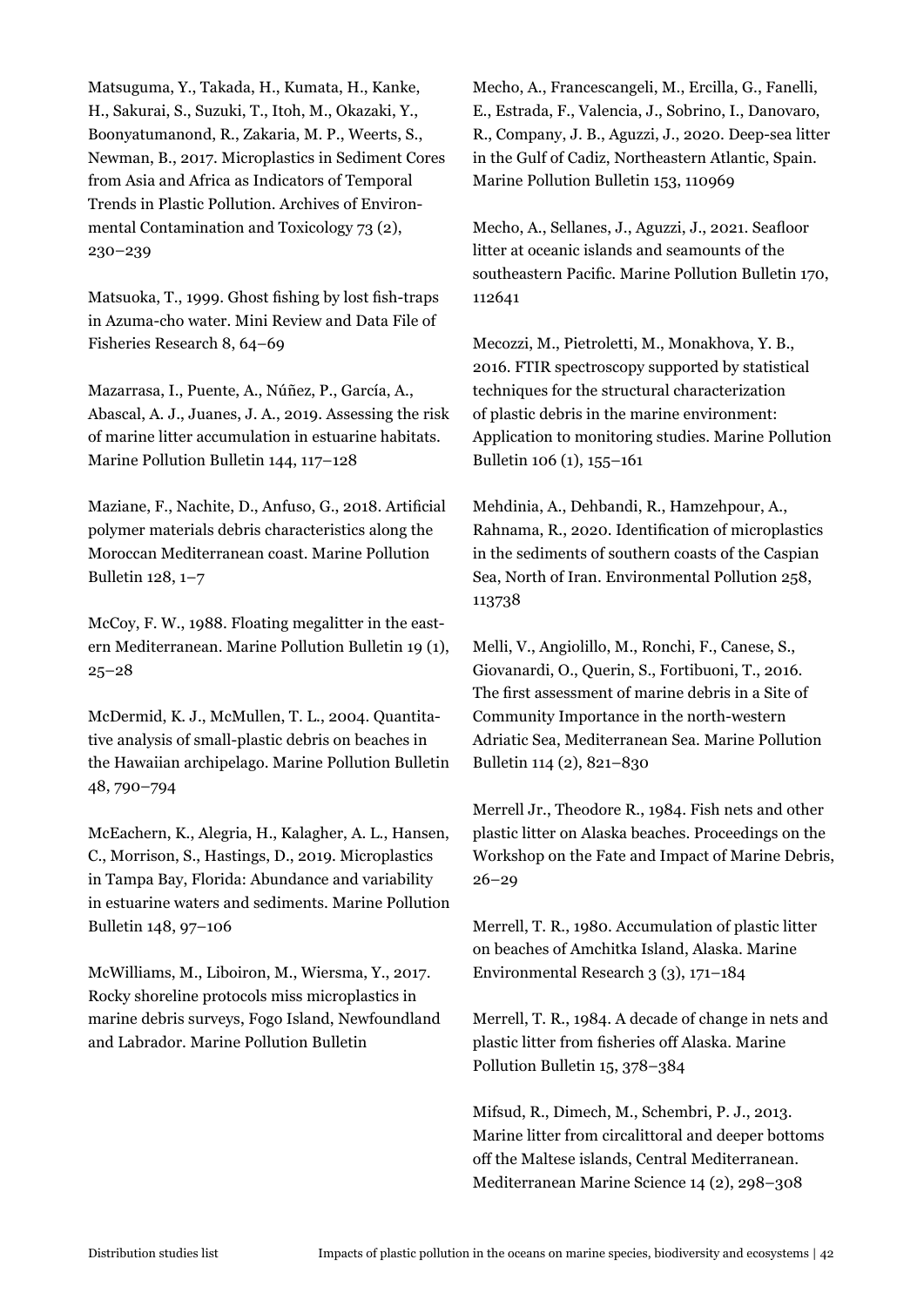Miller, J. A., Carlton, J. T., Chapman, J. W., Geller, J. B., Ruiz, G. M., 2017. Transoceanic dispersal of the mussel Mytilus galloprovincialis on Japanese tsunami marine debris: An approach for evaluating rafting of a coastal species at sea. Marine Pollution Bulletin

Minchin, D., 1996. Tar pellets and plastics as attachment surfaces for lepadid cirripedes in the North Atlantic Ocean. Marine Pollution Bulletin 32, 855–859

Miralles, L., Gomez-Agenjo, M., Rayon-Viña, F., Gyraitė, G., Garcia-Vazquez, E., 2018. Alert calling in port areas: Marine litter as possible secondary dispersal vector for hitchhiking invasive species. Journal for Nature Conservation 42, 12–18

Miranda-Urbina, D., Thiel, M., Luna-Jorquera, G., 2015. Litter and seabirds found across a longitudinal gradient in the South Pacific Ocean. Marine Pollution Bulletin 96  $(1-2)$ , 235–244

Missawi, O., Bousserrhine, N., Belbekhouche, S., Zitouni, N., Alphonse, V., Boughattas, I., Banni, M., 2020. Abundance and distribution of small microplastics ( $\leq 3 \text{ µm}$ ) in sediments and seaworms from the Southern Mediterranean coasts and characterisation of their potential harmful effects. Environmental Pollution 263, 114634

Mistri, M., Infantini, V., Scoponi, M., Granata, T., Moruzzi, L., Massara, F., De Donati, M., Munari, C., 2017. Small Plastic Debris in Sediments from the Central Adriatic Sea: Types, occurrence and distribution. Marine Pollution Bulletin

Miyake, H., Shibata, H., Furushima, Y., 2010. Deep-Sea Litter Study Using Deep-Sea Observation Tools. Interdisciplinary Studies on Environmental Chemistry—Marine Environmental Modeling & Analysis, 261–269

Mizukawa, K., Takada, H., Ito, M., Geok, Y. B., Hosoda, J., Yamashita, R., Saha, M., Suzuki, S., Miguez, C., Frias, J., Antunes, J. C., Sobral, P., Santos, I., Micaelo, C., Ferreira, A. M., 2013. Monitoring of a wide range of organic micropollutants on the Portuguese coast using plastic resin pellets. Marine Pollution Bulletin 70 (1–2), 296–302

Mobilik, J. M., Ling, T. Y., Bin Husain, M. L., Hassan, H., 2015. Seasonal trends in abundance and composition of marine debris in selected public beaches in Peninsular Malaysia. AIP Conference Proceedings 1678 (1), 020020

Mohsen, M., Wang, Q., Zhang, L., Sun, L., Lin, C., Yang, H., 2019. Heavy metals in sediment, microplastic and sea cucumber Apostichopus japonicus from farms in China. Marine Pollution Bulletin 143, 42–49

Mohsen, M., Wang, Q., Zhang, L., Sun, L., Lin, C., Yang, H., 2019. Microplastic ingestion by the farmed sea cucumber Apostichopus japonicus in China. Environmental Pollution 245, 1071–1078

Moore, C. J., Moore, S. L., Leecaster, M. K., Weisberg, S. B., 2001. A Comparison of Plastic and Plankton in the North Pacific Central Gyre. Marine Pollution Bulletin 42 (12), 1297–1300

Moore, C. J., Moore, S. L., Weisberg, S. B., Lattin, G. L., Zellers, A. F., 2002. A comparison of neustonic plastic and zooplankton abundance in southern California's coastal waters. Marine Pollution Bulletin 44 (10), 1035-1038

Moore, S. L., Allen, M. J., 2000. Distribution of Anthropogenic and Natural Debris on the Mainland Shelf of the Southern California Bight. Marine Pollution Bulletin 40 (1), 83–88

Mordecai, G., Tyler, P. A., Masson, D. G., Huvenne, V. A. I., 2011. Litter in submarine canyons off the west coast of Portugal. Deep Sea Research Part II 58 (23–24), 2489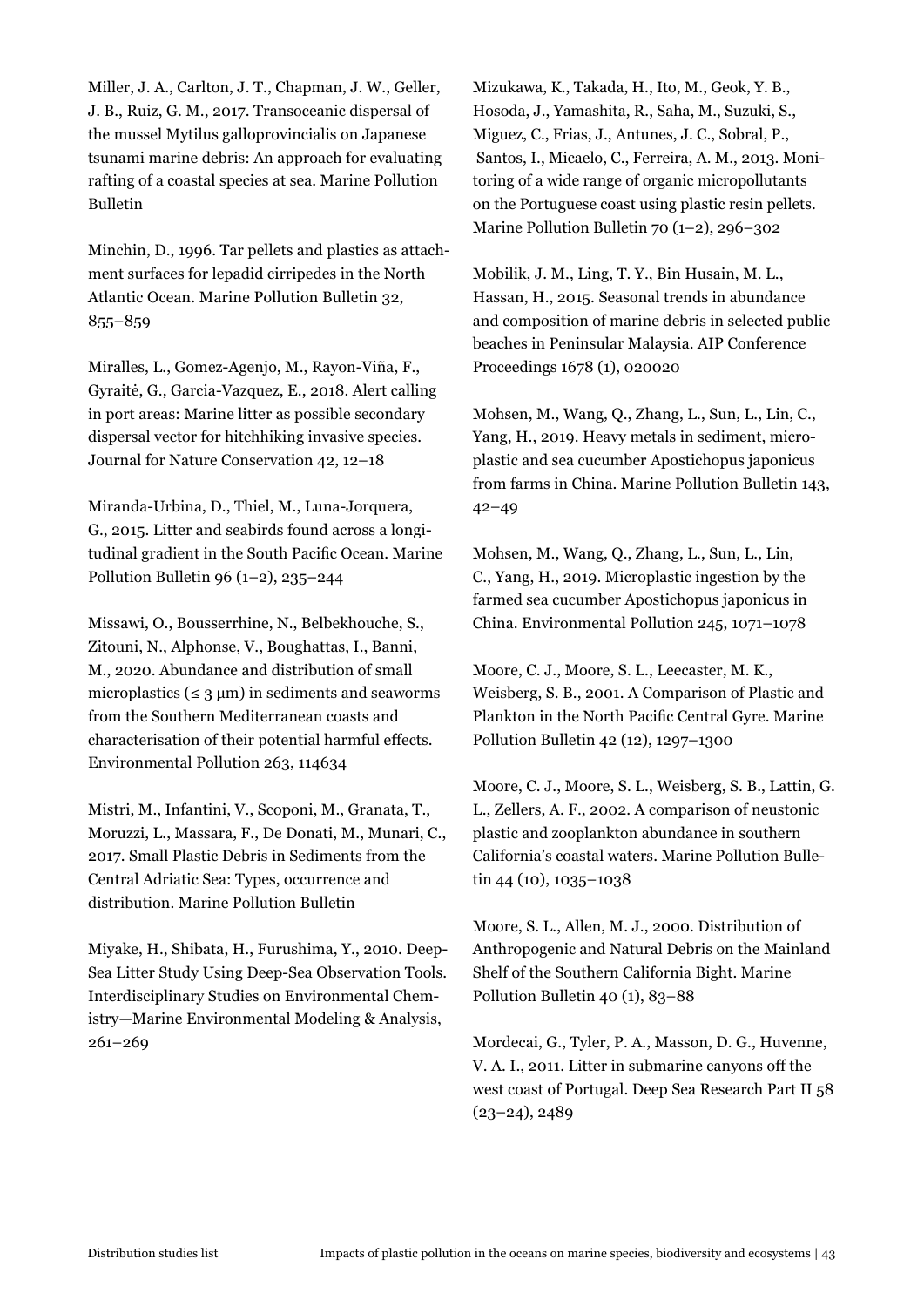Moreira, F. T., Balthazar-Silva, D., Barbosa, L., Turra, A., 2016. Revealing accumulation zones of plastic pellets in sandy beaches. Environmental Pollution 218, 313–321

Moreira, F. T., Prantoni, A. L., Martini, B., de Abreu, M. A., Stoiev, S. B., Turra, A., 2016. Small-scale temporal and spatial variability in the abundance of plastic pellets on sandy beaches: Methodological considerations for estimating the input of microplastics. Marine Pollution Bulletin 102 (1), 114–121

Moret-Ferguson, S., Law, K. L., Proskurowski, G., Murphy, E. K., Peacock, E. E., Reddy, C. M., 2010. The size, mass, and composition of plastic debris in the western North Atlantic Ocean. Marine Pollution Bulletin 60 (10), 1873–1878

Morgana, S., Ghigliotti, L., Estévez-Calvar, N., Stifanese, R., Wieckzorek, A., Doyle, T., Christiansen, J. S., Faimali, M., Garaventa, F., 2018. Microplastics in the Arctic: A case study with sub-surface water and fish samples off Northeast Greenland. Environmental Pollution 242, 1078–1086

Moriarty, M., Pedreschi, D., Stokes, D., Dransfeld, L., Reid, D. G., 2016. Spatial and temporal analysis of litter in the Celtic Sea from Groundfish Survey data: Lessons for monitoring. Marine Pollution Bulletin 103 (1–2), 195–205

Morin, M., Conant, S., 1990. Nest substrate variation between native and introduced populations of Laysan Finches. Wilson Bulletin 102, 591–604

Morishige, C., Donohue, M. J., Flint, E., Swenson, C., Woolaway, C., 2007. Factors affecting marine debris deposition at French Frigate Shoals, Northwestern Hawaiian Islands Marine National Monument, 1990–2006. Marine Pollution Bulletin 54 (8), 1162–1169

Morris, A. W., Hamilton, E. I., 1974. Polystyrene spherules in the Bristol Channel. Marine Pollution Bulletin 5 (2), 26–27

Morris, R. J., 1980. Floating plastic debris in the Mediterranean. Marine Pollution Bulletin 11 (5), 125

Morris, Robert J., 1980. Plastic debris in the surface waters of the South Atlantic. Marine Pollution Bulletin 11 (6), 164–166

Morritt, D., Stefanoudis, P. V., Pearce, D., Crimmen, O. A., Clark, P. F., 2014. Plastic in the Thames: A river runs through it. Marine Pollution Bulletin 78  $(1-2)$ , 196-200

Mortensen, P. B., Buhl-Mortensen, L., Gordon, J., Donald C., Fader, G. B. J., McKeown, D. L., Fenton, D. G., 2005. Effects of Fisheries on Deepwater Gorgonian Corals in the Northeast Channel, Nova Scotia. Benthic Habitats and the Effects of Fishing; Barnes, P. W., Thomas, J. P. (Eds.), 369–382

Moschino, V. Riccato, F. Fiorin, R. Nesto, N. Picone, M. Boldrin, A. Da Ros, L., 2019. Is derelict fishing gear impacting the biodiversity of the Northern Adriatic Sea? An answer from unique biogenic reefs. Science of The Total Environment 663, 387–399

Moy, K., Neilson, B., Chung, A., Meadows, A., Castrence, M., Ambagis, S., Davidson, K., 2018. Mapping coastal marine debris using aerial imagery and spatial analysis. Marine Pollution Bulletin 132, 52–59

Mu, J., Qu, L., Jin, F., Zhang, S., Fang, C., Ma, X., Zhang, W., Huo, C., Cong, Y., Wang, J., 2019. Abundance and distribution of microplastics in the surface sediments from the northern Bering and Chukchi Seas. Environmental Pollution 245, 122–130

Mu, J., Zhang, S., Qu, L., Jin, F., Fang, C., Ma, X., Zhang, W., Wang, J., 2019. Microplastics abundance and characteristics in surface waters from the Northwest Pacific, the Bering Sea, and the Chukchi Sea. Marine Pollution Bulletin 143, 58–65

Muller-Karanassos, C., Turner, A., Arundel, W., Vance, T., Lindeque, P. K., Cole, M., 2019. Antifouling paint particles in intertidal estuarine sediments from southwest England and their ingestion by the harbour ragworm, Hediste diversicolor. Environmental Pollution 249, 163–170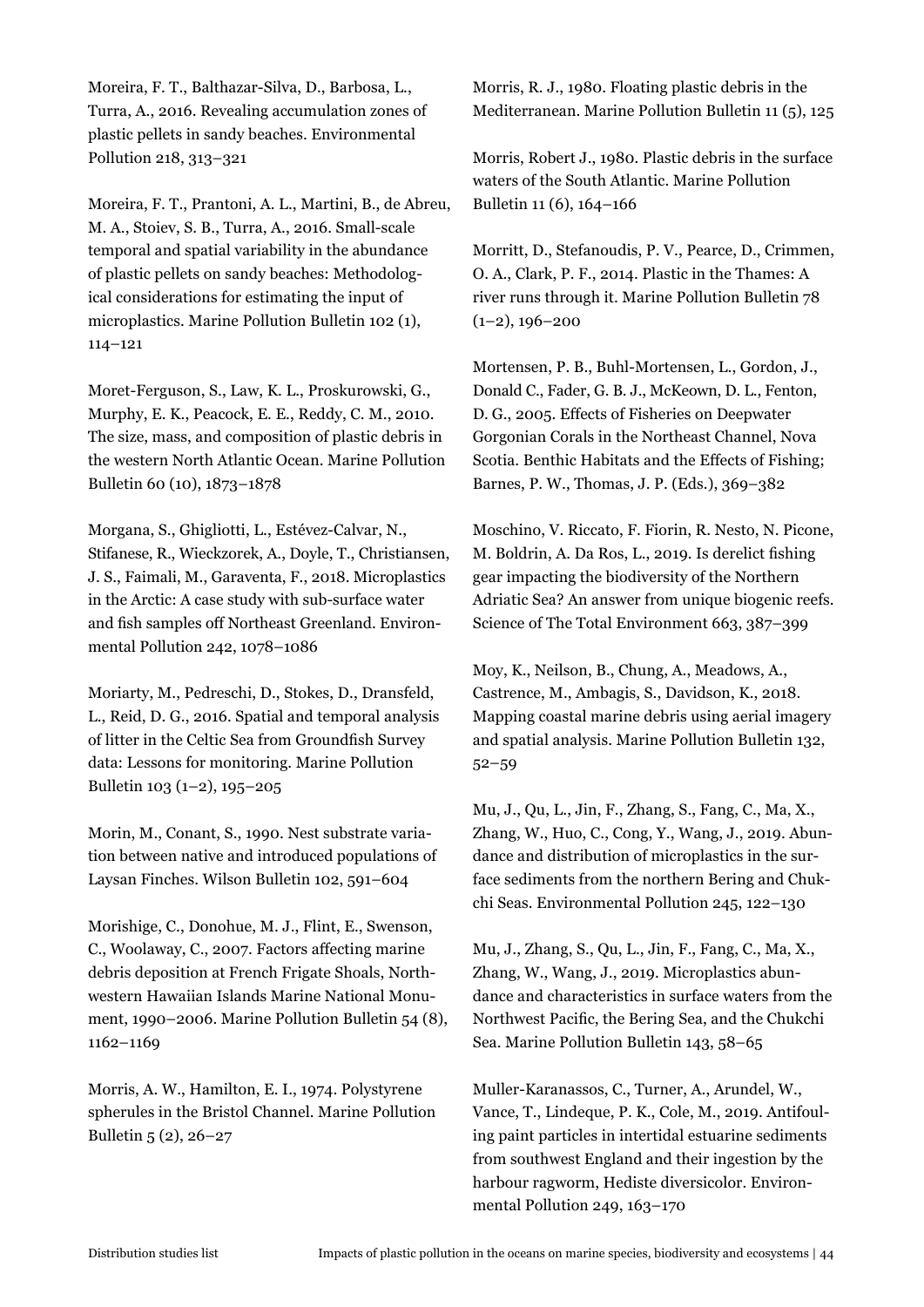Munari, C., Corbau, C., Simeoni, U., Mistri, M., 2016. Marine litter on Mediterranean shores: Analysis of composition, spatial distribution and sources in north-western Adriatic beaches. Waste Management 49, 483–490

Munari, C., Infantini, V., Scoponi, M., Rastelli, E., Corinaldesi, C., Mistri, M., 2017. Microplastics in the sediments of Terra Nova Bay (Ross Sea, Antarctica). Marine Pollution Bulletin

Munari, C., Scoponi, M., Mistri, M., 2017. Plastic debris in the Mediterranean Sea: Types, occurrence and distribution along Adriatic shorelines. Waste Management 67, 385–391

Murray, C. C., Maximenko, N., Lippiatt, S., 2018. The influx of marine debris from the Great Japan Tsunami of 2011 to North American shorelines. Marine Pollution Bulletin 132, 26–32

Nabizadeh, R., Sajadi, M., Rastkari, N., Yaghmaeian, K., 2019. Microplastic pollution on the Persian Gulf shoreline: A case study of Bandar Abbas city, Hormozgan Province, Iran. Marine Pollution Bulletin 145, 536–546

Nagelkerken, I., Wilitjer, G. A. M. T., Debrot, A. O., Pors, L. P. J. J., 2001. Baseline Study of Submerged Marine Debris at Beaches in Curacao, West Indies. Marine Pollution Bulletin 42 (9), 786–789

Naidoo, T., Glassom, D., 2019. Sea-surface microplastic concentrations along the coastal shelf of KwaZulu–Natal, South Africa. Marine Pollution Bulletin 149, 110514

Naidoo, T., Glassom, D., Smit, A. J., 2015. Plastic pollution in five urban estuaries of KwaZulu-Natal, South Africa. Marine Pollution Bulletin 101 (1), 473–480

Naji, A., Esmaili, Z., Mason, S. A., Dick Vethaak, A., 2017. The occurrence of microplastic contamination in littoral sediments of the Persian Gulf, Iran. Environmental Science and Pollution Research 24 (25), 20459–20468

Naji, A., Nuri, M., Amiri, P., Niyogi, S., 2019. Small microplastic particles (S-MPPs) in sediments of mangrove ecosystem on the northern coast of the Persian Gulf. Marine Pollution Bulletin 146, 305–311

Nakashima, E., Isobe, A., Kako, S., Itai, T., Takahashi, S., 2012. Quantification of Toxic Metals Derived from Macroplastic Litter on Ookushi Beach, Japan. Environmental Science & Technology 46 (18), 10099–10105

Nakashima, E., Isobe, A., Magome, S., Kako, S., Deki, N., 2011. Using aerial photography and in situ measurements to estimate the quantity of macrolitter on beaches. Marine Pollution Bulletin 62 (4), 762–769

Naranjo-Elizondo, B., Cortés, J., 2018. Observations of Litter Deposited in the Deep Waters of Isla del Coco National Park, Eastern Tropical Pacific. Frontiers in Marine Science 5, 91

Nash, A. D., 1992. Impacts of Marine Debris on Subsistence Fishermen . Marine Pollution Bulletin 24 (3)

Nel, H. A., Froneman, P. W., 2015. A quantitative analysis of microplastic pollution along the southeastern coastline of South Africa. Marine Pollution Bulletin 101 (1), 274–279

Nel, H. A., Hean, J. W., Noundou, X. S., Froneman, P. W., 2017. Do microplastic loads reflect the population demographics along the southern African coastline?. Marine Pollution Bulletin

Nelms, S. E., Eyles, L., Godley, B. J., Richardson, P. B., Selley, H., Solandt, J. L., Witt, M. J., 2020. Investigating the distribution and regional occurrence of anthropogenic litter in English marine protected areas using 25 years of citizen-science beach clean data. Environmental Pollution 263, 114365

Neves, D., Sobral, P., Pereira, T., 2015. Marine litter in bottom trawls off the Portuguese coast. Marine Pollution Bulletin 99  $(1-2)$ , 301–304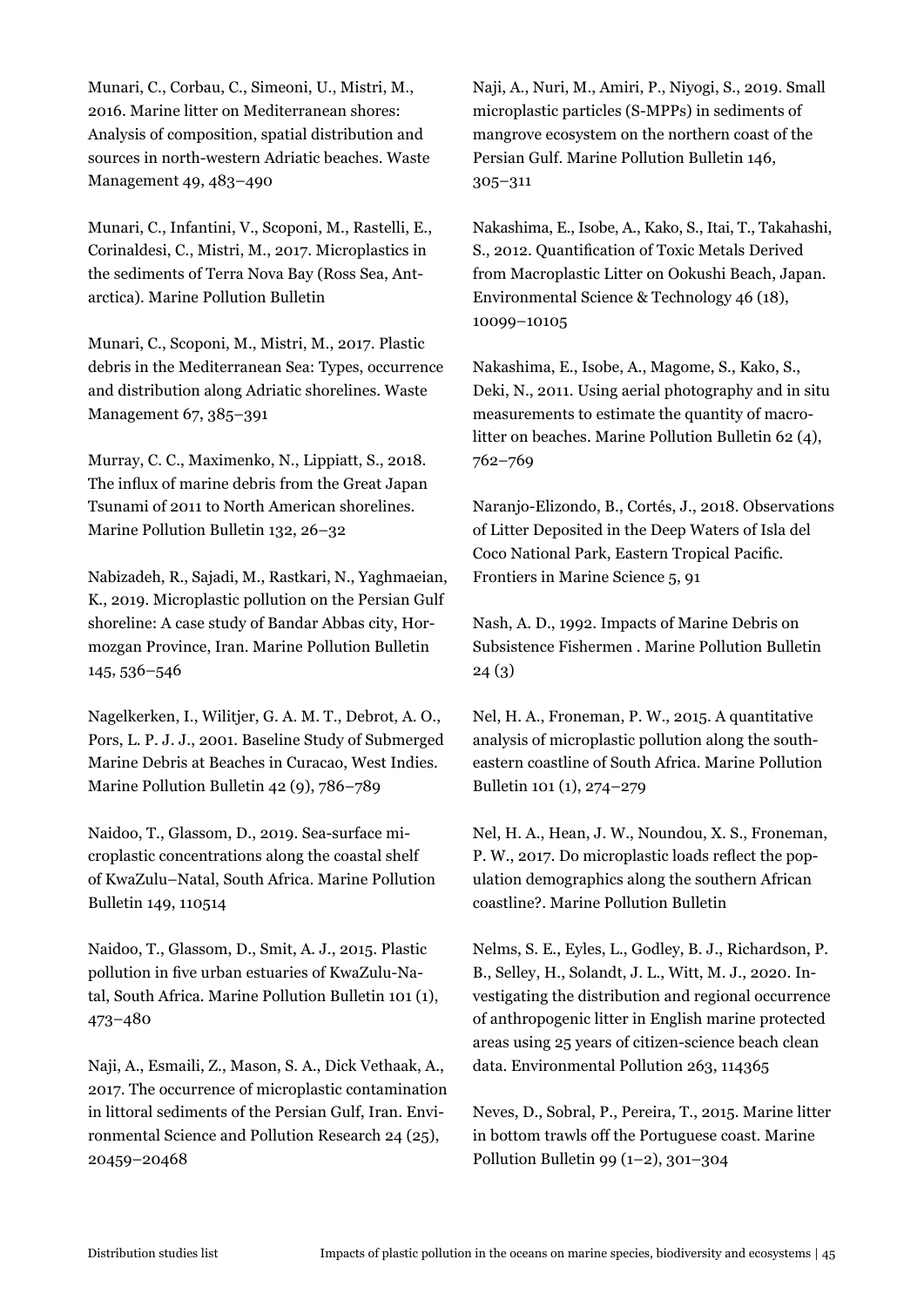Ng, K. L., Obbard, J. P., 2006. Prevalence of microplastics in Singapore's coastal marine environment. Marine Pollution Bulletin 52 (7), 761–767

Nie, H. Y., Wang, J., Xu, K. H., Huang, Y. J., Yan, M. T., 2019. Microplastic pollution in water and fish samples around Nanxun Reef in Nansha Islands, South China Sea. Science of The Total Environment 696, 134022

Nishizawa, B., Thiebot, J.-B., Sato, F., Tomita, N., Yoda, K., Yamashita, R., Takada, H., Watanuki, Y., 2021. Mapping marine debris encountered by albatrosses tracked over oceanic waters. Scientific Reports 11 (1), 10944

Norén, F., 2008. Small plastic particles in Coastal Swedish waters.

Norén, F., Naustvoll, L.-J., 2011. Survey of microscopic anthropogenic particles in Skagerrak., 1–20

Nor, N. H. M., Obbard, J. P., 2014. Microplastics in Singapore's coastal mangrove ecosystems. Marine Pollution Bulletin 79  $(1-2)$ , 278–283

Nuelle, M. T., Dekiff, J. H., Remy, D., Fries, E., 2014. A new analytical approach for monitoring microplastics in marine sediments. Environmental Pollution 184, 161–169

Obbard, R. W., Sadri, S., Wong, Y. Q., iKhitun, A. A., Baker, I., Thompson, R. C., 2014. Global warming releases microplastic legacy frozen in Arctic Sea ice. Earth's Future 2 (6), 2014EF000240

Oberbeckmann, S., Loeder, M. G. J., Gerdts, G., Osborn, A. M., 2014. Spatial and seasonal variation in diversity and structure of microbial biofilms on marine plastics in Northern European waters. FEMS Microbiology Ecology 901 (2), 478–492

Ogata, Y., Takada, H., Mizukawa, K., Hirai, H., Iwasa, S., Endo, S., Mato, Y., Saha, M., Okuda, K., Nakashima, A., Murakami, M., Zurcher, N., Booyatumanondo, R., Zakaria, M. P., Dung, L. Q., Gordon, M., Miguez, C., Suzuki, S., Moore, C., Karapanagioti, H. K., Weerts, S., McClurg, T., Burres, E., Smith, W., Velkenburg, M. V., Lang, J. S., Lang, R. C., Laursen, D., Danner, B., Stewardson, N., Thompson, R. C., 2009. International Pellet Watch: Global monitoring of persistent organic pollutants (POPs) in coastal waters. 1. Initial phase data on PCBs, DDTs, and HCHs. Marine Pollution Bulletin 58 (10), 1437–1446

O'Hara, K. J., Younger, L. K., 1989. Cleaning North America's Beaches: 1989 Beach Cleanup Results.

Okuku, E. O., Kiteresi, L. I., Owato, G., Mwalugha, C., Omire, J., Mbuche, M., Chepkemboi, P., Ndwiga, J., Nelson, A., Kenneth, O., Lilian, M., Brenda, G., 2020. Baseline meso-litter pollution in selected coastal beaches of Kenya: Where do we concentrate our intervention efforts?. Marine Pollution Bulletin 158, 111420

Okuku, E. O., Kiteresi, L. I., Owato, G., Mwalugha, C., Omire, J., Otieno, K., Mbuche, M., Nelson, A., Gwada, B., Mulupi, L., 2020. Marine macro-litter composition and distribution along the Kenyan Coast: The first-ever documented study. Marine Pollution Bulletin 159, 111497

Olguner, M. T., Olguner, C., Mutlu, E., Deval, M. C., 2018. Distribution and composition of benthic marine litter on the shelf of Antalya in the eastern Mediterranean. Marine Pollution Bulletin 136, 171–176

Olivatto, G. P., Martins, M. C. T. Montagner, C. C., Henry, T. B., Carreira, R. S., 2019. Microplastic contamination in surface waters in Guanabara Bay, Rio de Janeiro, Brazil. Marine Pollution Bulletin 139, 157–162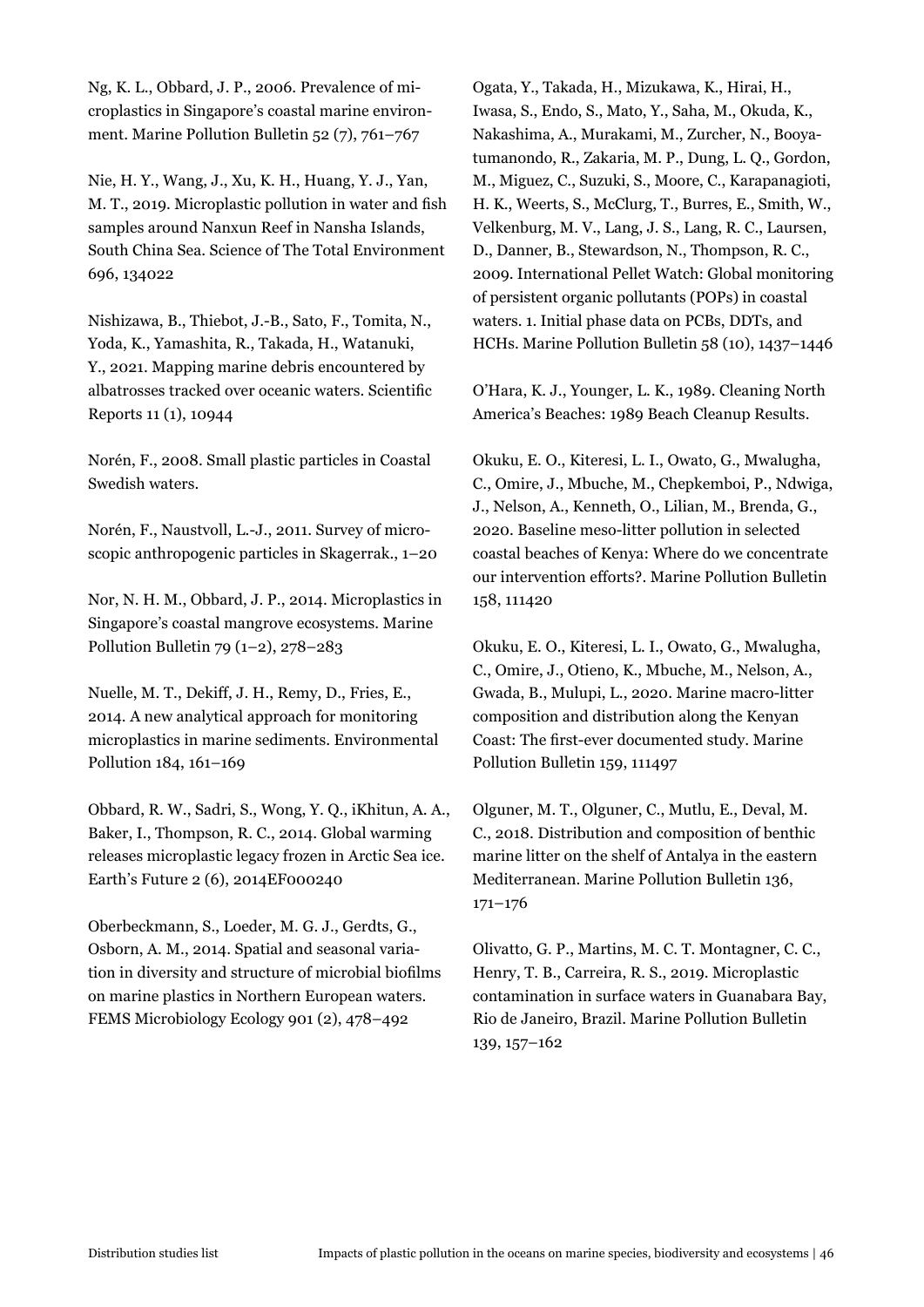Oliveira, F., Monteiro, P., Bentes, L., Henriques, N. S., Aguilar, R., Gonçalves, Jorge M. S., 2015. Marine litter in the upper São Vicente submarine canyon, SW Portugal: Abundance, distribution, composition and fauna interactions. Marine Pollution Bulletin 97  $(1-2), 401-407$ 

Orejas, C., Gori, A., Lo Iacono, C., Puig, P., Gili, J. M., Dale, M. R. T., 2009. Cold-water corals in the Cap de Creus canyon, northwestern Mediterranean: spatial distribution, density and anthropogenic impact. Marine Ecology Progress Series 397, 37–51

Ory, N. C., Sobral, P., Ferreira, J. L., Thiel, M., 2017. Amberstripe scad Decapterus muroadsi (Carangidae) fish ingest blue microplastics resembling their copepod prey along the coast of Rapa Nui, Easter Island in the South Pacific subtropical gyre. Science of The Total Environment 586, 430–437

O'Shea, O. R., Hamann, M., Smith, W., Taylor, H., 2014. Predictable pollution: An assessment of weather balloons and associated impacts on the marine environment – An example for the Great Barrier Reef, Australia. Marine Pollution Bulletin 79  $(1-2), 61-68$ 

Ostle, C., Thompson, R. C., Broughton, D., Gregory, L., Wootton, M., Johns, D. G., 2019. The rise in ocean plastics evidenced from a 60-year time series. Nature Communications 10 (1), 1622

Otley, H., Ingham, R., 2003. Marine debris surveys at Volunteer Beach, Falkland Islands, during the summer of 2001/02. Marine Pollution Bulletin 46 (12), 1534–1539

Ourmieres, Y., Mansui, J., Molcard, A., Galgani, F., Poitou, I., 2018. The boundary current role on the transport and stranding of floating marine litter: The French Riviera case. Continental Shelf Research 155, 11–20

Owens, K. A., 2017. Using experiential marine debris education to make an impact: Collecting debris, informing policy makers, and influencing students. Marine Pollution Bulletin 127, 804–810

Özdilek, H. G., Yalçin-Özdilek, S., Ozaner, F. S., Soenmez, B., 2006. Impact of accumulated beach litter on Chelonia mydas L. 1758 (green turtle) hatchlings of the Samandag coast, Hatay, Turkey. Fresenius Environmental Bulletin 15 (2), 95–103

Pace, R., Dimech, M., Camilleri, M., Schembri, P. J., Briand, F., 2007. Litter as a source of habitat islands on deepwater muddy bottoms. CIESM Congress Proceedings, 567

Pagter, E., Frias, J., Nash, R., 2018. Microplastics in Galway Bay: A comparison of sampling and separation methods. Marine Pollution Bulletin 135, 932–940

Palatinus, A., Kovač Viršek, M., Robič, U., Grego, M., Bajt, O., Šiljić, J., Suaria, G., Liubartseva, S., Coppini, G., Peterlin, M., 2019. Marine litter in the Croatian part of the middle Adriatic Sea: Simultaneous assessment of floating and seabed macro and micro litter abundance and composition. Marine Pollution Bulletin 139, 427–439

Paler, M. K. O., Malenab, M. C. T., Maralit, J. R., Nacorda, H. M., 2019. Plastic waste occurrence on a beach off southwestern Luzon, Philippines. Marine Pollution Bulletin 141, 416–419

Palombini, F. L., Demori, R., Cidade, M. K., Kindlein Jr., W., de Jacques, J. J., 2018. Occurrence and recovery of small-sized plastic debris from a Brazilian beach: characterization, recycling, and mechanical analysis. Environmental Science and Pollution Research 25 (26), 26218–26227

Panti, C., Giannetti, M., Baini, M., Rubegni, F., Minutoli, R., Fossi, M. C., 2015. Occurrence, relative abundance and spatial distribution of microplastics and zooplankton NW of Sardinia in the Pelagos Sanctuary Protected Area, Mediterranean Sea. Environmental Chemistry 12 (5), 618–626

Pan, Z., Guo, H., Chen, H., Wang, S., Sun, X., Zou, Q., Zhang, Y., Lin, H., Cai, S., Huang, J., 2019. Microplastics in the Northwestern Pacific: Abundance, distribution, and characteristics. Science of The Total Environment 650, 1913–1922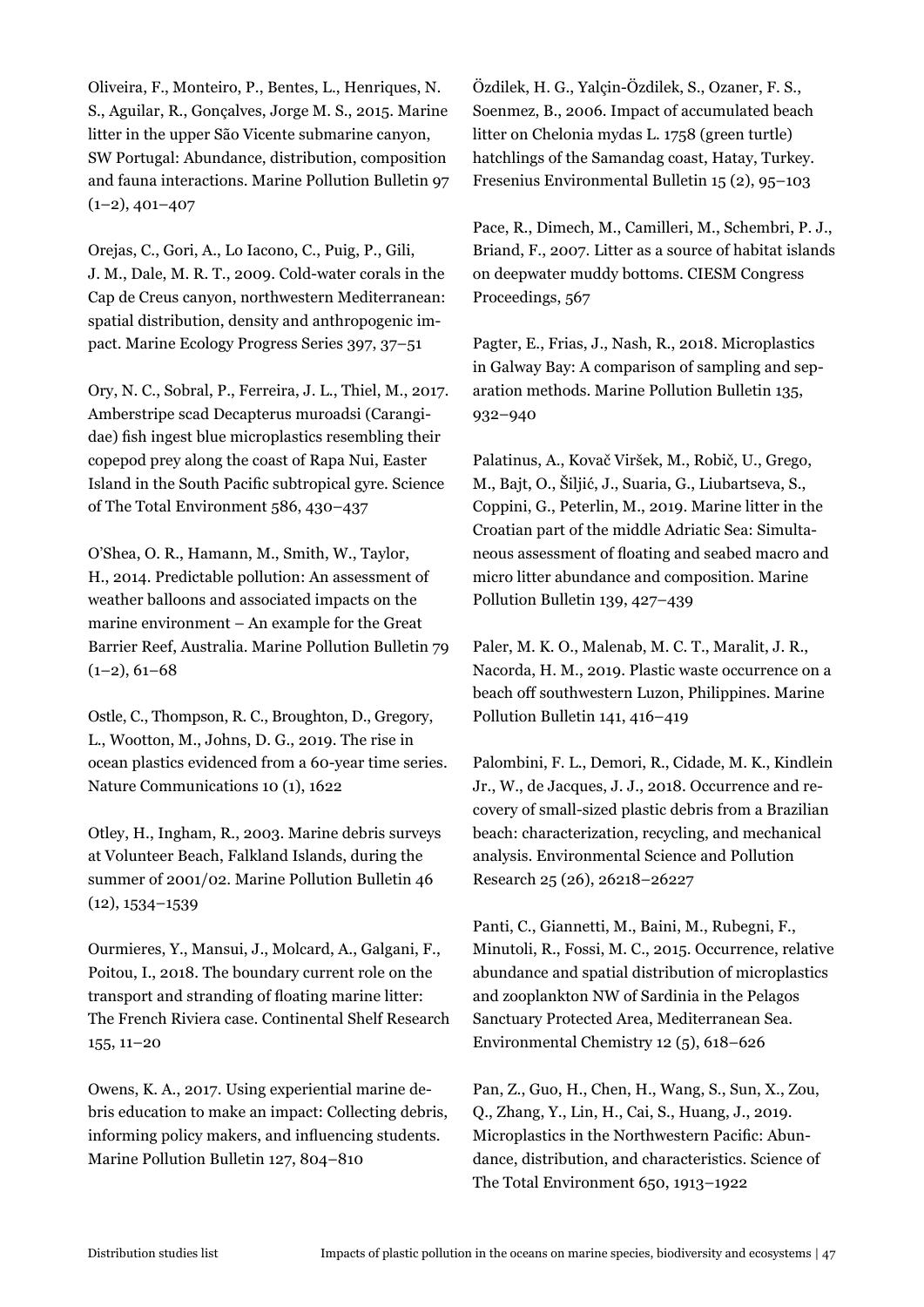Pan, Z., Liu, Q., Sun, Y., Sun, X., Lin, H., 2019. Environmental implications of microplastic pollution in the Northwestern Pacific Ocean. Marine Pollution Bulletin 146, 215–224

Pan, Z., Sun, X. W., Guo, H. G., Cai, S. Z., Chen, H. Z., Wang, S. M., Zhang, Y. B., Lin, H., Huang, J., 2019. Prevalence of microplastic pollution in the Northwestern Pacific Ocean. Chemosphere 225, 735–744

Parga Martínez, K. B., Tekman, M. B., Bergmann, M., 2020. Temporal Trends in Marine Litter at Three Stations of the HAUSGARTEN Observatory in the Arctic Deep Sea. Frontiers in Marine Science 7 (321)

Pasquini, G., Ronchi, F., Strafella, P., Scarcella, G., Fortibuoni, T., 2016. Seabed litter composition, distribution and sources in the Northern and Central Adriatic Sea, Mediterranean. Waste Management 58, 41–51

Pasternak, G., Zviely, D., Ribic, C. A., Ariel, A., Spanier, E., 2017. Sources, composition and spatial distribution of marine debris along the Mediterranean coast of Israel. Marine Pollution Bulletin 114 (2), 1036–1045

Patterson Edward, J. K., Mathews, G., Raj, K. D., Laju, R. L., Bharath, M. S., Kumar, P. D., Arasamuthu, A,. Grimsditch, G., 2020. Marine debris—An emerging threat to the reef areas of Gulf of Mannar, India. Marine Pollution Bulletin 151, 110793

Patterson, J., Immaculate Jeyasanta, K., Sathish, N., Booth, A. M., Patterson Edward, J. K., 2019. Profiling microplastics in the Indian edible oyster, Magallana bilineata collected from the Tuticorin coast, Gulf of Mannar, Southeastern India. Science of The Total Environment 691, 727–735

Pazos, R. S., Bauer, D. E., Gómez, N., 2018. Microplastics integrating the coastal planktonic community in the inner zone of the Río de la Plata estuary, South America. Environmental Pollution 243, 134–142

Pedrotti, M. L., Petit, S., Elineau, A., Bruzaud, S., Crebassa, J., Dumontet, B., Martí, E., Gorsky, G., Cózar, A., 2016. Changes in the Floating Plastic Pollution of the Mediterranean Sea in Relation to the Distance to Land. PLoS ONE 11 (8), e0161581

Peeken I., Primpke S., Beyer B., Guetermann J., Katlein C., Krumpen T., Bergmann M., Hehemann L., Gerdts G., 2018. Arctic sea ice is an important temporal sink and means of transport for microplastic. Nature communications

Pelamatti, T., Fonseca-Ponce, I. A., Rios-Mendoza, L. M., Stewart, J, D., Marín-Enríquez, E., Marmolejo-Rodriguez, A. J., Hoyos-Padilla, E. M., Galván-Magaña, F., González-Armas, R., 2019. Seasonal variation in the abundance of marine plastic debris in Banderas Bay, Mexico. Marine Pollution Bulletin 145, 604–610

Peng, G., Zhu, B., Yang, D., Su, L., Shi, H., Li, D., 2017. Microplastics in sediments of the Changjiang Estuary, China. Environmental Pollution 225, 283–290

Peng, X., Chen, M., Chen, S., Dasgupta, S., Xu, H., Ta, K., Du, M., Li, J., Guo, Z., Bai, S., 2018. Microplastics contaminate the deepest part of the world's ocean. Geochemical Perspectives 9, 1–5

Peng, X., Dasgupta, S., Zhong, G., Du, M., Xu, H., Chen, M., Chen, S., Ta, K., Li, J., 2019. Large debris dumps in the northern South China Sea. Marine Pollution Bulletin 142, 164–168

Perez-Venegas,D., Pavésc, H., Pulgarb, J., Ahrendtb, C., Segueld, M., Galbán-Malagón, C. J., 2017. Coastal debris survey in a Remote Island of the Chilean Northern Patagonia. Marine Pollution Bulletin

Pettipas, S., Bernier, M., Walker, T. R., 2016. A Canadian policy framework to mitigate plastic marine pollution. Marine Policy 68, 117–122

Pham, C. K., Gomes-Pereira, J. N., Isidro, E. J., Santos, R. S., Morato, T., 2013. Abundance of litter in the Condor Seamount. Deep Sea Research Part II: Topical Studies in Oceanography 98, 204–208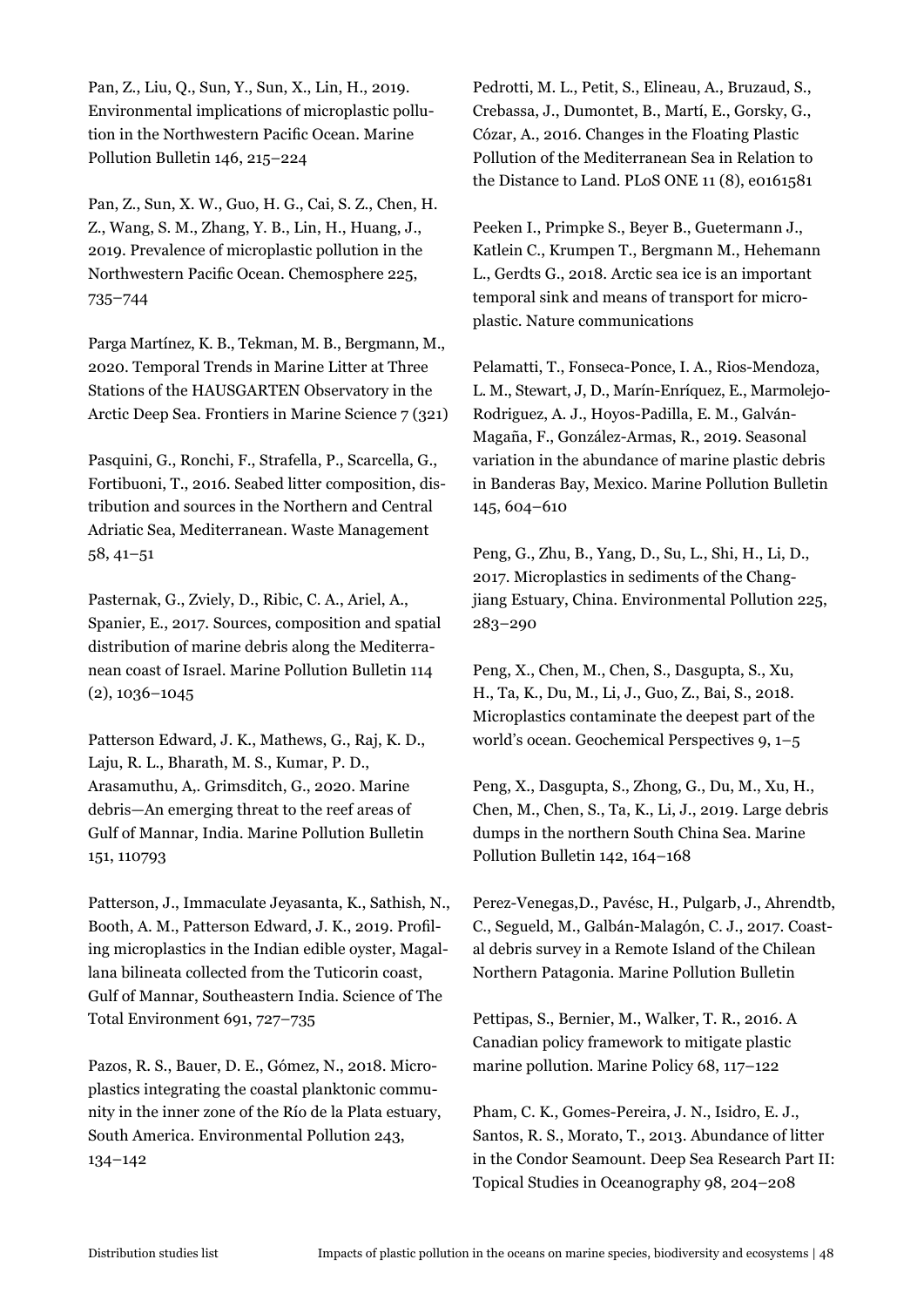Pham, C. K., Pereira, J. M., Frias, Jpgl, Rios, N., Carrico, R., Juliano, M., Rodriguez, Y., 2020. Beaches of the Azores archipelago as transitory repositories for small plastic fragments floating in the North-East Atlantic. Environmental Pollution 263

Pham, C. K., Ramirez-Llodra, E., Alt, C. H. S., Amaro, T., Bergmann, M., Canals, M., Company, J. B., Davies, J., Duineveld, G., Galgani, F., Howell, K. L., Huvenne, V. A. I., Isidro, E., Jones, D. O. B., Lastras, G., Morato, T., Gomes-Pereira, J. N., Purser, A., Stewart, H., Tojeira, I., Tubau, X., Van Rooij, D., Tyler, P. A., 2014. Marine Litter Distribution and Density in European Seas, from the Shelves to Deep Basins. PLoS ONE 9 (4), e95839

Phillip, R., Pond, K., Rees, G., 1995. A study of litter and medical waste on the UK coastline. Health and Hygiene 16, 3–8

Phuong, N. N., Poirier, L., Lagarde, F., Kamari, A., Zalouk-Vergnoux, A., 2018. Microplastic abundance and characteristics in French Atlantic coastal sediments using a new extraction method. Environmental Pollution 243, 228–237

Pichel, W. G., Churnside, J. H., Veenstra, T. S., Foley, D. G., Friedman, K. S., Brainard, R. E., Nicoll, J. B., Zheng, Q., Clemente-Colon, P., 2007. Marine debris collects within the North Pacific Subtropical Convergence Zone. Marine Pollution Bulletin 54 (8), 1207–11

Pichel, W. G., Veenstra, T. S., Churnside, J. H., Arabini, E., Friedman, K. S., Foley, D. G., Brainard, R. E., Kiefer, D. S., Clemente-Colón, P., Li, X., 2012. Ghost Net marine debris survey in the Gulf of Alaska – Satellite guidance and aircraft observations. Marine Pollution Bulletin 65 (1–3), 28–41

Piehl, S., Mitterwallner, V., Atwood, E. C., Bochow, M., Laforsch, C., 2019. Abundance and distribution of large microplastics (1–5 mm) within beach sediments at the Po River Delta, northeast Italy. Marine Pollution Bulletin 149, 110515

Pieper, C., Amaral-Zettler, L., Law, K. L., Loureiro, C. M., Martins, A., 2019. Application of Matrix Scoring Techniques to Evaluate Marine Debris Sources in the Remote Islands of the Azores Archipelago. Environmental Pollution 249, 666–675

Pieper, C., Ventura, M. A., Martins, A., Cunha, R. T., 2015. Beach debris in the Azores, NE Atlantic: Faial Island as a first case study. Marine Pollution Bulletin 101 (2), 575–582

Pierdomenico, M., Casalbore, D., Chiocci, F. L., 2019. Massive benthic litter funnelled to deep sea by flash-flood generated hyperpycnal flows. Scientific Reports 9 (1), 5330

Pierdomenico, M., Martorelli, E., Dominguez-Carriσ, C., Gili, J. M., Chiocci, F. L., 2016. Seafloor characterization and benthic megafaunal distribution of an active submarine canyon and surrounding sectors: The case of Gioia Canyon, Southern Tyrrhenian Sea. Journal of Marine Systems 157, 101–117

Pinheiro, L. M., Monteiro, R. C. P., Ivar do Sul, J. A., Costa, M. F., 2019. Do beachrocks affect microplastic deposition on the strandline of sandy beaches?. Marine Pollution Bulletin 141, 569–572

Piñon-Colin, T. J., Rodriguez-Jimenez, R., Pastrana-Corral, M. A., Rogel-Hernandez, E., Wakida, F. T., 2018. Microplastics on sandy beaches of the Baja California Peninsula, Mexico. Marine Pollution Bulletin 131, 63–71

Piperagkas, O., Papageorgiou, N., Karakassis, I., 2019. Qualitative and quantitative assessment of microplastics in three sandy Mediterranean beaches, including different methodological approaches. Estuarine, Coastal and Shelf Science 2019, 169–175

Podolsky, R. H., 1989. Entrapment of sea-deposited plastic on the shore of a Gulf of Maine Island. Marine Environmental Research 27 (1), 67–72

Poeta, G., Battisti, C., Acosta, A. T. R., 2014. Marine litter in Mediterranean sandy littorals: Spatial distribution patterns along central Italy coastal dunes. Marine Pollution Bulletin 89 (1–2), 168–173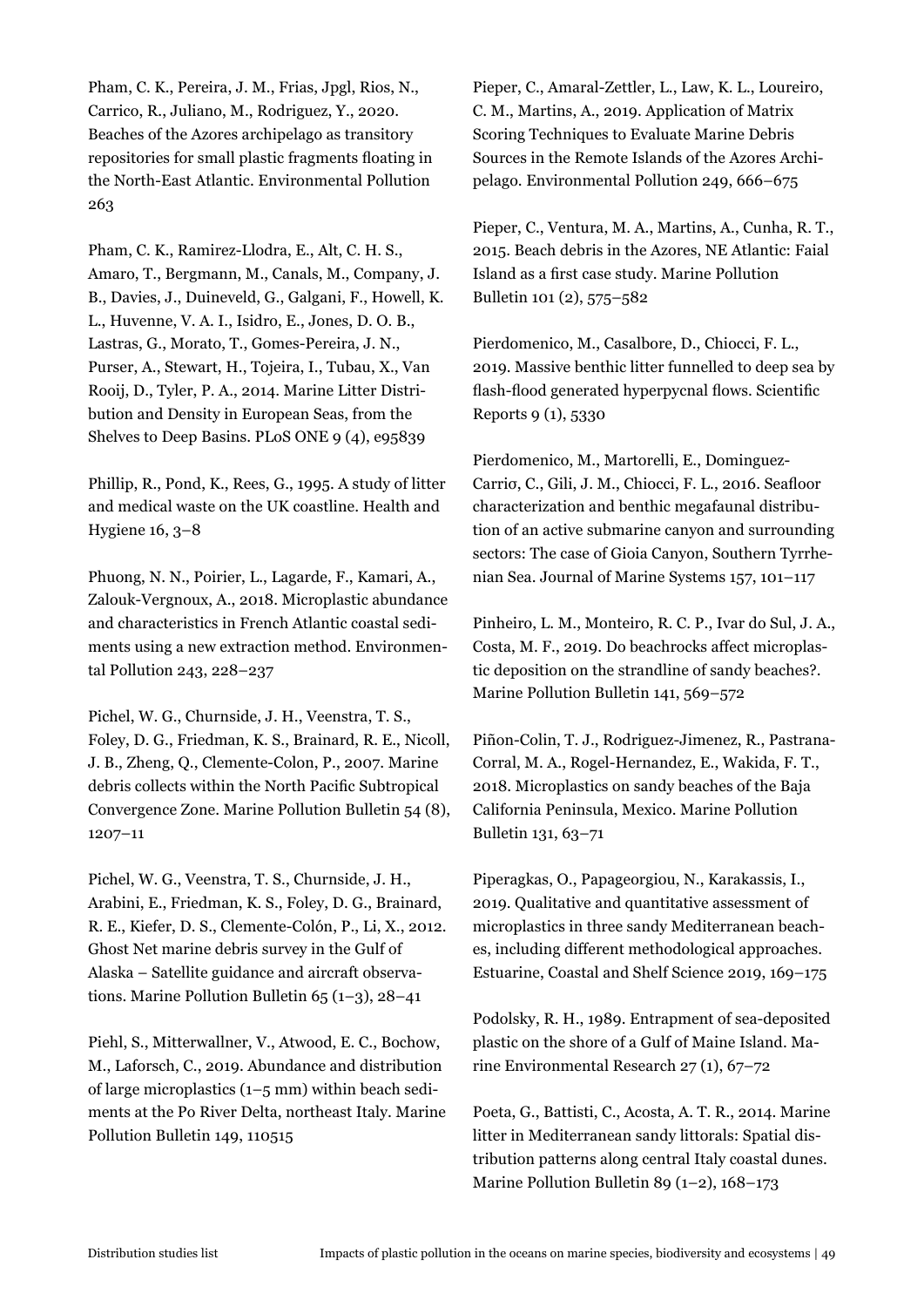Poeta, G., Battisti, C., Bazzichetto, M., Acosta, A. T. R., 2016. The cotton buds beach: Marine litter assessment along the Tyrrhenian coast of central Italy following the marine strategy framework directive criteria. Marine Pollution Bulletin 113  $(1-2)$ , 266-270

Poeta, G., Conti, L., Malavasi, M., Battisti, C., Acosta, A. T. R., 2016. Beach litter occurence in sandy littorals: The potential role of urban areas, rivers and beach users in central Italy. Estuarine, Coastal and Shelf Science 181, 231–237

Poeta, G., Fanelli, G., Pietrelli, L., Acosta, A. T. R., Battisti, C., 2017. Plastisphere in action: evidence for an interaction between expanded polystyrene and dunal plants. Environmental Science and Pollution Research 24 (12), 11856–11859

Pogojeva, M., Yakushev, E., Terskiy, P., Glazov, D., Alyautdinov, V. A., Korshenko, A. N., Hanke, G., Semiletov, I., 2021. Assessment of Barents Sea Floating Marine Macro Litter pollution during the vessel survey in 2019. Bulletin of the Tomsk Polytechnic University 332 (2), 87–96

Pogojeva, M., Zhdanov, I., Berezina, A., Lapenkov, A., Kosmach, D., Osadchiev, A., Hanke, G., Semiletov, I., Yakushev, E., 2021. Distribution of floating marine macro-litter in relation to oceanographic characteristics in the Russian Arctic Seas. Marine Pollution Bulletin 166, 112201

Pojar, I., Kochleus, C., Dierkes, G., Ehlers, S. M., Reifferscheid, G., Stock, F., 2020. Quantitative and qualitative evaluation of plastic particles in surface waters of the Western Black Sea. Environmental Pollution 268, 115724

Polasek, L., Bering, J., Kim, H., Neitlich, P., Pister, B., Terwilliger, M., Nicolato, K., Turner, C., Jones, T., 2017. Marine debris in five national parks in Alaska. Marine Pollution Bulletin

Popa, M., Morar, D., Timar, A., Teusdea, A. C., Popa, D., 2014. Study Concerning the Pollution of the Marine Habitats with the Microplastic Fibres. Journal of Environmental Protection and Ecology 15  $(3), 916 - 923$ 

Portman, M. E., Brennan, R. E., 2017. Marine litter from beach-based sources: Case study of an Eastern Mediterranean coastal town. Waste Management

Portz, L., Manzolli, R. P., Herrera, G. V., Garcia, L. L., Villate, D. A., Ivar do Sul, J. A., 2020. Marine litter arrived: Distribution and potential sources on an unpopulated atoll in the Seaflower Biosphere Reserve, Caribbean Sea. Marine Pollution Bulletin 157, 111323

Possatto, F. E., Spach, H. L., Cattani, A. P., Lamour, M. R., Santos, L. O., Cordeiro, N. M. A., Broadhurst, M. K., 2015. Marine debris in a World Heritage Listed Brazilian estuary. Marine Pollution Bulletin 91  $(2), 548 - 553$ 

Poulain, M., Mercier, M. J., Brach, L., Martignac, M., Routaboul, C., Perez, E., Desjean, M. C., ter Halle, A., 2019. Small Microplastics As a Main Contributor to Plastic Mass Balance in the North Atlantic Subtropical Gyre. Environmental Science & Technology 53 (3), 1157–1164

Prevenios, M., Zeri, C., Tsangaris, C., Liubartseva, S., Fakiris, E., Papatheodorou, G., 2017. Beach litter dynamics on Mediterranean coasts: Distinguishing sources and pathways. Marine Pollution Bulletin

Purba, N. P., Ihsan, Y. N., Faizal, I., Handyman, D. I. W. M Widiastuti, K. S., Mulyani, P. G., Tefa, M. F., Hilmi, M., 2018. Distribution of Macro Debris in Savu Sea Marine National Park (Kupang, Rote, and Ndana Beaches), East Nusa Tenggara, Indonesia. World News of Natural Sciences 21, 64–76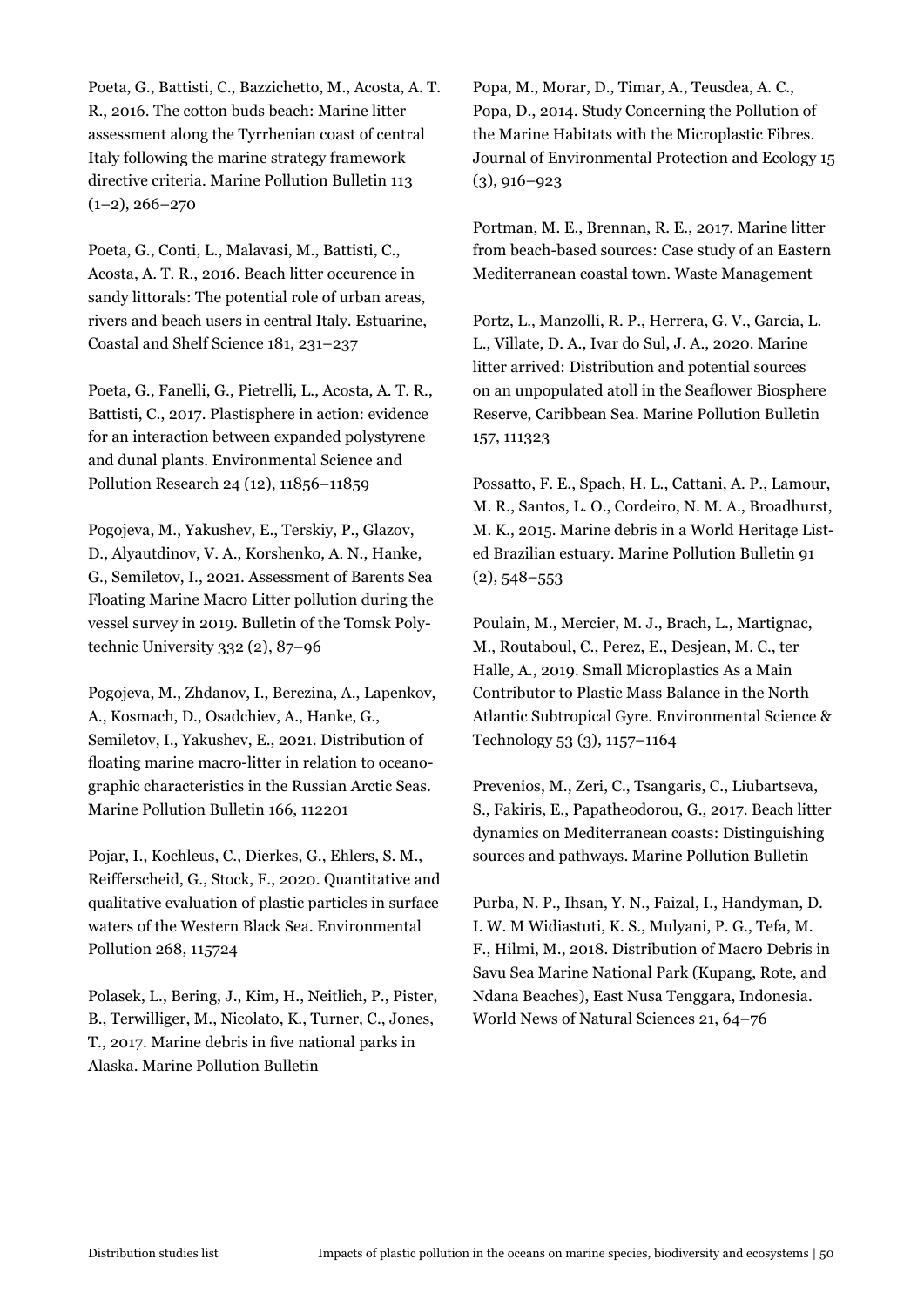Purser, A., Orejas, C., Gori, A., Tong, R., Unnithan, V., Thomsen, L., 2013. Local variation in the distribution of benthic megafauna species associated with cold-water coral reefs on the Norwegian margin. Continental Shelf Research 54, 37–51

Qari, R. Shaffat, M., 2015. Distribution and abundance of marine debris along the coast of Karachi, Arabian Sea, Pakistan. Pakistan Journal of Scientific and Industrial Research 58 (2), 98–103

Qiu, Q., Peng, J., Yu, X., Chen, F., Wang, J., Dong, F., 2015. Occurrence of microplastics in the coastal marine environment: First observation on sediment of China. Marine Pollution Bulletin 98 (1–2), 274–280

Quang Le, D., Takada, H., Yamashita, R., Mizukawa, K., Hosoda, J., Tuyet, D. A., 2016. Temporal and spatial changes in persistent organic pollutants in Vietnamese coastal waters detected from plastic resin pellets. Marine Pollution Bulletin 109 (1), 320–324

Quilliam, R. S., Jamieson, J., Oliver, D. M., 2014. Seaweeds and plastic debris can influence the survival of faecal indicator organisms in beach environments. Marine Pollution Bulletin 84 (1–2), 201–207

Qu, X., Su, L., Li, H., Liang, M., Shi, H., 2018. Assessing the relationship between the abundance and properties of microplastics in water and in mussels. Science of The Total Environment 621, 679–686

Ramirez-Llodra, E., De Mol, B., Company, J. B., Coll, M., Sardà, F., 2013. Effects of natural and anthropogenic processes in the distribution of marine litter in the deep Mediterranean Sea. Progress in Oceanography 118, 273–287

Ramos, J. A. A., Pessoa, W. V. N., 2019. Fishing marine debris in a northeast Brazilian beach: Composition, abundance and tidal changes. Marine Pollution Bulletin 142, 428–432

Ramos, J., Pincetich, C., Adams, L., Santos, K. C., Hage, J., Arauz, R., 2012. Quantification and recommended management of man-made debris along the sea turtle nesting beach at Playa Caletas, Guanacaste, Costa Rica. Marine Turtle Newsletter (134), 12

Rangel-Buitrago, N., Castro-Barros, J. D., Adriana Gracia, C., Villadiego, J. D. V. Williams, A. T., 2018. Litter impacts on beach/dune systems along the Atlantico Department, the Caribbean Coastline of Colombia. Marine Pollution Bulletin 137, 35–44

Rangel-Buitrago, N., Gracia, C. A., Vélez-Mendoza, A., Mantilla-Barbosa, E., Arana, V. A., Trilleras, J., Arroyo-Olarte, H., 2018. Abundance and distribution of beach litter along the Atlantico Department, Caribbean coast of Colombia. Marine Pollution Bulletin 136, 435–447

Rangel-Buitrago, N., Velez-Mendoza, A., Gracia, A., Neal, W. J., 2020. The impact of anthropogenic litter on Colombia's central Caribbean beaches. Marine Pollution Bulletin 152, 110909

Rangel-Buitrago, N., Vergara-Cortés, H., Barría-Herrera, J., Contreras-López, M., Agredano, R., 2019. Marine debris occurrence along Las Salinas beach, Viña Del Mar, Chile: Magnitudes, impacts and management. Ocean & Coastal Management 178, 104842

Rangel-Buitrago, N., Williams, A., Anfuso, G., 2018. Killing the goose with the golden eggs: Litter effects on scenic quality of the Caribbean coast of Colombia. Marine Pollution Bulletin 127, 22–38

Rangel-Buitrago, N., Williams, A., Anfuso, G., Arias, M., Gracia C, A., 2017. Magnitudes, sources, and management of beach litter along the Atlantico department coastline, Caribbean coast of Colombia. Ocean & Coastal Management 138, 142–157

Rani, M., Shim, W. J., Han, G. M., Jang, M., Al-Odaini, N. A., Song, Y. K., Hong, S. H., 2015. Qualitative Analysis of Additives in Plastic Marine Debris and Its New Products. Archives of Environmental Contamination and Toxicology 69 (3), 352–366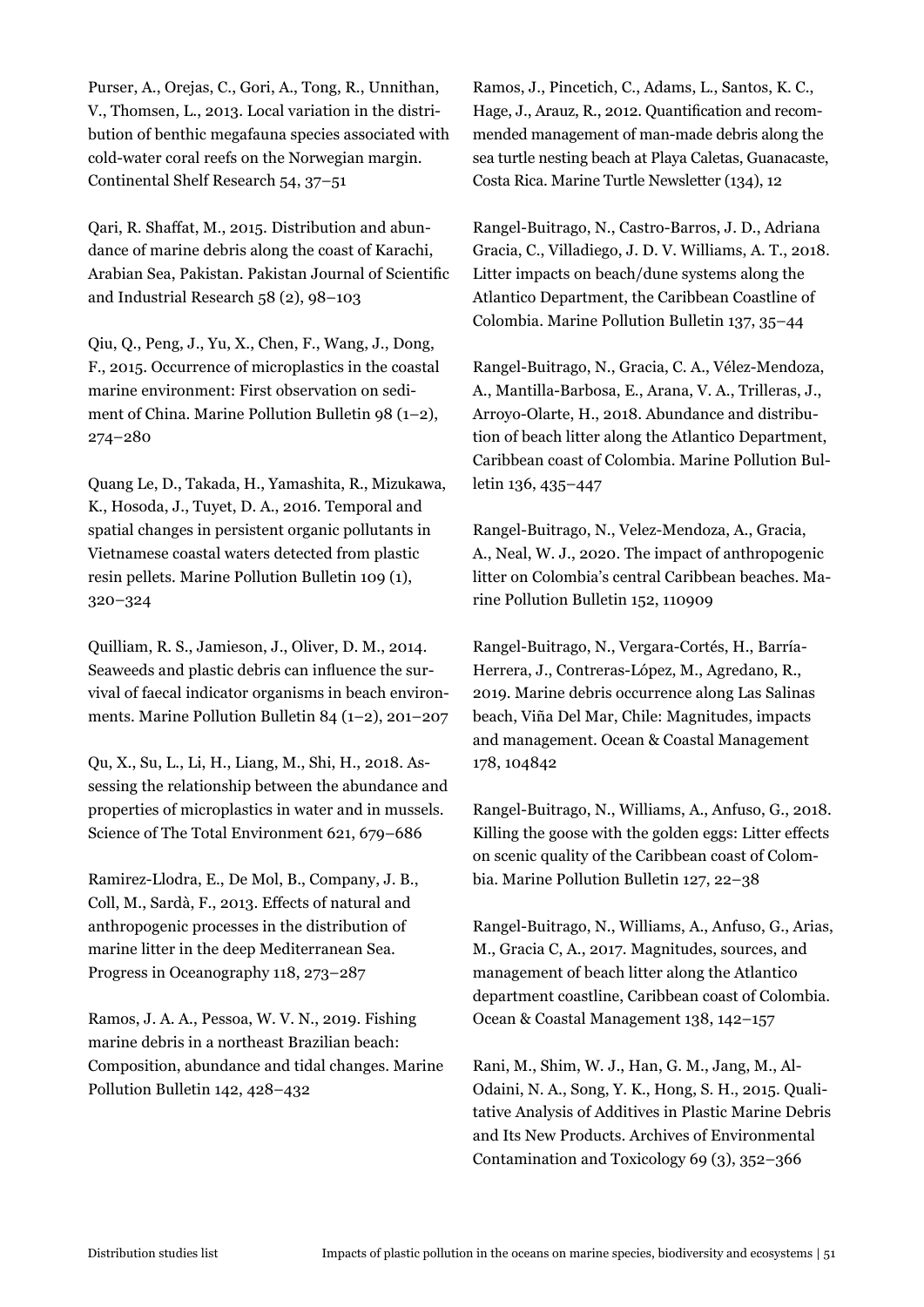Rayon-Viña, F., Miralles, L., Gómez-Agenjo, M., Dopico, E., Garcia-Vazquez, E., 2018. Marine litter in south Bay of Biscay: Local differences in beach littering are associated with citizen perception and awareness. Marine Pollution Bulletin 131, Part A, 727–735

Rech, S., Macaya-Caquilpán, V., Pantoja, J. F., Rivadeneira, M. M., Jofre Madariaga, D., Thiel, M., 2014. Rivers as a source of marine litter – A study from the SE Pacific. Marine Pollution Bulletin 82  $(1-2), 66-75$ 

Rech, S., Thiel, M., Borrell Pichs, Y. J., García-Vazquez, E., 2018. Travelling light: Fouling biota on macroplastics arriving on beaches of remote Rapa Nui, Easter Island in the South Pacific Subtropical Gyre. Marine Pollution Bulletin 137, 119–128

Reddy, M. S., Basha, S., Adimurthy, G., Ramachandraiah, G., 2006. Description of the small plastic fragments in marine sediments along the Alang-Sosiya ship-breaking yard, India. Estuarine, Coastal and Shelf Science 68 (3–4), 656–660

Redford, D. P., Trulli, W. R., Trulli, H. K., 1992. Composition of Floating Debris in Harbours of the United States. Chemistry and Ecology 7, 75–92

Reed, S., Clark, M., Thompson, R., Hughes, K. A., 2018. Microplastics in marine sediments near Rothera Research Station, Antarctica. Marine Pollution Bulletin 133, 460–463

Reineccius, J., Bresien, J., Waniek, J. J., 2021. Separation of microplastics from mass-limited samples by an effective adsorption technique. Science of The Total Environment 788, 147881

Reisser, J., Shaw, J., Wilcox, C., Hardesty, B. D., Proietti, M., Thums, M., Pattiaratchi, C., 2013. Marine Plastic Pollution in Waters around Australia: Characteristics, Concentrations, and Pathways. PLoS ONE 8 (11), e80466

Reisser, J., Slat, B., Noble, K., du Plessis, K., Epp, M., Proietti, M., de Sonneville, J., Becker, T., Pattiaratchi, C., 2015. The vertical distribution of buoyant plastics at sea: an observational study in the North Atlantic Gyre. Biogeosciences 12 (4), 1249–1256

Renzi, M., Blašković, A., 2018. Litter & microplastics features in table salts from marine origin: Italian versus Croatian brands. Marine Pollution Bulletin 135, 62–68

Renzi, M., Blašković, A., Bernardi, G., Russo, G. F., 2018. Plastic litter transfer from sediments towards marine trophic webs: A case study on holothurians. Marine Pollution Bulletin 135, 376–385

Renzi, M., Blašković, A., Fastelli, P., Marcelli, M., Guerranti, C., Cannas, S., Barone, L., Massara, F., 2018. Is the microplastic selective according to the habitat? Records in amphioxus sands, Mäerl bed habitats and Cymodocea nodosa habitats. Marine Pollution Bulletin 130, 179–183

Renzi, M., Čižmek, H., Blašković, A., 2019. Marine litter in sediments related to ecological features in impacted sites and marine protected areas, Croatia. Marine Pollution Bulletin 138, 25–29

Revill, A. S., Dunlin, G., 2003. The fishing capacity of gillnets lost on wrecks and on open ground in UK coastal waters. Fisheries Research 64 (2–3), 107–113

Riascos, J. M., Valencia, N., Peña, E. J., Cantera, J. R., 2019. Inhabiting the technosphere: The encroachment of anthropogenic marine litter in Neotropical mangrove forests and its use as habitat by macrobenthic biota. Marine Pollution Bulletin 142, 559–568

Ribic, C. A., 1998. Use of indicator items to monitor Marine Debris on a New Jersey Beach from 1991 to 1996. Marine Pollution Bulletin 36 (11), 887–891

Ribic, C. A., Sheavly, S. B., Rugg, D. J., 2011. Trends in Marine Debris in the US Caribbean and the Gulf of Mexico 1996–2003. RGCI-Revista de Gestão Costeira Integrada 11 (1)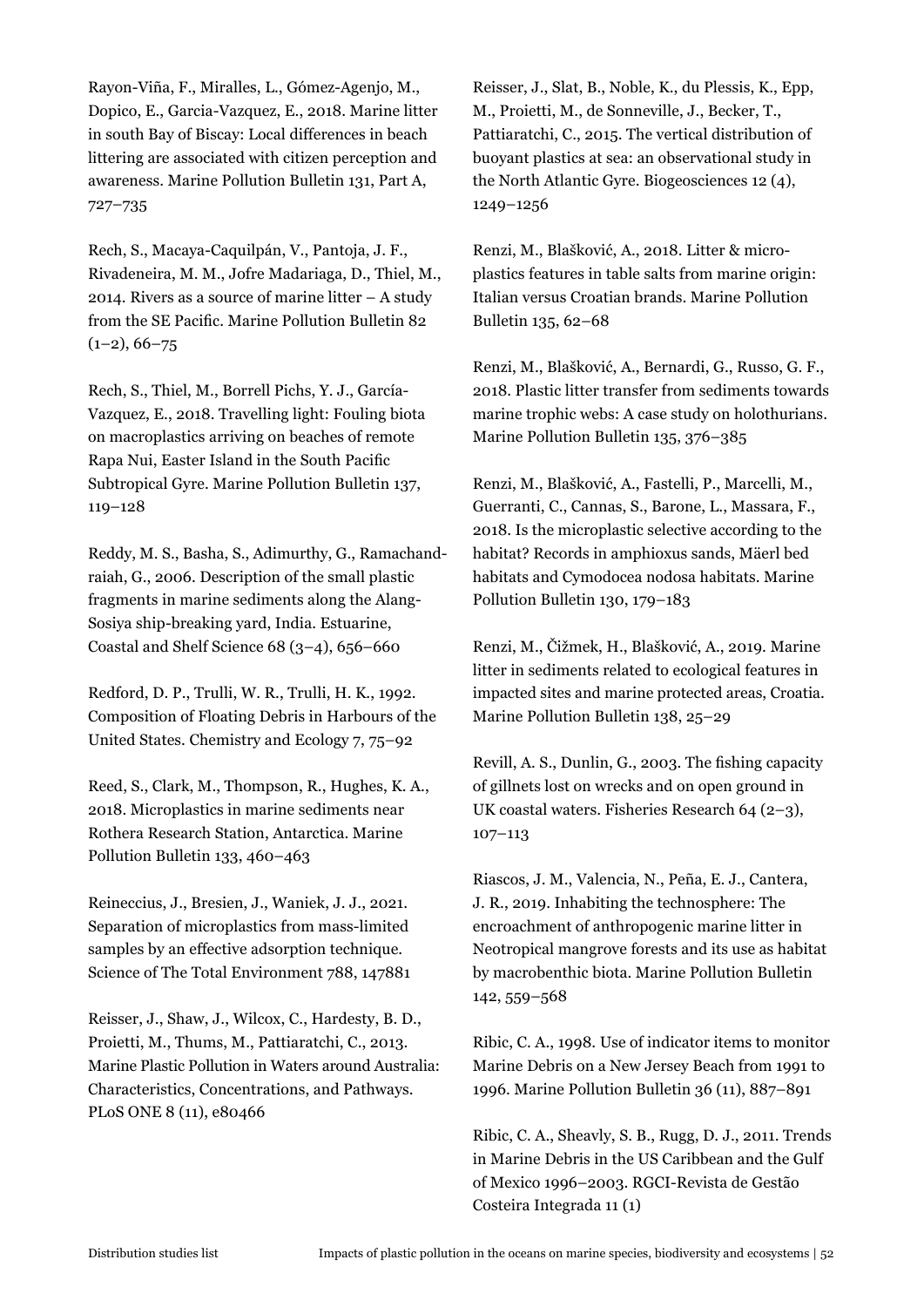Ribic, C. A., Sheavly, S. B., Rugg, D. J., Erdmann, E, S., 2010. Trends and drivers of marine debris on the Atlantic coast of the United States 1997–2007. Marine Pollution Bulletin 60 (8), 1231–1242

Ribic, C. A., Sheavly, S. B., Rugg, D. J., Erdmann, E. S., 2012. Trends in marine debris along the U.S. Pacific Coast and Hawai'i 1998–2007. Marine Pollution Bulletin 64 (5), 994–1004

Richards, Z. T., Beger, M., 2011. A quantification of the standing stock of macro-debris in Majuro lagoon and its effect on hard coral communities. Marine Pollution Bulletin 62 (8), 1693–1701

Rios, L. M., Jones, P. R., Moore, C., Narayan, U. V., 2010. Quantitation of persistent organic pollutants adsorbed on plastic debris from the Northern Pacific Gyre's "eastern garbage patch". Journal of Environmental Monitoring 12 (12), 2226–2236

Rios, Lorena M., Moore, Charles, Jones, Patrick R., 2007. Persistent organic pollutants carried by synthetic polymers in the ocean environment. Marine Pollution Bulletin 54 (8), 1230–1237

Rios Mendoza, L. M. Jones, P. R., 2015. Characterisation of microplastics and toxic chemicals extracted from microplastic samples from the North Pacific Gyre. Environmental Chemistry 12 (5), 611–617

Ríos, N., Frias, J., Rodríguez, Y., Carriço, R., Garcia, S. M., Juliano, M., Pham, C. K., 2018. Spatio-temporal variability of beached macro-litter on remote islands of the North Atlantic. Marine Pollution Bulletin 133, 304–311

Rist, S., Vianello, A., Winding, M. H. S., Nielsen, T. G., Almeda, R., Torres, R. R., Vollertsen, J., 2020. Quantification of plankton-sized microplastics in a productive coastal Arctic marine ecosystem. Environmental Pollution 266, 115248

Roberts, J. M., Davies, A. J., Henry, L. A., Dodds, L. A., Duineveld, G. C. A., Lavaleye, M. S. S., Maier, C., van Soest, R. W. M., Bergman, M. J. N., Hühnerbach, V., Huvenne, V. A. I., Sinclair, D. J., Watmough, T., Long, D., Green, S. L., van Haren, H., 2009. Mingulay reef complex: an interdisciplinary study of cold-water coral habitat, hydrography and biodiversity. Marine Ecology Progress Series 397, 139–151

Rochman, C. M., Lewison, R. L., Eriksen, M., Allen, H., Cook, A., Teh, S. J., 2014. Polybrominated diphenyl ethers (PBDEs) in fish tissue may be an indicator of plastic contamination in marine habitats. Science of The Total Environment 476–477 (0), 622–633

Rodrigues, A., Oliver, David M., McCarron, A., Quilliam, R. S., 2019. Colonisation of plastic pellets (nurdles) by E. coli at public bathing beaches. Marine Pollution Bulletin 139, 376–380

Rodrigues, S. M., Almeida, C. M. R., Silva, D., Cunha, J., Antunes, C., Freitas, V., Ramos, S., 2019. Microplastic contamination in an urban estuary: Abundance and distribution of microplastics and fish larvae in the Douro estuary. Science of The Total Environment 659, 1071–1081

Rodríguez, Y., Pham, C. K., 2017. Marine litter on the seafloor of the Faial-Pico Passage, Azores Archipelago. Marine Pollution Bulletin 116 (1–2), 448–453

Romiti, F., Pietrangeli, E., Battisti, C., Carpaneto, G. M., 2021. Quantifying the entrapment effect of anthropogenic beach litter on sand-dwelling beetles according to the EU Marine Strategy Framework Directive. Journal of Insect Conservation

Ronda, A. C., Arias, A. H., Oliva, A. L., Marcovecchio, J. E., 2019. Synthetic microfibers in marine sediments and surface seawater from the Argentinean continental shelf and a Marine Protected Area. Marine Pollution Bulletin 149, 110618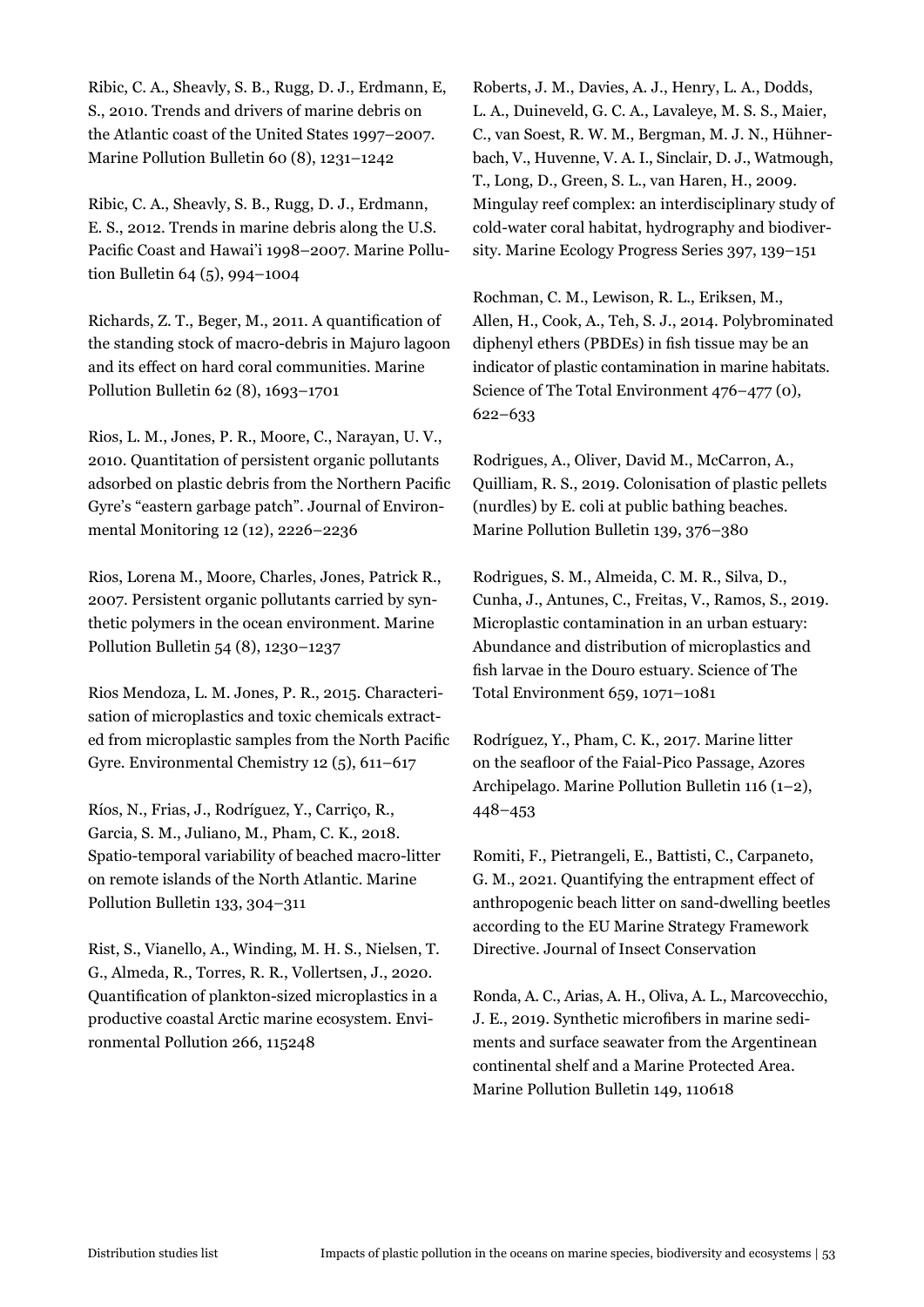Rose, D., Webber, M., 2019. Characterization of microplastics in the surface waters of Kingston Harbour. Science of The Total Environment 664, 753–760

Rosevelt, C., Los Huertos, M., Garza, C., Nevins, H. M., 2013. Marine debris in central California: Quantifying type and abundance of beach litter in Monterey Bay, CA. Marine Pollution Bulletin 71  $(1-2)$ , 299-306

Ross, J. B., Parker, R., Strickland, M., 1991. A survey of shoreline litter in Halifax Harbour 1989. Marine Pollution Bulletin 22 (5), 245–248

Ross, P. S., Chastain, S., Vassilenko, E., Etemadifar, A., Zimmermann, S., Quesnel, S. A., Eert, J., Solomon, E., Patankar, S., Posacka, A. M., Williams, B., 2021. Pervasive distribution of polyester fibres in the Arctic Ocean is driven by Atlantic inputs. Nature Communications 12 (1), 106

Ross, S. S., Swanson, R. L., 1994. The impact of the Suffolk County, New York, plastics ban on beach and roadside litter. Journal of Environmental Systems 23 (4), 337–351

Ross, S. W., Rhode, M., Brooke, S., 2017. Deep-sea coral and hardbottom habitats on the west Florida slope, eastern Gulf of Mexico. Deep Sea Research Part I 120, 14–28

Rothäusler, E., Jormalainen, V., Gutow, L., Thiel, M., 2019. Low abundance of floating marine debris in the northern Baltic Sea. Marine Pollution Bulletin 149, 110522

Rudduck, O. A., Lavers, J. L., Fischer, A. M., Stuckenbrock, S., Sharp, P. B., Banati, R. B., 2017. Inter-annual variation in the density of anthropogenic debris in the Tasman Sea. Marine Pollution Bulletin

Ruiz-Compean, P., Ellis, J., Cúrdia, J., Payumo, R., Langner, U., Jones, B., Carvalho, S., 2017. Baseline evaluation of sediment contamination in the shallow coastal areas of Saudi Arabian Red Sea. Marine Pollution Bulletin 123 (1–2), 205–2018

Ruiz-Orejón, L. F., Mourre, B., Sardá, R., Tintoré, J., Ramis-Pujol, J., 2019. Quarterly variability of floating plastic debris in the marine protected area of the Menorca Channel, Spain. Environmental Pollution 252, 1742–1754

Ruiz-Orejón, L. F., Sardá, R., Ramis-Pujol, J., 2016. Floating plastic debris in the Central and Western Mediterranean Sea. Marine Environmental Research 120, 136–144

Ruiz-Orejón, L. F., Sardá, R., Ramis-Pujol, J., 2018. Now, you see me: High concentrations of floating plastic debris in the coastal waters of the Balearic Islands, Spain. Marine Pollution Bulletin 133, 636–646

Ryan, P. G., 1988. The characteristics and distribution of plastic particles at the sea-surface off the southwestern Cape Province, South Africa. Marine Environmental Research 25 (4), 249–273

Ryan, P. G., 2013. A simple technique for counting marine debris at sea reveals steep litter gradients between the Straits of Malacca and the Bay of Bengal. Marine Pollution Bulletin 69 (1–2), 128–136

Ryan, P. G., 2014. Litter survey detects the South Atlantic 'garbage patch'. Marine Pollution Bulletin 79 (1–2), 220–224

Ryan, P. G., 1986. The Incidence and Effects of Ingested Plastic on Seabirds. University of Cape Town

Ryan, P. G., 2015. Does size and buoyancy affect the long-distance transport of floating debris? Environmental Research Letters 10 (8), 84019

Ryan, P. G., 1987. The Origin and Fate of Artefacts Stranded on Islands in the African Sector of the Southern Ocean. Environmental Conservation 14 (4), 341–346

Ryan, P. G., 1990. Plastic and other artefacts on South African beaches: Temporal trends in abundance and composition. South African Journal of Science 86, 450–452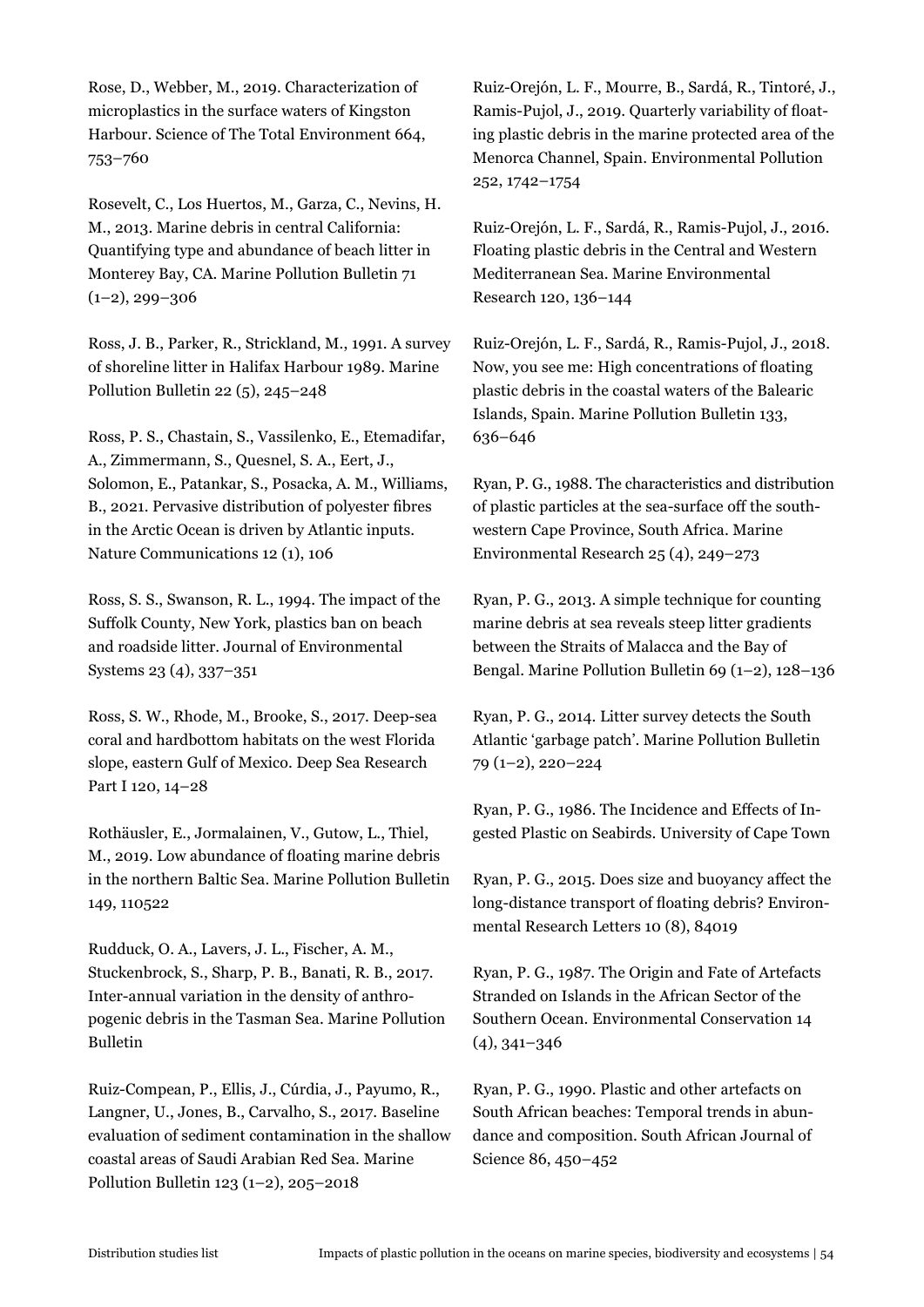Ryan, P. G., Bouwman, H., Moloney, C. L., Yuyama, M., Takada, H., 2012. Long-term decreases in persistent organic pollutants in South African coastal waters detected from beached polyethylene pellets. Marine Pollution Bulletin 64 (12), 2756–2760

Ryan, P. G., Dilley, B. J., Ronconi, R. A., Connan, M., 2019. Rapid increase in Asian bottles in the South Atlantic Ocean indicates major debris inputs from ships. Proceedings of the National Academy of Sciences 116 (42), 20892–20897

Ryan, P. G., Lamprecht, A., Swanepoel, D., Moloney, C. L., 2014. The effect of fine-scale sampling f requency on estimates of beach litter accumulation. Marine Pollution Bulletin 88 (1–2), 249–254

Ryan, P. G., Musker, S., Rink, A., 2014. Low densities of drifting litter in the African sector of the Southern Ocean. Marine Pollution Bulletin 89  $(1-2)$ ,  $16-19$ 

Ryan, P. G., Perold, V., Osborne, A., Moloney, Coleen L., 2018. Consistent patterns of debris on South African beaches indicate that industrial pellets and other mesoplastic items mostly derive from local sources. Environmental Pollution 238, 1008–1016

Ryan, P. G., Suaria, G., Perold, V., Pierucci, A., Bornman, T. G., Aliani, S., 2020. Sampling microfibres at the sea surface: The effects of mesh size, sample volume and water depth. Environmental Pollution 258, 113413

Ryan, P. G.; Watkins, B. P., 1988. Accumulation of stranded plastic objects and other artefacts at Inaccessible Island, Central South Atlantic Ocean. South African Journal for Antarctic Research 18 (1), 11–13

Ryan, P. G., Weideman, E. A., Perold, V., Durholtz, D., Fairweather, T. P., 2020. A trawl survey of seafloor macrolitter on the South African continental shelf. Marine Pollution Bulletin 150, 110741

Sadri, S. S., Thompson, R. C., 2014. On the quantity and composition of floating plastic debris entering and leaving the Tamar Estuary, Southwest England. Marine Pollution Bulletin 81 (1), 55–60

Saeed, T., Al-Jandal, N., Al-Mutairi, A., Taqi, H., 2020. Microplastics in Kuwait marine environment: Results of first survey. Marine Pollution Bulletin 152, 110880

Sagawa, N., Kawaai, K., Hinata, H., 2018. Abundance and size of microplastics in a coastal sea: Comparison among bottom sediment, beach sediment, and surface water. Marine Pollution Bulletin 133, 532–542

Sainio, E., Lehtiniemi, M., Setälä, O., 2021. Microplastic ingestion by small coastal fish in the northern Baltic Sea, Finland. Marine Pollution Bulletin 172, 112814

Saleh, M. A., 2007. Assessment of mangrove vegetation on Abu Minqar Island of the Red Sea. Journal of Arid Environments 68 (2), 331–336

Saley, A. M., Smart, A. C., Bezerra, M. F., Burnham, T. L. U., Capece, L. R., Lima, L. F. O., Carsh, A. C., Williams, S. L., Morgan, S. G., 2019. Microplastic accumulation and biomagnification in a coastal marine reserve situated in a sparsely populated area. Marine Pollution Bulletin 146, 54–59

Saliu, F., Montano, S., Garavaglia, M. G., Lasagni, M., Seveso, D., Galli, P., 2018. Microplastic and charred microplastic in the Faafu Atoll, Maldives. Marine Pollution Bulletin 136, 464–471

Saliu, F., Montano, S., Leoni, B., Lasagni, M., Galli, P., 2019. Microplastics as a threat to coral reef environments: Detection of phthalate esters in neuston and scleractinian corals from the Faafu Atoll, Maldives. Marine Pollution Bulletin 142, 234–241

Sánchez, P., Masó, M., Sáez, R., de Juan, S., Muntadas, A., Demestre, M., 2014. Baseline study of the distribution of marine debris on soft-bottom habitats associated with trawling grounds in the northern Mediterranean. Scientia Marina 77 (2), 247–255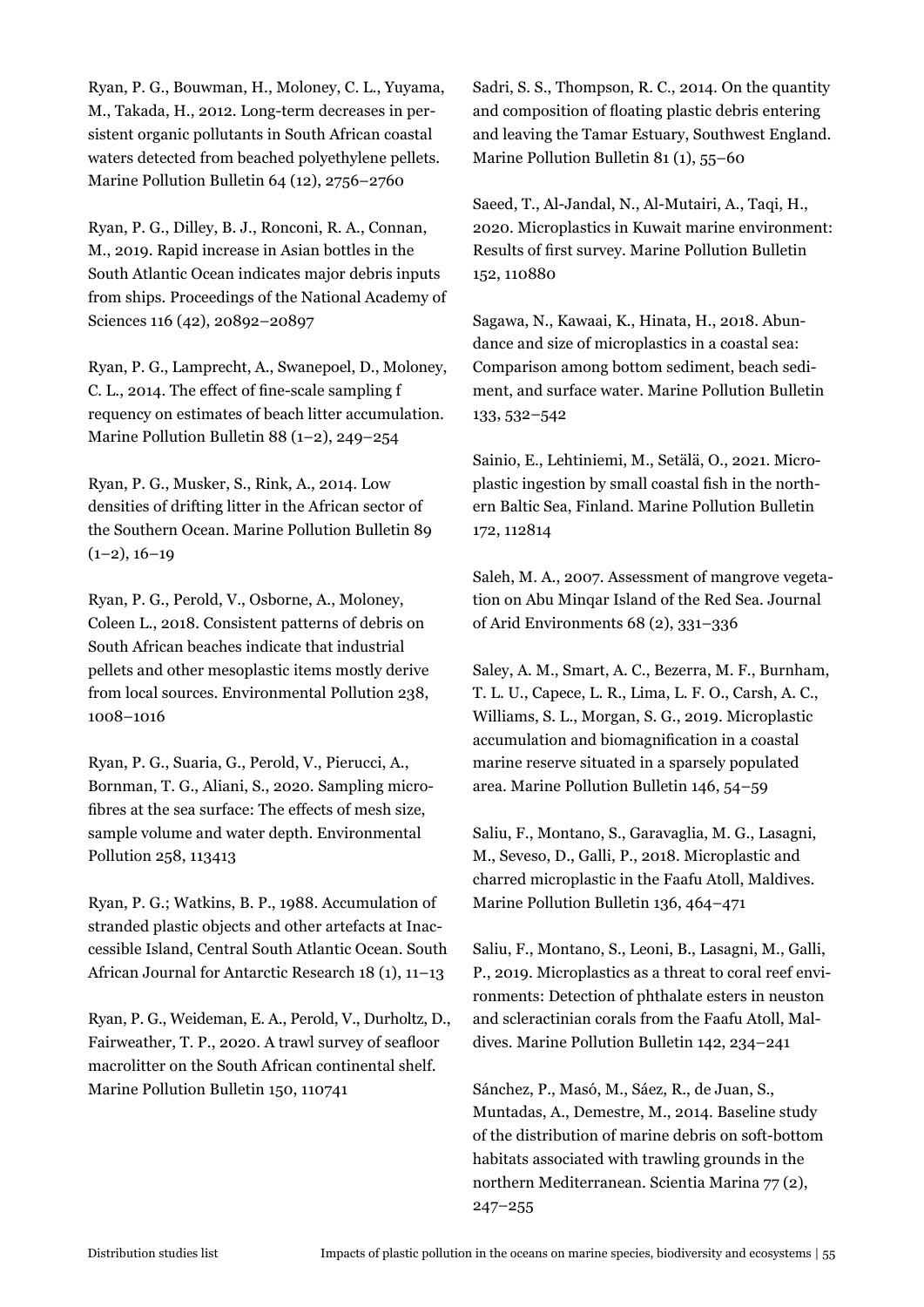Sanchez-Vidal, A., Thompson, R. C., Canals, M., de Haan, W. P., 2018. The imprint of microfibres in southern European deep seas. PLoS ONE 13 (11), e0207033

Sander, L., 2016. Date-prints on stranded macroplastics: Inferring the timing and extent of overwash deposition on the Skallingen peninsula, Denmark. Marine Pollution Bulletin 109 (1), 373–377

Sander, M., Costa, E. S., Balbao, T. C., Carneiro, A. P. B., Santos, C. R., 2009. Debris recorded in ice free areas of an Antarctic Specially Managed Area (ASMA): Admiralty Bay, King Georgia Island, Antarctic Peninsula. Neotropical Biology and Conservation 4, 36–39

Santos, A. J. B., Bellini, C., Bortolon, L. F., Coluchi, R., 2012. Ghost nets haunt the olive ridley turtle (Lepidochelys olivacea) near the Brazilian Islands of Fernando de Noronha and Atol das Rocas. Herpetological Review 43 (2), 245

Santos, I. R., Friedrich, A. C., Barretto, F. P., 2005. Overseas garbage pollution on beaches of northeast Brazil. Marine Pollution Bulletin 50 (7), 783–786

Santos, I. R., Friedrich, A. C., do Sul, J. A., 2009. Marine debris contamination along undeveloped tropical beaches from northeast Brazil. Environ. Monit. Assess 148 (1), 455–462

Santos, I. R., Friedrich, A. C., Wallner-Kersanach, M., Fillmann, G., 2005. Influence of socio-economic characteristics of beach users on litter generation. Ocean & Coastal Management 48 (9–10), 742–752

Sarafraz, J., Rajabizadeh, M., Kamrani, E., 2016. The preliminary assessment of abundance and composition of marine beach debris in the northern Persian Gulf, Bandar Abbas City, Iran. Journal of the Marine Biological Association of the United Kingdom 96 (1), 131–135

Sarkar, D. J., Das Sarkar, S., Das, B. K., Manna, R. K., Behera, B. K., Samanta, S., 2019. Spatial distribution of meso and microplastics in the sediments of river Ganga at eastern India. Science of The Total Environment 694, 133712

Sá, S., Bastos-Santos, J., Araújo, H., Ferreira, M., Duro, V., Alves, F., Panta-Ferreira, B., Nicolau, L., Eira, C., Vingada, J., 2016. Spatial distribution of floating marine debris in offshore continental Portuguese waters. Marine Pollution Bulletin 104 (1–2), 269–278

Sathish, M. N., Jeyasanta, K. I., Patterson, J., 2020. Monitoring of microplastics in the clam Donax cuneatus and its habitat in Tuticorin coast of Gulf of Mannar (GoM), India. Environmental Pollution 266, 115219

Sathish, N., Jeyasanta, K. I., Patterson, J., 2019. Abundance, characteristics and surface degradation features of microplastics in beach sediments of five coastal areas in Tamil Nadu, India. Marine Pollution Bulletin 142, 112–118

Schernewski, G., Balciunas, A., Gräwe, D., Gräwe, U., Klesse, K., Schulz, M., Wesnigk, S., Fleet, D., Haseler, M., Möllman, N., Werner, S., 2017. Beach macro-litter monitoring on southern Baltic beaches: results, experiences and recommendations. Journal of Coastal Conservation, 1–21

Schlining, K., von Thun, S., Kuhnz, L., Schlining, B., Lundsten, L., Jacobsen Stout, N., Chaney, L., Connor, J., 2013. Debris in the deep: Using a 22-year video annotation database to survey marine litter in Monterey Canyon, central California, USA. Deep Sea Research Part I: Oceanographic Research Papers 79, 96–105

Schmidt, N., Thibault, D., Galgani, F., Paluselli, A., Sempéré, R., 2017. Occurrence of microplastics in surface waters of the Gulf of Lion, NW Mediterranean Sea. Progress in Oceanography 163, 214–220

Schmuck, A. M., Lavers, J. L., Stuckenbrock, S., Sharp, P. B., Bond, A. L., 2017. Geophysical features influence the accumulation of beach debris on Caribbean islands. Marine Pollution Bulletin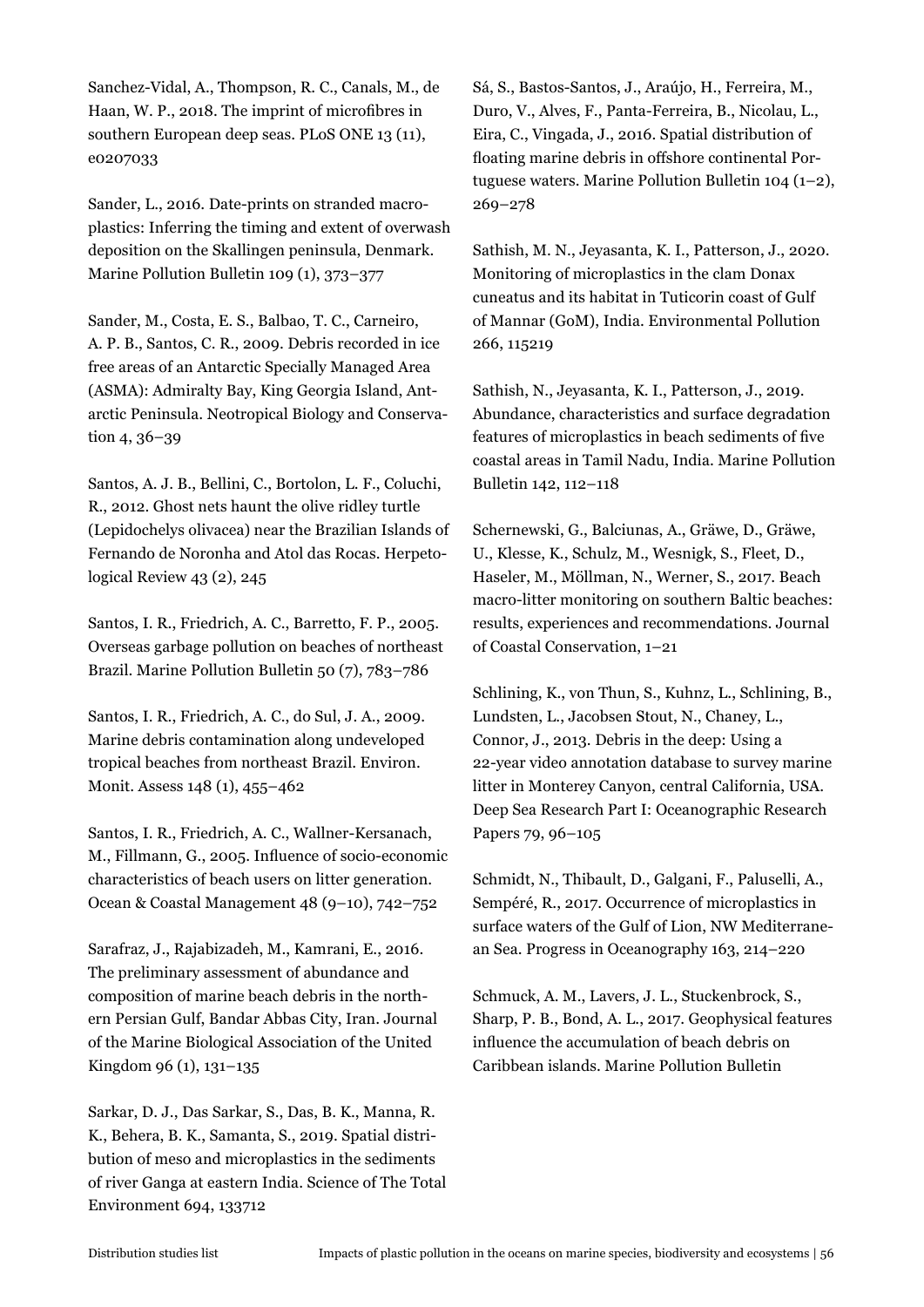Schöneich-Argent, R. I., Dau, K., Freund, H., 2020. Wasting the North Sea? – A field-based assessment of anthropogenic macrolitter loads and emission rates of three German tributaries. Environmental Pollution 263, 114367

Schöneich-Argent, R. I., Hillmann, F., Cordes, D., Wansing, R. A. D., Merder, J., Freund, J. A., Freund, H., 2019. Wind, waves, tides, and human error? – Influences on litter abundance and composition on German North Sea coastlines: An exploratory analysis. Marine Pollution Bulletin 146, 155–172

 Schubel, J. R., Monteleone, D. M., 1989. Floatables and medical type wastes on the region's beaches 1989 vs. 1988 What were the differences and their causes?.

Schülerlabor Opensea, 2017. Citizen Science Output.

Schulz, M., Bergmann, M., von Juterzenka, K., Soltwedel, T., 2010. Colonisation of hard substrata along a channel system in the deep Greenland Sea. Polar Biology 33 (10), 1359–1369

Schulz, M., Clemens, T., Förster, H., Harder, T., Fleet, D., Gaus, S., Grave, C., Flegel, I., Schrey, E., Hartwig, E., 2015. Statistical analyses of the results of 25 years of beach litter surveys on the south-eastern North Sea coast. Marine Environmental Research 109, 21–27

Schulz, M., Krone, R., Dederer, G., Wätjen, K., Matthies, M., 2015. Comparative analysis of time series of marine litter surveyed on beaches and the seafloor in the southeastern North Sea. Marine Environmental Research 106 (0), 61–67

Schulz, M., Matthies, M., 2014. Artificial neural networks for modeling time series of beach litter in the southern North Sea. Marine Environmental Research 98 (0), 14–20

Schulz, M., van Loon, W., Fleet, D. M., Baggelaar, P., van der Meulen, E., 2017. OSPAR standard method and software for statistical analysis of beach litter data. Marine Pollution Bulletin 122 (1), 166–175

Scott, G., 1972. Plastics packaging and coastal pollution. International Journal of Environmental Studies 3 (1–4), 35–36

Scott, N., Porter, A., Santillo, D., Simpson, H., Lloyd-Williams, S., Lewis, C., 2019. Particle characteristics of microplastics contaminating the mussel Mytilus edulis and their surrounding environments. Marine Pollution Bulletin 146, 125–133

Sen, A., Himmler, T., Hong, W. L., Chitkara, C., Lee, R. W., Ferré, B., Lepland, A., Knies, J., 2019. Atypical biological features of a new cold seep site on the Lofoten-Vesterålen continental margin, northern Norway. Scientific Reports 9 (1), 1762

Setälä, O., Magnusson, K., Lehtiniemi, M., Norén, F., 2016. Distribution and abundance of surface watermicrolitter in the Baltic Sea: A comparison of two sampling methods. Marine Pollution Bulletin 110, 177–183

Seth, C. K., Shriwastav, A., 2018. Contamination of Indian sea salts with microplastics and a potential prevention strategy. Environmental Science and Pollution Research 25 (30), 30122–30131

Shabaka, S. H., Ghobashy, M., Marey, R. S., 2019. Identification of marine microplastics in Eastern Harbor, Mediterranean Coast of Egypt, using differential scanning calorimetry. Marine Pollution Bulletin 142, 494–503

Shaw, D. G., 1977. Pelagic tar and plastic in the Gulf of Alaska and Bering Sea: 1975. Science of The Total Environment 8 (1), 13–20

Shaw, D. G., Day, R. H., 1994. Colour- and form-dependent loss of plastic micro-debris from the North Pacific Ocean. Marine Pollution Bulletin 28 (1), 39–43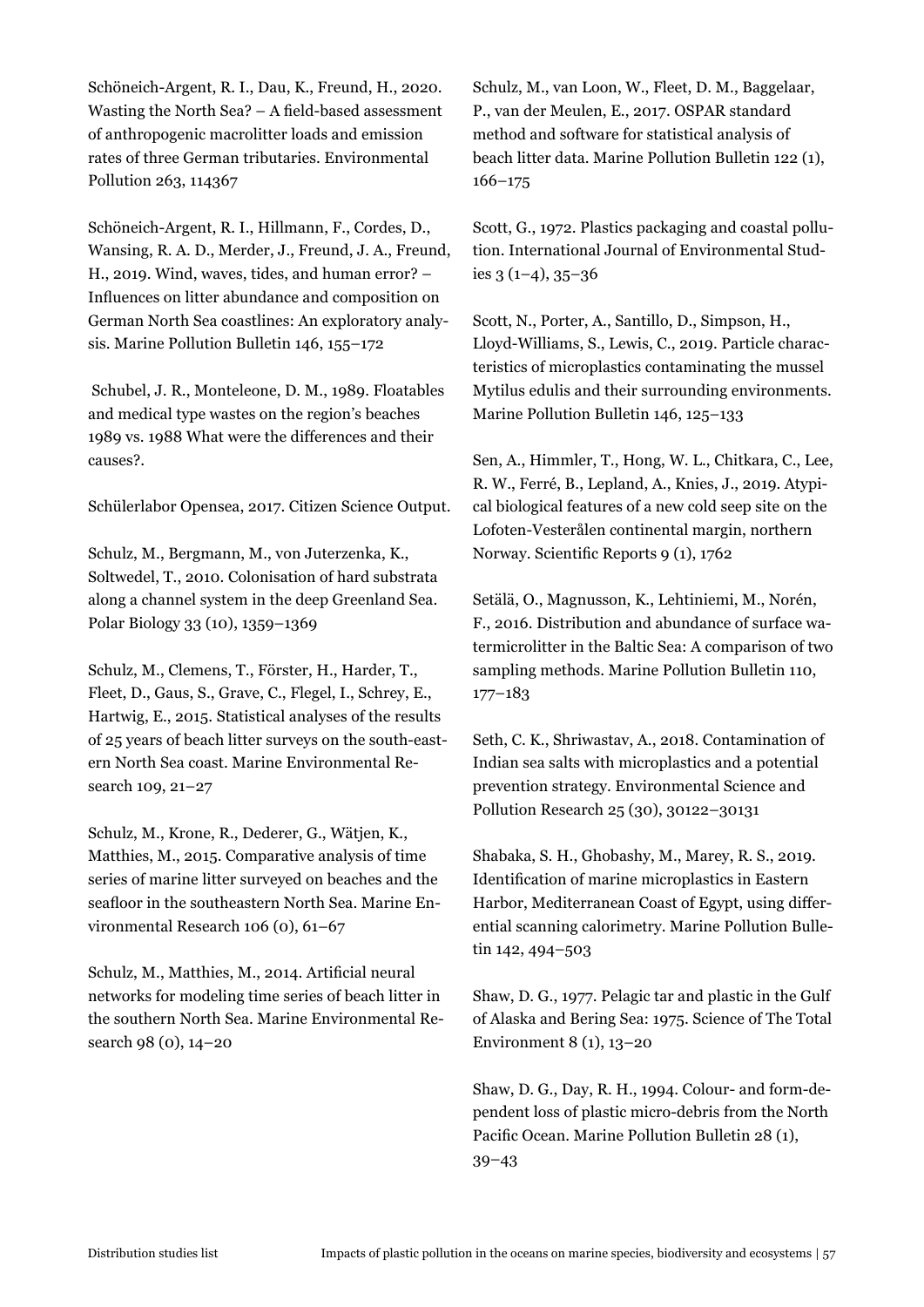Shaw, D. G., Mapes, G. A., 1979. Surface circulation and the distribution of pelagic tar and plastic. Marine Pollution Bulletin 10 (6), 160–162

Sheehan, E. V., Rees, A., Bridger, D., Williams, T., Hall-Spencer, J. M., 2017. Strandings of NE Atlantic gorgonians. Biological Conservation 209, 482–487

Shiber, J. G., 1987. Plastic pellets and tar on Spain's Mediterranean beaches. Marine Pollution Bulletin 18 (2), 84–86

Shiber, J. G., 1979. Plastic pellets on the coast of Lebanon. Marine Pollution Bulletin 10 (1), 28–30

Shiber, J. G., 1982. Plastic pellets on Spain's 'Costa del Sol' beaches. Marine Pollution Bulletin 13 (12), 409–412

Shimanaga, M., Yanagi, K., 2016. The Ryukyu Trench may function as a "depocenter" for anthropogenic marine litter. Journal of Oceanography 72, 895–903

Shimizu, T., Nakai, J., Nakajima, K., Kozai, N., Takahashi, G., Matsumoto, M., Kikui, J., 2008. Seasonal variations in coastal debris on Awaji Island, Japan. Marine Pollution Bulletin 57 (1–5), 182–186

Shim, W. J., Song, Y. K., Hong, S. H., Jang, M., 2016. Identification and quantification of microplastics using Nile Red staining. Marine Pollution Bulletin 113 (1–2), 469–476

Shiomoto, A., Kameda, T., 2005. Distribution of manufactured floating marine debris in near-shore areas around Japan. Marine Pollution Bulletin 50 (11), 1430–1432

Šilc, U., Küzmič, F., Caković, D., Stešević, D., 2018. Beach litter along various sand dune habitats in the southern Adriatic, E Mediterranean. Marine Pollution Bulletin 128, 353–360

Silva-Cavalcanti, J. S., Araújo, M. C. B., Costa, M. F., 2009. Plastic litter on an urban beach—a case study in Brazil. Waste Management & Research 27 (1), 93–97

Silva-Iñiguez, L., Fischer, D. W., 2003. Quantification and classification of marine litter on the municipal beach of Ensenada, Baja California, Mexico. Marine Pollution Bulletin 46 (1), 132–138

Silva, J. S., Barbosa, S. C. T., Costa, M. F., 2008. Flag Items as a Tool for Monitoring Solid Wastes from Users on Urban Beaches. Journal of Coastal Research 24 (4), 890–898

Silva, M. L. Castro, R. O., Sales, A. S., Araújo, F. V., 2018. Marine debris on beaches of Arraial do Cabo, RJ, Brazil: An important coastal tourist destination. Marine Pollution Bulletin 130, 153–158

Silva, M. M., Maldonado, G. C., Castro, R. O., de Sá Felizardo, J., Cardoso, R. P., dos Anjos, R. M., de Araújo, F. V., 2019. Dispersal of potentially pathogenic bacteria by plastic debris in Guanabara Bay, RJ, Brazil. Marine Pollution Bulletin 141, 561–568

Simeonova, A., Chuturkova, R., Yaneva, V., 2017. Seasonal dynamics of marine litter along the Bulgarian Black Sea coast. Marine Pollution Bulletin 119 (1), 110–118

Simon-Sánchez, L., Grelaud, M., Garcia-Orellana, J., Ziveri, P., 2019. River Deltas as hotspots of microplastic accumulation: The case study of the Ebro River, NW Mediterranean. Science of The Total Environment 687, 1186–1196

Singare, P. U., 2012. Quantification study of nonbiodegradable solid waste materials accumulated in the mangroves of Mahim Creek, Mumbai. Marine Science 2 (1), 1–5

Slater, J., 1992. The incidence of marine debris in the south-west of the World Heritage Area. Tasmanian Naturalist 25, 32–35

Slavin, C., Grage, A., Campbell, M. L., 2012. Linking social drivers of marine debris with actual marine debris on beaches. Marine Pollution Bulletin 64, 1580–1588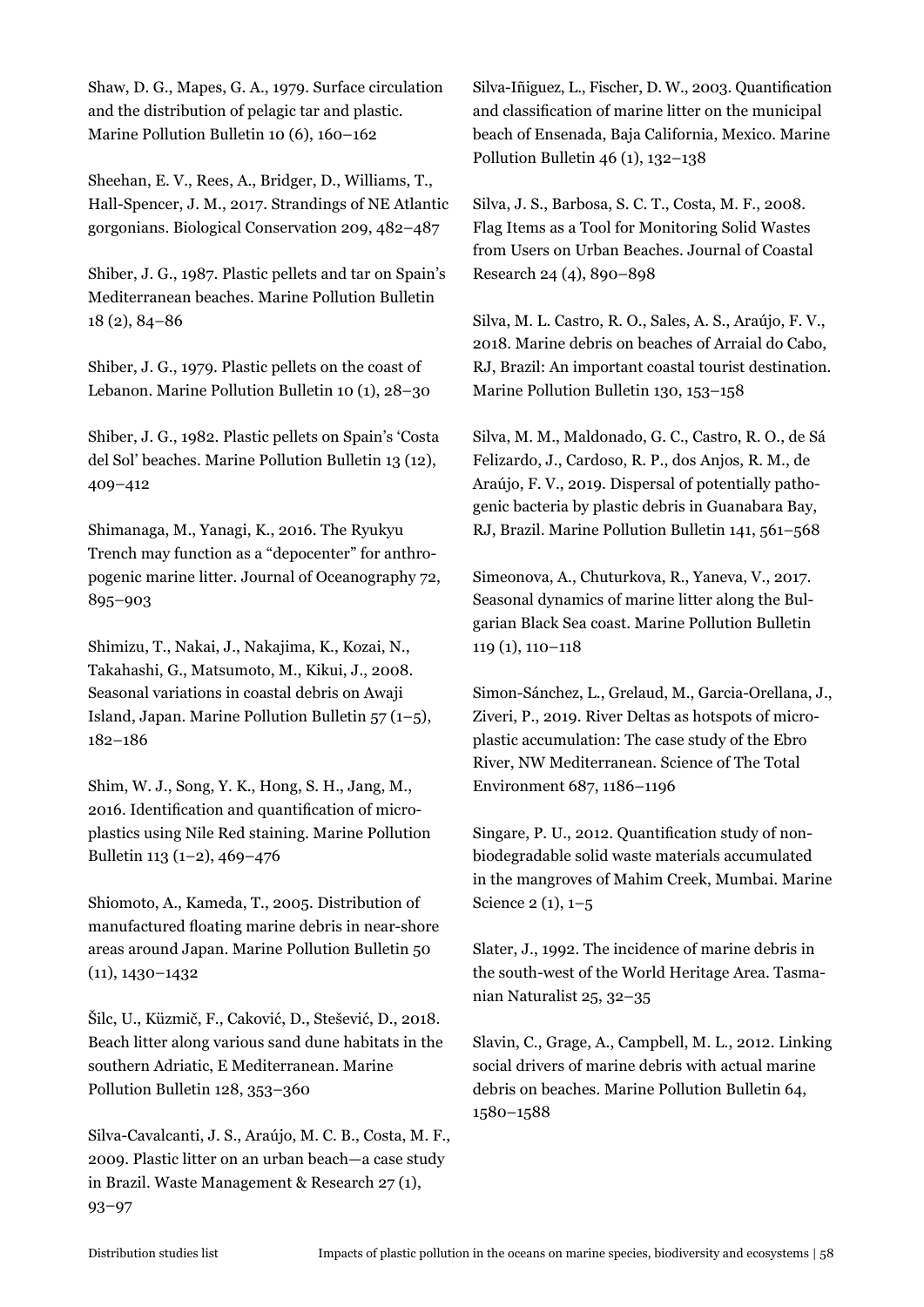Slip, D. J., Burton, H. R., 1991. Accumulation of fishing debris, plastic litter, and other artefacts, on Heard and Macquarie Islands in the Southern Ocean. Environmental Conservation 18 (3), 249–254

Slocum, C. J., Schoelkopf, R., Woodhead, J., Horvatth, M., Kelm, M., Watson, M., Zimmermann, G., Landau, M., 1993. Seasonal changes in persistent marine debris on Brigantine Beach, New Jersey and possible effects on marine mammals and turtles. Bulletin of the New Jersey Academy of Science 38  $(2), 17 - 25$ 

Smith, S. D. A., 2012. Marine debris: A proximate threat to marine sustainability in Bootless Bay, Papua New Guinea. Marine Pollution Bulletin 64 (9), 1880–1883

Smith, S. D. A., Banister, K., Fraser, N., Edgar, R. J., 2018. Tracing the source of marine debris on the beaches of northern New South Wales, Australia: The Bottles on Beaches program. Marine Pollution Bulletin 126, 304–307

Smith, S. D. A., Edgar, R. J., 2014. Documenting the Density of Subtidal Marine Debris across Multiple Marine and Coastal Habitats. PLoS ONE 9 (4), e94593

Smith, S. D. A., Gillies, C. L., Shortland-Jones, H., 2014. Patterns of marine debris distribution on the beaches of Rottnest Island, Western Australia. Marine Pollution Bulletin 88 (1–2), 188–193

Smith, S. D. A. Hattori, H., 2008. Corals versus monofilament: corals fight back in Savusavu Bay, Fiji. Coral Reefs 27 (2), 321–321

Smith, S. D. A., Markic, A., 2013. Estimates of Marine Debris Accumulation on Beaches Are Strongly Affected by the Temporal Scale of Sampling. PLoS ONE 8 (12), e83694

Söffker, M., Sloman, K. A., Hall-Spencer, J. M., 2011. In situ observations of fish associated with coral reefs off Ireland. Deep Sea Research Part I 58, 818–825

Somerville, S. E., Miller, K. L., Mair, J. M., 2003. Assessment of the aesthetic quality of a selection of beaches in the Firth of Forth, Scotland. Marine Pollution Bulletin 46 (9), 1184–1190

Song, Y. K. Hong, S. H. Eo, S. Jang, M. Han, G. M. Isobe, A. Shim, W. J., 2018. Horizontal and vertical distribution of microplastics in Korean coastal waters. Environmental Science & Technology

Song, Y. K., Hong, S. H., Jang, M., Han, G. M., Rani, M., Lee, J., Shim, W. J., 2015. A comparison of microscopic and spectroscopic identification methods for analysis of microplastics in environmental samples. Marine Pollution Bulletin 93 (1–2), 202–209

Song, Y. K., Hong, S. H., Jang, M., Han, G. M., Shim, W. J., 2015. Occurrence and distribution of microplastics in the sea surface microlayer in Jinhae Bay, South Korea. Archives of Environmental Contamination and Toxicology 69 (3), 279–287

Song, Y. K., Hong, S. H., Jang, M., Kang, J., Kwon, O. Y., Gi M., Shim, W. J., 2014. Large Accumulation of Micro-sized Synthetic Polymer Particles in the Sea Surface Microlayer. Environmental Science & Technology 48 (16), 9014–9021

So, W. K., Chan, K., Not, C., 2018. Abundance of plastic microbeads in Hong Kong coastal water. Marine Pollution Bulletin 133, 500–505

Spear, L. B., Ainley, D. G., Ribic, C. A., 1995. Incidence of plastic in seabirds from the tropical pacific, 1984–1991: Relation with distribution of species, sex, age, season, year and body weight. Marine Environmental Research 40 (2), 123–146

Steer, M., Cole, M., Thompson, R. C., Lindeque, P. K., 2017. Microplastic ingestion in fish larvae in the western English Channel. Environmental Pollution 226, 250–259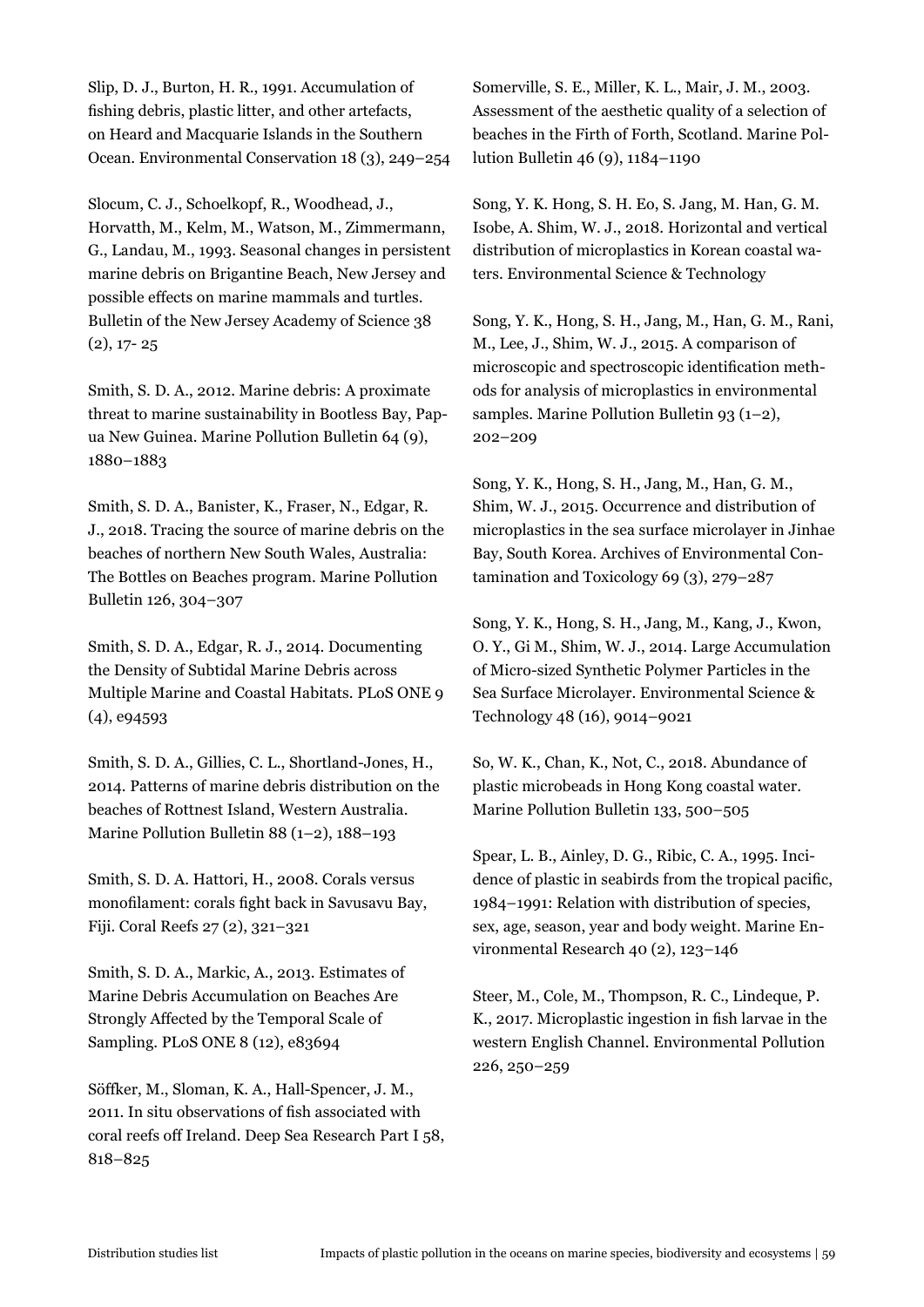Stefatos, A., Charalampakis, M., Papatheodorou, G., Ferentinos, G., 1999. Marine Debris on the Seafloor of the Mediterranean Sea: Examples from Two Enclosed Gulfs in Western Greece. Marine Pollution Bulletin 38 (5), 389–393

Stevens, B. G., 2000. Ghost fishing by Tanner crab (Chionoecetes bairdi) pots off Kodiak, Alaska: pot density and catch per trap as determined from sidescan sonar and pot recovery data. Fisheries Bulletin 98, 389–399

Stolte, A., Forster, S., Gerdts, G., Schubert, H., 2015. Microplastic concentrations in beach sediments along the German Baltic coast. Marine Pollution Bulletin 99 (1–2), 216–229

Stone, R. P., 2006. Coral habitat in the Aleutian Islands of Alaska: depth distribution, fine-scale species associations, and fisheries interactions. Coral Reefs 25, 229–238

Storrier, K. L., McGlashan, D. J., Bonellie, S., Velander, K., 2007. Beach Litter Deposition at a Selection of Beaches in the Firth of Forth, Scotland. Journal of Coastal Research 23 (4), 813–822

Strafella, P., Fabi, G., Despalatovic, M., Cvitković, I., Fortibuoni, T., Gomiero, A., Guicciardi, S., Marceta, B., Raicevich, S., Tassetti, A. N., Spagnolo, A., Scarcella, G., 2019. Assessment of seabed litter in the Northern and Central Adriatic Sea, Mediterranean over six years. Marine Pollution Bulletin 141, 24–35

Strafella, P., Fabi, G., Spagnolo, A., Grati, F., Polidori, P., Punzo, E., Fortibuoni, T., Marceta, B., Raicevich, S., Cvitkovic, I., Despalatovic, M., Scarcella, G., 2015. Spatial pattern and weight of seabed marine litter in the northern and central Adriatic Sea. Marine Pollution Bulletin 91 (1), 120–127

Suaria, G., Aliani, S., 2014. Floating debris in the Mediterranean Sea. Marine Pollution Bulletin 86  $(1-2)$ , 494–504

Suaria, G., Avio, C. G., Mineo, A., Lattin, G. L., Magaldi, M. G., Belmonte, G., Moore, C. J., Regoli, F., Aliani, S., 2016. The Mediterranean Plastic Soup: synthetic polymers in Mediterranean surface waters. Scientific Reports 6, 37551

Suaria, G., Melinte-Dobrinescu, M. C., Ion, G., Aliani, S., 2015. First observations on the abundance and composition of floating debris in the North-western Black Sea. Marine Environmental Research 107, 45–49

Suaria, G., Perold, V., Lee, J. R., Lebouard, F., Aliani, S., Ryan, P. G., 2020. Floating macro- and microplastics around the Southern Ocean: Results from the Antarctic Circumnavigation Expedition. Environment International 136, 105494

Suciu, M. C., Tavares, D. C., Costa, L. L., Silva, M. C. L., Zalmon, I. R., 2017. Evaluation of environmental quality of sandy beaches in southeastern Brazil. Marine Pollution Bulletin 119 (2), 133–142

Su, L., Cai, H., Kolandhasamy, P., Wu, C., Rochman, C. M., Shi, H., 2018. Using the Asian clam as an indicator of microplastic pollution in freshwater ecosystems. Environmental Pollution 234, 347–355

Sullivan, M., Evert, S., Straub, P., Reding, M., Robinson, N., Zimmermann, E., Ambrose, D., 2019. Identification, recovery, and impact of ghost fishing gear in the Mullica River-Great Bay Estuary, New Jersey, USA: Stakeholder-driven restoration for smaller-scale systems. Marine Pollution Bulletin 138, 37–48

Sulochanan, B., Bhat, G. S., Lavanya, S., Dineshbabu, A. P., Kaladharan, P., 2014. A preliminary assessment of ecosystem process and marine litter in the beaches of Mangalore. Indian Journal of Geo-Marine Science 43 (9), 1764–1769

Sulochanan, B., Veena, S., Ratheesh, L., Padua, S., Rohit, P., Kaladharan, P., Kripa, V., 2019. Temporal and spatial variability of beach litter in Mangaluru, India. Marine Pollution Bulletin 149, 110541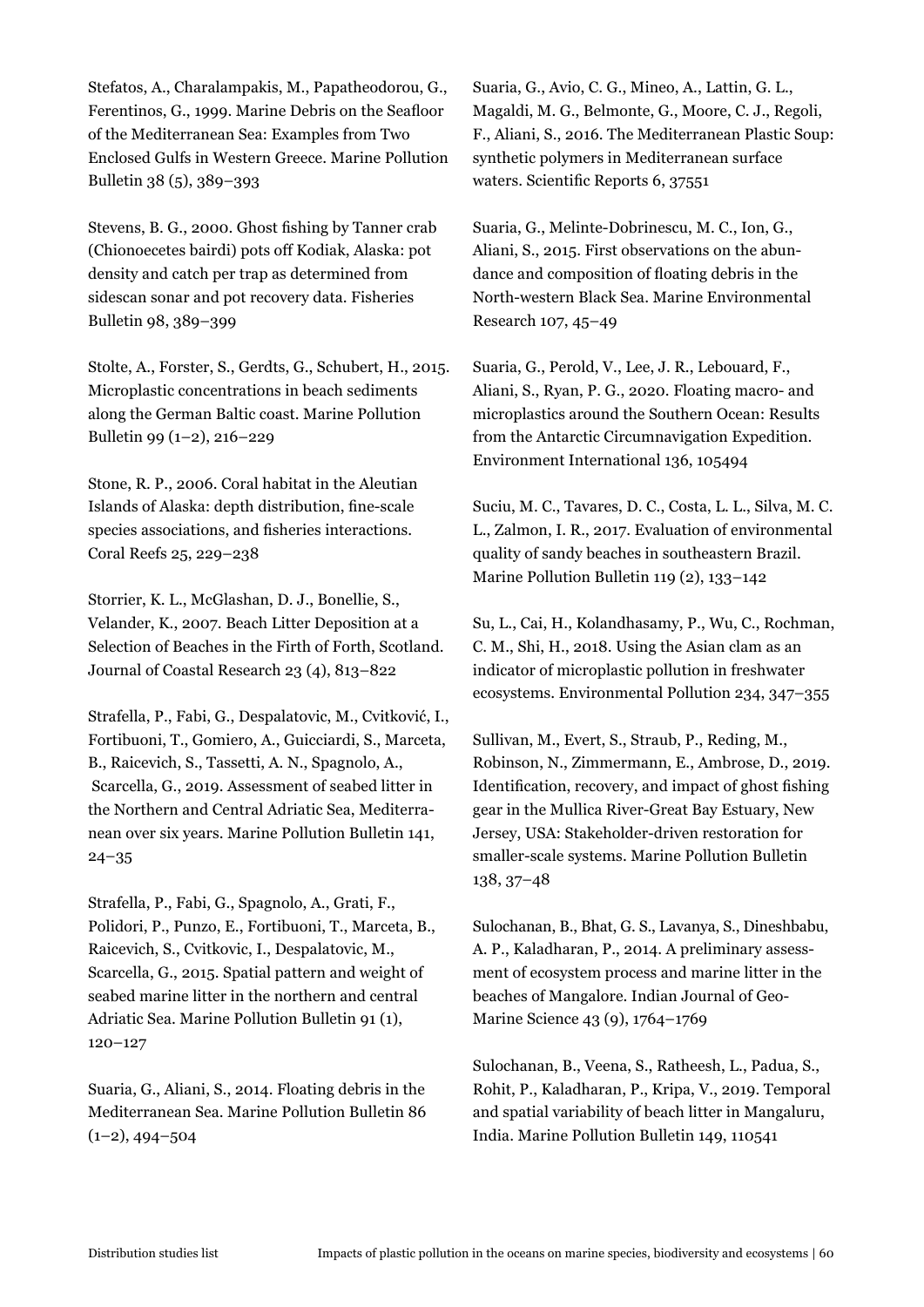Su, L., Xue, Y., Li, L., Yang, D., Kolandhasamy, P., Li, D., Shi, H., 2016. Microplastics in Taihu Lake, China. Environmental Pollution 216, 711–719

Sun, X., Liang, J., Zhu, M., Zhao, Y., Zhang, B., 2018. Microplastics in seawater and zooplankton from the Yellow Sea. Environmental Pollution 242, 585–595

Sur, C., Abbott, J. M., Ambo-Rappe, R., Asriani, N., Hameed, S. O., Jellison, B. M., Lestari, H. A., Limbong, S. R., Mandasari, M., Ng, G., Satterthwaite, E. V., Syahid, S., Trockel, D., Umar, W., Williams, S. L., 2018. Marine Debris on Small Islands: Insights from an Educational Outreach Program in the Spermonde Archipelago, Indonesia. Frontiers in Marine Science 5 (35)

Sutherland, D. L., 1983. Results of a survey of the south-Florida fish-trap fishing grounds using a manned submersible. Northeast Gulf Science 6, 179–183

Sutton, R., Mason, S. A., Stanek, S. K., Willis-Norton, E. Wren, I. F., Box, C, 2016. Microplastic contamination in the San Francisco Bay, California, USA. Marine Pollution Bulletin 109 (1), 230–235

Suzuoki, T., Shirakawa, K., 1979. Visual observation on the floating pollutants in open ocean. The Oceanographical Magazine 30, 55–60

Syakti, A. D., Bouhroum, R., Hidayati, N. V., Koenawan, C. J., Boulkamh, A., Sulistyo, I., Lebarillier, S., Akhlus, S., Doumeng, P., Wong-Wah-Chung, P., 2017. Beach macro-litter monitoring and floating microplastic in a coastal area of Indonesia. Marine Pollution Bulletin

Syakti, A. D., Hidayati, N. V., Jaya, Y. V., Siregar, S. H., Yude, R., Suhendy, Asia, L., Wong-Wah-Chung, P., Doumenq, P., 2018. Simultaneous grading of microplastic size sampling in the Small Islands of Bintan water, Indonesia. Marine Pollution Bulletin 137, 593–600

Syranidou, E., Karkanorachaki, K., Amorotti, F., Avgeropoulos, A., Kolvenbach, B., Zhou, N., Fava, F., Corvini, P. F. X., Kalogerakis, N., 2019. Biodegradation of mixture of plastic films by tailored marine consortia. Journal of Hazardous Materials 375, 33–42

Tagg, A. S., Oberbeckmann, S., Fischer, D., Kreikemeyer, B., Labrenz, M., 2019. Paint particles are a distinct and variable substrate for marine bacteria. Marine Pollution Bulletin 146, 117–124

Talvitie, J., Heinonen, M., Pääkkönen, J. P., Vahtera, E., Mikola, A., Setälä, O., Vahala, R., 2015. Do wastewater treatment plants act as a potential point source of microplastics? Preliminary study in the coastal Gulf of Finland, Baltic Sea. Water Science and Technology 72 (9), 1495–1504

Tamminga, M., Hengstmann, E., Fischer, E. K., 2018. Microplastic analysis in the South Funen Archipelago, Baltic Sea, implementing manta trawling and bulk sampling. Marine Pollution Bulletin 128, 601–608

Tang, G., Liu, M., Zhou, Q., He, H., Chen, K., Zhang, H., Hu, J., Huang, Q., Luo, Y., Ke, H., Chen, B., Xu, X., Cai, M., 2018. Microplastics and polycyclic aromatic hydrocarbons (PAHs) in Xiamen coastal areas: Implications for anthropogenic impacts. Science of The Total Environment 634, 811–820

Taniguchi, S. Colabuono, F. I., Dias P. S., Oliveira, R., Fisner, M., Turra, A., Izar, G. M., Abessa, D. M. S., Saha, M., Hosoda, J., Yamashita, R., Takada, H., Lourenço, R. A., Magalhães, C. A., Bícego, M. C., Montone, R. C., 2016. Spatial variability in persistent organic pollutants and polycyclic aromatic hydrocarbons found in beach-stranded pellets along the coast of the state of São Paulo, southeastern Brazil. Marine Pollution Bulletin 106 (1–2), 87–94

Tata, T., Belabed, B. E., Bououdina, M., Bellucci, S., 2020. Occurrence and characterization of surface sediment microplastics and litter from North African coasts of Mediterranean Sea: Preliminary research and first evidence. Science of The Total Environment 713, 136664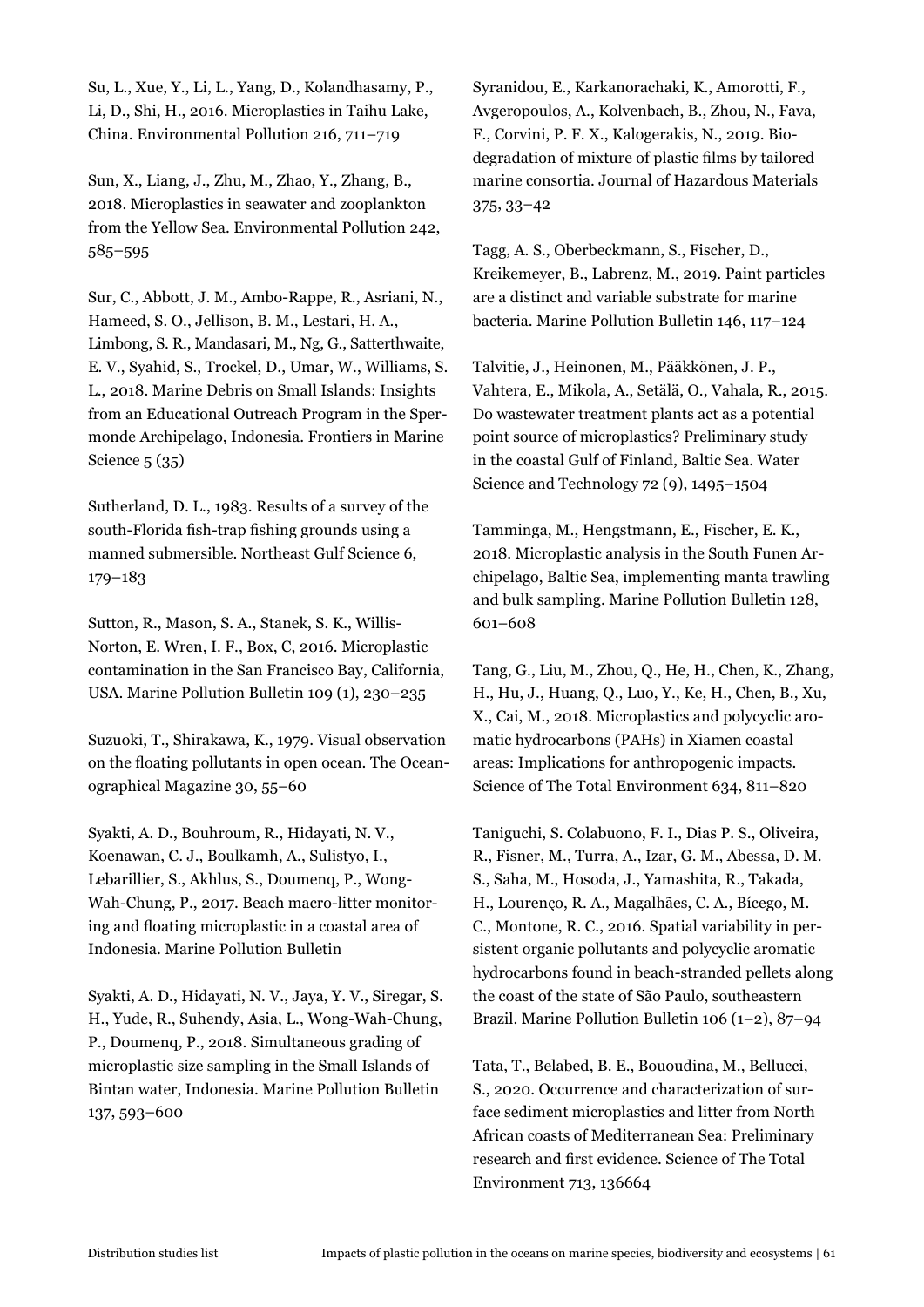Tavares, D. C., Moura, J. F., Ceesay, A., Merico, A., 2020. Density and composition of surface and buried plastic debris in beaches of Senegal. Science of The Total Environment 737, 139633

Tavares, D. C., Moura, J. F., Merico, A., 2019. Anthropogenic debris accumulated in nests of seabirds in an uninhabited island in West Africa. Biological Conservation 236, 586–592

Taviani, M., Angeletti, L., Canese, S., Cannas, R., Cardone, F., Cau, A., Cau, A. B., Follesa, M. C., Marchese, F., Montagna, P., Tessarolo, C., 2017. The "Sardinian cold-water coral province" in the context of the Mediterranean coral ecosystems. Deep Sea Research Part II: Topical Studies in Oceanography 145 (Supplement C), 61–78

Taylor, J. R., DeVogelaere, A. P., Burton, E. J., Frey, O., Lundsten, L., Kuhnz, L. A., Whaling, P. J., Lovera, C., Buck, K. R., Barry, J. P., 2014. Deep-sea faunal communities associated with a lost intermodal shipping container in the Monterey Bay National Marine Sanctuary, CA. Marine Pollution Bulletin 83 (1), 92–106

Tekman, M. B., Krumpen, T., Bergmann, M., 2017. Marine litter on deep Arctic seafloor continues to increase and spreads to the North at the HAUS-GARTEN observatory. Deep Sea Research Part I: Oceanographic Research Papers 120, 88–99

Tekman, M. B., Wekerle, C., Lorenz, C., Primpke, S., Hasemann, C., Gerdts, G., Bergmann, M., 2020. Tying up Loose Ends of Microplastic Pollution in the Arctic: Distribution from the Sea Surface through the Water Column to Deep-Sea Sediments at the HAUSGARTEN Observatory. Environmental Science & Technology 54 (7), 4079–4090

Ter Halle, A., Jeanneau, L., Martignac, M., Jardé, E., Pedrono, B., Brach, L., Gigault, J., 2017. Nanoplastic in the North Atlantic Subtropical Gyre. Environmental Science & Technology

Ter Halle, A., Ladirat, L., Martignac, M., Mingotaud, A. F., Boyron, O., Perez, E., 2017. To what extent are microplastics from the open ocean weathered?. Environmental Pollution 227, 167–174

Terzi, Y., Seyhan, K., 2017. Seasonal and spatial variations of marine litter on the south-eastern Black Sea coast. Marine Pollution Bulletin

Teuten, E. L., Rowland, S. J., Galloway, T. S., Thompson, R. C., 2007. Potential for Plastics to Transport Hydrophobic Contaminants. Environmental Science & Technology 41 (22), 7759–7764

Thiel, M., Hinojosa, I. A., Joschko, T., Gutow, L., 2011. Spatio-temporal distribution of floating objects in the German Bight, North Sea. Journal of Sea Research 65 (3), 368–379

Thiel, M., Hinojosa, I. A., Miranda, L., Pantoja, J. F., Rivadeneira, M. M., Vásquez, N., 2013. Anthropogenic marine debris in the coastal environment: A multi-year comparison between coastal waters and local shores. Marine Pollution Bulletin 71 (1–2), 307–316

Thiel, M., Hinojosa, I., Vásquez, N., Macaya, E., 2003. Floating marine debris in coastal waters of the SE-Pacific, Chile. Marine Pollution Bulletin 46 (2), 224–231

Thompson, R. C., Olsen, Y., Mitchell, R. P., Davis, A., Rowland, S. J., John, A. W. G., McGonigle, D., Russell, A. E., 2004. Lost at sea: Where is all the plastic?. Science 304 (5672), 838–838

Thornton, L., Jackson, N. L., 1998. Spatial and temporal variations in debris accumulation and composition in an estuarine shoreline, Cliffwood Beach, New Jersey, USA. Marine Pollution Bulletin 36 (9), 705–711

Thushari, G. G. N., Chavanich, S., Yakupitiyage, A., 2017. Coastal debris analysis in beaches of Chonburi Province, eastern of Thailand as implications for coastal conservation. Marine Pollution Bulletin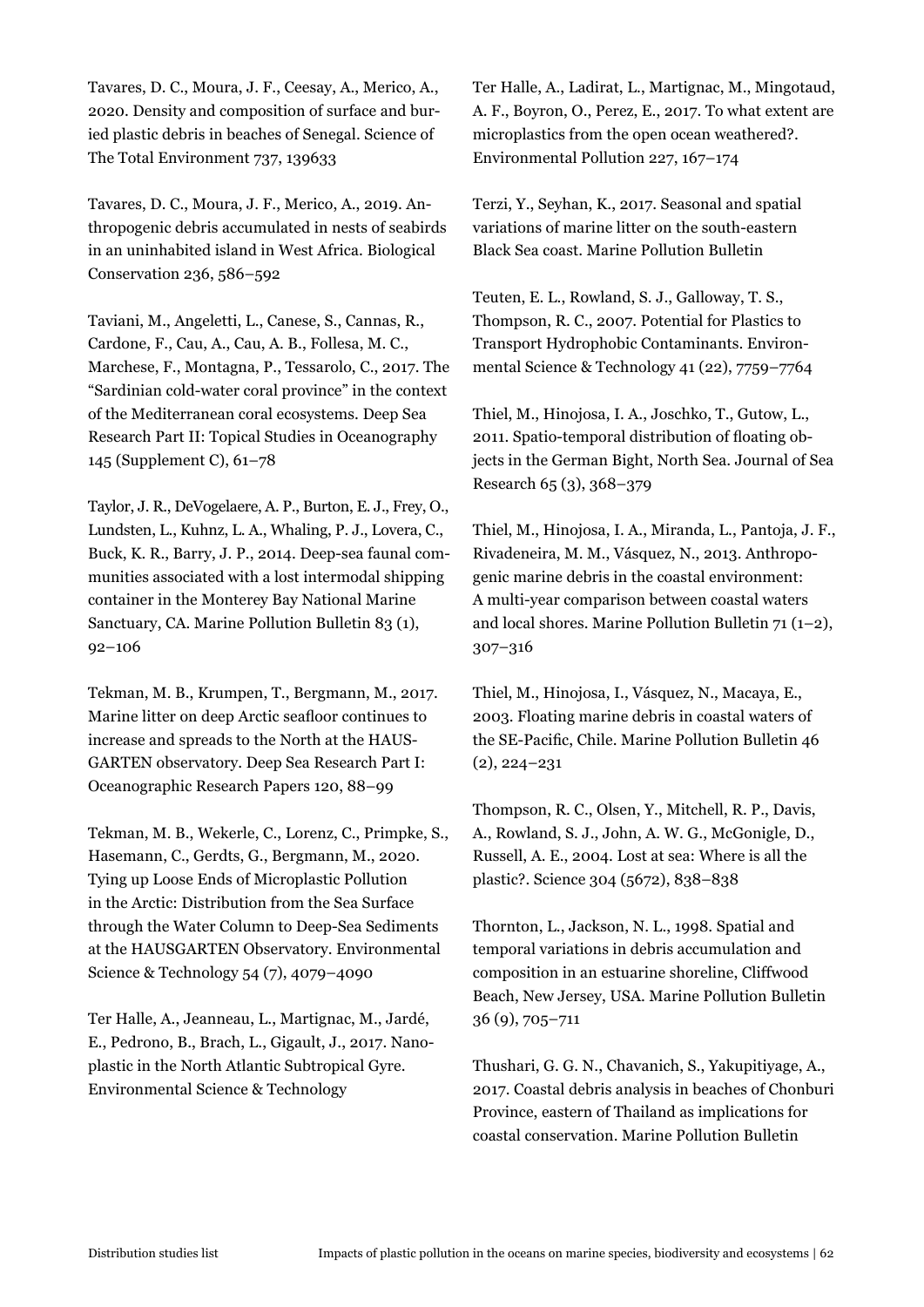Titmus, A. J., Hyrenbach, K. D., 2011. Habitat associations of floating debris and marine birds in the North East Pacific Ocean at coarse and meso spatial scales. Marine Pollution Bulletin 62 (11), 2496–2506

Tiwari, M., Rathod, T. D., Ajmal, P. Y., Bhangare, R. C., Sahu, S. K., 2019. Distribution and characterization of microplastics in beach sand from three different Indian coastal environments. Marine Pollution Bulletin 140, 262–273

Topçu, E. N., Öztürk, B., 2010. Abundance and composition of solid waste materials on the western part of the Turkish Black Sea seabed. Aquatic Ecosystem Health & Management 13 (3), 301–306

Topçu, E. N., Tonay, A. M., Dede, A., Öztürk, B., Öztürk, A. A., 2013. Origin and abundance of marine litter along sandy beaches of the Turkish Western Black Sea Coast. Marine Environmental Research 85, 21–28

Topçu, E. N., Tonay, A. M., Öztürk, B., 2010. A preliminary study on marine litter in the Aegean Sea. Rapp Comm Int Mer Médit 39, 804

Torres, D., Jorquera, D., 1996. Monitoring results of marine debris at Cape Shirreff, Livingston Island, South Shetland Islands, during the Antarctic season 1995/96. Ser. Cient. INACH 46, 121–132

Torres, D., Jorquera, D., Vallejos, V., Hucke-Gaete, R., Zárate, S., 1997. Beach debris survey at Cape Shirreff, Livingston Island, during the Antarctic season 1996/97. Ser. Cient. INACH 47

Tosic, T., Vruggink, M., Vesman, A., 2020. Microplastics quantification in surface waters of the Barents, Kara and White Seas. Marine Pollution Bulletin 161, 111745

Tourinho, P. S., Fillmann, G., 2011. Temporal trend of litter contamination at Cassino Beach, Southern Brazil. Journal of Integrated Coastal Zone Management 11, 97–102

Triessnig, P., Roetzer, A., Stachowitsch, M., 2012. Beach Condition and Marine Debris: New Hurdles for Sea Turtle Hatchling Survival. Chelonian Conservation and Biology 11 (1), 68–77

Tsang, Y. Y., Mak, C. W., Liebich, C., Lam, S. W., Sze, E. T. P., Chan, K. M., 2017. Microplastic pollution in the marine waters and sediments of Hong Kong. Marine Pollution Bulletin 115 (1–2)

Tubau, X., Canals, M., Lastras, G., Rayo, X., Rivera, J., Amblas, D., 2015. Marine litter on the floor of deep submarine canyons of the Northwestern Mediterranean Sea: The role of hydrodynamic processes. Progress in Oceanography 134, 379–403

Tunçer, S., Artüz, O. B., Demirkol, M., Artüz, M. L., 2018. First report of occurrence, distribution, and composition of microplastics in surface waters of the Sea of Marmara, Turkey. Marine Pollution Bulletin 135, 283–289

Turner, A., 2018. Mobilisation kinetics of hazardous elements in marine plastics subject to an avian physiologically-based extraction test. Environmental Pollution 236, 1020–1026

Turner, A., 2017. Trace elements in fragments of fishing net and other filamentous plastic litter from two beaches in SW England. Environmental Pollution 224, 722–728

Turner, A., Holmes, L., 2011. Occurence, distribution and characteristics of beached plastic production pellets on the island of Malta, central Mediterranean. Marine Pollution Bulletin 62 (2), 377–381

Turner, A., Wallerstein, C., Arnold, R., 2019. Identification, origin and characteristics of bio-bead microplastics from beaches in western Europe. Science of The Total Environment 664, 938–947

Turner, A., Wallerstein, C., Arnold, R., Webb, D., 2019. Marine pollution from pyroplastics. Science of the Total Environment 694, 8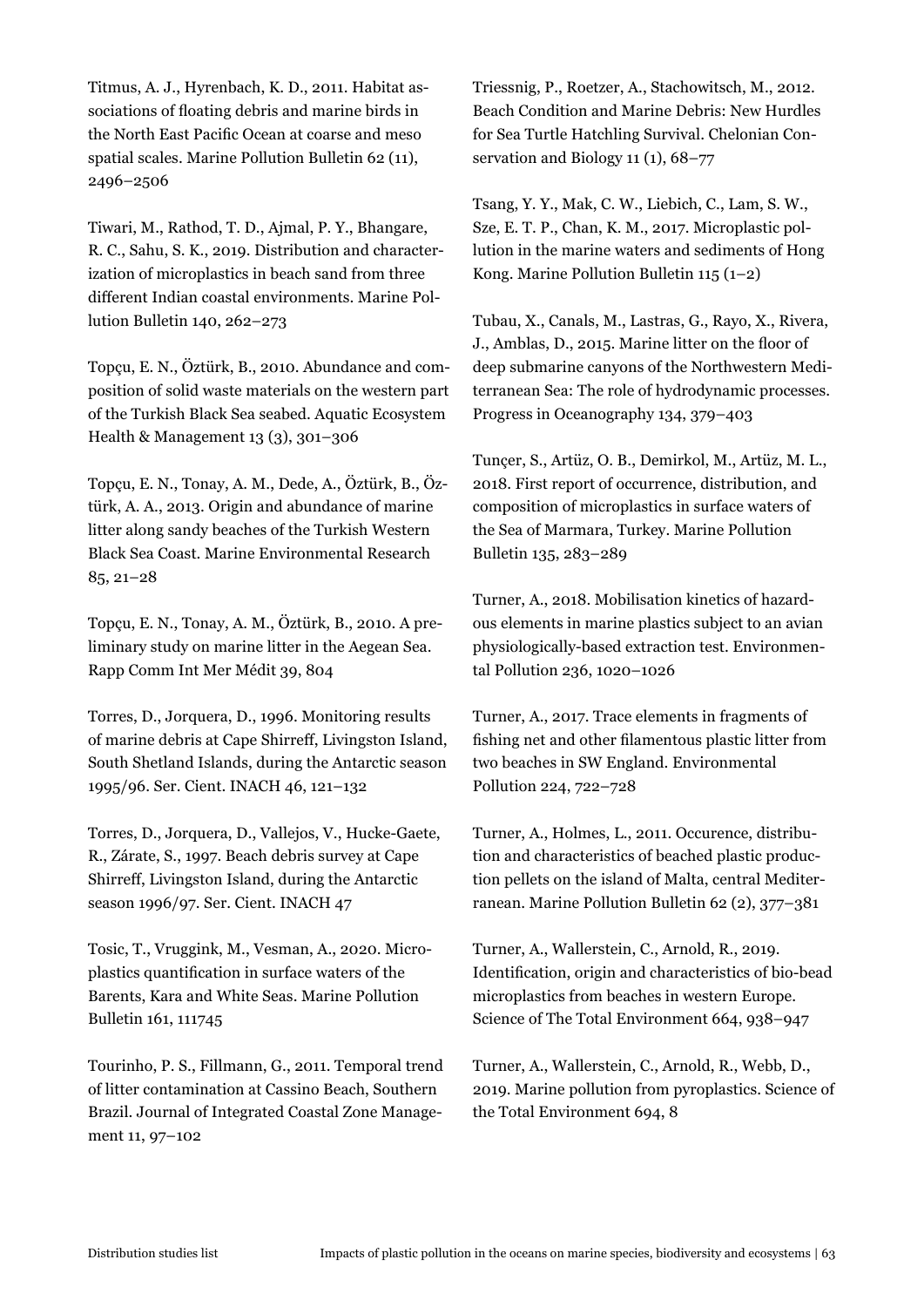Turra, A., Manzano, A. B., Dias, R. J. S., Mahiques, M. M., Barbosa, L., Balthazar-Silva, D., Moreira, F. T., 2014. Three-dimensional distribution of plastic pellets in sandy beaches: shifting paradigms. Sci. Rep. 4

Turrell, W. R., 2018. A simple model of wind-blown tidal strandlines: How marine litter is deposited on a mid-latitude, macro-tidal shelf sea beach. Marine Pollution Bulletin 137, 315–330

Tziourrou, P., Megalovasilis, P., Tsounia, M., Karapanagioti, H. K., 2019. Characteristics of microplastics on two beaches affected by different land uses in Salamina Island in Saronikos Gulf, east Mediterranean. Marine Pollution Bulletin 149, 110531

Uchida, K., Hagita, R., Hayashi, T., Tokai, T., 2016. Distribution of small plastic fragments floating in the western Pacific Ocean from 2000 to 2001. Fisheries Science 82 (6), 969–974

Uhrin, A., Matthews, T., Lewis, C., 2014. Lobster Trap Debris in the Florida Keys National Marine Sanctuary: Distribution, Abundance, Density, and Patterns of Accumulation. Marine and Coastal Fisheries, 20–32

Uhrin, A. V., Walsh, W. A., Brodziak, J., 2020. Relative abundance of derelict fishing gear in the Hawaii-based pelagic longline fishery grounds as estimated from fishery observer data. Scientific Reports 10, 7767

Uneputty, P., Evans, S. M., 1997. The impact of plastic debris on the biota of tidal flats in Ambon Bay, eastern Indonesia. Marine Environmental Research 44 (3), 233–242

Unger, A., Harrison, N:, 2016. Fisheries as a source of marine debris on beaches in the United Kingdom. Marine Pollution Bulletin 107 (1), 52–58

Urban-Malinga, B., Wodzinowski, T., Witalis, B., Zalewski, M., Radtke, K., Grygiel, W., 2018. Marine litter on the seafloor of the southern Baltic. Marine Pollution Bulletin 127, 612–617

Urra, J., Palomino, D., Lozano, P., González-García, E., Farias, C., Mateo-Ramírez, Á., Fernández-Salas, L. M., López-González, N., Vila, Y., Orejas, C., Puerta, P., Rivera, J., Henry, L. A., Rueda, J. L., 2021. Deep-sea habitat characterization using acoustic data and underwater imagery in Gazul mud volcano, Gulf of Cádiz, NE Atlantic. Deep Sea Research Part I: Oceanographic Research Papers, 103458

Van, A., Rochman, C. M., Flores, E. M., Hill, K. L., Vargas, E., Vargas, S. A., Hoh, E., 2012. Persistent organic pollutants in plastic marine debris found on beaches in San Diego, California. Chemosphere 86  $(3), 258 - 263$ 

Van Cauwenberghe, L., Claessens, M., Vandegehuchte, M. B., Janssen, C. R., 2015. Microplastics are taken up by mussels (Mytilus edulis) and lugworms (Arenicola marina) living in natural habitats. Environmental Pollution 199 (0), 10–17

Van Cauwenberghe, L., Claessens, M., Vandegehuchte, M. B., Mees, J., Janssen, C. R., 2013. Assessment of marine debris on the Belgian Continental Shelf. Marine Pollution Bulletin 73 (1), 161–169

Van Cauwenberghe, L., Vanreusel, A., Mees, J., Janssen, C. R., 2013. Microplastic pollution in deepsea sediments. Environmental Pollution 182 (0), 495–499

van den Beld, I. M. J., Guillaumont, B., Menot, L., Bayle, C., Arnaud-Haond, S., Bourillet, J., 2017. Marine litter in submarine canyons of the Bay of Biscay. Deep Sea Research Part II: Topical Studies in Oceanography 145, 142–152

van den Heuvel-Greve, M. J., van den Brink, A. M., Glorius, S. T., de Groot, G. A., Laros, I., Renaud, P. E., Pettersen, R., Węsławski, J. M., Kuklinski, P., Murk, A. J., 2021. Early detection of marine non-indigenous species on Svalbard by DNA metabarcoding of sediment. Polar Biology 44 (4), 653–665

van der Hal, N., Ariel, A., Angel, D. L., 2017. Exceptionally high abundances of microplastics in the oligotrophic Israeli Mediterranean coastal waters. Marine Pollution Bulletin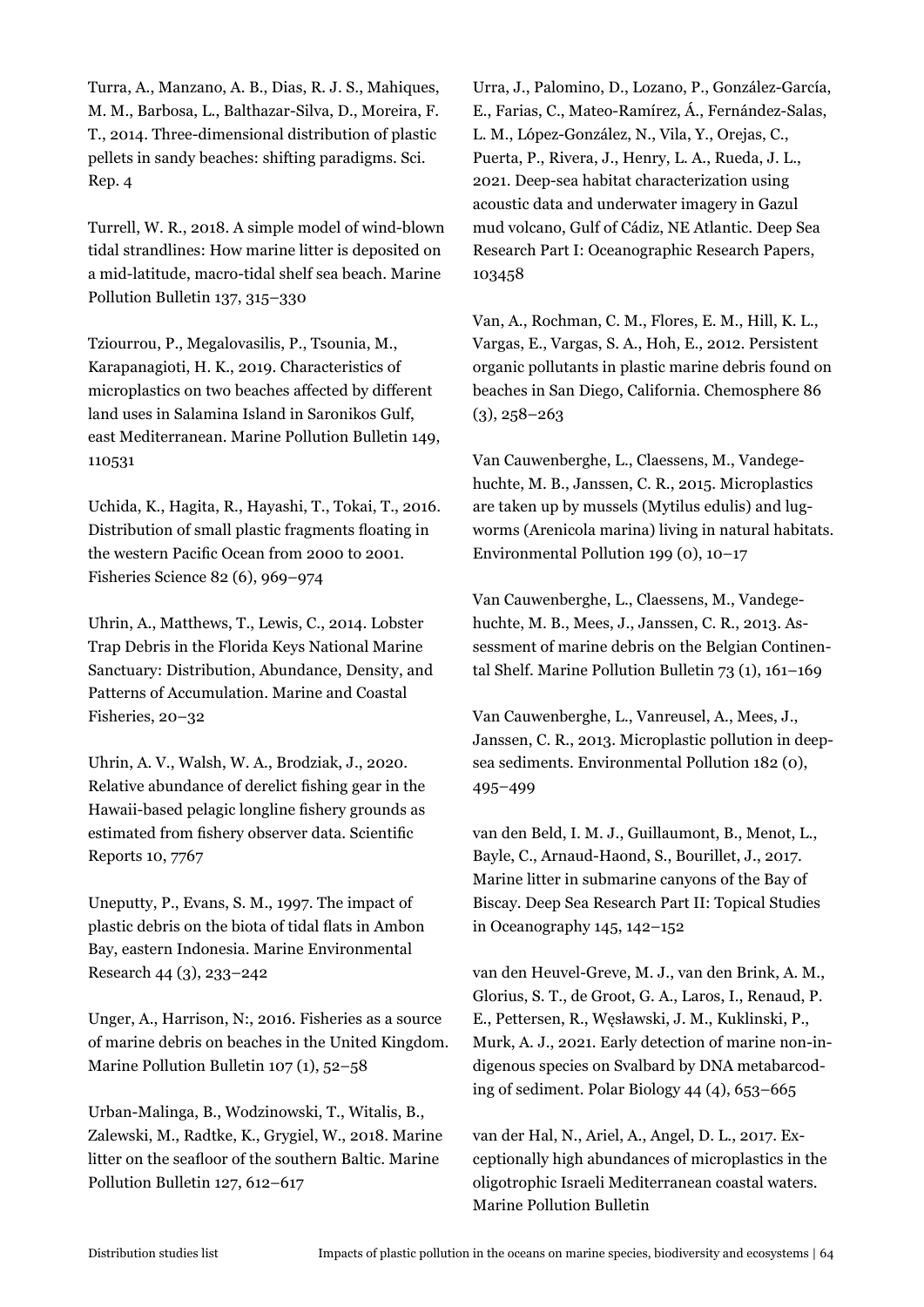van Dolah, R. F., Burrell, V. G., West, S. B., 1980. The distribution of pelagic tars and plastics in the south Atlantic bight. Marine Pollution Bulletin 11 (12), 352–356

van Hoytema, N., Bullimore, R. D., Al Adhoobi, A. S., Al-Khanbashi, M. H., Whomersley, P., Le Quesne, W. J. F., 2020. Fishing gear dominates marine litter in the Wetlands Reserve in Al Wusta Governorate, Oman. Marine Pollution Bulletin 159, 111503

Vauk, G. J. M., Schrey, E., 1987. Litter pollution from ships in the German Bight. Marine Pollution Bulletin 18 (6), 316–319

Vedolin, M. C., Teophilo, C. Y. S., Turra, A., Figueira, R. C. L., 2017. Spatial variability in the concentrations of metals in beached microplastics. Marine Pollution Bulletin

Veerasingam, S., Al-Khayat, J. A., Aboobacker, V. M., Hamza, S., Vethamony, P., 2020. Sources, spatial distribution and characteristics of marine litter along the west coast of Qatar. Marine Pollution Bulletin 159, 111478

Veerasingam, S., Mugilarasan, M., Venkatachalapathy, R., Vethamony, P., 2016. Influence of 2015 flood on the distribution and occurrence of microplastic pellets along the Chennai coast, India. Marine Pollution Bulletin 109 (1), 196–204

Veerasingam, S., Saha, M., Suneel, V., Vethamony, P., Rodrigues, A. C., Bhattacharyya, S., Naik, B. G., 2016. Characteristics, seasonal distribution and surface degradation features of microplastic pellets along the Goa coast, India. Chemosphere 159, 496–505

Velander, K. A., Mocogni, M., 1998. Maritime litter and sewage contamination at Cramond Beach Edinburgh—A comparative study. Marine Pollution Bulletin 36 (5), 385–389

Venrick, E. L., Backman, T. W., Bartram, W. C., Platt, C. J., Thornhill, M. S., Yates, R. E., 1973. Man-made Objects on the Surface of the Central North Pacific Ocean. Nature 241 (5387), 271–271

Verlis, K. M., Campbell, M. L., Wilson, S. P., 2018. Seabirds and plastics don't mix: Examining the differences in marine plastic ingestion in wedge-tailed shearwater chicks at near-shore and offshore locations. Marine Pollution Bulletin 135, 852–861

Vesman, A., Moulin, E., Egorova, A., Zaikov, K., 2020. Marine litter pollution on the Northern Island of the Novaya Zemlya archipelago. Marine Pollution Bulletin 150, 110671

Vianello, A., Boldrin, A., Guerriero, P., Moschino, V., Rella, R., Sturaro, A., Da Ros, L., 2013. Microplastic particles in sediments of Lagoon of Venice, Italy: first observations on occurrence, spatial patterns and identification. Estuarine, Coastal and Shelf Science 130, 54–61

Vianello, A., Da Ros, L., Boldrin, A., Marceta, T., Moschino, V., 2018. First evaluation of floating microplastics in the Northwestern Adriatic Sea. Environmental Science and Pollution Research 25 (28), 28546–28561

Vidyasakar, A., Neelavannan, K., Krishnakumar, S., Prabaharan, G., Sathiyabama Alias Priyanka, T., Magesh, N. S., Godson, Prince S., Srinivasalu, S., 2018. Macrodebris and microplastic distribution in the beaches of Rameswaram Coral Island, Gulf of Mannar, Southeast coast of India: A first report. Marine Pollution Bulletin 137, 610–616

Viehman, S., Vander P., Jenny L., Schellinger, J., 2011. Characterization of marine debris in North Carolina salt marshes. Marine Pollution Bulletin 62 (12), 2771–2779

Vieira, R. P., Raposo, I. P., Sobral, P., Gonçalves, J. M. S., Bell, K. L. C., Cunha, M. R., 2015. Lost fishing gear and litter at Gorringe Bank, NE Atlantic. Journal of Sea Research 100, 91–98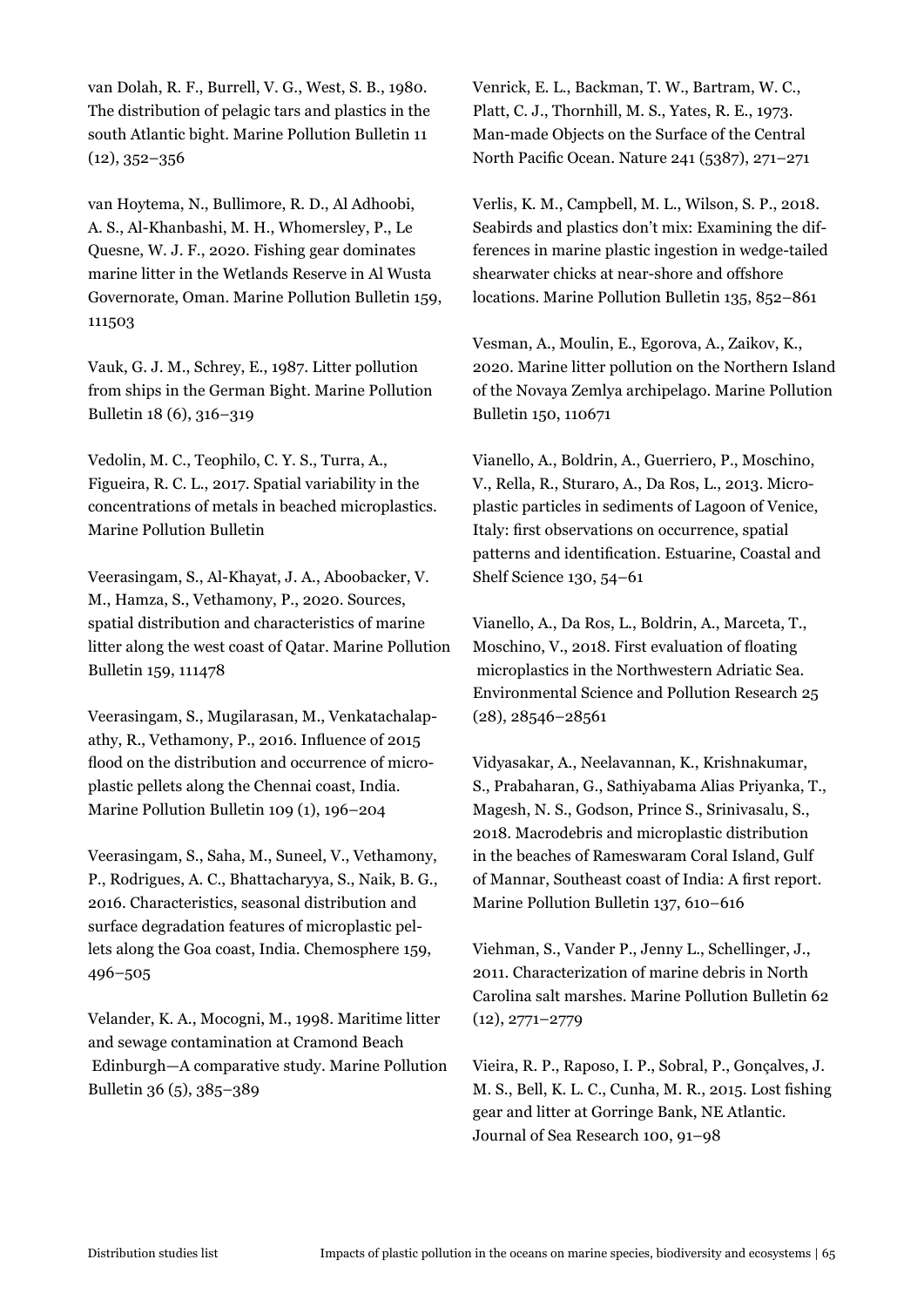Vilakati, B., Sivasankar, V., Mamba, B. B., Omine, K., Msagati, T. A. M., 2020. Characterization of plastic micro particles in the Atlantic Ocean seashore of Cape Town, South Africa and mass spectrometry analysis of pyrolyzate products. Environmental Pollution 265, 114859

Villagran, D. M., Truchet, D. M., Buzzi, N. S., Lopez, A. D. F., Severini, M. D. F., 2020. A baseline study of microplastics in the burrowing crab (Neohelice granulata) from a temperate southwestern Atlantic estuary. Marine Pollution Bulletin 150, 110686

Viršek, M. K., Lovšin, M. N., Koren, Š., Kržan, A., Peterlin, M., 2017. Microplastics as a vector for the transport of the bacterial fish pathogen species Aeromonas salmonicida. Marine Pollution Bulletin 125 (1–2), 301–309

Vlachogianni, T., Fortibuoni, T., Ronchi, F., Zeri, C., Mazziotti, C., Tutman, P., Varezić, D. B., Palatinus, A., Trdan, S., Peterlin, M., Mandić, M., Markovic, O., Prvan, M., Kaberi, H., Prevenios, M., Kolitari, J., Kroqi, G., Fusco, M., Kalampokis, E., Scoullos, M., 2018. Marine litter on the beaches of the Adriatic and Ionian Seas: An assessment of their abundance, composition and sources. Marine Pollution Bulletin 131, Part A, 745–756

von Friesen, L. W., Granberg, M. E., Hassellöv, M., Gabrielsen, G. W., Magnusson, K., 2019. An efficient and gentle enzymatic digestion protocol for the extraction of microplastics from bivalve tissue. Marine Pollution Bulletin 142, 129–134

von Friesen, L. W., Granberg, M. E., Pavlova, O., Magnusson, K., Hassellöv, M., Gabrielsen, G. W., 2020. Summer sea ice melt and wastewater are important local sources of microlitter to Svalbard waters. Environment International 139, 105511

von Friesen, L. W., Granberg, M. E., Pavlova, O., Magnusson, K., Hassellöv, M., Gabrielsen, G. W., 2020. Sea ice and a wastewater outlet identified as hotspots for anthropogenic microlitter in Svalbard waters. Environment International 139, 105511

Votier, S. C., Archibald, K., Morgan, G., Morgan, L., 2011. The use of plastic debris as nesting material by a colonial seabird and associated entanglement mortality. Marine Pollution Bulletin 62 (1), 168–172

Wade B. A., Morrison B., Jones M. A. J., 1991. A study of beach litter in Jamaica. 27 (190–197)

Waite, H. R., Donnelly, M. J., Walters, L. J., 2018. Quantity and types of microplastics in the organic tissues of the eastern oyster Crassostrea virginica and Atlantic mud crab Panopeus herbstii from a Florida estuary. Marine Pollution Bulletin 129 (1), 179–185

Walker, T. R., Grant, J., Archambault, M. C., 2006. Accumulation of marine debris on an intertidal beach in an urban park, Halifax Harbour, Nova Scotia. Water Quality Research Journal of Canada 41, 256–262

Walker, T. R., Reid, K., Arnould, J. P. Y., Croxall, J. P., 1997. Marine debris surveys at Bird Island, South Georgia 1990–1995. Marine Pollution Bulletin 34  $(1), 61-65$ 

Waller, C. L., Griffiths, H. J., Waluda, C. M., Thorpe, S. E., Loaiza, I., Moreno, B., Pacherres, C. O., Hughes, K. A., 2017. Microplastics in the Antarctic marine system: An emerging area of research. Science of The Total Environment 598, 220–227

Walther, B. A., Kunz, A. Hu, C. S., 2018. Type and quantity of coastal debris pollution in Taiwan: A 12-year nationwide assessment using citizen science data. Marine Pollution Bulletin 135, 862–872

Wang, J., Lu, L., Wang, M., Jiang, T., Liu, X., Ru, S., 2019. Typhoons increase the abundance of microplastics in the marine environment and cultured organisms: A case study in Sanggou Bay, China. Science of The Total Environment 667, 1–8

Wang, J., Wang, M., Ru, S., Liu, X., 2019. High levels of microplastic pollution in the sediments and benthic organisms of the South Yellow Sea, China. Science of The Total Environment 651, 1661–1669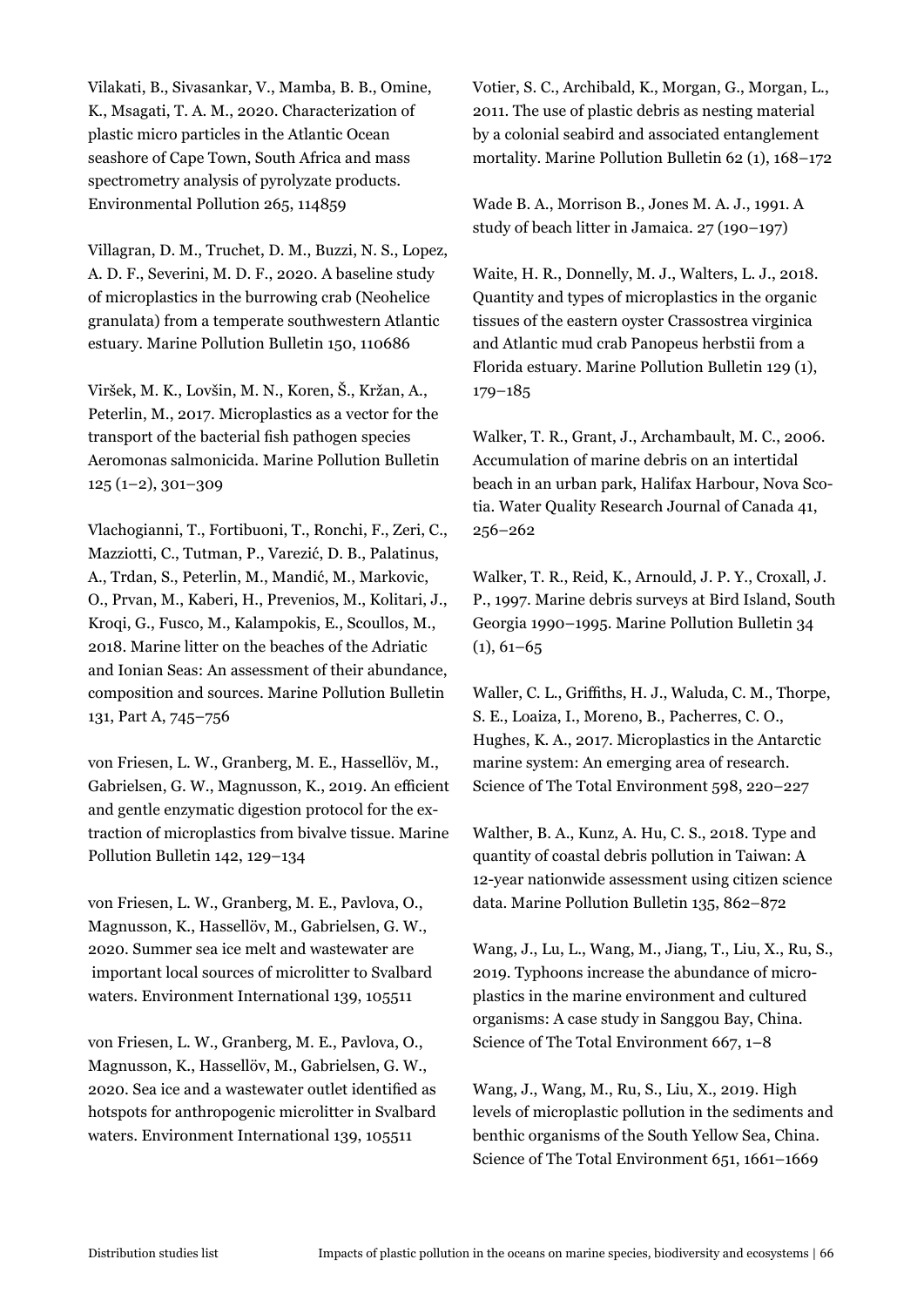Wang L., Zhang J., Hou S., Sun H., 2017. A Simple Method to Quantify PC and PET Microplastics in the Environmental Samples by LC-MS/MS. Environmental Science and Technology Letters

Wang, S. M., Chen, H. Z., Zhou, X. W., Tian, Y. Q., Lin, C., Wang, W. L., Zhou, K. W., Zhang, Y. B., Lin, H., 2020. Microplastic abundance, distribution and composition in the mid-west Pacific Ocean. Environmental Pollution 264

Wang, T., Hu, M., Song, L., Yu, J., Liu, R., Wang, S., Wang, Z., Sokolova, I. M., Huang, W., Wang, Y., 2020. Coastal zone use influences the spatial distribution of microplastics in Hangzhou Bay, China. Environmental Pollution 266, 115137

Wang, T., Zou, X., Li, B., Yao, Y., Li, J., Hui, H., Yu, W., Wang, C., 2018. Microplastics in a wind farm area: A case study at the Rudong Offshore Wind Farm, Yellow Sea, China. Marine Pollution Bulletin 128, 466–474

Wang, T., Zou, X., Li, B., Yao, Y., Zang, Z., Li, Y., Yu, W., Wang, W., 2019. Preliminary study of the source apportionment and diversity of microplastics: Taking floating microplastics in the South China Sea as an example. Environmental Pollution 245, 965–974

Ward-Paige, C. A., Worm, B., 2017. Global evaluation of shark sanctuaries. Global Environmental Change 47 (Supplement C), 174–189

Watters, D. L., Yoklavich, M. M., Love, M. S., Schroeder, D. M., 2010. Assessing marine debris in deep seafloor habitats off California. Marine Pollution Bulletin 60 (1), 131–138

Watts, A. J. R., Porter, A., Hembrow, N., Sharpe, J., Galloway, T. S., Lewis, C., 2017. Through the sands of time: Beach litter trends from nine cleaned north cornish beaches. Environmental Pollution 228, 416–424

Weber, A. K., Weber, M. W., Savoca, M. S., 2019. Quantifying marine debris associated with coastal golf courses. Marine Pollution Bulletin 140, 1–8

Wei, C., Rowe, G. T., Nunnally, C. C., Wicksten, M. K., 2012. Anthropogenic "Litter" and macrophyte detritus in the deep Northern Gulf of Mexico. Marine Pollution Bulletin 64 (5), 966–973

Węsławski, J. M., Kotwicki, L., 2018. Macro-plastic litter, a new vector for boreal species dispersal on Svalbard. Polish Polar Research 39 (1), 165–174

Wessel, C. C., Lockridge, G. R., Battiste, D., Cebrian, J., 2016. Abundance and characteristics of microplastics in beach sediments: Insights into microplastic accumulation in northern Gulf of Mexico estuaries. Marine Pollution Bulletin 109 (1), 178–183

Wessel, C., Swanson, K., Weatherall, T., Cebrian, J., 2019. Accumulation and distribution of marine debris on barrier islands across the northern Gulf of Mexico. Marine Pollution Bulletin 139, 14–22

Whiting, S. D., 1998. Types and sources of marine debris in Fog Bay, Northern Australia. Marine Pollution Bulletin 36 (11), 904–910

Widmer, W. M., Hennemann, M. C., 2010. Marine debris in the Island of Santa Catarina, South Brazil: Spatial patterns, composition, and biological aspects. Journal of Coastal Research 26 (6), 993–1000

Wiggin, K. J., Holland, E. B., 2019. Validation and application of cost and time effective methods for the detection of 3–500 μm sized microplastics in the urban marine and estuarine environments surrounding Long Beach, California. Marine Pollution Bulletin 143, 152–162

Wilber, R. J., 1987. Plastic in the North Atlantic. Oceanus 30 (3), 61–68

Williams, A. T., Randerson, P., Allen, C., Cooper, J. A. G., 2017. Beach litter sourcing: A trawl along the Northern Ireland coastline. Marine Pollution Bulletin

Williams, A. T., Randerson, P., Di Giacomo, C., Anfuso, G., Macias, A., Perales, J. A., 2016. Distribution of beach litter along the coastline of Cadiz, Spain. Marine Pollution Bulletin 107 (1), 77–87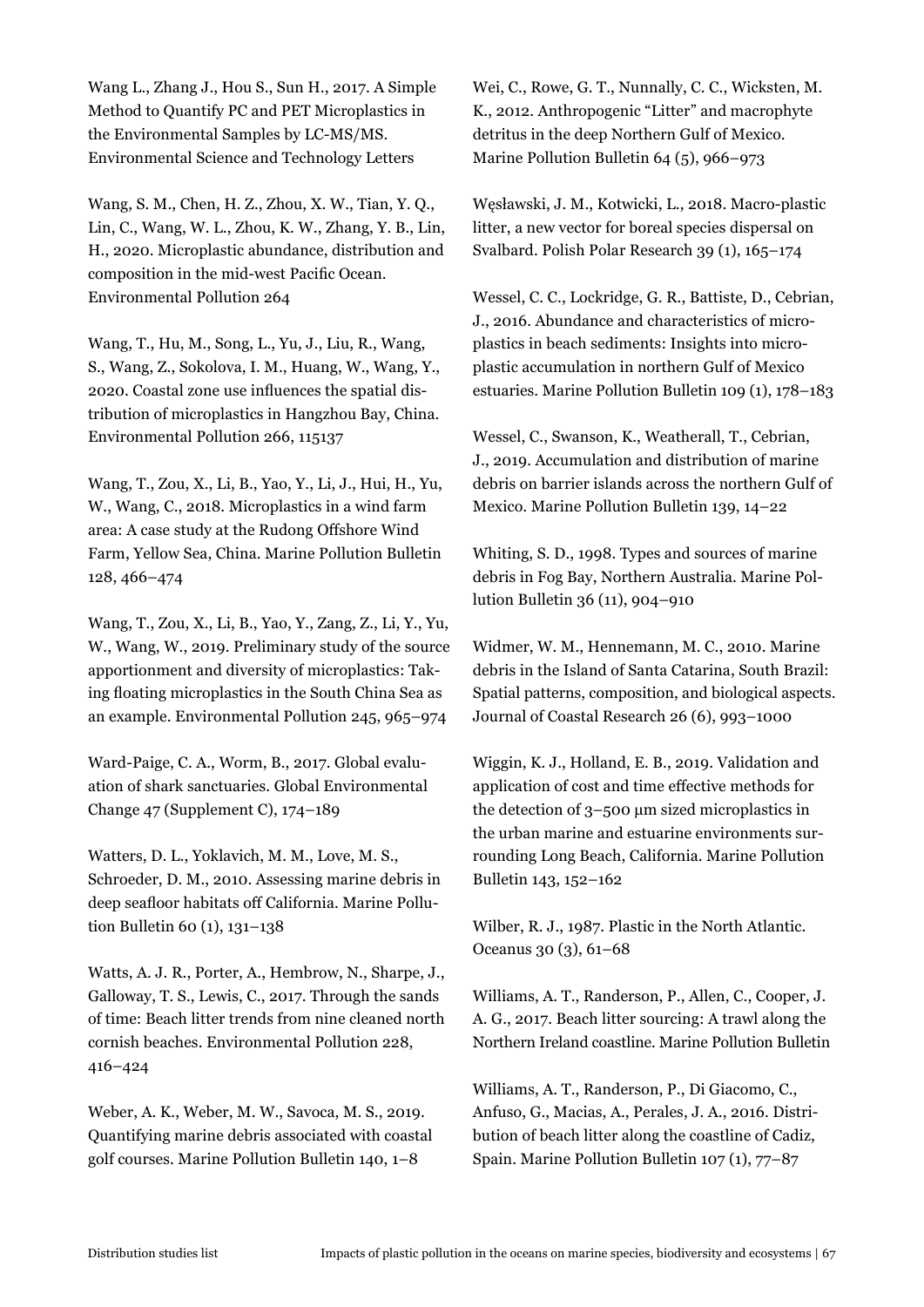Williams, A. T., Simmons, S. L., Fricker, A., 1993. Off-shore sinks of marine litter: A new problem. Marine Pollution Bulletin 26 (7), 404–405

Williams, A. T., Tudor, D. T., 2001. Litter Burial and Exhumation: Spatial and Temporal Distribution on a Cobble Pocket Beach. Marine Pollution Bulletin 42 (11), 1031–1039

Williams, A. T., Tudor, D. T., 2001. Temporal trends in litter dynamics at a pebble pocket beach. Journal of Coastal Research 17, 137–145

Williamson, D. H., Ceccarelli, D. M., Evans, R. D., Hill, J. K., Russ, G. R., 2014. Derelict fishing line provides a useful proxy for estimating levels of non-compliance with no-take marine reserves. PLoS one 9 (12), 1–21

Williams, R., Ashe, E., O'Hara, P. D., 2011. Marine mammals and debris in coastal waters of British Columbia, Canada. Marine Pollution Bulletin 62 (6), 1303–1316

Willoughby, N. G., 1986. Man-made litter on the shores of the Thousand Island archipelago, Java. Marine Pollution Bulletin 17 (5), 224–228

Willoughby, N. G., Sangkoyo, H., Lakaseru, B. O., 1997. Beach litter: an increasing and changing problem for Indonesia. Marine Pollution Bulletin 34 (6), 469–478

Wilson, S. P., Verlis, K. M., 2017. The ugly face of tourism: Marine debris pollution linked to visitation in the southern Great Barrier Reef, Australia. Marine Pollution Bulletin

Wong, C. S., Green, D. R., Cretney, W. J., 1974. Quantitative Tar and Plastic Waste Distributions in the Pacific Ocean. Nature 247 (5435), 30–32

Woodall, L. C., Gwinnett, C., Packer, M., Thompson, R. C., Robinson, L. F., Paterson, G. L. J., 2015. Using a forensic science approach to minimize environmental contamination and to identify microfibres in marine sediments. Marine Pollution Bulletin 95 (1), 40–46

Woodall, L. C., Jungblut, A. D., Hopkins, K., Hall, A., Robinson, L. F., Gwinnett, C., Paterson, G. L. J., 2018. Deep-sea anthropogenic macrodebris harbours rich and diverse communities of bacteria and archaea. PLoS ONE 13 (11), e0206220

Woodall, L. C., Robinson, L. F., Rogers, A. D., Narayanaswamy, B. E., Paterson, G. L. J., 2015. Deep sea litter: A comparison of seamounts, banks and a ridge in the Atlantic and Indian Oceans reveals both environmental and anthropogenic factors impact accumulation and composition. Frontiers in Marine Science 2

Woodall, L. C., Sanchez-Vidal, A., Canals, M., Paterson, G. L. J., Coppock, R., Sleight, V., Calafat, A. M., Rogers, A. D., Narayanaswamy, B. E., Thompson, R. C., 2014. The deep sea is a major sink for microplastic debris. Royal Society Open Science 1 (4)

Wu, N., Zhang, Y., Zhang, X., Zhao, Z., He, J., Li, W., Ma, Y., Niu, Z., 2019. Occurrence and distribution of microplastics in the surface water and sediment of two typical estuaries in Bohai Bay, China. Environmental Science: Processes & Impacts 21 (7), 1143–1152

Xu, P., Peng, G., Su, L., Gao, Y., Gao, L., Li, D., 2018. Microplastic risk assessment in surface waters: A case study in the Changjiang Estuary, China. Marine Pollution Bulletin 133, 647–654

Yabanlı, M., Yozukmaz, A., Şener, İ., Ölmez, Ö. T., 2019. Microplastic pollution at the intersection of the Aegean and Mediterranean Seas: A study of the Datça Peninsula, Turkey. Marine Pollution Bulletin 145, 47–55

Yakushev, E., Gebruk, A., Osadchiev, A., Pakhomova, S., Lusher, A., Berezina, A., van Bavel, B., Vorozheikina, E., Chernykh, D., Kolbasova, G., Razgon, I., Semiletov, I., 2021. Microplastics distribution in the Eurasian Arctic is affected by Atlantic waters and Siberian rivers. Communications Earth  $&$  Environment 2 (1), 23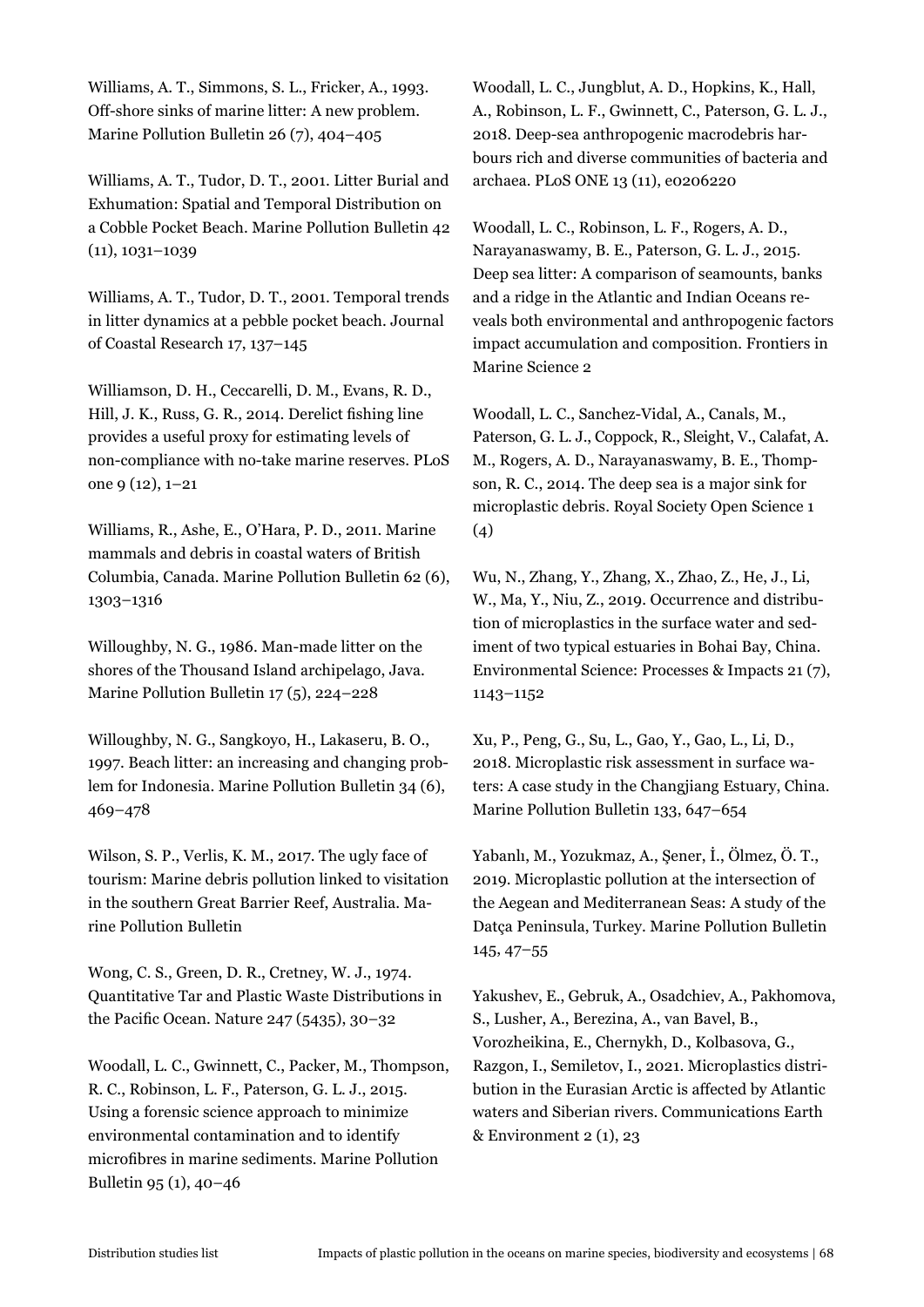Yamashita, R., Tanimura, A., 2007. Floating plastic in the Kuroshio Current area, western North Pacific Ocean. Marine Pollution Bulletin 54 (4), 485–488

Yang, D., Shi, H., Li, L., Li, J., Jabeen, K., Kolandhasamy, P., 2015. Microplastic Pollution in Table Salts from China. Environmental Science & Technology 49 (22), 13622–13627

Yao, W., Di, D., Wang, Z., Liao, Z., Huang, H., Mei, K., Dahlgren, R. A., Zhang, M., Shang, X., 2019. Micro- and macroplastic accumulation in a newly formed Spartina alterniflora colonized estuarine saltmarsh in southeast China. Marine Pollution Bulletin 149, 110636

Yeo, B. G., Takada, H., Taylor, H., Ito, M., Hosoda, J., Allinson, M., Connell, S., Greaves, L., McGrath, J., 2015. POPs monitoring in Australia and New Zealand using plastic resin pellets, and International Pellet Watch as a tool for education and raising public awareness on plastic debris and POPs. Marine Pollution Bulletin 101 (1), 137–145

Yi, C. J., Kannan, N., 2016. Solid Waste Transportation through Ocean Currents: Marine Debris Sightings and their Waste Quantification at Port Dickson Beaches, Peninsular Malaysia. Environment Asia 9  $(2), 39-47$ 

Yonkos, L. T., Friedel, E. A., Perez-Reyes, A. C., Ghosal, S., Arthur, C. D., 2014. Microplastics in four estuarine rivers in the Chesapeake Bay, U.S.A. Environmental Science and Technology 48 (24), 14195–14202

Yorio, P., Marinao, C., Suárez, N., 2014. Kelp Gulls (Larus dominicanus) killed and injured by discarded monofilament lines at a marine recreational fishery in northern Patagonia. Marine Pollution Bulletin 85 (1), 186–189

Yu, J., Wang, P., Ni, F., Cizdziel, J., Wu, D., Zhao, Q., Zhou, Y., 2019. Characterization of microplastics in environment by thermal gravimetric analysis coupled with Fourier transform infrared spectroscopy. Marine Pollution Bulletin 145, 153–160

Yu, X., Ladewig, S., Bao, S., Toline, C. A., Whitmire, S., Chow, A. T., 2018. Occurrence and distribution of microplastics at selected coastal sites along the southeastern United States. Science of The Total Environment 613–614, 298–305

Yu, X., Peng, J., Wang, J., Wang, K., Bao, S., 2016. Occurence of microplastics in the beach sand of the Chinese inner sea: the Bohai Sea. Environmental Pollution 214, 722–730

Zablotski, Y., Kraak, S. B. M., 2019. Marine litter on the Baltic seafloor collected by the international fish-trawl survey. Marine Pollution Bulletin 141, 448–461

Zeri, C., Adamopoulou, A., Bojanić Varezić, D., Fortibuoni, T., Kovač Viršek, M., Kržan, A., Mandic, M., Mazziotti, C., Palatinus, A., Peterlin, M., Prvan, M., Ronchi, F., Siljic, J., Tutman, P., Vlachogianni, T., 2018. Floating plastics in Adriatic waters, Mediterranean Sea: From the macro- to the micro-scale. Marine Pollution Bulletin 136, 341–350

Zettler, E. R., Mincer, T. J., Amaral-Zettler, L. A., 2013. Life in the 'Plastisphere': Microbial communities on plastic marine debris. Environmental Science & Technology 47, 7137–7146

Zhang, B., Wu, D., Yang, X., Teng, J., Liu, Y., Zhang, C., Zhao, J., Yin, X., You, L., Liu, Y., Wang, Q., 2019. Microplastic pollution in the surface sediments c ollected from Sishili Bay, North Yellow Sea, China. Marine Pollution Bulletin 141, 9–15

Zhang, C. F. Zhou, H. H. Cui, Y. Z. Wang, C. S. Li, Y. H. Zhang, D. D., 2019. Microplastics in offshore sediment in the Yellow Sea and East China Sea, China. Environmental Pollution 244 (1), 827–833

Zhang, D., Liu, X., Huang, W., Li, J., Wang, C., Zhang, D., Zhang, C., 2020. Microplastic pollution in deep-sea sediments and organisms of the Western Pacific Ocean. Environmental Pollution 259, 113948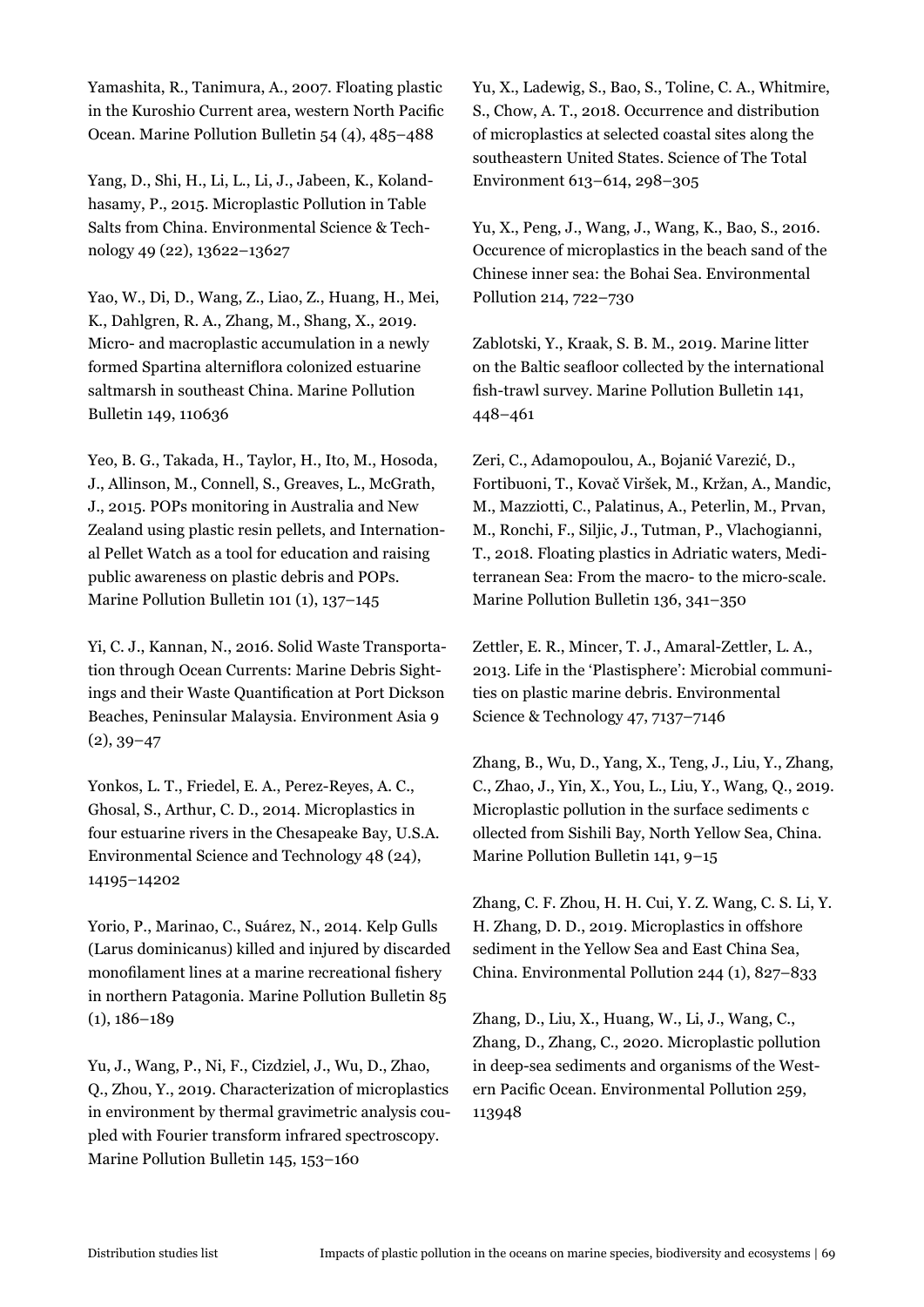Zhang, H., Zhou, Q., Xie, Z., Zhou, Y., Tu, C., Fu, C., Mi, W., Christie, P., Luo, Y., 2017. Occurrences of organophosphorus esters and phthalates in the microplastics from the coastal beaches in north China. Science of The Total Environment

Zhang, J., Zhang, C., Deng, Y., Wang, R., Ma, E., Wang, J., Bai, J., Wu, J., Zhou, Y., 2019. Microplastics in the surface water of small-scale estuaries in Shanghai. Marine Pollution Bulletin 149, 110569

Zhang, L. L., Zhang, S. P., Wang, Y. H., Yu, K. F., Li, R. L., 2019. The spatial distribution of microplastic in the sands of a coral reef island in the South China Sea: Comparisons of the fringing reef and atoll. Science of The Total Environment 688 (2), 780–786

Zhang, W., Ma, X., Zhang, Z., Wang, Y., Wang, J., Wang, J., Ma, D., 2015. Persistent organic pollutants carried on plastic resin pellets from two beaches in China. Marine Pollution Bulletin 99 (1–2), 28–34

Zhang, W., Zhang, S., Wang, J., Wang, Y., Mu, J., Wang, P., Lin, X., Ma, D., 2017. Microplastic pollution in the surface waters of the Bohai Sea, China. Environmental Pollution 231, 541–548

Zhao, J., Ran, W., Teng, J., Liu, Y., Liu, H., Yin, X., Cao, R., Wang, Q., 2018. Microplastic pollution in sediments from the Bohai Sea and the Yellow Sea, China. Science of The Total Environment 640–641, 637–645

Zhao, ShiyeZhu, LixinLi, Daoji, 2015. Characterization of small plastic debris on tourism beaches around the South China Sea. Regional Studies in Marine Science 1, 55–62

Zhao, S. Y., Wang, T., Zhu, L. X., Xu, P., Wang, X. H., Gao, L., Li, D. J., 2019. Analysis of suspended microplastics in the Changjiang Estuary: Implications for riverine plastic load to the ocean. Water Research 161, 560–569

Zhao, S., Zhu, L., Li, D., 2015. Microplastic in three urban estuaries, China. Environmental Pollution 206, 597–604

Zhao, S., Zhu, L., Wang, T., Li, D., 2014. Suspended microplastics in the surface water of the Yangtze Estuary System, China: First observations on occurrence, distribution. Marine Pollution Bulletin 2014  $(0), 562 - 568$ 

Zheng, Y. F., Li, J. X., Cao, W., Liu, X. H., Jiang, F. H., Ding, J. F., Yin, X. F., Sun, C. J., 2019. Distribution characteristics of microplastics in the seawater and sediment: A case study in Jiaozhou Bay, China. Science of The Total Environment 674 (4), 27–35

Zhou, C., Liu, X., Wang, Z., Yang, T., Shi, L., Wang, L., You, S., Li, M., Zhang, C., 2016. Assessment of marine debris in beaches or seawaters around the China Seas and coastal provinces. Waste Management 48, 652–660

Zhou, P., Huang, C., Fang, H., Cai, W., Li, D., Li, X., Yu, H., 2011. The abundance, composition and sources of marine debris in coastal seawaters or beaches around the northern South China Sea, China. Marine Pollution Bulletin 62 (9), 1998–2007

Zhou, Q., Zhang, H., Fu, C., Zhou, Y., Dai, Z., Li, Y., Tu, C., Luo, Y., 2018. The distribution and morphology of microplastics in coastal soils adjacent to the Bohai Sea and the Yellow Sea. Geoderma 322, 201–208

Zhu, J., Zhang, Q., Li, Y., Tan, S., Kang, Z., Yu, X., Lan, W., Cai, Li Wang, J., Shi, H., 2019. Microplastic pollution in the Maowei Sea, a typical mariculture bay of China. Science of The Total Environment 658, 62–68

Zhu, L., Bai, H., Chen, B., Sun, X., Qu, K., Xia, B., 2018. Microplastic pollution in North Yellow Sea, China: Observations on occurrence, distribution and identification. Science of The Total Environment 636, 20–29

Zobkov, M. B., Esiukova, E. E., Zyubin, A. Y., Samusev, I. G., 2019. Microplastic content variation in water column: The observations employing a novel sampling tool in stratified Baltic Sea. Marine Pollution Bulletin 138, 193–205